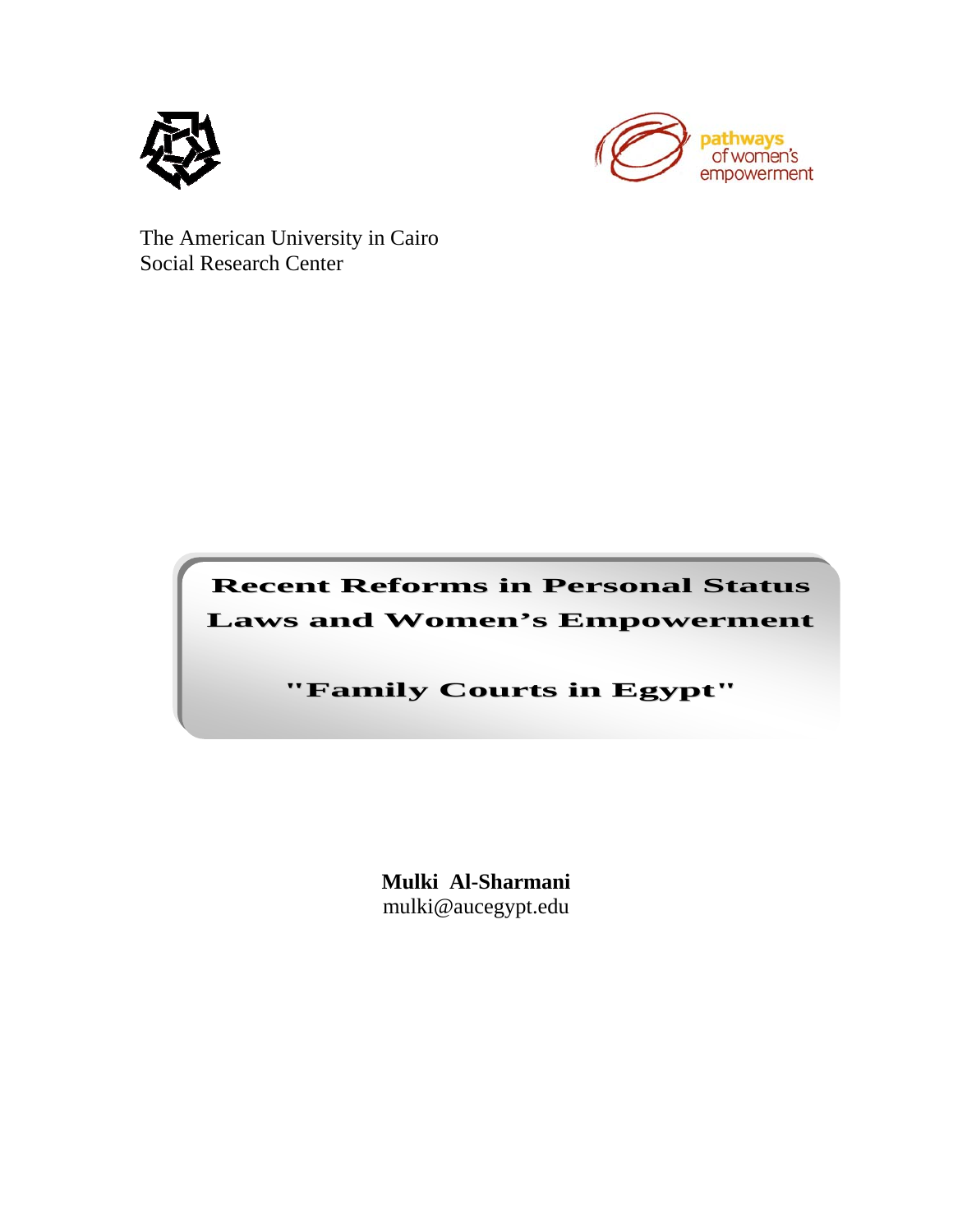## **Table of Contents**

| <b>Preface</b>                                                         | 2              |
|------------------------------------------------------------------------|----------------|
| <b>Introduction</b>                                                    | 3              |
| <b>Chapter 1:</b>                                                      |                |
| <b>Family Laws in Egypt: Historical Trajectory and Reform Process</b>  | 5              |
| 1. Family Law in Egypt: Historical Background                          | 5              |
| 2. Recent Reforms                                                      | $\overline{7}$ |
| 2.1 New Marriage Contract                                              | 8              |
| 2.2. Law No. 1 of 2000                                                 | 9              |
| 2. 3. Law No. 10 of 2004                                               | 12             |
| <b>Chapter2:</b>                                                       |                |
| <b>Family Courts: An Ethnographic Study</b>                            | 19             |
| 3. Purpose of Study                                                    | 19             |
| 4. Literature Review                                                   | 19             |
| 5. Methodology and Data Collection                                     | 22             |
| 6. Profile of Interviewees                                             | 23             |
| 7. Results                                                             | 26             |
| 7.1 Mediation Offices                                                  | 26             |
| 7.2 Role of Public Prosecutor                                          | 34             |
| 7.3. Role of Court Experts                                             | 35             |
| 7.4. Judicial Bench                                                    | 37             |
| 7.5. <i>Khul</i> : Procedures and Problems                             | 39             |
| 7.6. Prejudicial Divorce: Procedures and Problems                      | 42             |
| 7.7. Maintenance: Procedures and Problems                              | 44             |
| 7.8. Court Documents                                                   | 47             |
| 7.9. Gendered Legal Process                                            | 49             |
| 8. Disputants' Strategies of Claiming Redress                          | 50             |
| 9. Non-Legal Obstacles: Politics of Marriage                           | 52             |
| <b>Chapter 3:</b>                                                      |                |
| Towards a Just and Gender-Sensitive Family Law: Assessing Recent Legal | 57             |
| <b>Reforms</b>                                                         |                |
| 10. Family Courts in Egypt: A Success Story?                           | 57             |
| 11. Reforming Egyptian Family Laws: Assessment of Process and Outcomes | 60             |
| 12. Marriage in Islamic Figh and Modern Family Laws                    | 64             |
| 13. Lessons from Regional Initiatives: Towards a Just Family Law       | 66             |
| Recommendations                                                        | 70             |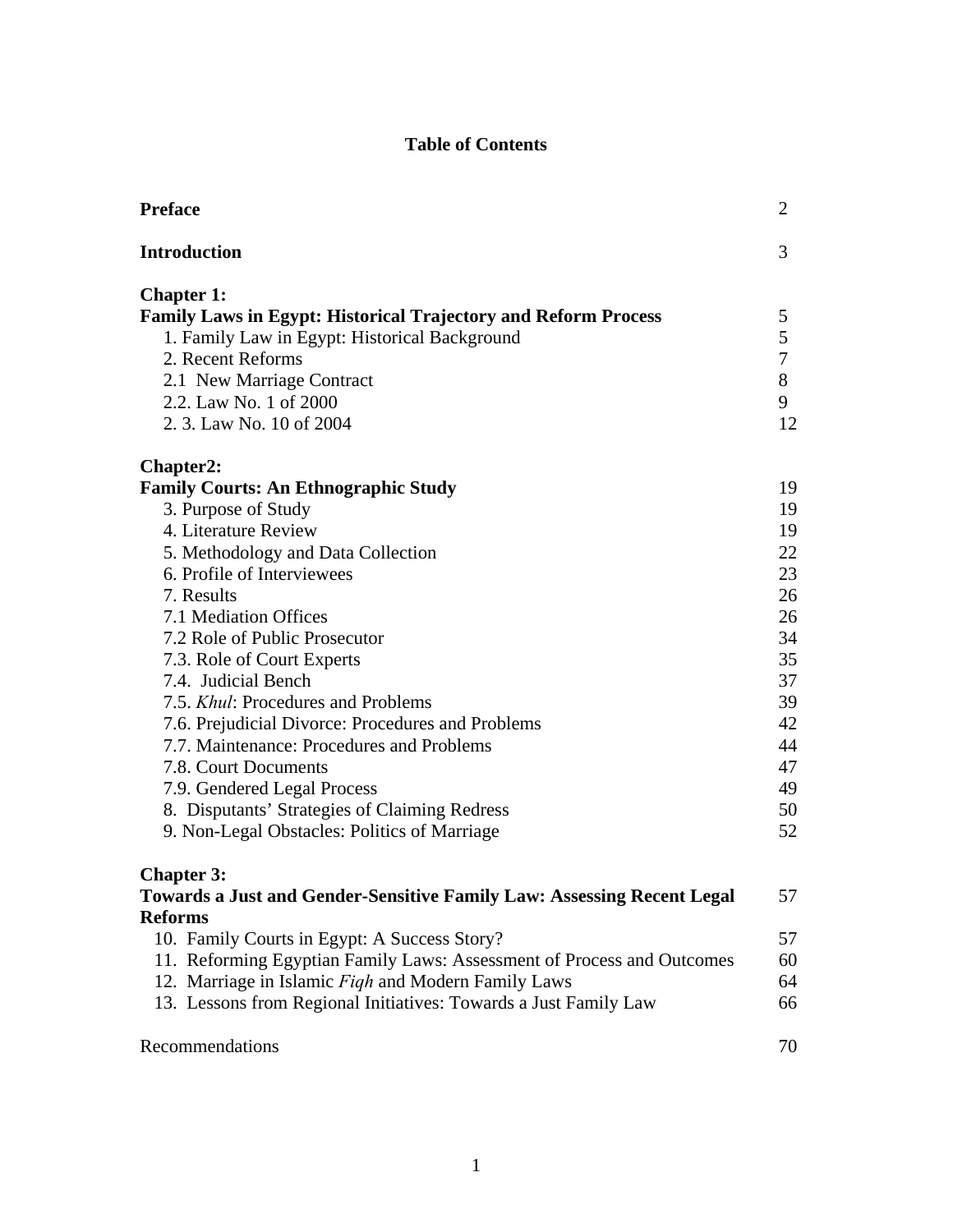#### **Preface**

This study was conducted as part of the research activities carried under Pathways of Women's Empowerment Research Program. The study started in January  $1<sup>st</sup>$ , 2007 and was completed on December  $31<sup>st</sup>$ , 2007.

The study was undertaken by a research team consisting of: Mulki Al-Sharmani (principal investigator), Sawsan Al Sharif (research assistant), and Fayrouz Gamal (research assistant). The final report and executive summary were written by the principal investigator.

The research team would like to extend their sincere thanks to the following:

- 1. All interviewees who graciously agreed to take part in the study
- 2. The National Council for Women for providing assistance in accessing field sites
- 3. Association for Development and Enhancement of Women (ADEW) for assisting with the recruitment of some of the female litigants who were interviewed for the study. Our special thanks go to Dr. Iman Bibars, the Director of the Board of ADEW, Ms. Azza Salah El Din, Director of Family Violence Program at ADEW, and Ms. Marwa Shahat, the lawyer at ADEW.
- 4. Mr. Ousama Radwan for facilitating the field research in the mediation offices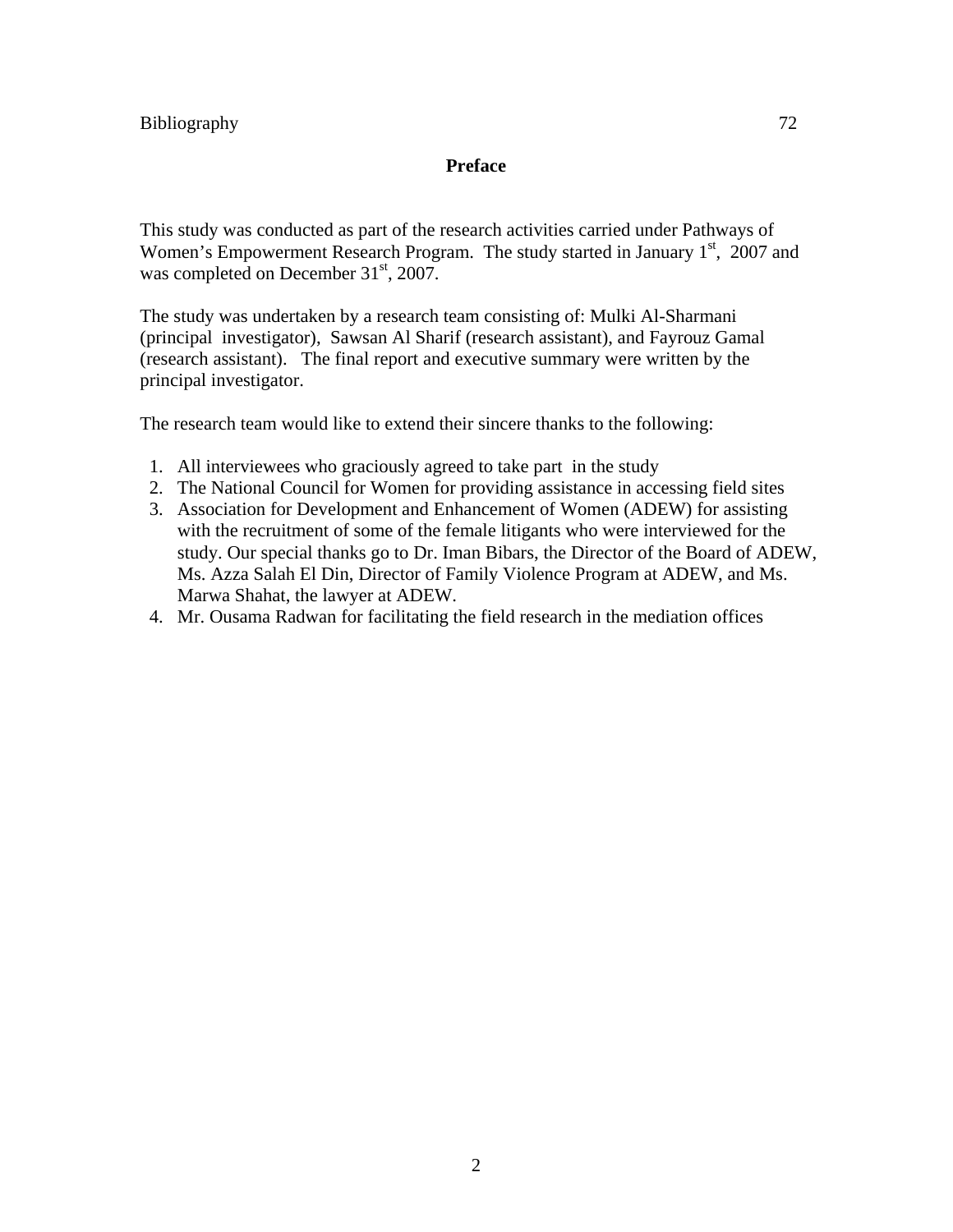#### **Introduction**

In the last decade a series of reforms have been introduced in Egyptian family laws. On January 26, 2000 the Egyptian Parliament passed the personal status Law No. 1 of 2000. <sup>[1](#page-3-0)</sup> The goal of this law was to address the problems of backlog of cases and inefficient legal procedures, challenges which were mostly confronted by women since they tended to be the majority of plaintiffs in family law cases. Law No. 1 also introduced two significant articles for women. Article 20 gives women the right to file for no-fault divorce (known as *khul*) in exchange for forfeiting their financial rights.<sup>[2](#page-3-1)</sup> And Article 17 gives women in unregistered marriages (known as *urfi* marriage) the right to fi le for  $divorce.<sup>3</sup>$ 

Also, in August 2000, a new marriage contract was issued. The new contract had a blank best interests of the family, accessible, and affordable. Law No. 11 set up a governmentrun Family Fund to facilitate the implementation of court orders for alimony and child maintenance through Nasser Bank. space in which the couple could insert stipulations. Then, in 2004, two more legal reforms were passed: Law No.10 and Law No. 11. Law No. 10 introduced new family courts with the aim of establishing a legal system that is non-adversarial, attentive to the

But have these legal reforms enhanced women's rights in the family domain? Have they enabled them to access justice?

goal of the study was to examine the effect of the new structures of family courts (e.g. mediation) on the implementation of *khul* law. This report presents the findings of an in-depth study of the litigation process in family courts in Egypt. The main aim of this twelve-month research, which started in January 1, 2007, was to identify the strengths and weaknesses of the new legal system in regard to meeting the legal needs of female disputants and strengthening their rights. A secondary

The report is divided into three chapters. Chapter 1 briefly outlines the main initiatives examines the process of drafting, debating, and passing Law No. 10, which concerns with the establishment of family courts. The aim of the chapter is to shed light on the sociopolitical and legal contexts in which legal reforms in Egyptian Personal Status Laws for legal reforms in Egyptian family law in the last four decades. Then, the chapter

1

<span id="page-3-0"></span><sup>&</sup>lt;sup>1</sup> Law No. 1 of 2000, for Reorganization of Certain Terms and Procedures of Litigation in Personal Status Matters, cut down the 318 clauses of previous procedural laws to mere 79. The law replaced Law 78 of 1931; Part 4 of Civil and Commercial Code; Articles 868-1032 of Law No. 77 of 1949, and some of the procedural articles included in the substantive personal status laws. 2

<span id="page-3-1"></span> $<sup>2</sup>$  The law stipulates that the female litigant forfeits the dower and maintenance in the waiting period</sup> following divorce in exchange for divorce. In addition, there is a period of 90 day arbitration during which reconciliation is attempted by court-appointed arbiters before the court judgment is issued.

<sup>&</sup>lt;sup>3</sup> The idea behind this law is to give women a way out of unregistered marriages, which are not recognized by law and thus deprive women in such marriages from legal rights such as spousal maintenance, alimony, and inheritance.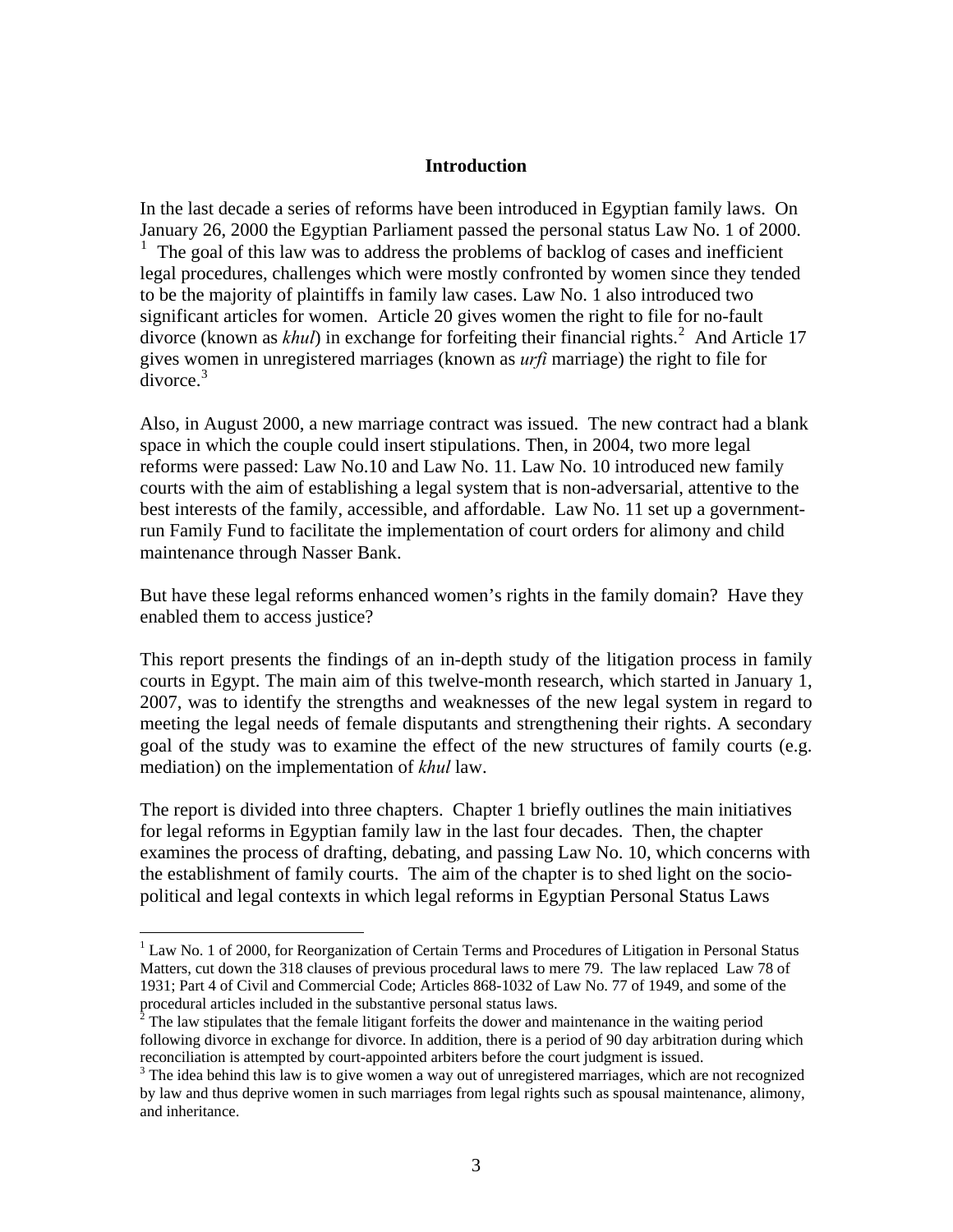(hereafter PSL) are taking place and to show how different factors that are at play in this context impact the reform process.

Chapter 2 reports the findings of the ethnographic research that was conducted on the litigation process in family courts in Egypt. Through an analysis of the findings of the study, the impact of the new legal system on women's access to justice and their legal empowerment is examined.

Lastly, chapter 3 sums up the main findings and conclusions of the study. The chapter assesses the recent family law reforms by shedding light on the main strategies used, their resulting benefits, and the arising challenges in regard to strengthening the rights of women in the family sphere. In addition, lessons are drawn from two regional initiatives to legislate gender-sensitive family. Finally the chapter concludes with a number of recommendations for effective reform processes and just family laws.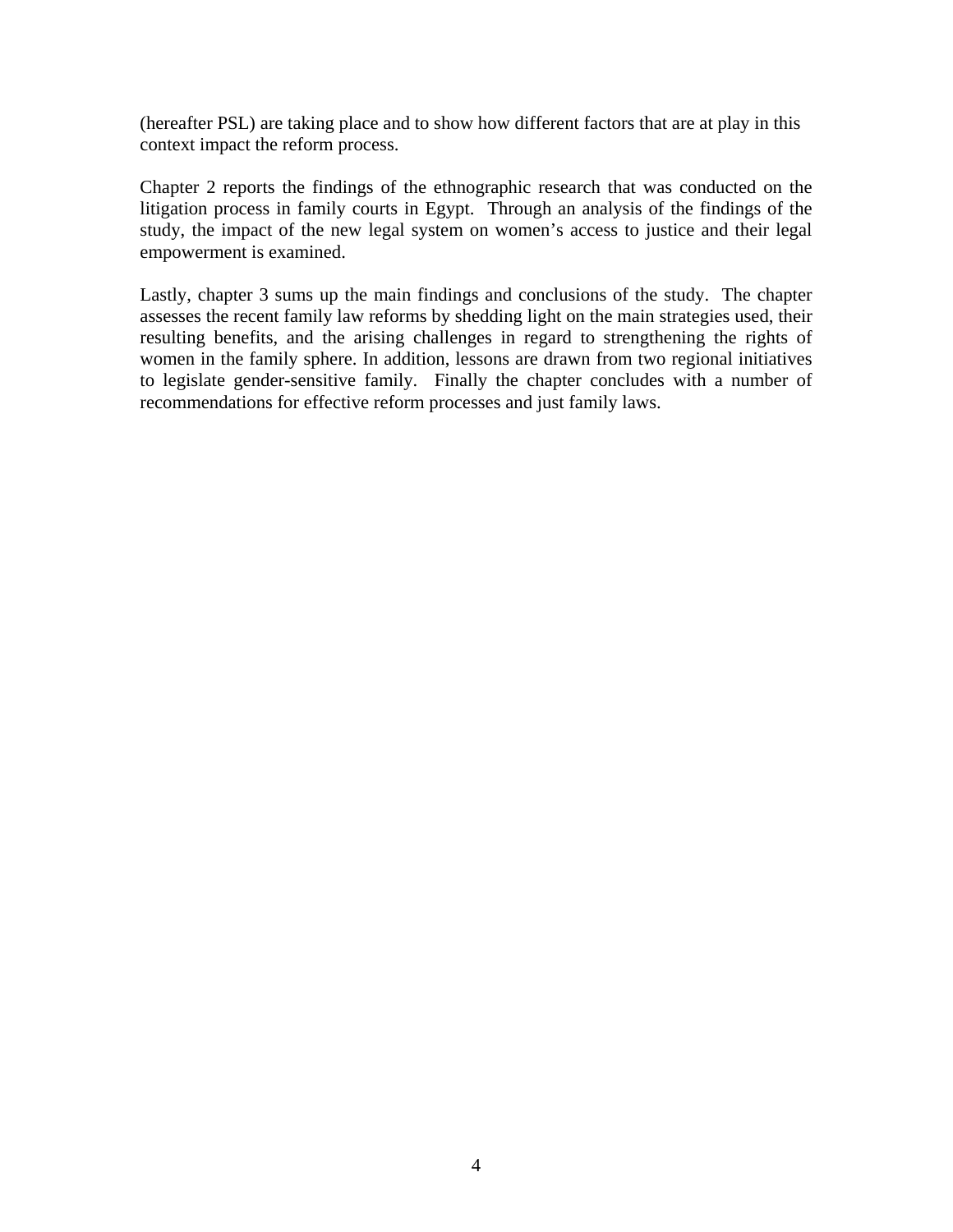#### **Chapter 1**

#### **Family Laws in Egypt: Historical Trajectory and Reform Process**

#### **1. Family Law in Egypt: Historical Background**

Before the codification of laws in the Middle East, family dispute cases were handled by *qādis* (learned religious scholars). These *qādis* settled the disputes according to the doctrines of one of the five Islamic schools of law (i.e. *Hanbali*, *Shafi*, *Hanafi, Maliki, and Gafari*). With decolonization and independence, the region witnessed wide scale efforts to codify family laws as part of the agenda of the newly independent states to strengthen their control and to shape the social and cultural reproduction of their societies (Brown 1997, Moors 1999).

Up until the 19<sup>th</sup> century, all aspects of life in Egypt were regulated by Islamic *Shar'ia*. At the end of the  $19<sup>th</sup>$  century, the legal system in the country was codified and secularized. Commercial, civil, and criminal codes, drawn from the French Code, were introduced. Family life, however, continued to be regulated by *Shari'a* Courts. In 1920, Law No. 25, the country's first codified personal status law was enacted. The *Shari'a*  Courts applied the new codified law in family dispute cases. In 1934, Court of Cessation designated all matters pertaining to the finances and relations of family members as personal status issues. $4$  Thus, family law cases came to be known as personal status cases. In 1955, *Shari'a* Courts were abolished as part of the government's effort to centralize the legal system. And instead of learned religious scholars (*qādis*), judges trained in modern law schools reviewed personal status cases. These judges were not specialized in family law, but reviewed different kinds of cases in the course of their work.

period, was maintained in the legal system of the modern state. However, the newly judge to apply the dominant opinion of the *Hanafi School unless there was an explicit test* in the Egyptian legislation on the personal matter being reviewed.<sup>5</sup> Adherence to the *Hanafi* School of jurisprudence, which was decreed in the Ottoman codified law borrowed rulings from the other Islamic schools of jurisprudence, particularly the *Malaki* in regard to judicial divorce. Still, the legal system required the

into the state's modernization project. (Sonbol 1996, Mashhour 2005, Sonneveld 2002). raising the marriage age, and reforming divorce and custody laws. These efforts resulted laws that were aimed at improving the legal rights of women. Articles 4-6 in the law The codification, like elsewhere in the region, was motivated by state agenda of establishing a modern nation. But advocates for the rights of Egyptian women such as the Egyptian Feminist Union tried to incorporate their agenda for reforms in family law For example, the leaders of the feminist movement such as Huda Sharawi called for in some reforms. Law No. 25 of 1920, for instance, included some changes in divorce allow women to file for divorce on the grounds of husband's failure to provide

1

<sup>4</sup> See Court of Cessation Decision, 21 June 1934.

<span id="page-5-0"></span><sup>&</sup>lt;sup>5</sup> See Article 6 of Law 462/1055, Article 280 of Law N. 78/193; and the current procedural Law No. 1 of 2000, article 3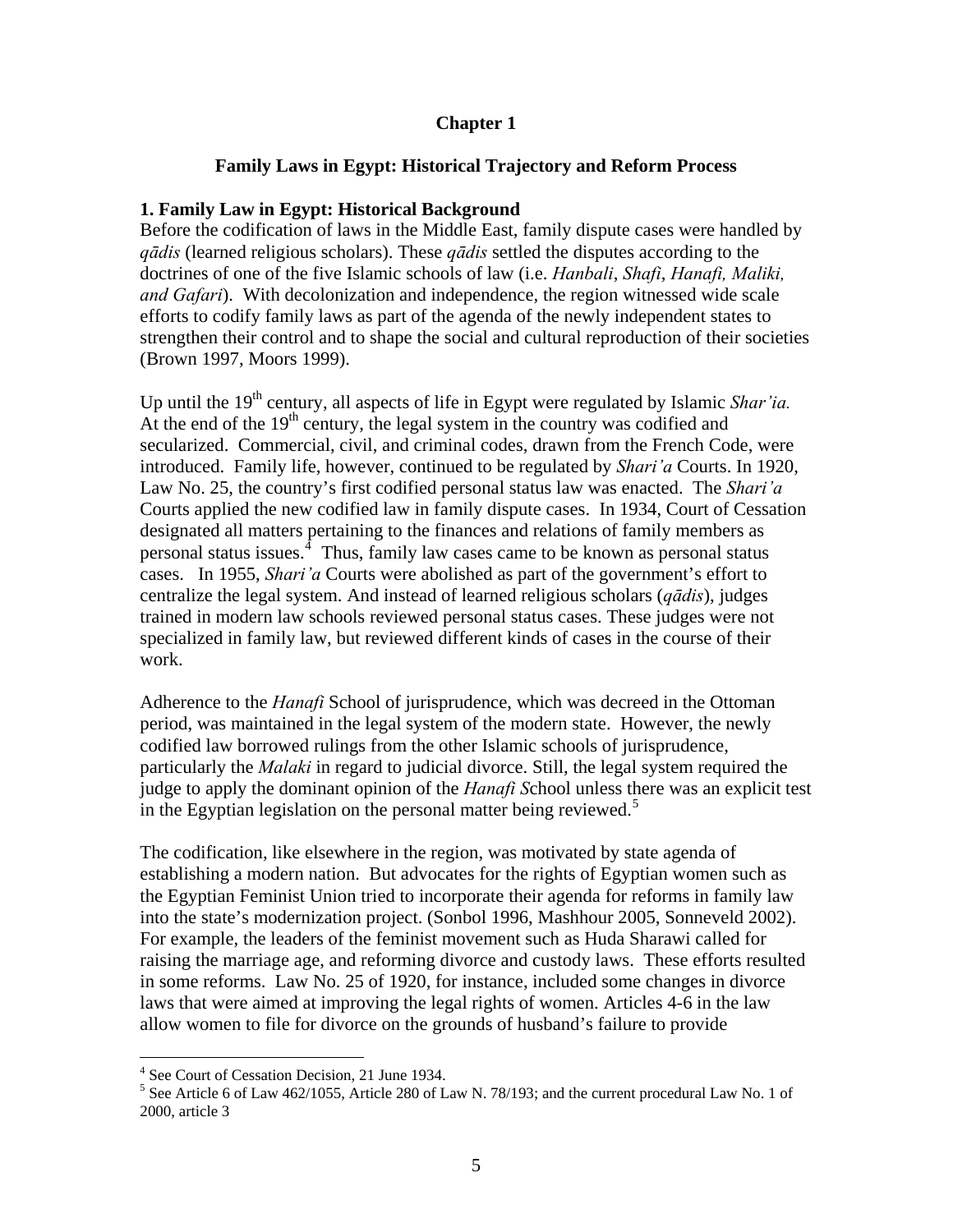maintenance, articles 9-12 allow judicial divorce if the husband suffers from contagious disease, while articles 12-14 allow judicial divorce on the grounds of husband's desertio n or imprisonment. In December 27, 1923, another reform was introduced and marriage age was set at 18 for men and 16 for women. The women's groups in collaboration wi th the government tried to introduce further reforms that aimed at restricting polygny by proposing the inclusion of stipulations in marriage contracts. However, the proposal for the marriage contract was rejected by the King in 1926. In 1929, PSL No. 25 was passed . The new law included further reforms such as women's right to file for judicial divorce on the grounds of husband's maltreatment. Also, rep udiations that occurred under oercion and intoxication were considered invalid. c

stipulations, but the idea was again dropped. On the whole, it could be said that reforms in PSL at that time were minimal. The social welfare policy of President Nasser's era brought reforms that improved the conditions of women and strengthened their rights in education and employment. An additional right that women obtained in that period was the right to vote. In 1964, the Ministry of Social Affairs adopted the proposal of issuing new marriage contract with

President Sadat's era was characterized by different kinds of government initiatives that courting the Muslim Brotherhood group through acts such as the release of some of their growing influence of Islamist ideology in the Egyptian society in the 1970s may explain decreed PSL No. 44 of 1979, which included revolutionary reforms such as women's children. The new law also legislated *mut'a (*indemnity) for women who are divorced by 44 of 1979, however, was later annulled by the High Supreme Court in 1985 because the process through which it was passed was ruled to be unconstitutional.<sup>6</sup> had interesting and contradictory impacts on family law. Sadat started his rule by members from prison. In addition, President Sadat amended the constitution in 1971. Article 2 in the new constitution states Islamic *Shari'a* as the main source of government legislation, a strong reflection of the government's espousal of an Islamic discourse. The the government's efforts to strengthen its rule through assertions of its religious legitimacy (Lone 1995). Yet at the same time the late President initiated substantive reforms in family law that aimed at the legal empowerment of women. The President right to judicial divorce on the grounds of their husbands' second marriage, and the wife's right to the conjugal home in the case of divorce if she has the custody of the their husbands without their desire or fault (Fawzy 2004). To avoid opposition from religious establishment, Islamist groups, and other conservative factions in the society, the President decreed the law at a time when the Parliament was not in session. PSL No.

discourse were coupled with bold efforts to introduce legislative reforms that aimed at establishing a family law that gave women more substantive rights. In short, during Sadat's rule, strong claims on the part of the government to Islamic

<u>.</u>

<sup>&</sup>lt;sup>6</sup> On the grounds of his presidential power to issue decrees at times of emergency, President Sadat passed the law without presenting it first to the Parliament for review. The High Supreme Court ruled that at the time when the law was decreed, there was no emergency that would legally justify the President's use of that power.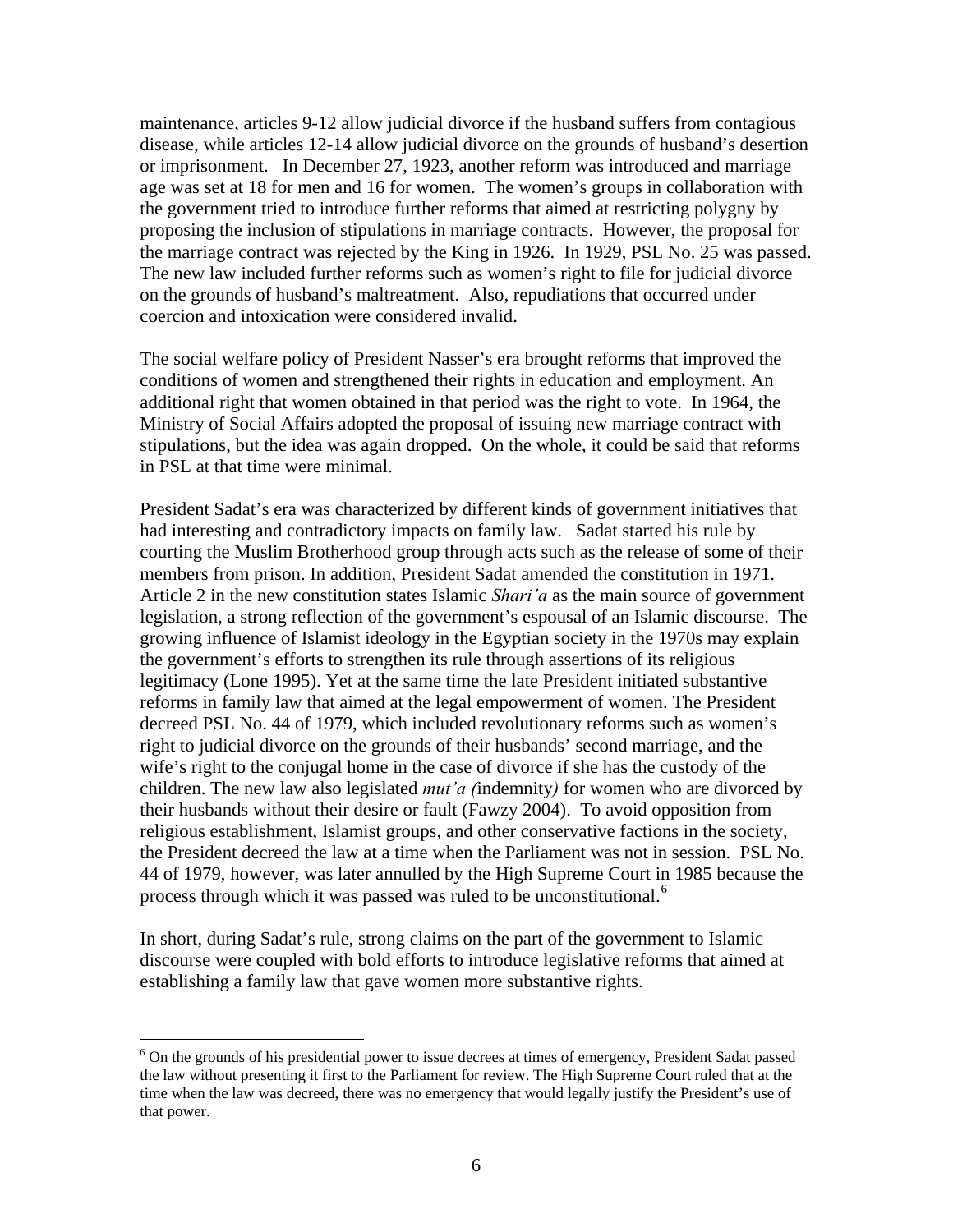When PSL Law No. 44 of 1979 was struck down in 1985, it was replaced in May of the same year by Law No. 100. The reforms that were introduced in the previous law were either crossed out or water-downed in the new law. For instance, Law No. 100 of 1985 does not give a woman the right to file for divorce simply on the grounds of her husband entering into a new marriage. However, the woman in such a situation will be granted divorce only if she proves to the court that she is 'harmed' by her husband's new marriage. In addition, what constitutes 'harm' is very loosely defined in the law, which gives judges a lot of leeway in the interpretation process, a practice that has often worked against women in judicial divorce cases (Halim 2005). Moreover, a woman who is filing for judicial divorce on the grounds of her husband's second marriage can only do so within one year of her knowledge about the new marriage. Another drawback in PSL Law No. 100 of 1985 is that, unlike its predecessor, it does not give divorced women possession of the conjugal home during the period of their custody of their children. Instead, the new law obligates husbands in such cases to pay housing costs. Unfortunately, the implementation of the law showed that in most cases the court ordered husbands to pay very little money for housing costs.

The experiences of many female litigants, in fact, demonstrated that many aspects in the judicial system hindered these women from obtaining fair and quick resolution in family disputes. The number of divorce cases filed yearly was staggering. Some of the literature estimated it as half a million divorce case per year (Shah 2000, Hammond 2000). Other sources estimated that a quarter of million women resorted to court every year (Tadros 2000, Sakr and Hakim 2001) resulting in an enormous backlog of five million cases. The number of judges, furthermore, was insufficient. For example, in 1997, 14 million lawsuits were filed but there were only 4,000 judges to preside on all these cases (Singerman 2005). Whereas a man could divorce his wife unilaterally and without the need for court permission, divorce cases initiated by women sometimes lasted several years during which female litigants' lives and future plans were put on hold. In addition, court orders that obligated husbands to pay alimony and child support were frequently hard to implement because of corrupt and poorly trained law enforcement authorities as well as the lack of effective sanctions against husbands who failed to comply with court orders. Thus, the new law was perceived by advocates for women's rights as ineffective because it had many gaps that disadvantaged women, and the reforms that it introduced were for the most part insufficient and inadequate.

#### **2. Recent Reforms**

Since the eighties and up till the present day, various efforts have been undertaken by a coalition of women activists, lawyers, local NGOs, government officials, and public thinkers to introduce a series of reforms that would address the above-mentioned gaps in the current family laws and legal system of the country. The most notable of these efforts are the new marriage contract project, the new procedural law (Law No. 1 of 2000), and the establishment of family courts through the promulgation of Law 10 of 2004. In what follows these initiatives will be reviewed.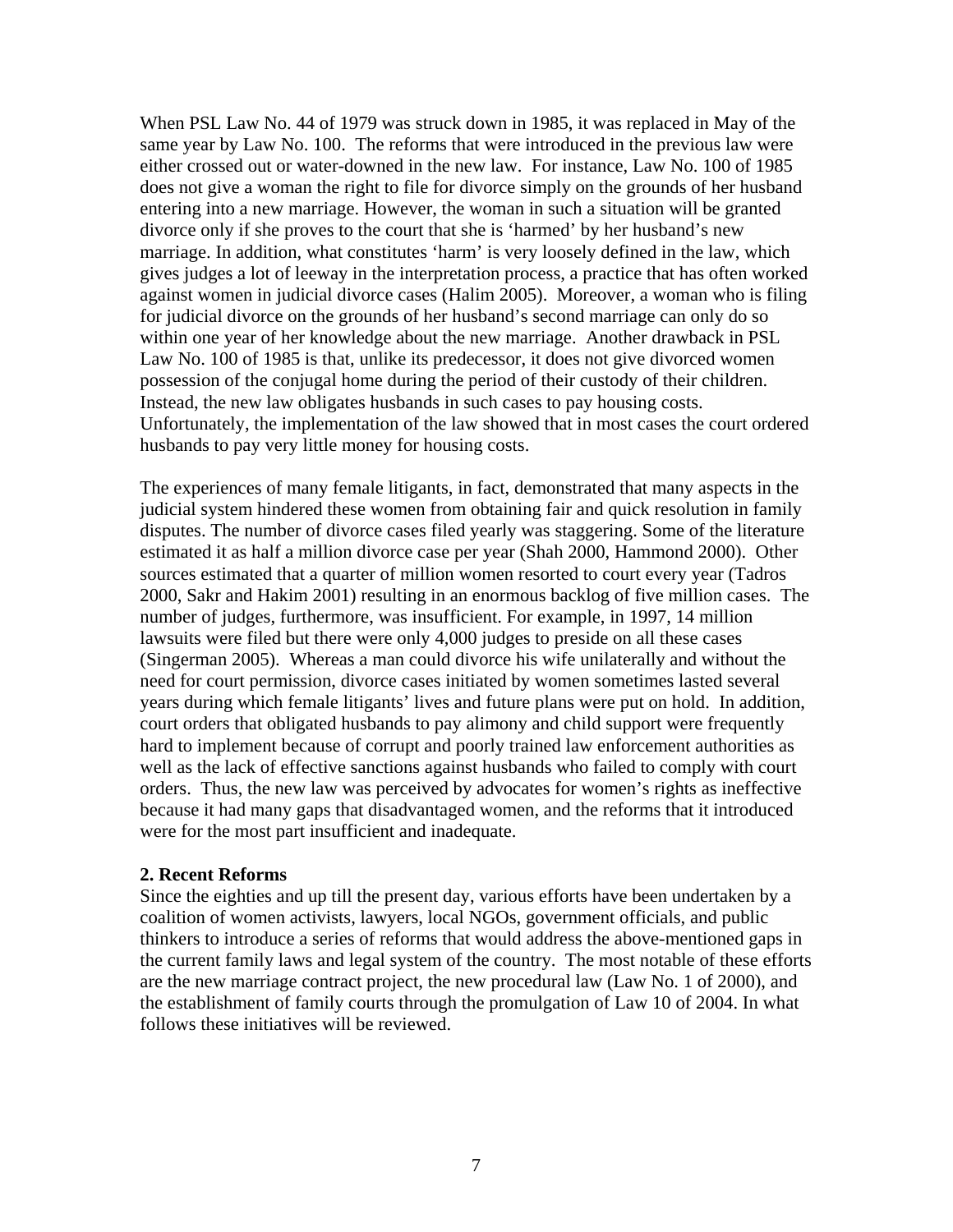#### **2.1. New Marriage Contract**

 $\overline{a}$ 

Ensuring the rights of women through the practice of inclusion of stipulations in their marriage contracts is an old practice that existed in the region as early as the first centuries of the Islamic empire and as late as the Ottoman empire. (Tucker 1998, Hanna 1996, Sonbol 2003). In Egypt, this was also a fairly common practice among marrying couples that was discontinued with the codification of family laws in the first half of the twentieth century. As mentioned previously, re-introducing the practice of issuing marriage contracts with stipulations was one of the main proposals that activists for women's rights adopted at different eras of the modern state to address certain gaps in the substantive family law. For example, in 1926 the idea was proposed with the aim of restricting polygny, but it was killed by the King. In the sixties, the Ministry of Social Affairs proposed again the idea of marriage contracts with stipulations in order to protect women's right to work, but once more the idea was shelved.

In the late eighties, the idea of inclusion of stipulations in a marriage contract was revived again. This latest attempt was initiated by a group of activists, lawyers, and public thinkers who called themselves 'The Communication Group for the Enhancement of the Status of Women in Egypt.<sup>[7](#page-8-0)</sup> In 1988, this group published a booklet entitled *The Legal Rights of Egyptian Women in Theory and Practice*. The booklet informed women about their rights and showed them how to formulate stipulations in their marriage contracts. The proposed new contract included nine stipulations that were framed as questions that were to be asked by the  $maxoun^8$  $maxoun^8$  to the husband, who had the option to accept or reject them. The stipulations covered different rights such as a wife's right to work, pursue education, travel without restriction, to make claims to conjugal home and furniture, to initiate divorce, and to ensure that her husband does not contract another marriage. During the International Conference on Population and Development (ICPD) which was held in Cairo in 1994, the coalition of Egyptian NGOs presented their platform document in which they recommended the new marriage contract. Subsequently, the proposal was adopted by the Ministry of Justice and presented to the Grand Mufti of Egypt for review.

<span id="page-8-0"></span> $7$  The group was known as Group of Seven and was led by the lawyer and member of National Council for Women, Mona Zulficar. The other six members of the group were: Aziza Hussein, Chairperson, Family Planning Association; Ingy Roushdy, writer and editor, *Al-Ahram*; Saneya Saleh, Former Professor of Sociology, American University in Cairo; Awatef Waly; Chairperson, Friends of the People Society; Mervat El-Tellawy, former Ambassador to Austria; and Magda El Mofty, teacher of simultaneous interpretation, American University of Cairo. Other main contributors to the work of the group and members of the larger coalition that pushed the proposal were: Zeinab Radwan, Speaker of Parliament and Professor of Islamic Philosophy and Former Dean of *Dar El Ouloum* (School of Arabic and Islamic Studies), Fayoum Branch, Cairo University; Fawzyia Abdel-Sattar, Professor of Islamic Law, Cairo University, Hoda El Sadda, Professor of English Literature, Cairo University; Tahany El Gibaly, Supreme High Court Judge, Fathy Naguib, Chief Justice, High Supreme Court; and Iman Bibars, Director of Association for Development and Enhancement of Women (ADEW). For a detailed analysis, see Singerman, Diane. "Rewriting Divorce in Egypt: Reclaiming Islam, Legal Activism and Coalition Politics." In: Robert W. Hefner. (ed). *Remaking Muslim Politics: Pluralism, Contestation, and Democratization*. Princeton and Oxford: Princeton University Press, 2005. Pp. 161-188 8

<span id="page-8-1"></span><sup>&</sup>lt;sup>8</sup> The *mazoun*, who has religious education and carries a license from the government, officiates marriage contracts.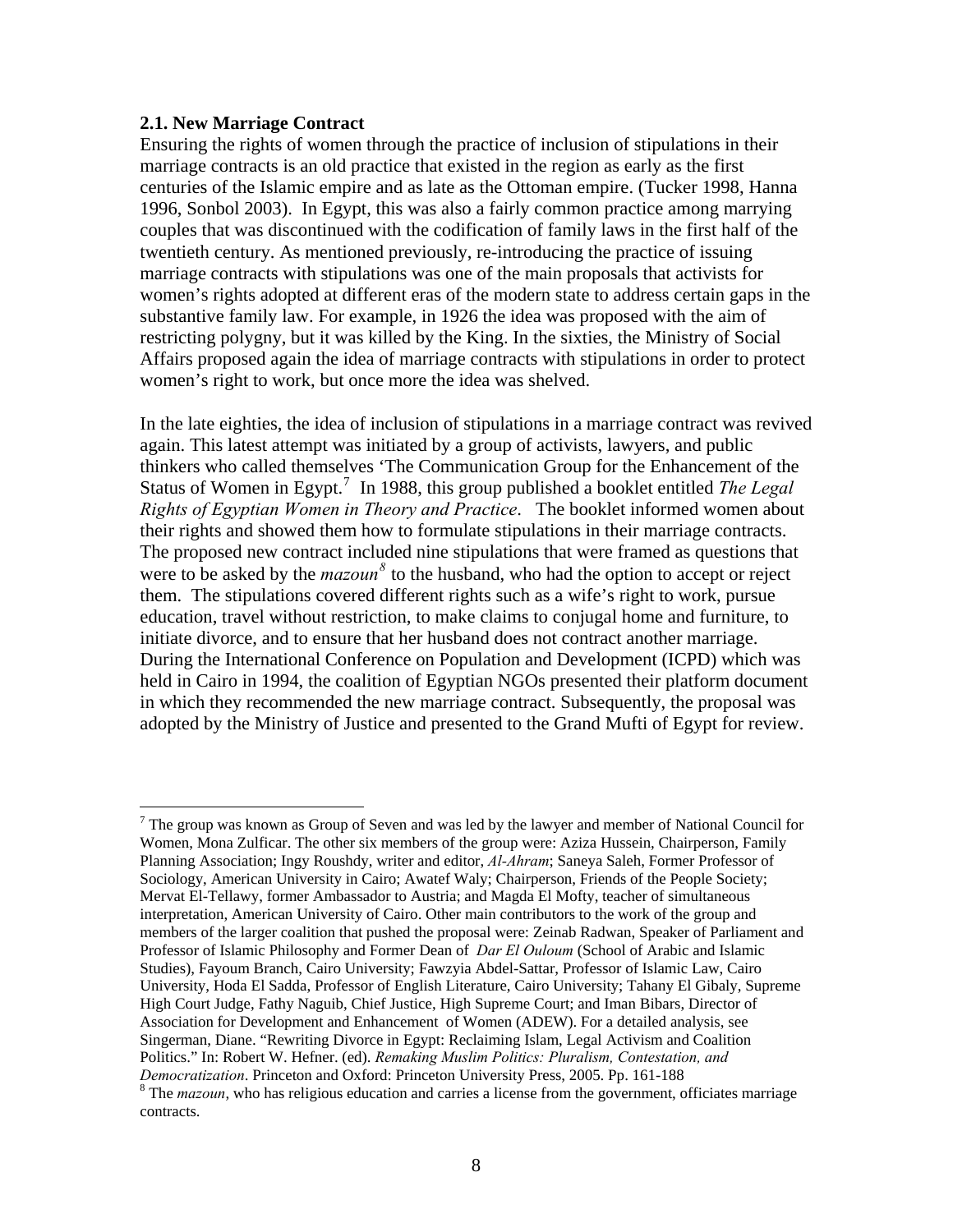The main opposition to the new marriage contract came from the religious establishment as well as opposition parties that were aligned with Islamist groups such as the Labor Party. The religious establishment rejected the new contract on several grounds: It argued that some of these stipulations 'forbade the permitted and permitted the forbidden.' This referred specifically to the stipulation that restricted the husband's right to polygny and the one that allowed wives to travel without permission from their husbands. Also, the religious establishment as well as other *ulama* (religious scholars) argued that including stipulations in marriage contracts would cause harm because it would lead to mistrust between couples and discourage young men and women from getting married.

Shaham (1999) argues that the arguments that were made by the religious establishment, however, can be refuted on several grounds. First, according to one of the Islamic schools of Law (*Hanbali*), it was valid to enter stipulations in marriage contracts. Second, entering stipulations in marriage contracts was customary in Egypt in past eras. Third, it is a practice that takes place in other Islamic countries. And finally, since husbands always have the option of rejecting the stipulations, no harm could come of them. Shaham attributes the opposition of the religious establishment to the new contract to their fear that entering stipulations in marriage contracts will turn them into civil contracts. This would undermine the role that the religious establishment plays in regulating family affairs and relations.

 *Al-Shaab*, the newspaper published by the Labor Party, also criticized the proposal and presented it as posing a threat to the stability and harmony of family life and relations. Interestingly enough, the proponents of the new marriage contract adopted this project because they perceived it as a less controversial and more effective way of introducing reforms in family law. In addition, their proposal was based on religious grounds. They argued that according to the *Hanbali* School of Islamic Law, inclusion of stipulations in marriage contracts was permissible and the violation of these stipulations would be grounds for the dissolution of marriage. The granddaughter of Prophet Muhammed (Sukayna bint Husayan) included stipulations in her marriage contract which ensured her that she would live in the place of her choosing and that her husband would not contract another marriage. Despite their religious discourse and style of argumentation, the proponents of the new marriage contract failed to gain support from the religious establishment and subsequently the proposal was dropped by the government so as not to risk its religious legitimacy (Sonneveld 2002).

In August 2000, a much changed and watered-down version of the proposed marriage contract was quietly issued. The new contract did not include the nine stipulations that were proposed in the previous draft, but instead it had a blank section in which the couple could insert any stipulations that they wished.

#### **2.2 Law No. 1 of 2000**

The efforts to issue a new procedural law were also undertaken by the same coalition that lobbied for a new marriage contract. The coalition's efforts to lobby for the new procedural took nine years and were motivated by two goals. First, the new law was seen as providing a comprehensive and yet simple and straightforward procedures to review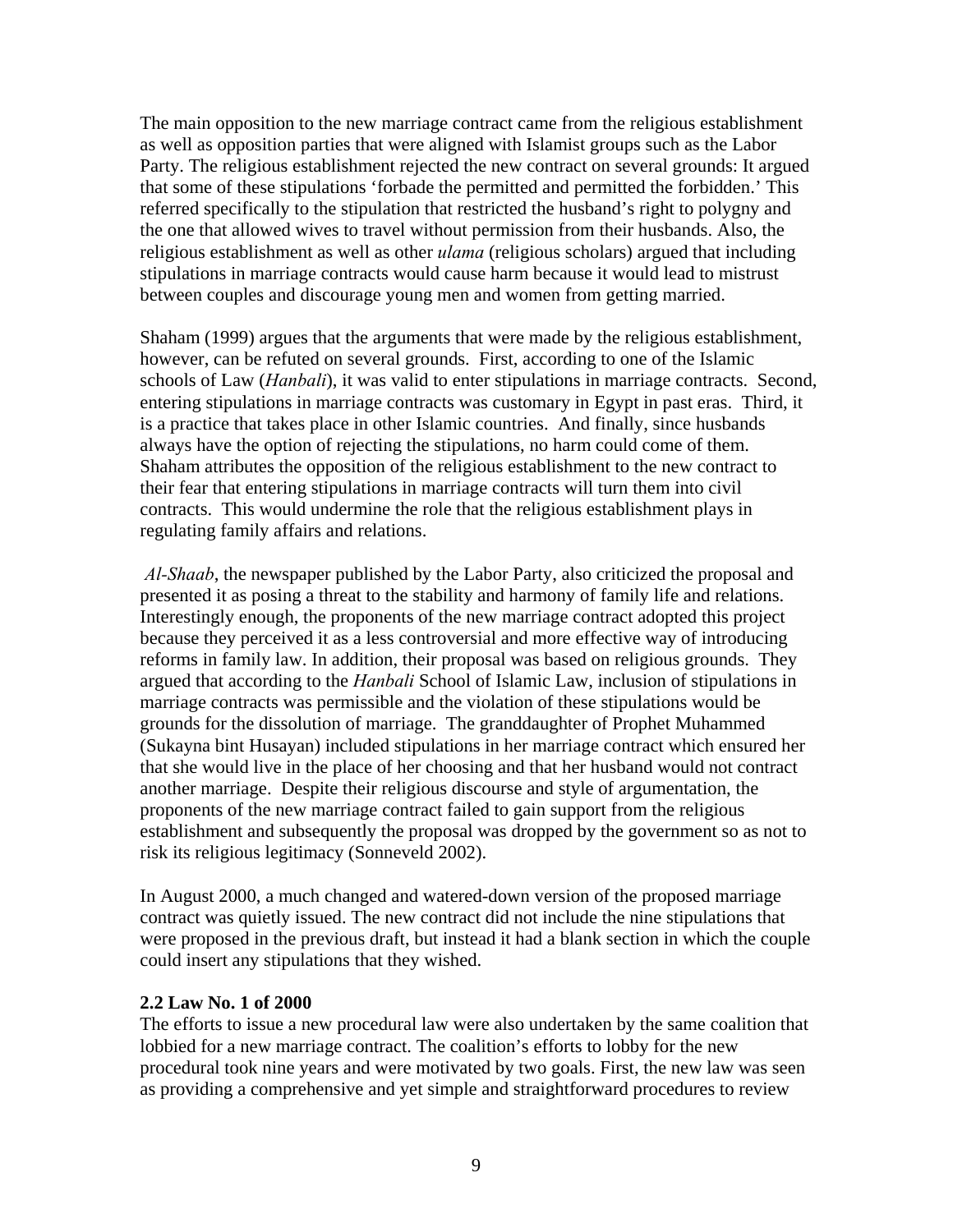PSL cases. Instead of the several hundred laws that regulated the procedures for family law cases, the new law introduced mere seventy-nine articles. Second, the new law was to be a procedural mechanism through which women would be indirectly given new substantive legal rights. Not surprising, the articles in Law No. 1 of 2000 that caused uproar and a lot of opposition were article 20 on *khul* divorce, article 17 on divorce in *urfi* marriages, and draft article 26 pertaining to woman's right to travel (Zakareyia 2003, Singerman 2005, Shaham 2005). The latter article was crossed out before the law was passed.

Most of the opposition to Law No. 1 revolved around Article 20*.* The parliamentary debate about the *khul* article was heated and controversial. Opposition to the draft law, particularly the *khul* article, came not only from members from opposition parties but also from those from the ruling party. The argumentation style used by most of these MPs reflected a great deal of fear, alarm, and negative views on women's rationality, morality, and sexuality. The common critique that was voiced by the members revolved around fears that the new law was going to be abused by women because of their assumed lack of moral values and rational thinking. One MP said that the law would be abused by women who wanted to leave their husbands for richer and more attractive men. Another MP feared that if the law was passed, husbands who were enduring the hardship of migration in Gulf countries would be unilaterally divorced by their fickle wives! Other MPs thought that this law would be rewarding adulterous women since it gave them a legal exit out of their marriage. Another argument that was made against the law was that it would only benefit rich women who are able to forfeit their dower and alimony in exchange for divorce. (Zakareyia 2003).

The arguments that were made by the critics of the law in the Parliament reflect biased views and attitudes towards women that are shaped by prevalent gendered norms and discourses. The fears that the MPS expressed are also closely tied to the gap between the socioeconomic conditions of many of families and the model of marriage that is promoted by public culture and dominant religious discourses. In many Egyptian families, more husbands are finding it difficult to make claims to the "guardianship" and "supremacy" that are bestowed upon them by the society because they are no longer capable of providing for their families (Rugh 1993, Sherif 1999, Hoodfar 1996, Singerman and Hoodfar 1996). Married women, on the other hand, juggle multiplicity of roles such as economic providers/ contributors to their families, managers of the conjugal household and its resources, and care providers. The tensions arising from the evolving changes in gender roles in marriage are exacerbated by stifling socio-economic conditions that have led to migration of Egyptian workers, high rate of divorce, and increase in female-headed households (Bibars 1985).

The official position of *Al Azhar* was supportive of passing Law No. 1 of 2000. The position of the Sheikh of *Al Azhar* was that *khul* article, unlike the new marriage contract, was in accordance with religious injunctions. In fact, when the draft law was presented to the Parliament, it was reported that 35 of the forty members of the Academy of Islamic Research at *Al-Azhar* had approved the draft law. However, various articles in *Al-Ahram* as well as opposition party newspapers showed that many of the *ulama*, including a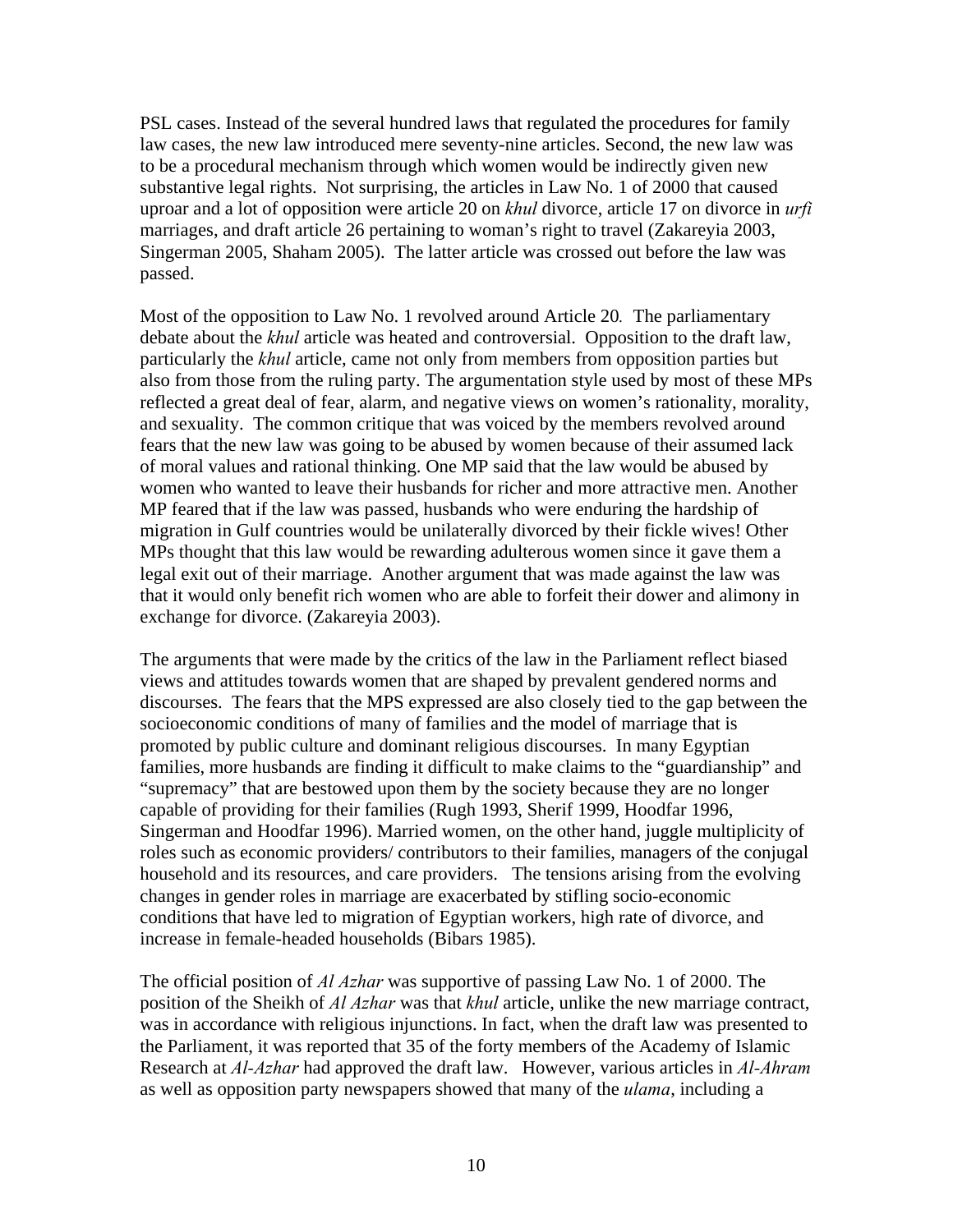significant number of those who were members of the Academy were strongly opposed to the *khul* article. The dissenting *ulama* published a letter of opposition which they addressed to the President. They argued that the law violated religious injunctions since it eliminated the consent of the husband and made divorce in *khul* cases irrevocable ("A Manifesto" 2000).

Both the proponents of the law and the *ulama* who attacked it agreed that *khul* as a form of divorce was sanctioned by both the *Quran* and the *Hadith*.<sup>[9](#page-11-0)</sup> Yet both disagreed on their interpretations of how *khul* should be applied in accordance with the religious sources. The interpretation of dissenting *ulama* negated the purpose of *khul*, which was to give a wife the choice to exit a marriage in exchange for giving up her financial rights. In fact, the *khul* that these *ulama* sanctioned did not differ that much from the unilateral repudiation to which husband was entitled to by law. The *ulama* demanded that a husband in a *khul* case, just like in unilateral repudiation, should retain the right to consent and to revoke the divorce within the waiting period.<sup>[10](#page-11-1)</sup> The letter that the *ulama* sent to the President, however, expressed, a lot more than simply a dissenting religious opinion. The *ulama* said that the proposed law negated the "guardianship" of men and threatened the "continuity and coherence of the Muslim Family (A "Manifesto" 2000). Furthermore, the *ulama* claimed that the proponents' use of religious discourse was insincere and similar to the colonialists' manipulation of *Shari'a* in earlier periods of the nation. In other words, the letter was also expressing the *ulama'*s fears from changes in the status quo of Egyptian families, particularly the hierarchical relations between husbands and wives, which they believe are sanctioned by Islam. Despite the strong opposition to the *khul* article, it was kept in the final draft of the law that was passed.

Draft article 26 in Law caused even a greater uproar in the parliamentary debates. This article pertained to the wife's right to travel without her husband's permission. Most of the MPs opposed the article on the grounds that the *Shari'a* gave a husband the right to his wife's obedience. Accordingly, it was argued that a wife should not leave the conjugal home without a husband's permission. As a result of the strong opposition from the majority of the MPs and many religious scholars, article 26 was omitted before the law was passed. Nevertheless, after the promulgation of Law 1 of 2000, the Higher Supreme Court ruled that a husband's right to restrict the travel of his wife was unconstitutional.<sup>[11](#page-11-2)</sup>

It is significant, though not surprising, that all interlocutors who took part in these public debates used religious-based discourses to make their cases and to undermine the positions of their opponents. However, it would be inaccurate to categorize this debate, as well as others about reforming family laws as merely revolving around what the true interpretations of *Shari'a* injunctions on family relations should be and how they are to be best reflected in modern family laws. Other important issues that come up in such

<span id="page-11-0"></span><sup>9</sup> The religious injunction for *khul* is based on Quranic Verse 229 in Cow *Sura*. The injunction is also based on the Prophet's *Hadith* regarding the wife of *Thabet Ibn Qays* who told the Prophet that she did not wish to live with her husband although he had not wronged her. The Prophet told her to return the dower to her husband (a garden) and then he granted her a divorce.

<span id="page-11-1"></span><sup>&</sup>lt;sup>10</sup> The waiting period is three menstruation cycles for the divorced wife or until the time when she gives birth if she is pregnant at the time of divorce.

<span id="page-11-2"></span><sup>&</sup>lt;sup>11</sup> See Court Judgment No. 243, 2001, Higher Supreme Court of Egypt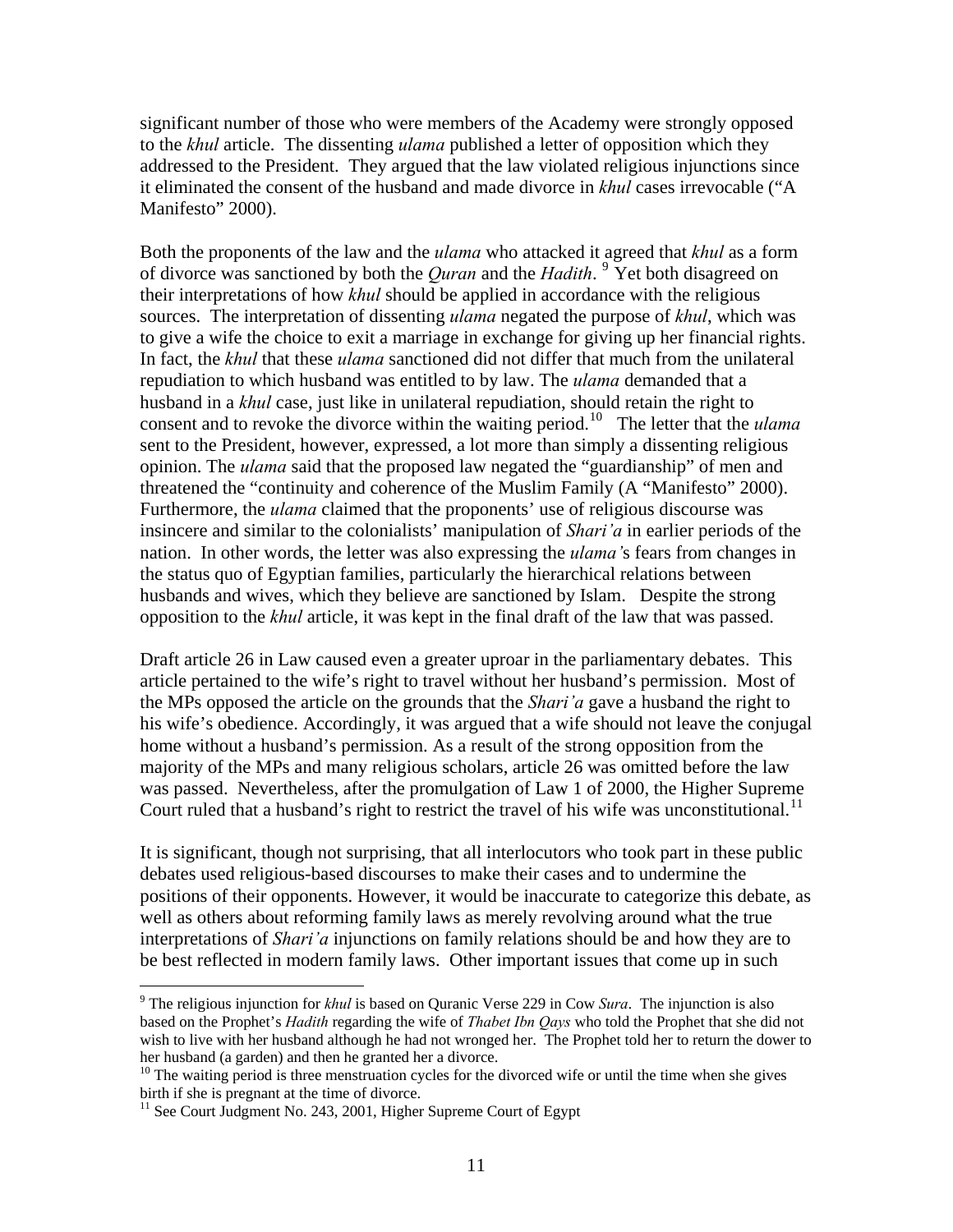debates are a myriad of concerns and fears that are related to changing socioeconomic conditions, painful and uneven transformation of gender roles and relations, and struggles between different entities in the society (such as the government and religious establishment) over the scope and significance of their role in shaping the cultural and social reproduction of the society.

The significance of Law No. 1 of 2000 does not lie merely in its introduction of two articles that gave women new substantive rights, as well as its simplification of the procedures of PSL cases. The new law also paved the way for two subsequent procedural legislations that were introduced in 2004. Article 10 in Law No. 1 stipulates that all personal status cases will be reviewed by 'first-instance' family courts. That is, this article calls for a unified legal system for PSL cases. This was later developed into the system of family courts, which was introduced by Law No. 10 of 2004. In addition, article 72 in Law No. 1 of 2000 stipulates that Bank Nasser, a government-owned Fund, will implement court judgments in alimony and maintenance cases. Again, this new system was later developed into a full-fledged Family Fund through Law 11 of 2004.

In the following subsection, I will outline and analyze the process of advocating for, debating, drafting, and passing the family courts law. This analysis is based on review of secondary materials as well as in-depth interviews with eleven prominent figures who were involved in the process. These figures consist of: members of legislative committees in the National Council of Women and the People's Assembly, members of women rights groups, prominent judges and lawyers, public thinkers, and journalists.

## **2.3 Law No. 10 of 2004**

In 1999, Nefertiti Tosson, a councilor at the Ministry of Justice, conducted a study on PSL courts. Councilor Tosson was at the time a lawyer and a researcher. She was commissioned by the Alliance for Arab Women, a woman's rights organization, to carry out the study. The study analyzed PSL cases in five courts in one quarter of the year. The researcher and her team analyzed procedural and substantive laws regulating divorce, alimony, compensation alimony (*mu'ta*), and obedience awards. The study pointed to a number of gaps and shortcomings in the procedural and substantive laws that often resulted in lengthy and unjust legal process for female litigants. One of the main recommendations of the study was the need to establish a specialized and unified legal system that would handle all PSL cases (Tosson 1999).

A year later, the idea of unified and specialized courts for PSL cases was introduced in Article 10 in Law 10 of 2000. Meanwhile, prominent lawyers, judges, and public thinkers were increasingly calling for the establishment of family courts. According to Ms. Mona Zulficar, a prominent lawyer and a key member of the legislative committee in the National Council for Women (NCW), the idea of specialized courts for family disputes was first proposed in the mid-nineties.<sup>[12](#page-12-0)</sup> Prominent lawyers and public thinkers such as Dr. Laila Takla were advocating the idea within the circle of those involved in reforming PSL. Ms. Zulficar and the other members of coalition who spearheaded the recent legal reform initiatives were supportive of the idea and incorporated it in Law 1 of

<span id="page-12-0"></span><sup>&</sup>lt;sup>12</sup> Personal interview, September 23, 2007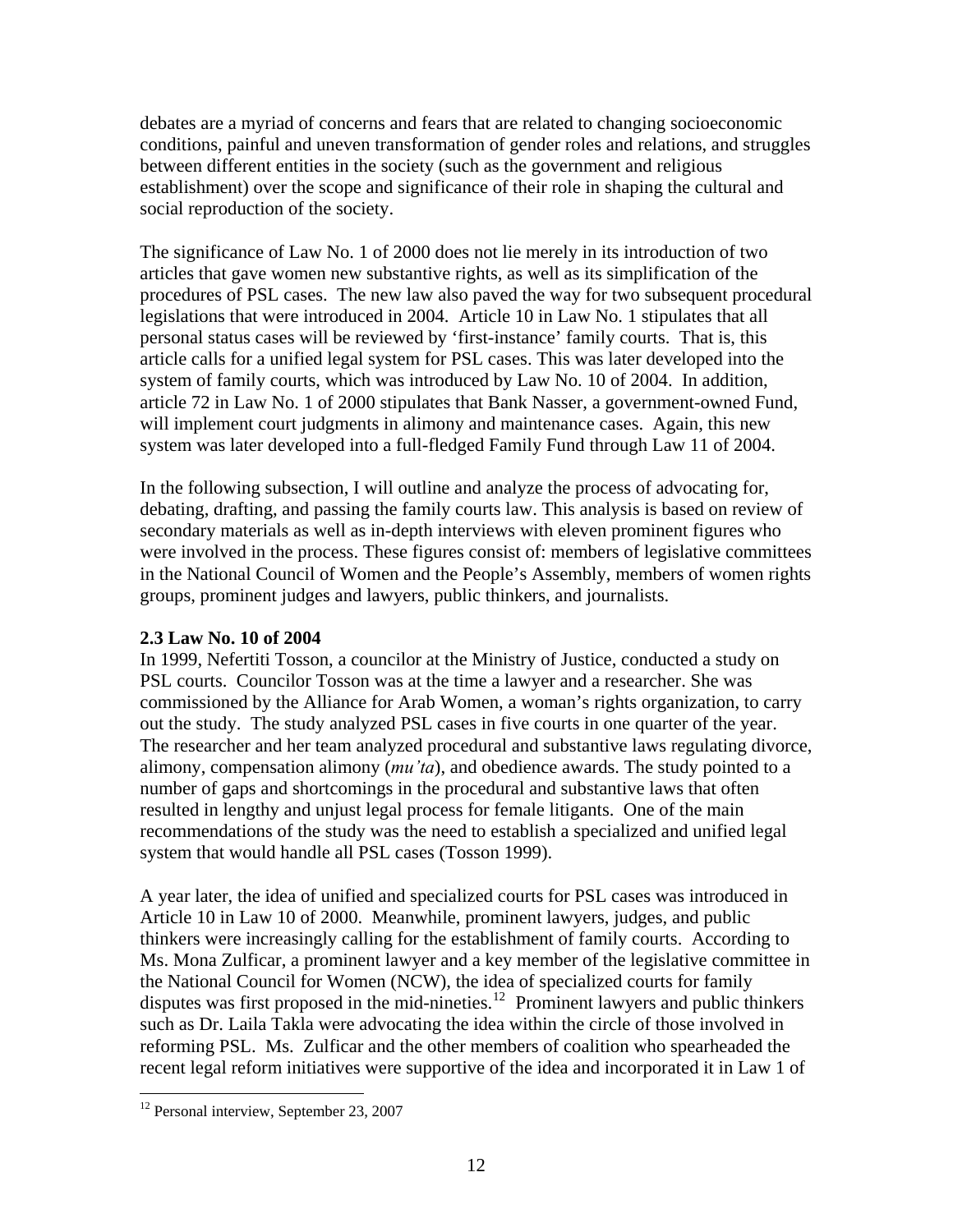2000 through the insertion of Article 10. Subsequently, the project of drafting a legislation to establish family courts was undertaken by the Ministry of Justice in coordination with the National Council for Women.

Dr. Laila Takla was one of the pioneers who advocated for the idea of specialized family courts. As a Director of the Association for the Union of Egyptian Women Lawyers, Takla lobbied first the National Council for Childhood and Motherhood (NCCM) and later the National Council for Women (NCW)<sup>[13](#page-13-0)</sup> to advocate the idea to the government. In 2001, the NCCM and NCW held a meeting in which Dr. Laila Takla and the Senior Judge of family courts in Australia presented the new legal system to an audience of women's rights groups and government agencies. In 2002 and 2003, as the legislators were working on drafting the new law for family courts, Takla published a series of articles in the daily newspaper *Al-Ahram* to explain the philosophy and the goals of the new system as well as to comment on the initial drafts of the law. In these articles, Takla says that family courts are based on a distinct vision that should be reflected in their structure, procedures, and the performance of their personnel.<sup>[14](#page-13-1)</sup> She says that a family court is a legal system that takes into account the specificity and sanctity of family relations. The goal of this system, according to Takla, is to make it possible and desirable for a family dispute to be resolved before it reaches the litigation stage. She explains that the work of family court consists of three stages: 1) Reconciliation, 2) Mediation, and 3) Litigation. In the first stage, efforts are made to reconcile the disputants. These efforts are to be carried out by specialists in family relations, psychology, and family law. If reconciliation efforts fail, attempts are made to mediate between the disputants. The aim of second stage is to enable the disputants to resolve the conflict and obtain their rights through a mediated agreement. Takla suggest that this role can be carried out by public prosecutors or retired judges. If mediation fails, then the disputants resort to litigation at which point the case is referred to the court, along with the reports of the specialists and mediators. Takla emphasizes that what ensure the effectiveness of family courts are: 1) well-trained personnel who understand and espouse the philosophy of this new legal system, and 2) the enforceability of mediated agreements and court rulings. Furthermore, to ensure the privacy of disputants in family law cases, Takla recommends that all sessions in family courts be closed and that the children not be present unless it is deemed necessary by the judge.

The NCW asked Ministry of Justice to draft a law to establish family courts. The legislative department at the ministry drafted a law and presented it to the legislative committee at the NCW.<sup>[15](#page-13-2)</sup> The members of the committee found this first draft of the

<span id="page-13-0"></span><sup>&</sup>lt;sup>13</sup> The National Council for Women was established by the government in 2000. The council aims at promoting policies to strengthen women's rights and enhance their development as well as monitoring the government's efforts to reach these goals.

<span id="page-13-1"></span><sup>&</sup>lt;sup>14</sup> Takla, Laila. 'Do We Have Family Courts?" In: *Al-Ahram*, April 1, 2003; Takla, Laila. "For the Sake of Egyptian Family," In: *Al-Ahram*, May 6, 2003; Takla, Laila. "Family Court: Characteristics and Foundations." In: Al-*Ahram*, April 15, 2003, Takla, Laila, "They Want a Solution." In: *Al-Ahram,* May 13*,*  2003

<span id="page-13-2"></span><sup>&</sup>lt;sup>15</sup> Members of the legislative committee at the NCW include prominent professors of law, Islamic jurisprudence, women's rights activists, and other members of civil society. At the time of drafting and Law 10, some of the members of the committee were Dr. Zeinab Radwan, Speaker of Parliament and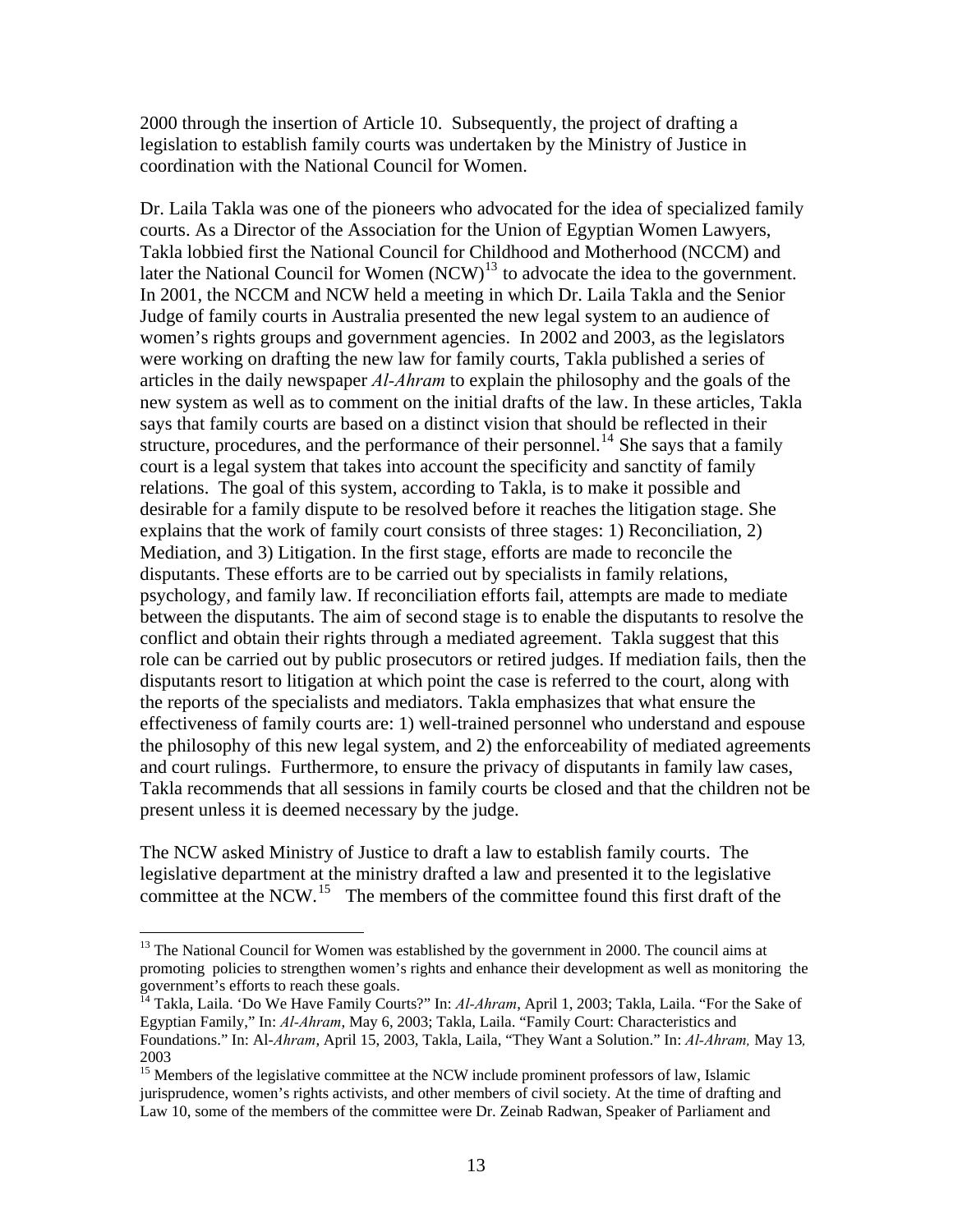law to be unsatisfactory. The first draft was found to be not well-developed. In addition, some specific points were critiqued. For instance, it was argued that the draft law did not define the structure and role of mediation office clearly. Another point that was critiqued in the draft law was the proposal that the mediation office be headed by retired judges. Some of the critics of this idea argued that this could raise confusion about the nature and the boundaries of the authority of the mediation office. [16](#page-14-0) Another concern was that prosecutor in the family court carry out mediation between the disputants. The opponents work and thus they would not find their role as mediators persuasive or comfortable. because of their age, retired judges would not be able to provide a long-term directorship to the mediation offices.<sup>[17](#page-14-1)</sup> Another proposal in the draft law was to have the public of this idea argued that people often associated public prosecutors with their prosecutorial

Subsequently, a joint committee was established to work on another draft of the law. The joint committee consisted of members from the Ministry of Justice, the legislative committee at the National Council for Women, and representatives from the National Council for Childhood and Motherhood. The new committee came up with a second draft, which was further developed and improved on until it was finally passed by the Parliament in March 2004.

The law, which consisted of 15 articles, aims at providing: 1) specialized and effective justice, 2) quality legal service, 3) alternative mechanisms of resolving family disputes, and 4) mechanisms for enforcement of court judgments. First, instead of the old system of dividing family law cases between 'summary' and 'first instance' courts, the new law stipulates that all cases are to be handled in 'first instance' family courts. Secondly, each case is reviewed by a panel of three judges who are assisted with two social and psychological experts. These experts, one of whom must be a woman, are obligated to attend court sessions, meet with disputants, and submit reports to the court. The role of the experts involves two things: 1) to provide another opportunity for mediation between the disputants, and 2) to provide the judges with helpful and detailed information about the dispute and the parties involved as well as their professional opinion. In addition, according to the new law a specialized public prosecutor office is established in each family court. The role of the public prosecutor is to attend all court sessions and to submit to the judges a memorandum of opinion on each case. The rationale is to provide another mechanism through the adjudication process is improved. Also, all disputes concerning each family are compiled in a single court file so that the judges can be well-informed about interconnected disputes. Furthermore, special departments have been set up to enforce court judgments.

Professor of Islamic Philosophy and Former Dean of *Dar El Ouloum*, (School of Arabic and Islamic Studies), Fayoum Branch; Ms. Mona Zulficar, prominent lawyer and women's rights activists; Councilor Mahmoud Ghoneim, head of the Judicial Inspection Unit at the Supreme Constitution Court. Former Members included Dr. Fawzyia Abdel Sattar, Professor of Criminal Law at Cairo University; Ms. Hosn<br>Shah, a famous columnist in the daily newspaper Al *Aqbar*, a film script writer, and women's rights activist. <sup>16</sup> Personal interview with Director of Committees at the National Council for Women, October 28, 2007.<br><sup>17</sup> This point was made by the Head of Inspector's Unit at the Supreme Constitution Court in a workshop

1

<span id="page-14-1"></span><span id="page-14-0"></span>on family courts, organized by Alliance for Arab Women, December 12, 2007, Cairo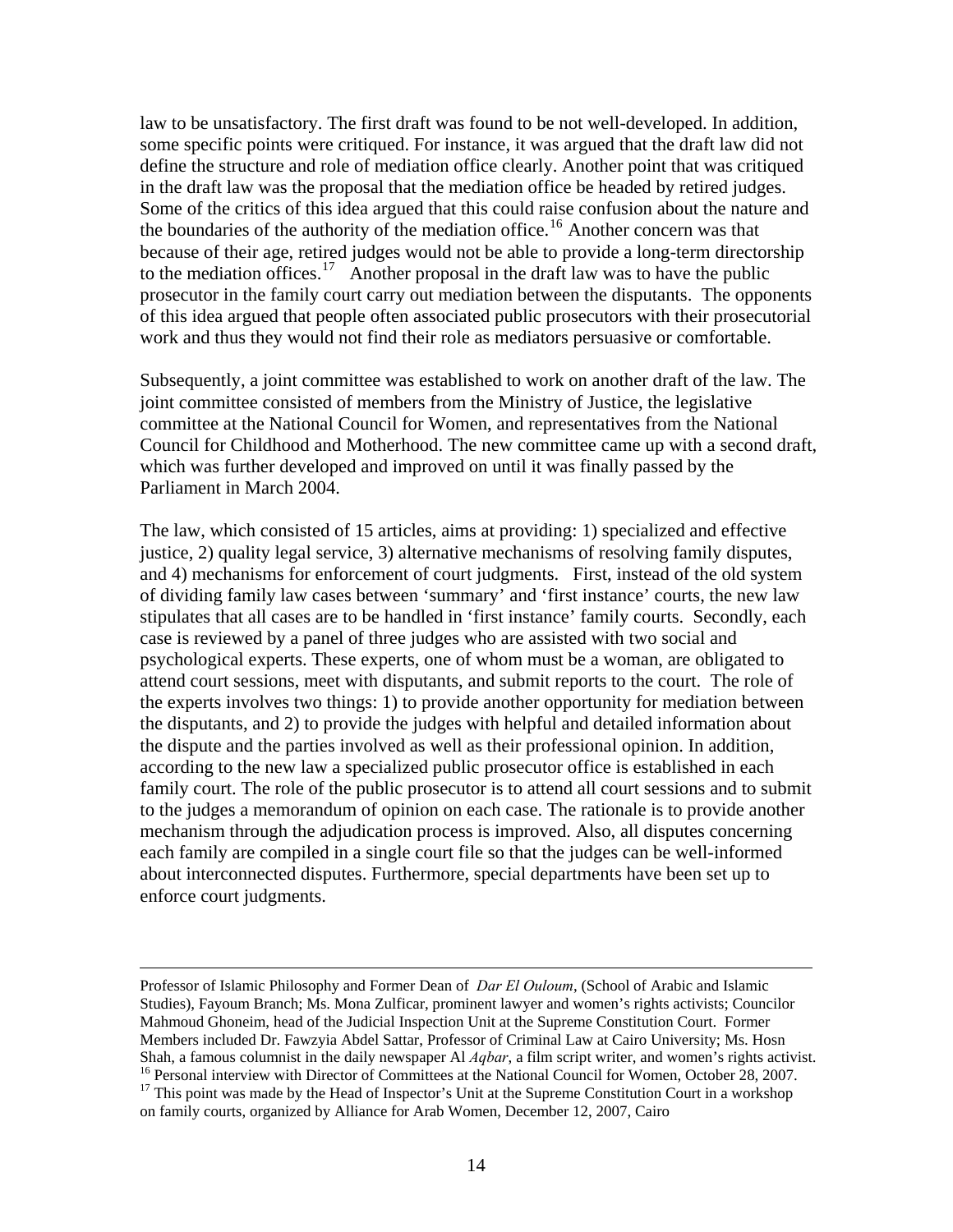The most significant feature of the new system is the incorporation of mediation into the legal process. Before a disputant can file a suit, she/he is obligated to file for mediation. Mediation offices are housed in the family court, and mediation is carried out by 3 mediation specialists who have training in law, psychology, and social work. Mediation sessions are conducted over a period of fifteen days. Upon the consent of the two parties, the mediation period can extend to two more weeks if there is a hope of reaching a settlement. If mediation fails, disputants can file a court case within a week. However, if settlement is reached and approved by disputants, it is legally binding.

Lastly, court sentences in the new system can only be appealed at the Court of Appeal but not at the Court of Cessation.<sup>[18](#page-15-0)</sup>

Unlike Law No. 1, Law 10 did not trigger any heated debates in the parliament and was quietly passed. Nevertheless, this did not mean that the process of introducing this new legislation was free from challenges and contestations. The critiques that were directed against the new legal system could be summed up as follows: 1) it was not clear whether the new system was intended to address the specific problems that female litigants confront and whether it was capable of doing so, 2) there were several gaps in the law that would diminish the effectiveness of the new system, 3) the process of drafting and passing the law was not participatory, and 4) the reform process was rushed. I will analyze each of these critiques in what follows.

First, some of the proponents as well as the critics of the new system pointed out that there was confusion about the vision and the central goal of the newly established family courts. Dr. Laila Takla cautioned against perceiving the new court system as a tool of women's empowerment. Takla argued that family court, as a system that was increasingly being adopted in different countries, was not concerned with women per se but aimed at providing family-centered mechanisms to resolution of family disputes. (Takla 2004). Yet a considerable number of the articles that were published in daily newspapers on family courts hailed the new system as another legal accomplishment for women in the family domain. For instance, Councilor Badr El Din Al Sayed, Deputy Senior Judge at Court of Cessation, in an article published by *Al-Ahram* argued that the new family courts would provide protection to widows and their small children from the greed of male family members.<sup>[19](#page-15-1)</sup> Journalist Amal Said also referred to the new court system as another achievement for women in personal status laws, in an article that reported interviews with prominent judges, professors of law, and legislators.<sup>[20](#page-15-2)</sup>

On the other hand, some of critics of Law No. 2004 argued that a new legal system, without changes in the substantive family laws, was not only inadequate but could also be counter-productive. Some of the women's activists, for instance, reported to the author of this paper that they worried that the process of mediation in family courts could work against female litigants since the substantive family laws that are still being applied are

<sup>&</sup>lt;sup>18</sup> The court verdicts in *khul* cases, however, can not be appealed at any level.

<span id="page-15-1"></span><span id="page-15-0"></span><sup>19</sup> See Badr El Din Al Sayed. "Family Courts: The Goals and National Requirements." In: *Al-Ahram*, December 12, 2002.

<span id="page-15-2"></span><sup>20</sup> See Amal Said. "The Court of 'Bringing the Family Together'." In: *Al-Ahram*, March 15, 2003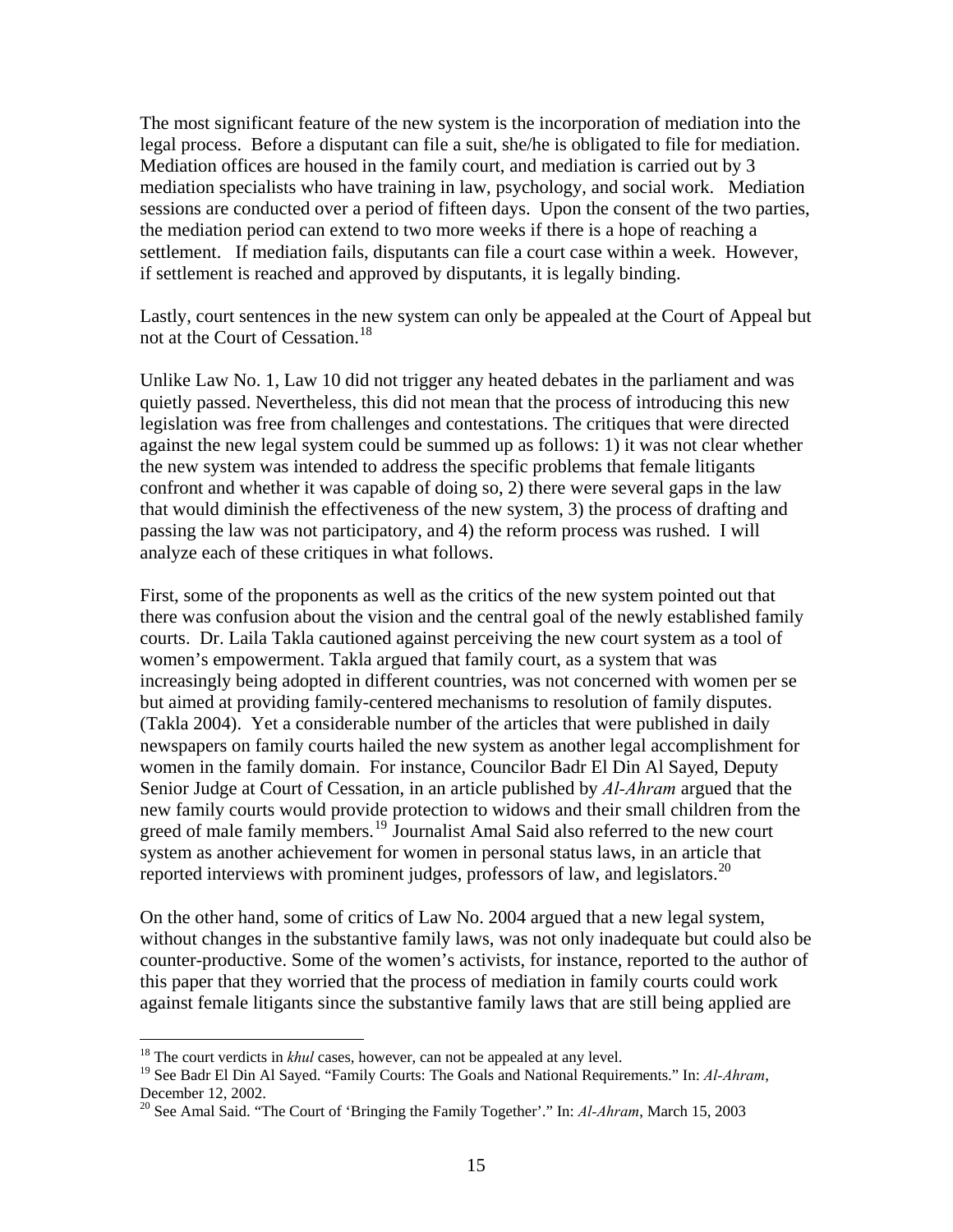based on gender inequality. Thus, they added that women could be pressured to reconcile with their husbands or agree to a mediated agreement that was unjust. $2<sup>1</sup>$ 

The second kind of critiques that was targeted against the new law focused on different aspects of the new legal structure and its procedures. For instance, some lawyers and judges argued that the procedure of having a panel of three judges review every single PSL case would result in a backlog of cases since there was an insufficient number of judges nationwide.<sup>[22](#page-16-1)</sup> It was also argued that the abolishment of appealing PSL cases at the level of Court of Cessation would deprive the new legal system of the wealth of court judgments that was provided by the Court of Cessation and through which legal principles were developed. <sup>[23](#page-16-2)</sup> The previous issue was also raised by a prominent legal figure and a member of the legislative committee at the NCW, who had closely reviewed the two drafts of the law over a period of two years and a half before it was presented to the Parliament.<sup>[24](#page-16-3)</sup> The interviewee pointed out the abolishment of appealing PSL cases at the Court of Cessation was particularly detrimental to cases pertaining to 'guardianship over money' (e.g. protection of minor's inheritance, the financial assets of a missing person, legal competence cases). In fact, the interviewee pointed out that the structure and system of family courts was not suitable for reviewing cases pertaining to 'guardianship over money.' Yet, according to Law No. 10, Article 3, the new family courts would review all PSL cases (i.e. those concerned with 'guardianship over self' meaning martial disputes, and those concerned with 'guardianship over money').<sup>[25](#page-16-4)</sup>

The interviewee was also concerned that the role of court experts as defined by Law No. 10 was in effective; he argued that since the experts did not play any role in the prelitigation mediation, it was questionable that they could mediate between the disputants during the review of the case in the court. Thus, the experts' compulsory presence in court sessions, according to the interviewee, would not be helpful and could end up prolonging the legal process.<sup>[26](#page-16-5)</sup> This interviewee also pointed out the law did not put in place adequate mechanisms for the enforcement of court judgments. The establishment of an enforcement department in each family court was ambiguously worded in the text of the law and did not, for instance, stipulate the establishment of special law

<span id="page-16-0"></span><sup>&</sup>lt;sup>21</sup> Personal interview with director of a women's rights organization, May 2, 2007; personal interview with the director of a women's rights organization, February 22, 2007 and October 3, 2007; personal interview with a women's rights activist and famous columnist

<span id="page-16-1"></span><sup>&</sup>lt;sup>22</sup>See Magda Mahna. "Family Court." In: *Al-Ahram*, 15 April, 2003<br><sup>23</sup> Ibid.

<span id="page-16-3"></span><span id="page-16-2"></span><sup>24</sup> Personal interview, October 29, 2007

<span id="page-16-4"></span><sup>25</sup> Laila Takla made a similar comment in her book, *Issues that Pre-occupied Me: Family Courts*. Cairo: The Higher Council for Culture, 2004. In a seminar on family courts organized by Alliance for Arab Women on December 12, 2007, Judge Roushdy Saleh, Senior Judge at Criminal Court and a former family court judge suggested that appealing PSL cases at the Court of Cessation be reinstated in the law with the exception of divorce cases so that women would not be harmed by the prolonged litigation process. But it can be counter-argued that if his suggestion is implemented, litigation process in maintenance, child custody, and dispute of paternity cases will be prolonged, which will negatively impact women.

<span id="page-16-5"></span><sup>&</sup>lt;sup>26</sup> See Law No. 10 of 2004, Article 11. A similar comment regarding establishing special police force was made by Mohamed Abdallah Al Dakr, Lawyer at the Court of Cessation, in article published in *Al-Ahram*, November 13, 2003.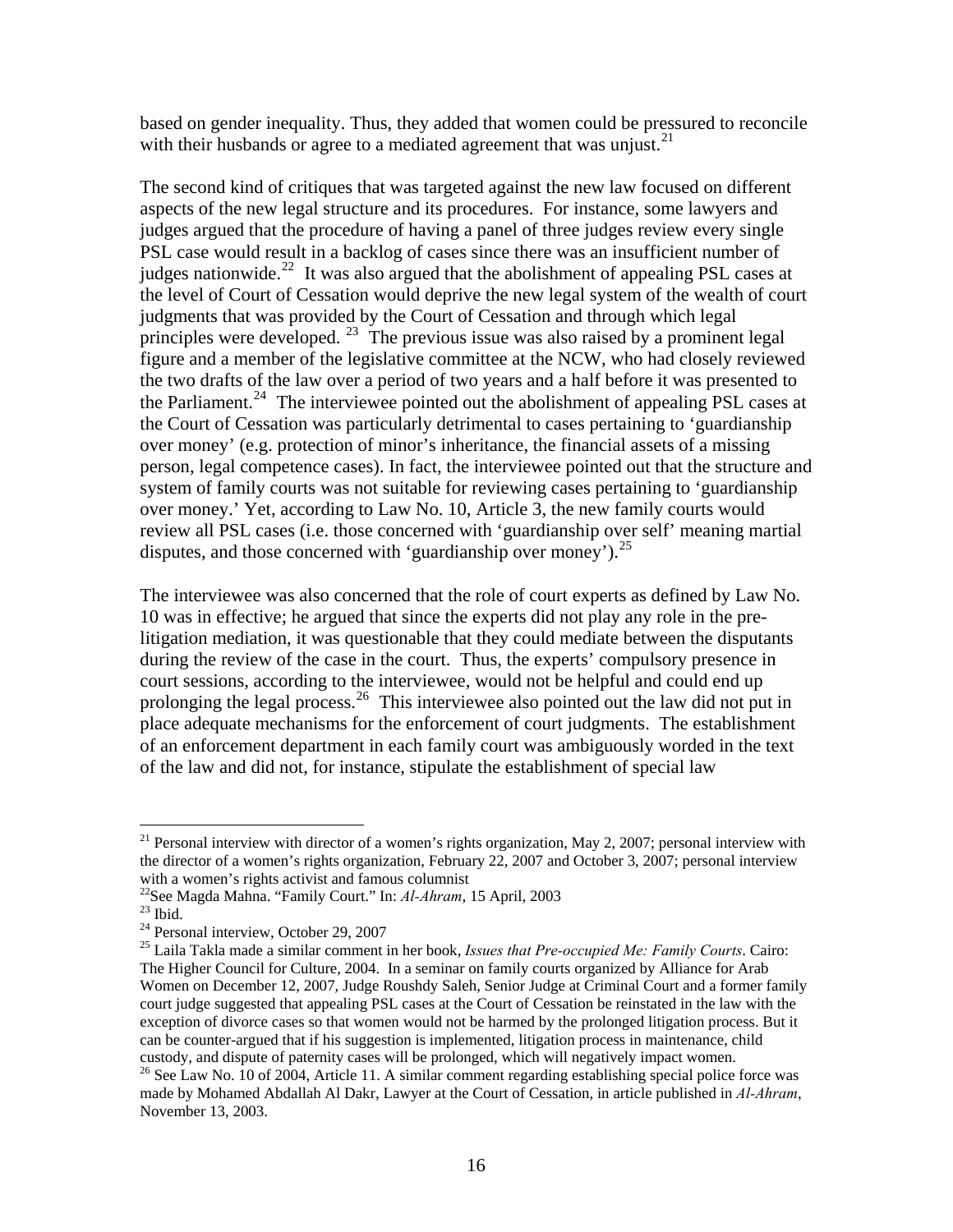enforcement police force; something that he thought was necessary.<sup>[27](#page-17-0)</sup> In addition, he thought that the role of the public prosecutor in PSL cases was not well-defined in Law No.  $10^{28}$  $10^{28}$  $10^{28}$  The law simply said that the public prosecutor would attend all court sessions, and would submit a memorandum of opinion to the court. But since the prosecutor would not be involved in preparation of the case or in the mediation with disputants, it was not clear how his role as defined by the law would contribute to the adjudication process. Lastly, another critique that was noted by the interviewee was in regard to Article 12 the law which stipulates that the first family court which has geographical jurisdiction to review the first filed case in particular family dispute, also reviews all subsequent cases that emerge from the first case or are brought forward by the same disputants. This article, the interviewee, does not take into account factors such as the change of residential address of disputants or their abuse of the law by deliberating filing cases in different courts or one that is far from the residential area of the other disputant. [29](#page-17-2)

The third critique of Law No. 10 of 2004 was related to the process of drafting and passing the law itself. Some women's rights groups thought that the government did not provide them with the opportunity to have a more active participation in the process. They pointed out that they mostly obtained their information about the process from the printed media. Instead of organizing a series of debates with women's rights groups and other members of the civil society, the legislators and relevant government ministries mostly engaged with the NCCM and NCW. One could argue that both the NCCM and the NCW were established by the government to inform and monitor the process of policy making on issues pertaining to women and children. Furthermore, the members of the legislative committee at the NCW include some members of the civil society. Yet, the perception among women's rights groups was that the recent process of reforming PSL had been for most part monopolized by governmental bodies such as relevant ministries and semi-governmental organizations such as the NCCM and NCW.  $^{30}$  $^{30}$  $^{30}$  For instance, in a personal interview with director of one of the women's rights groups, she pointed out that her organization mostly followed the process of drafting and passing Law No. 10 through the coverage of the printed media. That is, the center was not given an opportunity by legislators to play an active part.<sup>[31](#page-17-4)</sup> She, nonetheless, sent the center's position on the law in a memorandum to the NCW. However, she adds that since 2005, the NCW has been making noticeable effort to involve women's rights groups and the civil society in its initiatives and activities. For instance, the center that she directs collaborated with the Ombudsman's Office for Women at the NCW in evaluating the performance of family courts in 2006.

Other women's rights activists thought that it was not only them that were excluded from a wider participation in the reform process but also ordinary women whose lives were

 $27$  See Law No. 10 of 2004, Article 15

<span id="page-17-1"></span><span id="page-17-0"></span> $28$  See Law No. 10 of 2004, Article 4

<span id="page-17-2"></span><sup>29</sup> The same critique was voiced by Laila Takla. See Takla, Laila. *Issues that Preoccupied Me: Family Courts*. Cairo: Higher Council for Culture, 2004.<br><sup>30</sup> This was voiced in personal interviews with a number of women's rights activists. Some of these also

<span id="page-17-3"></span>activists pointed out that even current government initiatives to amend the family courts system and to legislate a comprehensive PSL are not made public to them nor are their input solicited.<br><sup>31</sup> Personal interview with a director of a women's rights organization, October 3, 2007

<span id="page-17-4"></span>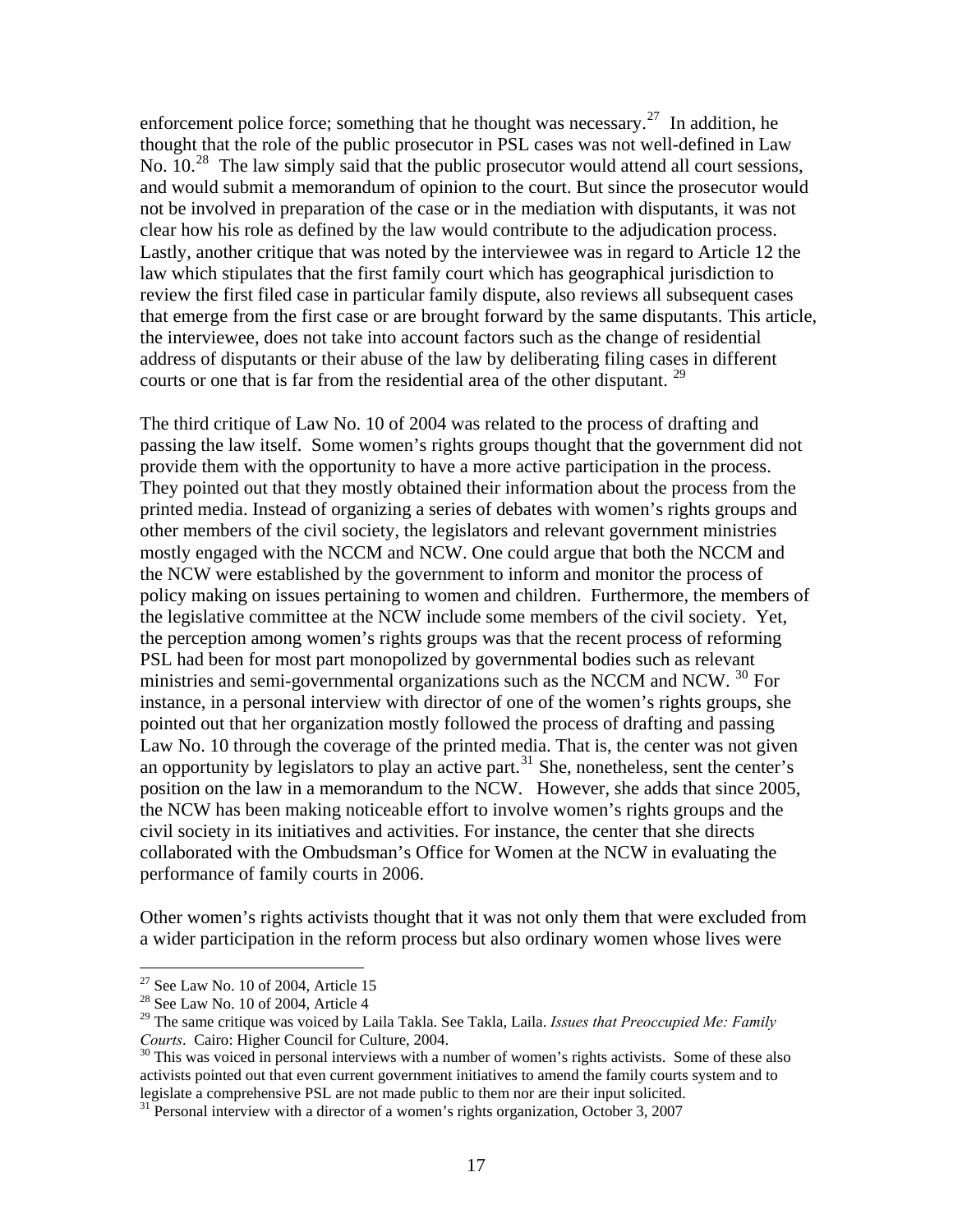affected by these new laws. One of these activists pointed out that those who were involved in the process of drafting and debating Laws No. 1 and No. 10, for instance, did not take solicit the opinions of ordinary women in a meaningful and consistent way.<sup>[32](#page-18-0)</sup>

Lastly, some of those who were involved in the reform process as well as those who were excluded agreed that often reform processes that had been undertaken by the government in PSL were rushed and not well-done because the government was too eager to claim credit for the reforms in the eyes of the Egyptian general public as well as international donors. This led to passing laws and initiating new legal systems without addressing some important legislative gaps as well as putting in place the mechanisms needed for the implementation of the new laws. For instance, a prominent professor of law at Cairo University and the former head of the legislative committee at the Parliament, pointed out that although Law No. 1 of 2004 was good, its positive effects were diminished because the government did not allocate adequate time and resources to training the court personnel and preparing adequate buildings and mechanisms for effective implementation.<sup>[33](#page-18-1)</sup> Another interviewee, who was a member of the legislative committee at the NCW, also expressed a similar viewpoint.<sup>[34](#page-18-2)</sup> He pointed out that lack of specialized and well-trained judges was one main drawback that resulted from the rushing of the promulgation of the law.

To conclude, recent legal reforms such as Law No. 1, law 10, and the subsequent Law No. 11 are interlinked. First, all three reforms were concerned with introducing changes in the procedures and the structure of the legal system in PSL cases. This process involved different actors with various agendas: government agencies who were concerned with addressing problems of backlog of cases and long litigation process, women's rights activists who were strategizing to introduce indirect and gradual reforms that would strengthen women's legal rights, prominent lawyers and judges who were pushing for an new kind of legal system with a different vision, and religious scholars and legislators who were voicing public discourses shaping the cultural reproduction of Egyptian families. While the process of passing Law No. 1 was controversial, Law No. 10 was more quietly passed. Yet the latter was also contested by members of the legal system as well as women's rights activists. While both groups were supportive of the idea of a specialized family-oriented legal system, each had their concerns. On the one hand, flaws in the structure and procedures of the law were pointed out by prominent lawyers and judges. On the other hand, the impact of the new courts in strengthening women's legal rights was questioned by some women's rights activists in the absence of reforms in the substantive laws that governed marriage, divorce, and custody. In fact, some activists worried that a new legal structure such as mediation, which was central to the system of family courts, might have a negative impact on female litigants in the absence of gendersensitive and just substantive laws. But how has the implementation of the new system worked for and/or against women? I will attempt to answer this question in chapter 2.

<sup>&</sup>lt;sup>32</sup> Personal interview, October 28, 2007

<span id="page-18-1"></span><span id="page-18-0"></span><sup>&</sup>lt;sup>33</sup> Personal interview with Professor of Criminal Law, former head of legislative committee at the Parliament, and former member of legislative committee at the NCW

<span id="page-18-2"></span><sup>&</sup>lt;sup>34</sup> Personal interview, October 29, 2007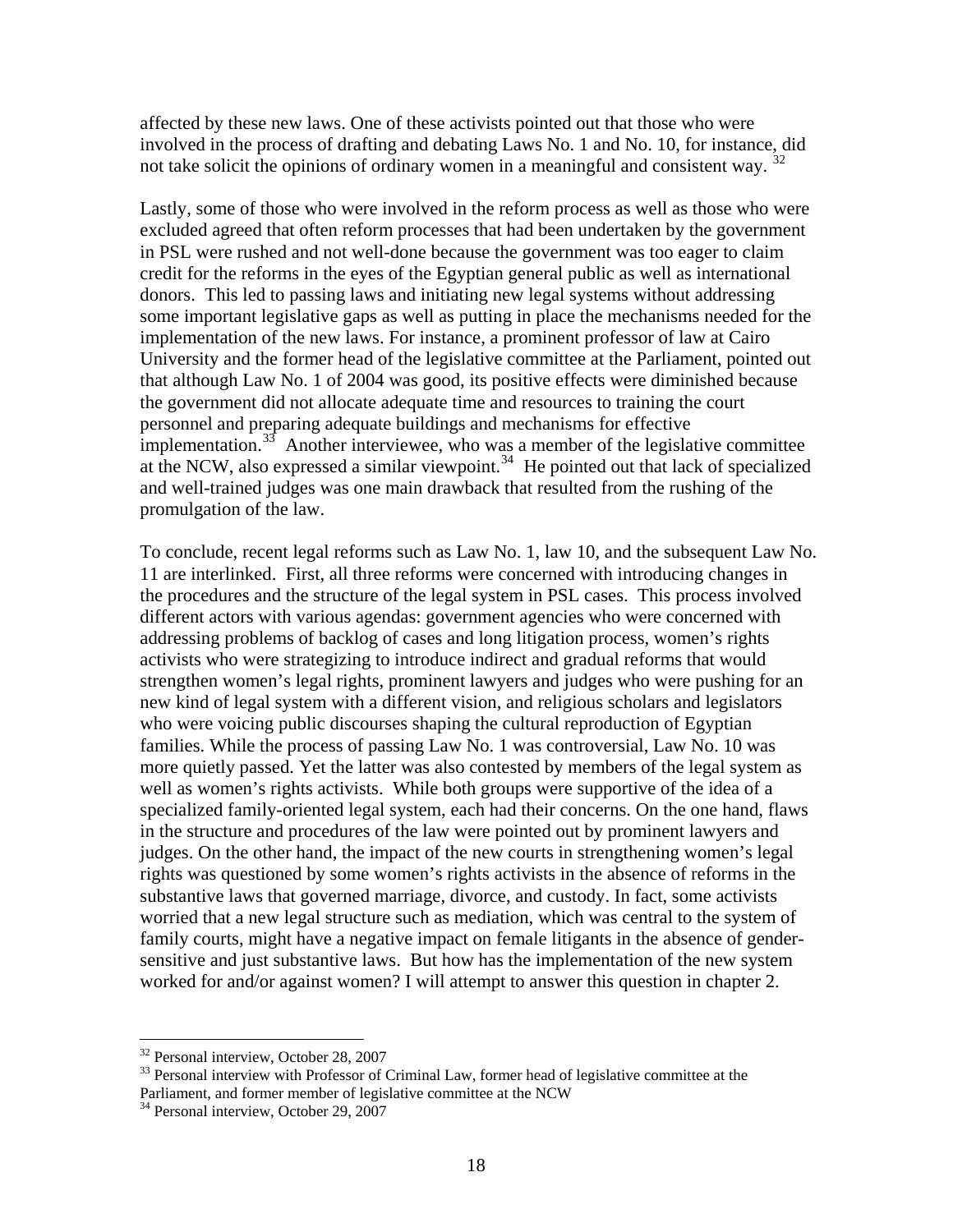#### **Chapter 2**

#### **Family Courts: An Ethnographic Study**

#### **3. Purpose of Study**

Over the course of twelve months, a research team at SRC conducted a study of the different stages of the legal process in a number of family courts in Egypt. The central goal of the study was to reach at an in-depth understanding of the implementation of the new court system and in particular its impact on women's access to justice. Another secondary goal of the study was to examine the effect of the new structures of family courts (e.g. mediation) on the implementation of *khul* law. To achieve these two main goals, the research team undertook the following:

1. We examined the different stages of the new court system through ethnographic research on a number of female and male litigants as well as court personnel. 2. We identified the ways in which the new system was benefiting and/or disadvantaging female litigants.

3. We examined the dominant notions of marriage, female sexuality, and gender roles and relations that were embedded in the legal process and how they impacted female litigants' access to justice. In particular, we focused on the gender politics (e.g. gendered practices, attitudes, interactions) that was played out in pre-litigation mediation sessions and court proceedings. Also, we examined at the strategies used by the female litigants to fulfill their legal goals.

4. We closely looked at the implementation of *khul* law to determine its impact on realizing women's right to a fair divorce.

#### **4. Literature Review**

1

Laila Takla's book on family courts is the pioneer work on the subject in Egypt (Takla 2004). The purpose of the book was to present the philosophy behind family courts and to explain the advantages of such a legal system. In the book, Takla stresses that the idea behind family courts was not to advance women's legal rights but to address the best interests of the families and children who resorted to court to resolve their disputes.

Apart from Takla's book, the existing literature on family courts in Egypt falls into two main categories. First, a series of books was written by judges and lawyers (Al-Lamsawy and Al-Lamsawy 2006, Zuwein 2006, Sheta 2006, Mansour 2006, Al Bakri 2004) on the new court system. This literature mostly explains the structure and functions of the Family Court through an analysis of the different articles of Law No. 10 of 2004. Some of these authors saw the establishment of Family Prosecution Department and the role that it had been assigned in all PSL cases as a positive innovation (Al Bakri 2004, Zuwein 2006).<sup>[35](#page-19-0)</sup> Others criticized the role that Law No. 10 assigned to the courtappointed experts on the grounds that it undermined the authority of the judge (Mansour 2006).

<span id="page-19-0"></span> $35$  According to Law 10 of 2004, the Department of Family Prosecution is obligated to provide its opinion on all PSL cases that are reviewed by the court before the judge issues sentences. Prior to Law 10, this opinion was optional.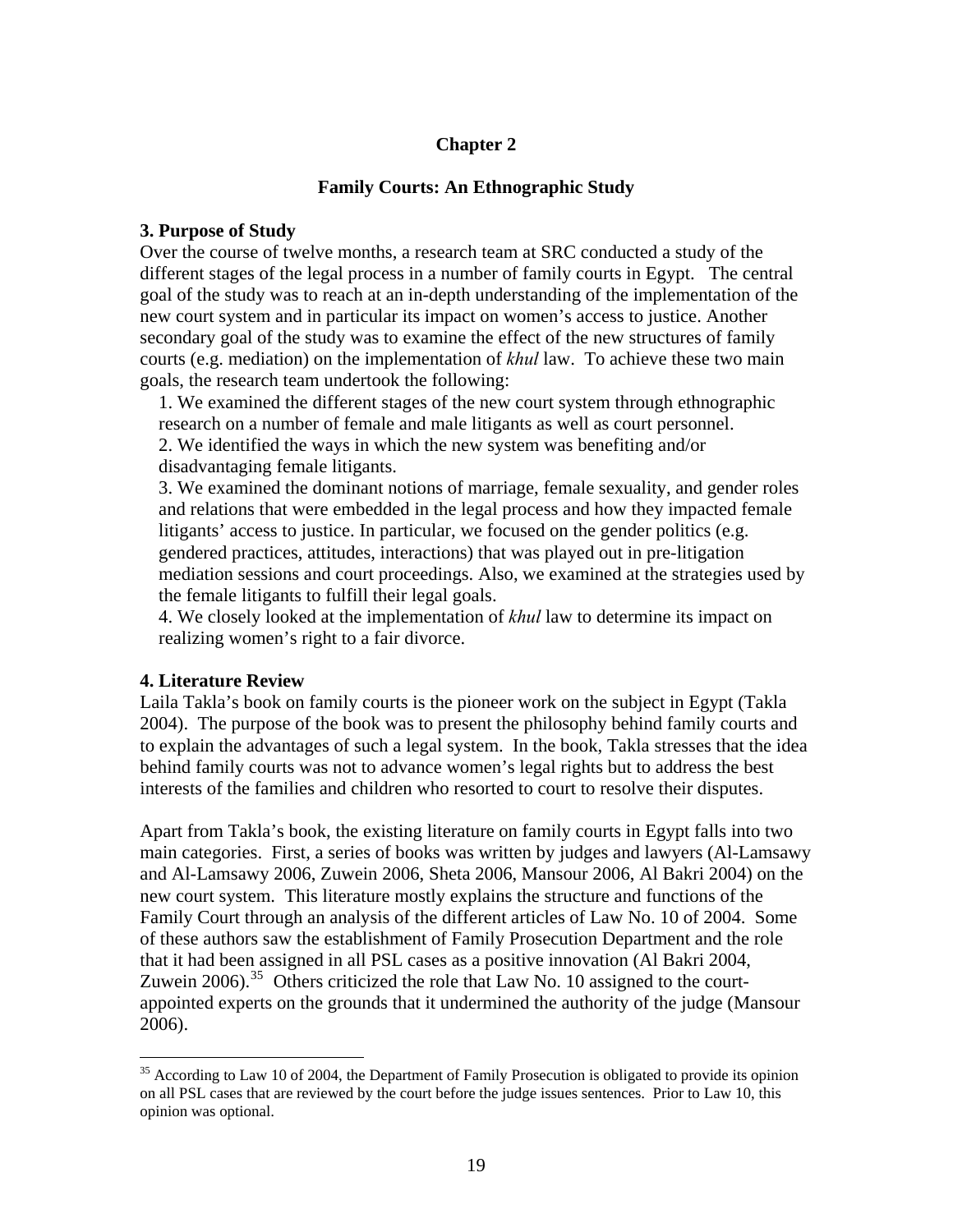The second category of literature on family courts addressed the advantages and the drawbacks of the new system and their effects on Egyptian women. In 2004, a workshop on family courts was organized by Association for Advancement and Development of Women in which several academics and women activists presented papers on the strengths and weaknesses of family courts as a mechanism through which to strengthen women's legal rights. Since the new system was just introduced at the time, the analyses in these papers focused on the text of the legislation (Abdel Sattar 2004, Abdel Kader 2004, Al Sayed 2004, Al Menshawy 2004). In subsequent years, other academics and women activists circulated short papers that outlined the drawbacks of the implementation process and its impact on female litigants (Bibars 2007, Al Samaluti 2007). None of the papers were based on primary research.

In 2006, Jamila Chowdry, a lecturer in the School of Law at Bangladesh Open University, wrote an article about Egyptian family courts (Chowdry 2006). The aim of the article was to explain the structure and procedures of the new system and to identify its advantages as a model to be replicated in other Muslim countries. The author commended the new court system and described it as a 'one stop-center' where litigants could have access to multiple mechanisms of dispute resolution (e.g. pre-trial mediation, trial process, and while-trial mediation). Again, the author's analysis was not based on any field research but solely on a theoretical analysis of the model of the new legal system.

In addition, a recent study was conducted by the Ombudsman's Office for Women for Women on the problems that women encountered in family courts. The study collected data from the complaints that the Ombudsman's office received from female litigants in PSL cases. (Ombudsman's Office, National Council for Women 2007). Also, the study team conducted a discussion group with 13 lawyers about their views and experiences with family courts. The main finding of the study was that the effectiveness of the family court system was impaired by the following weaknesses: First, the lack of specialization among the judges affected their competence in reviewing PSL cases. Second, there was a series of factors that hindered the role of mediation offices such as lack of adequate resources, training, and supportive societal attitudes. Litigation process still suffered from lengthy and sometimes ineffective procedures. In addition, the court-appointed social and psychological experts were not well-utilized in most cases. Lastly, the study reported the difficulty of implementing court sentences because of the lack of welltrained and competent law enforcement agencies.

Another relevant literature is a number of studies that were conducted on *khul* and prejudicial divorce cases. For instance, Soliman and Salah El Din (2003) examined *khul*  cases over two years (since the enactment of the law) in six governorates: Qena, Suhag, Fayoum, Giza, Cairo, and Alexandria. The study reported the following findings: First, there was no steady increase in *khul* cases, unlike what was predicted in the public media when the law was first passed. Second, most of the cases lasted from 6 to 17 months with longer periods of litigation being more common in regional governorates. The study also found that some of the procedures in these cases were unfair to women and violated the spirit of Article 20 of Law No. 1 of 2000. For instance, some of the female litigants in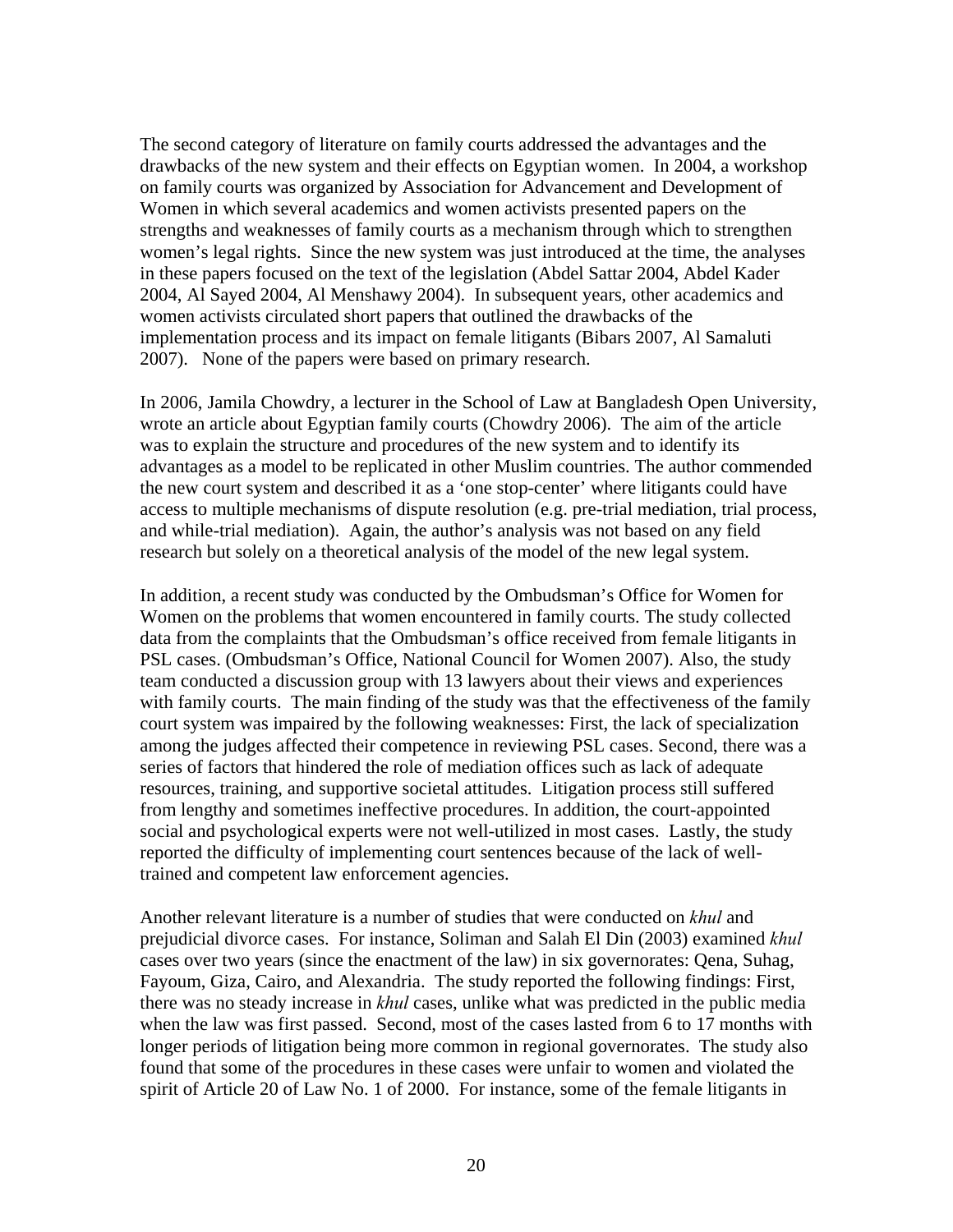these cases were ordered by the judges to pay the deferred as well as the advance parts of the dower although it was customary for wives to collect the deferred part of the dower at the time of divorce or the death of the husband. In other words, these women were forced to pay more than what they had received from the husband in exchange for their divorce.

Halim et al (2005) conducted a comparative study of *khul* and prejudicial divorce cases. The authors examined the court records of 104 khul cases and 102 prejudicial divorce cases in Cairo, and Suhag, and Assiut. The research team also conducted interviews with some of the female and male litigants in these cases. The findings of the study showed the following: Women in both kinds of cases were seeking divorce for similar reasons, the most common of which were husband's failure to provide, husband's desertion, and spousal abuse. The advantages of filing for a *khul* rather than prejudicial divorce were the lower costs and shorter period of litigation.<sup>[36](#page-21-0)</sup> On the other hand, there was a lot of stigma attached to *khul.* This study, like the previous one on *khul,* also highlighted similar gaps in court procedures pertaining to *khul.* As a result*,* these procedural shortcomings prolonged the litigation process and sometimes forced women to forfeit more rights than they were legally obliged to. For example, husbands sometimes disputed the amount of advance dower which was registered in the marriage contract and claimed that they had paid a lot more. In such cases, some judges repeatedly postponed court sessions until investigations were conducted by the Family Prosecution Department. Also, delivery of court summons to husbands was very difficult since some husbands deliberately refrained from receiving the summons so that the law suit would drag on. The authors concluded that the despite the advantages of *khul* as a legal right that gave women a way out of an unwanted marriage, the implementation of the law had many gaps that diminished its benefits.

Lastly, ADEW conducted a series of studies on a number of women who filed for *khul*  and maintenance court cases in Cairo, Oalyubia, Gharbia, and Menia (ADEW 2006).<sup>[37](#page-21-1)</sup> The findings on the *khul* cases revealed similar problems in the litigation process as those reported in the above-mentioned studies.

To conclude, so far there has been only one study that examined the different aspects of the litigation process in the Family Court and how they impact female litigants (The Ombudsman's Office 2006). In addition, there has been research on specific kinds of law suits in Family Court (the most notable example being *khul*). Both kinds of research point to a number of problems in the implementation of laws, which undermine the benefits of the new legal system. The contribution of this study is to provide an in-depth and critical understanding of how the different structures and stages of the new legal system work on the ground; how this new court system impacts women's access to a fair legal process and to justice; and the ways in which the implementation of the new family court system is gendered as well as the consequences that arise from that.

<span id="page-21-0"></span><sup>&</sup>lt;sup>36</sup> More than half of the *khul* cases reviewed in the study lasted 6-12 months. Slightly more than half of the prejudicial divorces, on the other hand, lasted 1-2 years. Also, 28% of the prejudicial divorce cases lasted more than two years.

<span id="page-21-1"></span><sup>&</sup>lt;sup>37</sup> The number of the women interviewed was 10 in each of kind of lawsuits. ADEW also conducted a third study on the effects of divorce on the living conditions of women.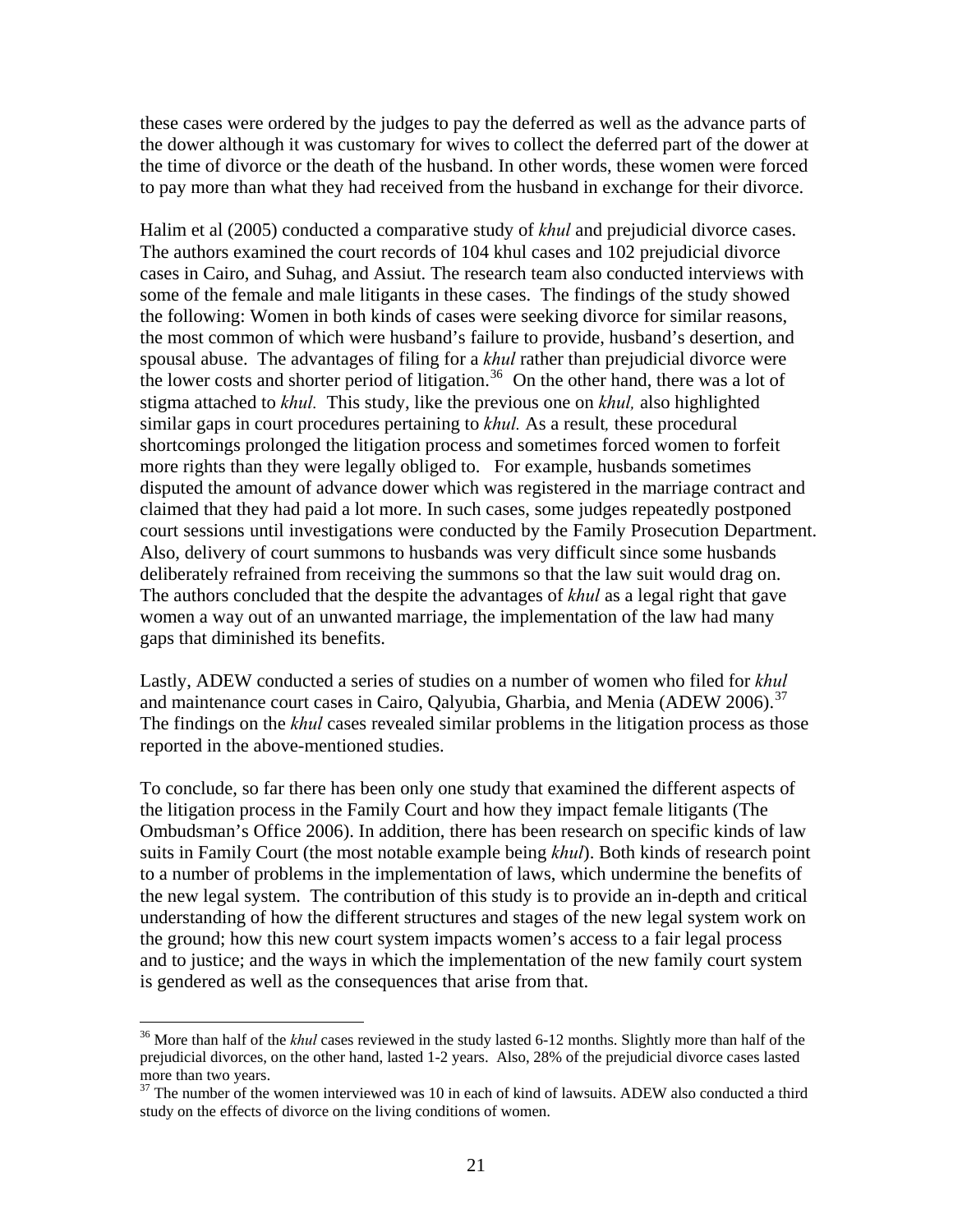#### **5. Methodology and Data Collection**

In this study, legal reforms were studied as a dynamic process through which the laws are performed, negotiated, and sometimes subverted through the practices, the views, and interactions of disputants, their accompanying families, court personnel, and lawyers. The following instruments were used to collect data:

In-depth interviews were conducted with eleven individuals who were involved in the process of drafting, debating, and passing recent legal reforms. The interviewees were women rights activists, prominent lawyers and judges, public thinkers, legislators, and journalists. The aims of these interviews were to: trace the process through which the family courts law evolved; identify the key actors who were involved in the process; and examine their various agendas, contributions and contestations.

In-depth interviews were carried out with fifty-three female litigants. Twenty-five of the female interviewees were selected randomly from the clients of the Association for Development and Enhancement of Women (ADEW), an NGO that provides multiple services to women such as legal assistance, micro loans, and capacity building. The remaining twenty-eight interviewees were recruited through informant lawyers. In addition, a series of subsequent interviews were conducted with two of the interviewees as case studies.

The aims of the interviews with the female litigants were to: 1) examine how the litigants were using and experiencing the new court system; 2) determine if and how the new system (i.e. its structures and procedures) were benefiting these women; 3) identify the problems that the female interviewees were encountering in the new courts as well as the causes of these challenges; 4) determine if and how the new system was gendered and the effect of this on the women's access to a fair legal process and to justice; 5) identify women's knowledge of and views on family courts and substantive laws governing their rights in marital disputes; 6) determine the legal and non-legal strategies (if any) that were being used by the interviewees to resolve the dispute and the effects of these strategies; and 7) examine women's experiences and views on marriage and marital roles. Since this study concerns primarily with the role of family courts in strengthening the legal rights of women, it was women's experiences within this system that was the main focus of the research. Thus, a much larger number of women than men were interviewed. In addition, the female interviewees were recruited through two different mechanism (women's rights groups and lawyers) in order to have a diverse group of women in terms of their legal awareness and socio-economic status.

In-depth interviews were also carried out with 11 male litigants. The interviewees were recruited through informant lawyers. The purposes of the interviews with the male litigants were to: 1) identify the legal strategies of male interviewees and their effects on women's access to a fair legal process, 2) examine how men's legal strategies impact and are impacted by the structures and procedures of the new court system, 3) identify men's knowledge and views on family courts and substantive laws governing the rights of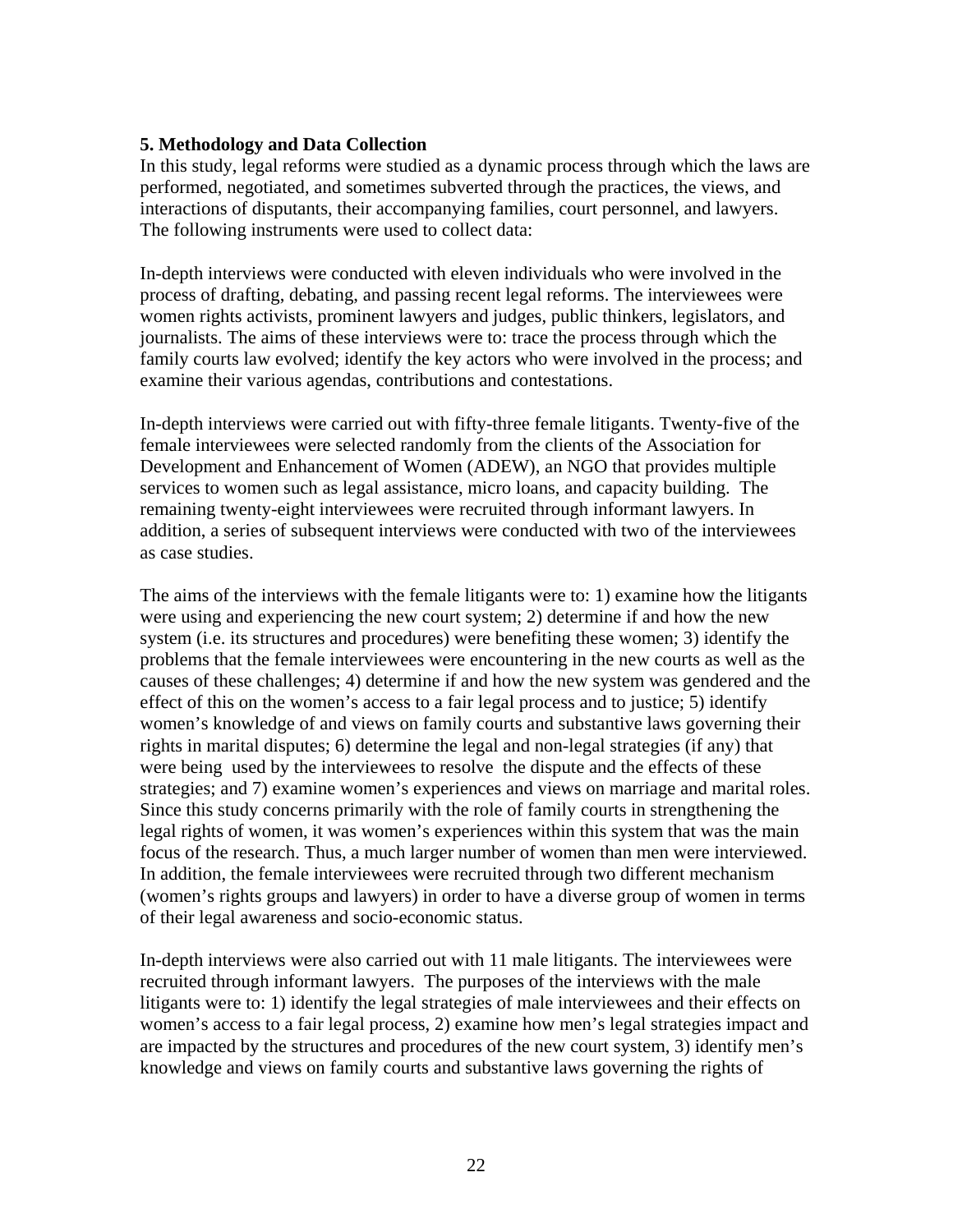spouses in marital disputes, and 4) examine men's experiences and views on marriage and marital roles.

The female and male interviewees who were selected in this study were disputants in the following cases: maintenance, *khul* divorce, prejudicial divorce, obedience awards, and visitation rights for non-custodial parents, child custody, paternity disputes, destruction of marital furniture, and repossession of conjugal home.

In-depth interviews were conducted with thirty court personnel: 12 mediation specialists, 8 family court judges, 3 public prosecutors, and 10 social and psychological experts. The interviewees worked in family courts in Cairo, Giza, Alexandria, Gharbeya, Qalubeya, and Qena, The goals of these interviews were to: 1) collect data about the implementation of the structure and procedures of different stages of the legal process in family courts, 2) examine the roles of different court personnel, 3) examine the gendered viewpoints and work practices of the interviewees and their impact on female disputants' access to a fair legal process and justice, 4) identify the problems that the interviewees confront in their work and their causes , and 5) identify the interviewees' knowledge of and views on the new court system and substantive PSLs.

Two focus groups discussions were conducted with 16 male and female lawyers. The goal of these discussions was to determine and examine: 1) the interviewees' views on pre-litigation and while-litigation mediation, 2) the interviewees' work practices in mediation sessions and court sessions, 3) the ways in which the interviewees' work practices, interactions in the legal process, and legal arguments are gendered and their impact on women's access to justice, 5) the interviewees' views on substantive PSLs and the recent legal l reforms

Over the period of the first six months, mediation sessions in four mediation offices in Cairo and Giza were observed. Also, in the same period of time, court sessions in two family courts in Giza (First-Instance Court) and Cairo (Appeal Court). Most of the observation took place in the first court. The aim of these observations was to document and examine the following: mediation work and court proceedings; the interactions of different court personnel and litigants; and the ways in which this whole performative process is gendered.

Lastly, content analysis was conducted on the files of twenty-five court cases. This involved analysis of court judgments, lawyers' briefs, marriage and divorce certificates, records of husband's income, and reports of mediation specialists. The main goal of this task was to examine the understandings reflected in these documents of women's rights in PSL cases, gender roles and relations within marriage, and the role of the legal process.

#### **6. Profile of Interviewees**

## **Female Litigants**

The female interviewees were from the following governorates: Cairo, Giza, Gharbeya, and Qalubeya. Their age range was 21-62, with the majority being in their thirties. Their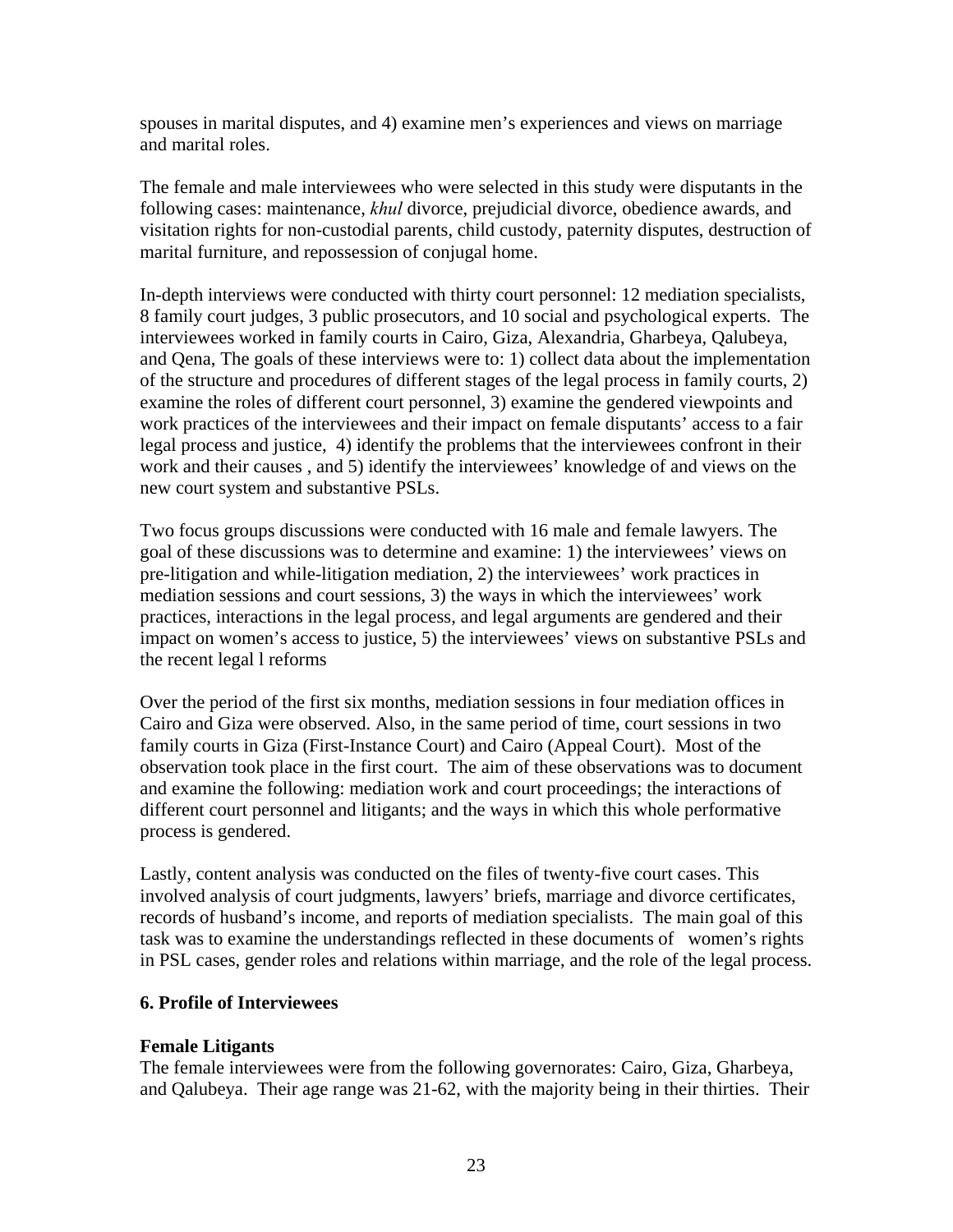level of education ranged from illiterate to a holder of a masters degree, the majority being holders of secondary level vocational degree. Thirty-three interviewees were working at the time of the study. They held a variety of jobs such as teacher, secretary, maid, office cleaner, government clerk, salesperson in a store, street vendor, and farmer. The remaining twenty women were not working at the time of the study. However, the majority of the women in this second group worked intermittently. When they worked, they mostly held jobs in stores and plants, and some worked as vendors. Two of the women in the non-working group left their jobs when they got married because their husbands desired so. One of these women was working as a flight attendant and another worked in an upscale clothes boutique. Both women started looking for work when they left the conjugal home with the escalation of the marital dispute. One of the women found work as a waitress in a hotel, but her extended family refused because they thought it was not respectable and suitable work for a soon-to-be divorcee with a child. The other woman considered returning to her old job in the clothes boutique but decided against it because she would not be able to juggle child care and the long hours that the job demanded (10:00 a.m. - 11:00 p.m.). Instead, she tried to start small business of selling bed sheets, which she sewed at home. But she could not market her product and thus made very little money, so she discontinued the business.<sup>[38](#page-24-0)</sup>

The jobs that the husbands of the interviewees held included: musician, security guard, baker, mechanic, carpenter, cashier, social worker, government employee, porter, street vendor, electrician, and construction worker. The marriages of many of the interviewees were arranged by family members or neighbors, but the women consented. The reasons that the women gave for marrying included: pressure from family because they were approaching their mid-twenties; desire to have one's own home and independent life away from the family; the husband looked like a good suitor that could provide the wife with security and stability; life with the extended family was poor and hard and marriage was thought to be a way of doing better. Few of the women were romantically involved with their husbands before they got married. All the interviewees had children except for one.

#### **Male Litigants**

 $\overline{a}$ 

The age range of the male interviewees was 20-60, with the majority being in their thirties. Their level of education ranged from illiterate to a college graduate, but the majority held a secondary-level vocational degree. The jobs that they held included: carpenter, plumber, accountant, government employee, waiter, baker, factory worker, computer instructor, and teacher. The majority of the litigants' wives also held secondary-level vocational degree. Some of the jobs that the wives held included: out reach health care provider, cashier in a cafeteria, and a nurse. The marriages of all the interviewees were arranged by family members, neighbors, or friends. The court cases of the male litigants except for two were filed by their spouses. One of these two litigants, a Christian, filed for divorce on the grounds of adultery. The other filed for a dispute of his paternity to his daughter. The majority of the cases that were brought against the litigants were maintenance (9). In response, most of interviewees filed for obedience awards (7).

<span id="page-24-0"></span> $38$  The interviewee got the idea of starting a business from an advertisement in the newspaper that promised applicants a one-week training in starting small businesses for a L.E. 50 fee.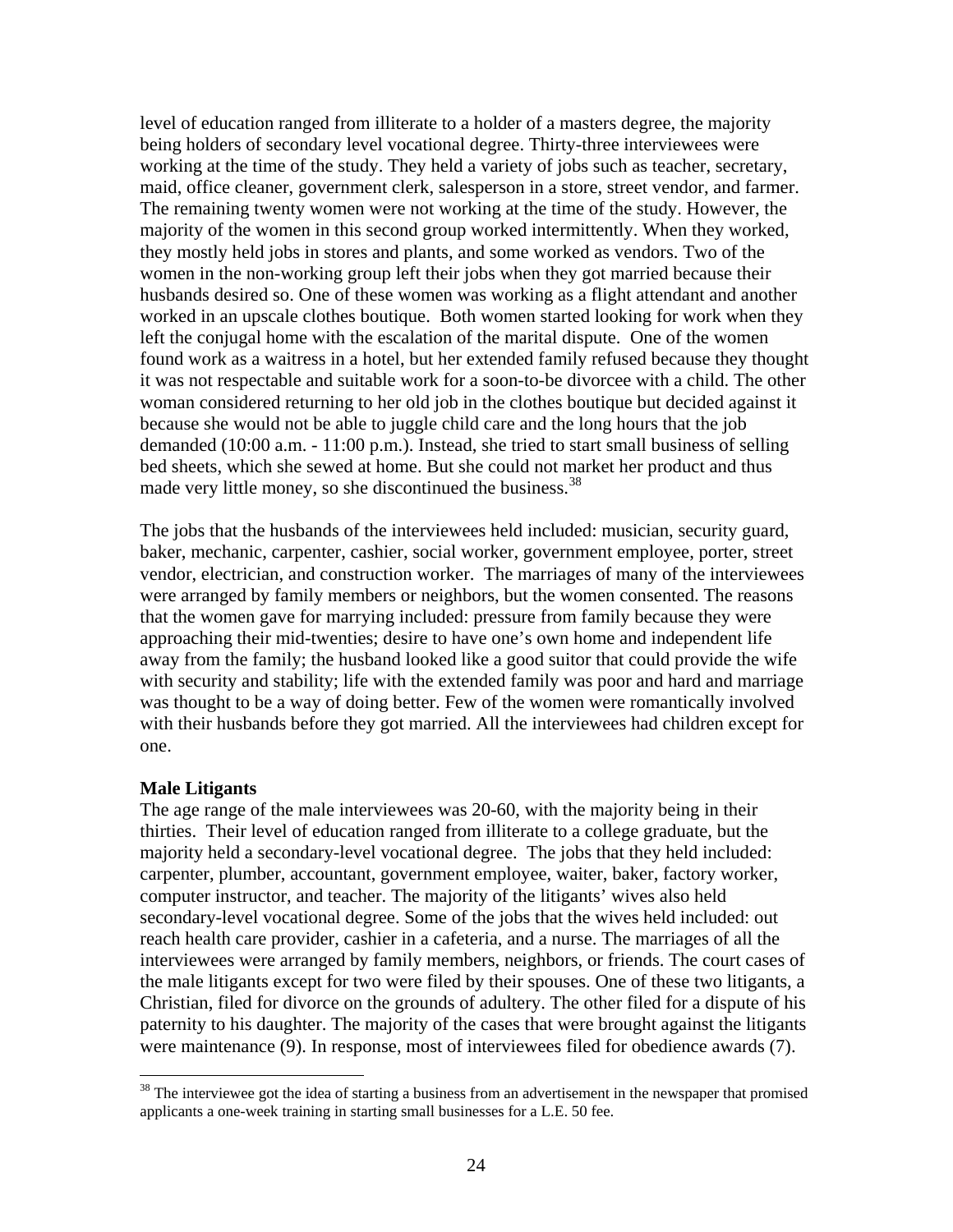#### **Mediation Specialists**

The twelve specialists were equally divided between male and female. The legal specialists were graduates of Faculty of Law. The social specialists were graduates of Faculty of Social Work, whereas the psychological specialists graduated from Faculty of Arts, Department of Psychology. The age of the specialists ranged between late twenties to early sixties, with the majority being in their forties. All specialists had been working in family courts since its inception in 2004. All the social and psychological specialists were seconded from the Ministry of Social Solidarity. Prior to their work in family courts, these specialists were social workers in schools, worked with juvenile delinquents or disabled children, or held administrative positions in the ministry. The legal specialists were appointed by the Ministry of Justice. Prior to their present work, some of the legal specialists worked as legal inspectors in government agencies, investigators in the Ministry of Justice, and lawyers.

#### **Public Prosecutors**

Two of the prosecutors had been working in family courts for the past three years. The third interviewee worked in a civil court and was transferred to family courts a year ago. The three prosecutors were male.

#### **Judges**

Three of the interviewees were junior judges in Cairo, Giza, and Alexandria.<sup>[39](#page-25-0)</sup> Four other interviewees were senior judges in Giza, Cairo, and Banha. The eighth judge was a judge in the Family Court of Appeal in Shibeen El Koum. Only the Appeal Judge and one of the senior judges were exclusively reviewing PSL cases in their courts. The other judges reviewed civil and PSL cases on alternate days of the working day. Two of the judges had eight years of experience in reviewing PSL cases. The remaining judges had a 3-4 year old experience in PSL cases. One of the judges developed great interest in family law, and consequently he had been reviewing different family law codes in the Arab region, and was working on a proposal for legislative changes in the Egyptian substantive PSLs.

## **Court Experts**

The ten interviewees were female and were in the age range of 40-55. They were graduates of Faculty of Social Work or Faculty of Arts, Department of Psychology and Department of Sociology. They were worked in family courts in Giza, Cairo, and Alexandria since 2004.

#### **Lawyers**

 $\overline{a}$ 

The 16 interviewees were divided equally between male and female. Their age range was 28-50. Their years of experience in PSL cases ranged between 4 to 15 years. None of the interviewees worked exclusively on family law cases.<sup>[40](#page-25-1)</sup>

<span id="page-25-0"></span> $39$  In every family court, the judicial bench consists of three judges: a senior judge assisted by two junior judges.

<span id="page-25-1"></span> $\frac{40}{40}$  This is a common practice in the law profession in Egypt since it is much less profitable for a lawyer to be specialized in one kind of law. In addition, PSL cases are much less profitable than civil and criminal cases.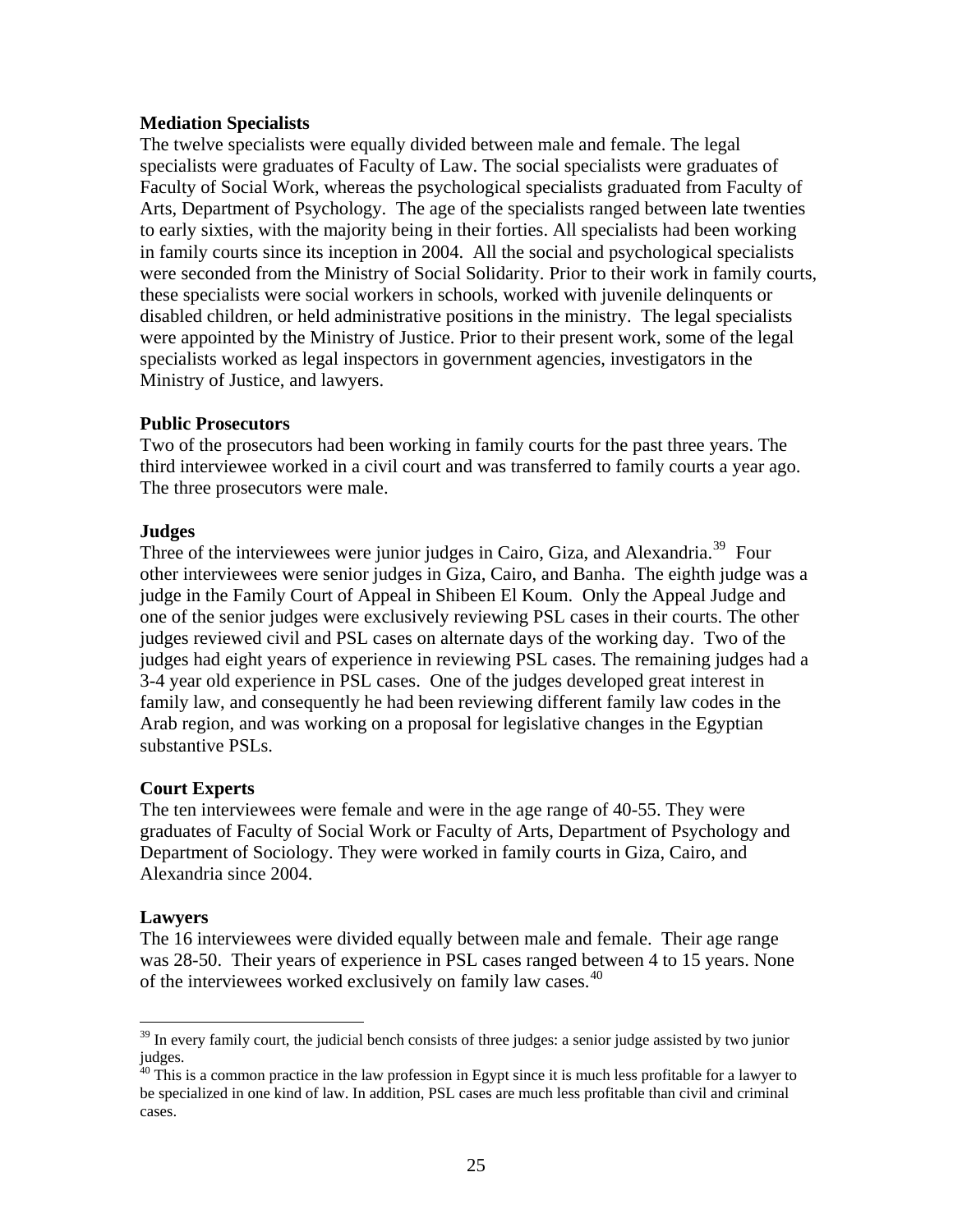#### **7. Results**

This in-depth study of family courts shows that the new court system has the potential to provide female litigants with quick, affordable, and accessible mechanisms of claiming legal redress. However, this benefit is greatly diminished by interrelated problems of legislative gaps, procedural shortcomings, lack of effective implementation mechanisms, and the gendered politics inherent in the legal process. For instance, mediation often does not work. Settlements agreements are often not enforced. In addition, some new procedures that were introduced by Law No. 10 have shown to be ineffective. Some procedures in *khul* cases work against women. Old problems such as delays of court sessions and excessively formulaic and cautiously worded court judgments still persist within the new court system. In what follows, these problems will be analyzed in detail.

# **7.1 Mediation Offices**

### **Legislative Gaps**

Only two out of the 53 female interviewees were able to reach a settlement with their spouses during mediation sessions. A major obstacle is that the presence of either or both disputants in mediation sessions is not obligatory according to Law No. 10 of 2004, and it is legally sufficient for the legal representatives of the disputants to attend the mediation sessions on their behalf. Therefore, husbands often do not show up. Sometimes even wives do not show up. Thus many of the mediation sessions are attended by the legal representatives of the disputants, who are often keen to take the case to court in order to charge more fees.

## **Workplace and Resources**

The premises where mediation sessions are carried out are highly inadequate. The offices consist of small and crammed rooms with insufficient number of chairs for the mediation specialists and disputants. Frequently more than one mediation session is held in the same room with no partitions or other means of maintaining the privacy of the disputants. The offices do not have any telephones, photocopying machines, or postage to send out mail. Because of these inadequacies, some mediation specialists depend on the lawyer of the plaintiff or the plaintiff herself to mail the summon papers to the other party in the dispute. Disputants and their lawyers often have to make copies of forms and buy postage for the office from nearby duplicating stores. Sometimes, specialists use their own cell phones to make work-related phone calls.

## **Mediation Work: Procedures and Patterns**

Most mediation offices are staffed with a director and 3-4 specialists (legal, social, and psychological). When there are more than three specialists in an office, the additional ones tend to be legal or social specialists, but rarely psychological. In fact, there is a nationwide shortage of psychological specialists (Report of Ombudsman's Office for Women on Family Courts, February 2007). For instance, the psychological specialist in one of the observed offices was shared by three mediation offices in the court building. Since mediation offices are located in geographical areas with different population density, the number of cases each office reviews varies greatly. One of the observed offices, for example, scheduled an average of 20 mediation sessions a day; another office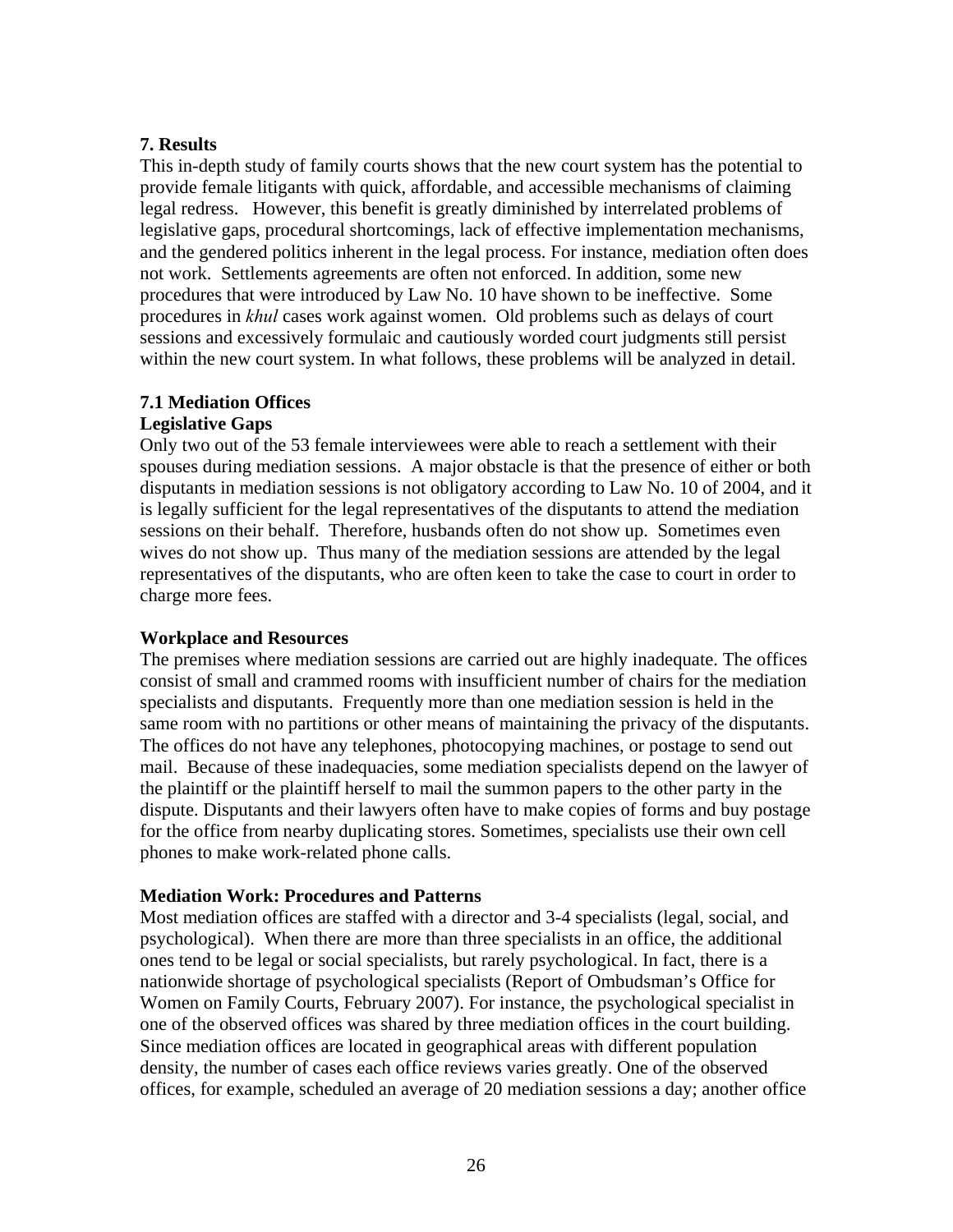scheduled an average of 12 cases a day; while a third office reviewed an average of 7 cases a day.

The common procedures that were followed in most offices were as follows: A plaintiff (or her lawyer) would come to the office to submit a request for mediation. The office would open a mediation file and request relevant documents, depending on the case. Requested documents included a copy of the plaintiff's I.D, marriage or divorce certificate, the birth certificate of the children, receipts of children's school fees, etc. Then a mediation session was scheduled and a summon paper was sent out to the other party in the dispute (often the husband). As was mentioned earlier, because of lack of mail services in the mediation office, the duty of sending the summon paper was assigned to the plaintiff or her lawyer.

Normally if the number of the scheduled sessions for a day was particularly high, a session could be conducted by one or two specialists at the utmost. In fact, it was very rare for the three specialists to conduct a session together (as observed by the SRC team and reported by the specialists). Another factor that contributed to this was the fact that in many cases only one disputant was present and the legal representatives, or only the latter. Even when both disputants were present and there were sufficient specialists in the office, it was not always the case that the three specialists sat with the disputants. There were few things that all three specialists were expected to do in order to conduct a session on their own, namely: to obtain all needed documents from the disputants; to record the session and the reached agreement (if one is reached) properly since this document was legally significant; and to interact well with the parties present in the session and work towards reaching an agreement between them.

The specialists interviewed in this study defined their roles as follows: the legal specialist informed the parties of the legal aspects of the case and provided legal guidance, the social specialist probed into the social aspects of the conflict with the aim of reaching a resolution and settlement, and the psychological expert dealt with the psychological factors pertinent to the conflict as well as with the psychological conditions of the disputants. Nevertheless, when asked about the role that each one of them actually played in their daily work, the specialists reported that the boundaries between their responsibilities were blurred. A common practice was whoever specialist was available first sat with the plaintiff and recorded initial information about the nature of the dispute. If disputants were noticeably agitated or distraught, the psychological specialist could meet with them first but only if he or she had the personal skills to calm them down and diffuse the situation. In some of the observed sessions in one office, the legal specialist was more experienced and able to carry out the role of the psychological specialist than the latter, and consequently often ended up juggling both roles. Yet in another other office, the psychological specialist was well-trained and highly motivated and thus played a distinct and significant role.

## **Lawyers' Views**

A major obstacle to successful mediation was the negative views that lawyers had about the role of mediation and the competence of mediation specialists. For instance, all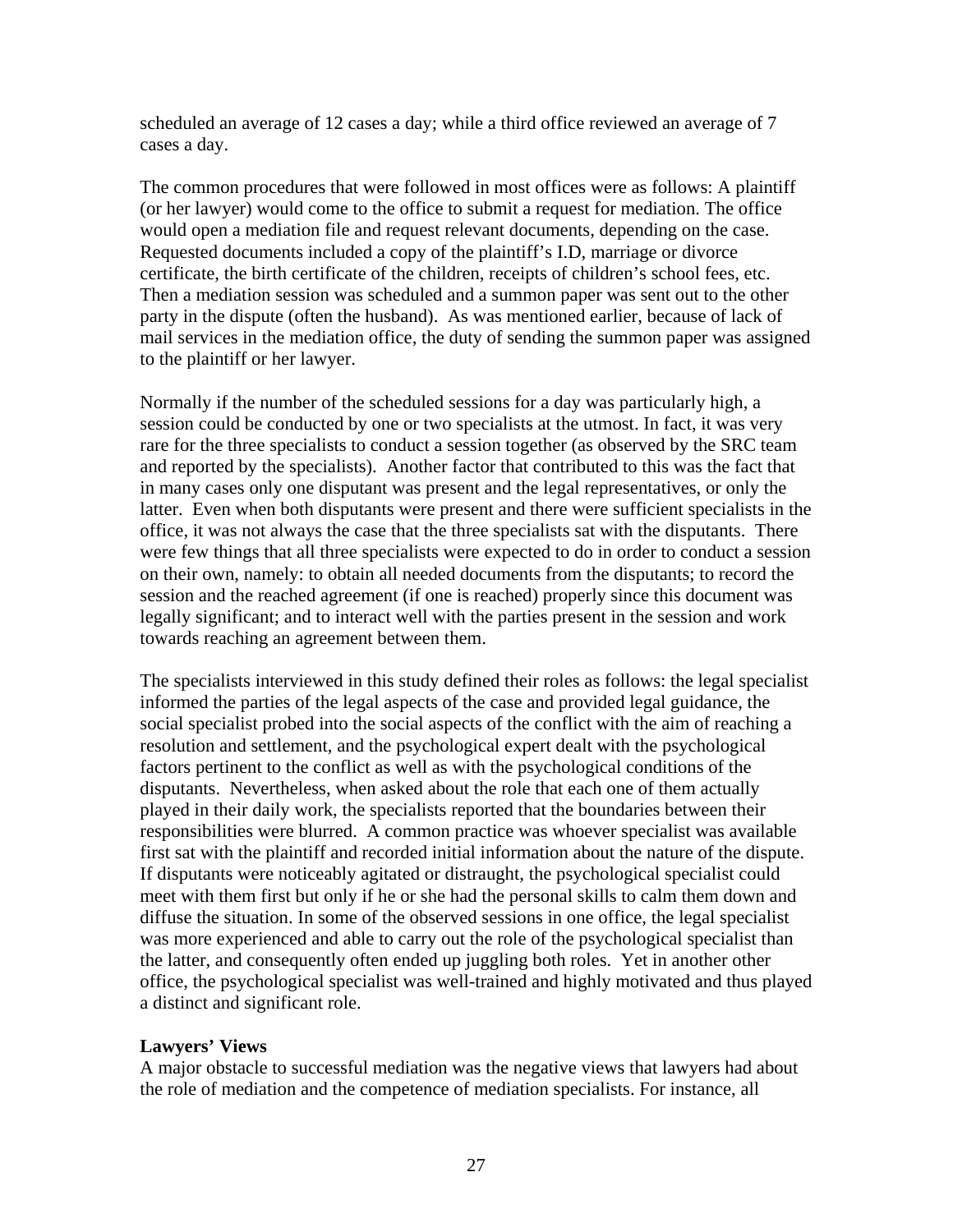sixteen lawyers who participated in our focus discussions believed that pre-litigation mediation was a waste of time because according to them most disputants had already tried family-based ways of resolving the conflict before resorting to court. Also, these lawyers expressed very strong beliefs about the incompetence of most mediation specialists. They said that most specialists were low-level government employees who did not even have college degrees and lacked the education and training that was needed to mediate between disputants. These same views were expressed by lawyers that the principal investigator talked to in different family courts as well as those who were present in a workshop on the performance of family courts, which was organized by the Office of Ombudsman for Women in February 2007. Specialists, on their end, thought lawyers for the most part did not facilitate their work. Specialists said that lawyers were often unwilling to bring their clients to mediation sessions. Specialists also complained that lawyers censored their clients during sessions, and sometimes pressured them into adopting rigid positions.

The research team, however, observed that lawyers who were working with women's rights groups such as the Association for Development and Enhancement of Women, had a positive working relationship with mediation specialists. The lawyers in this association believed that the work of the mediation specialists was important. In addition, the mediation specialists referred female disputants who had no lawyers to ADEW. It would be important to research to what extent this is true of lawyers in other women's rights groups and how it could be related to the kind of training that such lawyers receive and the conceptual framework which they adopt in their work.

#### **Judges' Views**

 $\overline{a}$ 

Judges thought that it would be very helpful to the court if mediation specialists were more successful in settling cases because the number of cases reviewed in most courts was very high. Thus, in theory the judges were supportive of the role of the mediation offices. However, they had a different opinion on the actual reports that they received from mediation offices. Each case file that is referred to the court normally contains a document from the mediation office verifying that the litigants went through mediation as well as reports written by the social and psychological specialist and the written records of the mediation specialists, which are often written by the legal specialists.<sup>[41](#page-28-0)</sup> Six out of the eight judges interviewed in this study did not find the reports of mediation specialists helpful to them. The judges merely verified that litigants completed mediation before the case was accepted for court review; however, they did not depend in any substantive ways for background information about the conflict and the litigants. These judges believed that the reports that were sent from mediation offices were superficial and did not contain any useful information. As one judge put it: "It (i.e. mediation report) just repeats what the woman recounted to them (mediation specialist). I already get her story from the lawyer's brief. The report has no additional information that can help me with the case." The two other judges had a different opinion. They read the mediation reports carefully and compared them with information given in the case file submitted by the

<span id="page-28-0"></span><sup>&</sup>lt;sup>41</sup> Mediation specialists who were interviewed reported that not all judges asked for the mediation reports to be added to the case file. Some judges only asked for the documents that verified that mediation took place, and did not consult the mediation reports.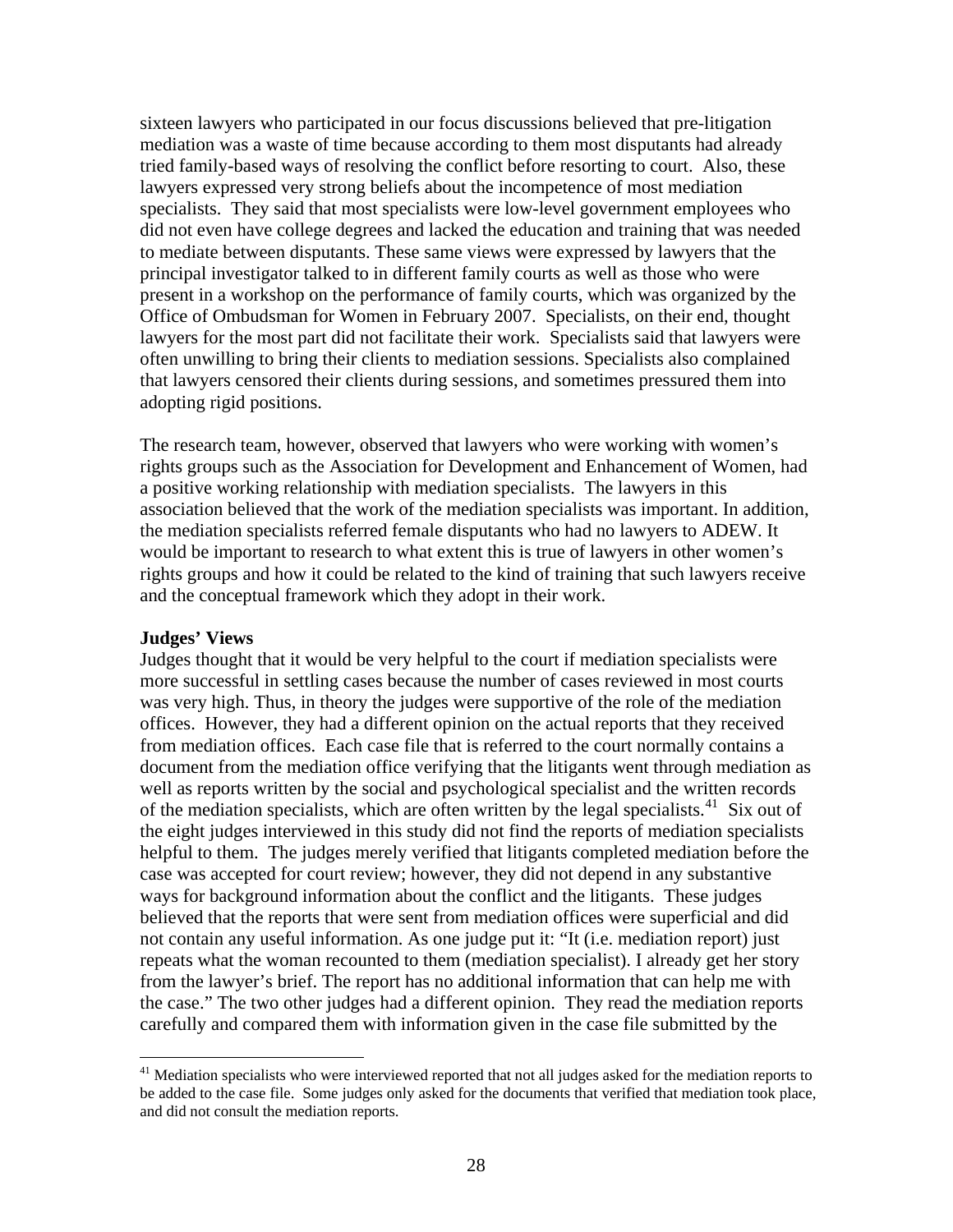lawyer. One of these judges pointed out that because of his access to the mediation reports, he was able on several occasions to find discrepancies in the case file because the lawyers had omitted some important information, which were earlier given by the disputants to the mediation specialties. This often happened in maintenance cases and information about husband's earning capability or the existence of children in the marriage was sometimes concealed in order to influence the court to issue a beneficial judgment to the husband or the wife. It may be relevant that these two judges, who found mediation reports to be useful, were working in courts that were located in small rural communities, while the other six judges were working in urban courts that were located in large and densely populated areas. This rural/urban distinction was again observed in regard to the judges' views on the role of court experts.

It is important to note that mediation specialist did not adopt standard procedures in the ways they wrote their reports. Some of the reports that the principal investigator obtained from mediation offices were detailed and reflected good skills in the presentation and the analysis of the dispute. Other reports were scant in information and professional analysis of the dispute and read more like fill-in the blank forms that provided basic information about the disputants and the nature of their conflict.

#### **Disputants' Views and Experiences**

Some of the female and male litigants did not have a clear understanding about how mediation fits into the legal process in family courts. Litigants with low-level education, in particular, did not understand that mediation was a pre-litigation (though compulsory) step. Many of the male interviewees perceived the wife's filing for a mediation petition as a hostile act that aimed at dragging them to court. Thus, they were not interested in attending mediation or court sessions except at the times when they were told by their lawyers that it was necessary for them to attend. Male litigants who went to mediation sessions reported that they thought that these sessions were useless and a waste of time. They pointed to the poorly equipped work place, and thought very little of the specialists' mediation skills.

Female litigants had mixed views on mediation offices. Some thought pre-litigation mediation was useful in two specific ways: Some perceived it as a strategy (in addition to family-based ones) to negotiate with the husband before escalating the conflict to court. This was particularly beneficial for women who still believed that their marriages could be saved. Second, the cases that were more likely to be settled in mediation offices were the ones in which the husband had not been paying court orders for maintenance, and subsequently the wife was filing for the enforcement of the court judgment. In such cases, the husband would be imprisoned for a month if he was found to be able to pay but refused to do so.<sup>[42](#page-29-0)</sup> In some of these cases, a settlement was reached in the mediation office in which the husband would pay the court ordered sum in installments. Although receiving the maintenance money in installments often inconvenienced the women, still they found that settling the case in mediation offices was an easier and faster way to receive much needed financial support from the husband. However, this was not always

<span id="page-29-0"></span> $42$  See Law No. 1 2000, Article 76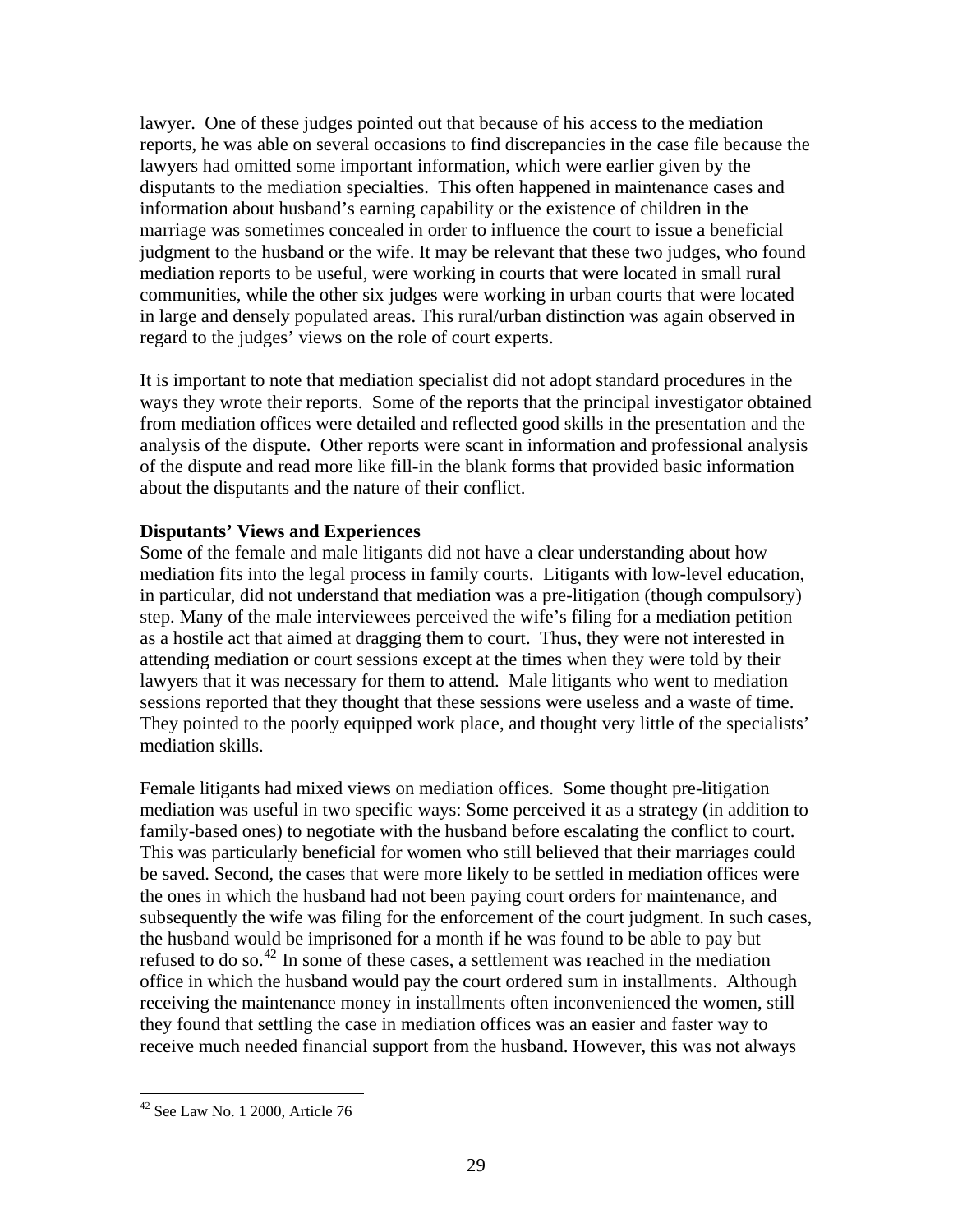feasible since there was no formal mechanism of enforcement in place.<sup>[43](#page-30-0)</sup> For example, in one of the observed mediation sessions, the plaintiff was a wife in her late twenties who had filed for a new mediation request in order to enforce an earlier settlement agreement by which her estranged husband was obligated to provide L.E. 75 every month for the maintenance of their baby daughter. The husband had not implemented the agreement, and the wife could not enforce it because the enforcement unit did consider the settlement agreement as legally binding as a court judgment would be. Thus this plaintiff was forced to file again for maintenance claim and once more go through the compulsory prelitigation mediation. Some specialists used creative ways such as writing in the settlements that husbands had to pay the installments in the mediation office and in the presence of the specialists, at which time the husband received a payment slip co-signed by the specialists and the wife. But these strategies only worked with husbands who were willing to pay maintenance and respected the authority of the mediation offices, and these were very few.

While some female litigants found the mediation office to be of some use in maintenance cases or as a mechanism of reaching a satisfactory reconciliation with their husbands, a considerable number of the women thought that the mediation process was ineffective and even counterproductive and hurtful in some cases. The women cited the failure of the husband to show up, the inadequacy of the premises, and drawbacks in the performance of some specialists. The shortcomings in the specialists' performance that were listed by some female litigants included the specialists' lack of interest in the female disputants' problems, their pressuring the disputants to reconcile with their husbands, and their disapproval of the disputants' request for *khul*. This point was also confirmed by the views expressed by two of the interviewed specialists. These specialists argued that female disputants abused their right to *khul,* and thus they thought there needed to be restrictions on women's right to *khul*. For instance, one of the specialists suggested that a woman who filed for *khul* should not only give back the advance dower but also the furniture in the conjugal home, because in many cases the furniture was worth a lot more than the advance dower and thus would be a fairer compensation for the husband. Both specialists were women.

The observation of mediation sessions did not reveal any biased or discriminatory practices and behaviors on the part of the mediation specialists towards the disputants. The mediations skills that the observed specialists displayed varied: some of the specialists were competent in guiding the sessions, showed empathy to the disputants

<span id="page-30-0"></span><sup>&</sup>lt;sup>43</sup> Although according to Law No. 10, Article 8 settlements reached by mediation offices are legally binding, the text is interpreted differently by judges and enforcement agencies. Some do not consider these settlements to have the same legal standing as court judgments and thus would argue that a husband's failure to pay maintenance agreement, reached by the mediation office, does not result in his imprisonment as it would in the case of his failure to implement a court judgment for maintenance. The ambiguity of the legal status of the settlements of mediation offices was reinforced by Decree 148 of 2006, which was issued by the Board of Nasser Bank, the government-established family fund for implementation of court judgments for maintenance. The decree suspended the implementation of maintenance settlements reached by the mediation offices. In addition to citing the problem of the rising number of fraudulent cases, the Board of Nasser Bank argued that agreements reached by mediation offices were not court judgments and thus the Bank had no obligation to implement them.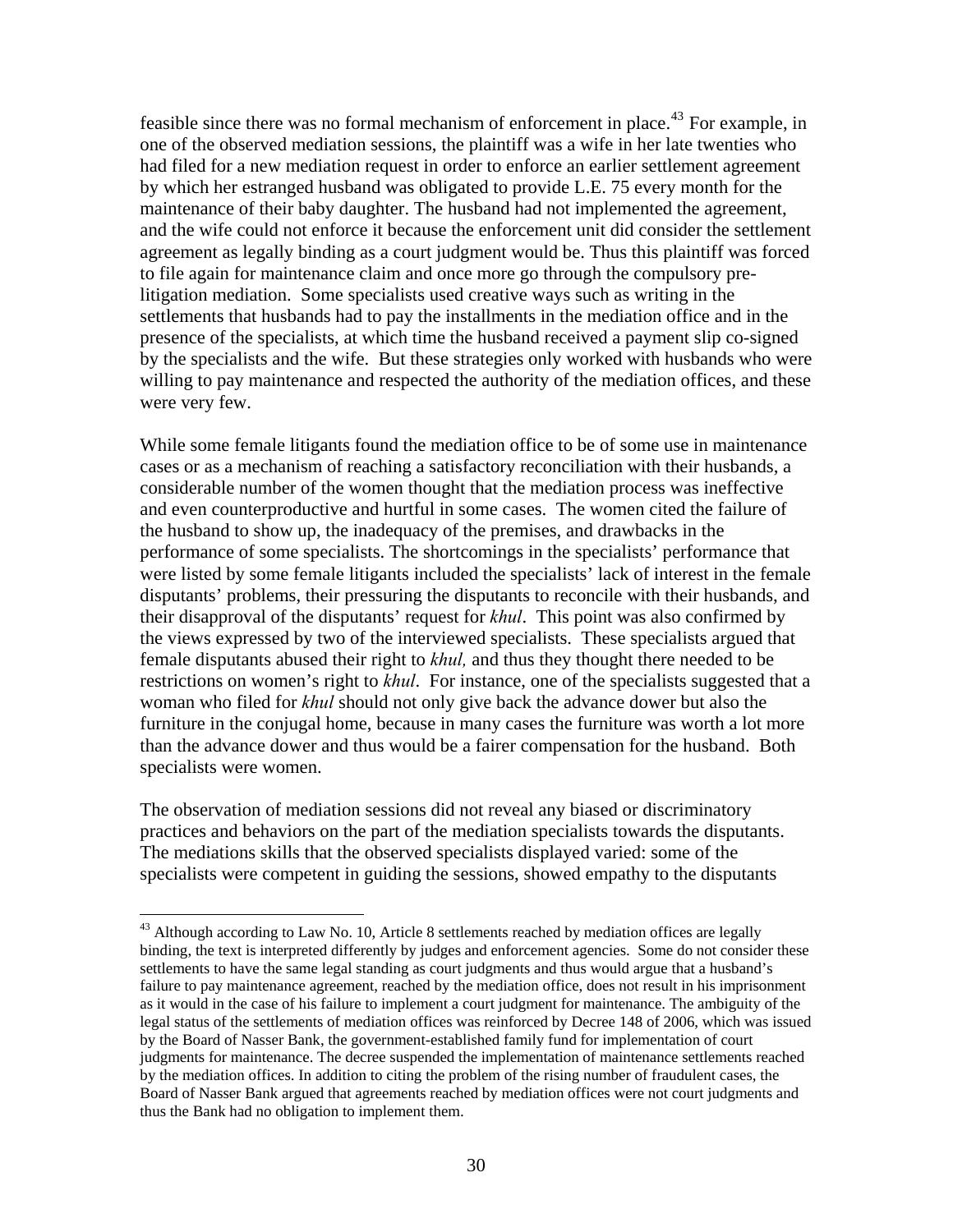while remaining objective, and maintained their patience and clam despite the difficult conditions of the workplace. Other specialists showed less confidence, interest, and ability in conducting the sessions.<sup>[44](#page-31-0)</sup>

#### **The Role of Families of Disputants**

 $\overline{a}$ 

Often the families of disputants accompanied them to mediation sessions. In many cases, specialist did not find their presence helpful. Accompanying relatives tended to be the parents and siblings of the disputants. They tended to be agitated and emotionally involved in the dispute. Often, they dominated the session and spoke for their daughter or son. So specialists first had to calm relatives down and in some cases would try to persuade them to leave the room, although this was not always possible. For instance, in one of observed sessions, the father of the wife was present along with his wife and his daughter. The daughter was filing for prejudicial divorce. She had been living with her husband in his mother's house. The mother-in-law was abusive to the daughter-in-law and subsequently the couple started having problems and the husband became physically abusive to the wife. Throughout the mediation session, the father spoke and the plaintiff, a woman in her late twenties with three children, remained quiet. In the first half of the session, the father was very emotional and exchanged angry words with the lawyer of his son-law who also happened to be the husband's neighbor and friend. But after the mediation specialist calmed them both down, the father started negotiating for a separate dwelling for the couple in exchange for dropping the case.

One could argue that this father came to the mediation session to provide support for his daughter. But the fact remains that his domineering presence in the session did not make it possible to ascertain what the wife needs were and what she thought would be a fair and beneficial settlement for her. Even when family members were not present in mediation sessions, they still exercised power. For instance, in one of the observed sessions the plaintiff who filed for *khul* did not come because her family had become too involved in the dispute. The husband and the wife's brother had gotten into a fight and filed police reports against one another. The husband, who had come to the two scheduled mediation sessions, told the specialist that he had talked to his wife on the phone earlier and she told him she was coming to the mediation sessions. But he believed that his in-laws had stopped her from coming. The wife's lawyer corroborated the husband's claim; he pointed out that the husband's altercations with the wife's family made them determined not to let their daughter resolve the conflict with the husband in the mediation stage.

Lastly, the statistical data the research team gathered from some mediation offices in Alexandria and Giza show a low success rate. The reported figures showed that the number of successfully mediated cases was consistently low in all seven offices that were

<span id="page-31-0"></span><sup>&</sup>lt;sup>44</sup> All interviewed and observed specialists reported that they took sporadic and limited training since they first started working in family courts. The competent and effective specialists tended to be those who took initiatives to develop their professional skills. For instance, one of the psychological specialists pursued a doctorate degree in psychology. Another specialist, on her own initiative, attended training workshops and seminars that were held by the NCW and a number of NGOs on personal status laws. This specialist was currently in the process of providing free legal counseling and mediation services to married couples in one of the neighborhoods of Giza as a preventive measure before couples resort to mandatory mediation.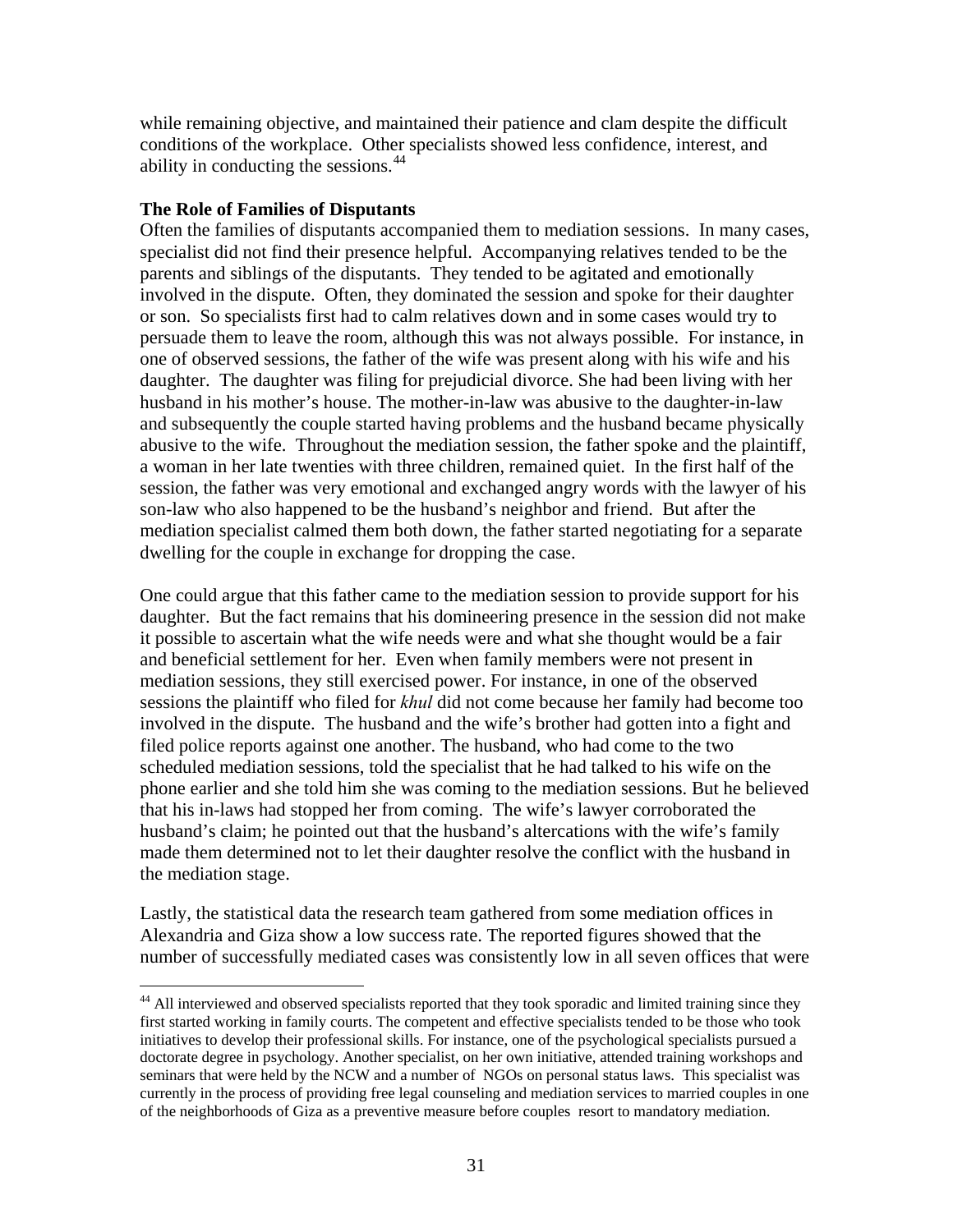listed, while the number of cases referred to court was consistently high (See Tables 1, 2, 3).

| <b>Office</b> | # of cases submitted $\vert \#$ of cases settled $\vert \#$ of cases closed* |     |     |
|---------------|------------------------------------------------------------------------------|-----|-----|
| First         | 1200                                                                         | 114 | 971 |
| Second        | 242                                                                          |     | 141 |
| Third         | 362                                                                          | 72  | 264 |
| Fourth        | 435                                                                          | 54  | 331 |
| Fifth         | 145                                                                          | 41  | 95  |
| Sixth         | 1793                                                                         | 245 | 189 |

#### **Table 1 Cases Reviewed in Six Mediation Offices in Alexandria (from 1/1/2007 to 12/6/2007)**

Source: Office of Public Prosecutor, Family Court, Alexandria

\* This category encompasses: a) cases in which no agreements were reached and may or may not have proceeded to court, and b) cases in which the disputant did not complete all procedures for pre-litigation mediation. According to Law No. 10 of 2004, Article 8, the mediation offices notifies the court of cases in which no agreements were reached but the it is up to the plaintiff to file a suit if he/she wishes for the case to proceed.

**Table 2 Monthly Statistics of Cases Reviewed in a Mediation Office in Alexandria** 

| 2007     | # of cases<br>submitted | # of cases<br>settled | # of cases<br>pending | # of cases referred to<br>court |
|----------|-------------------------|-----------------------|-----------------------|---------------------------------|
| January  | 145                     | 14                    |                       | 100                             |
| February | 142                     |                       |                       | 118                             |
| March    | 148                     |                       | 50                    | 113                             |
| April    | 81                      |                       | 52                    | 145                             |
| May      |                         |                       |                       | ∣ 25                            |

Source: Office of Public Prosecutor, Family Court, Alexandria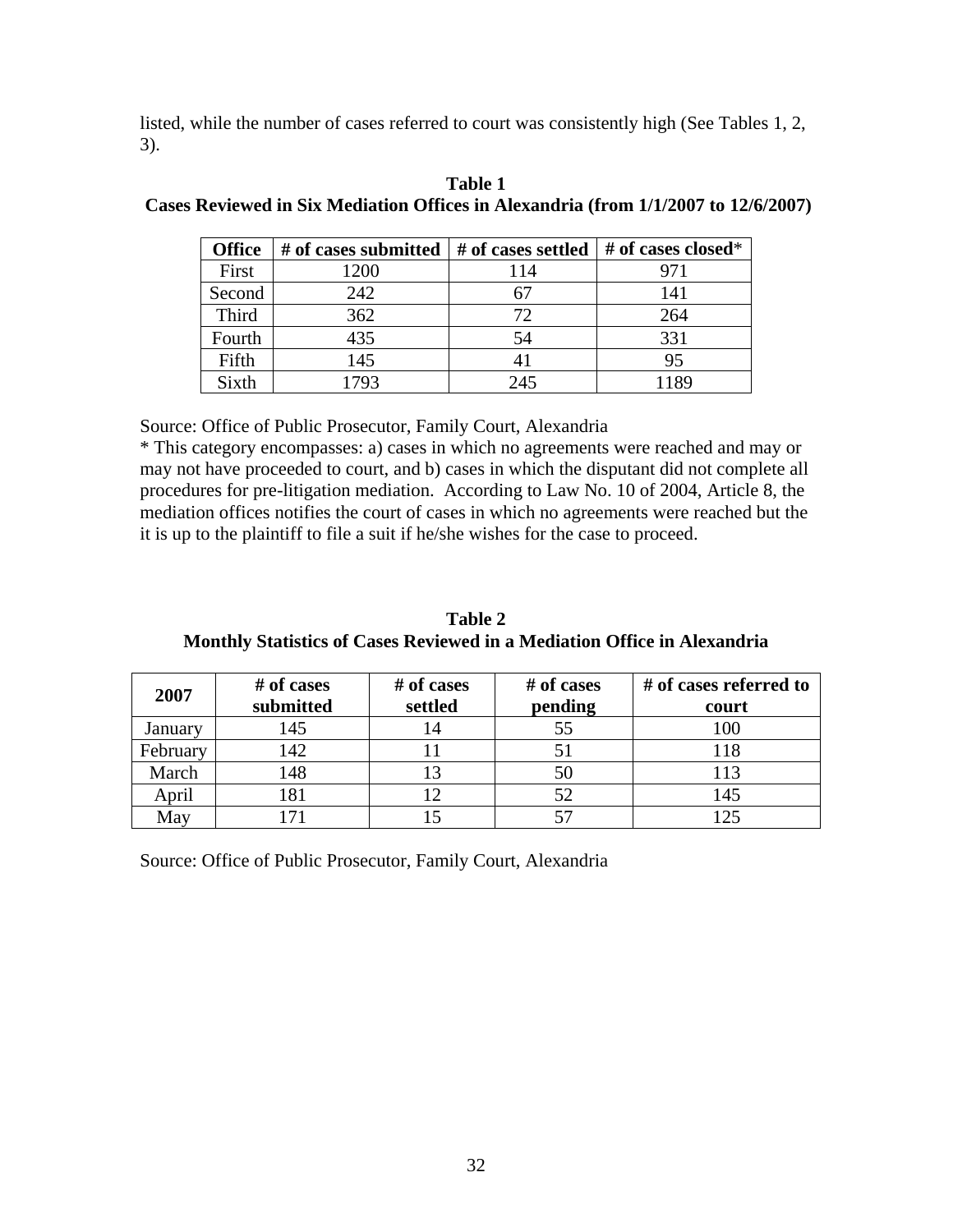| <b>Period</b> |           | # of cases<br># of cases | # of cases | # of cases | # of cases           |         |
|---------------|-----------|--------------------------|------------|------------|----------------------|---------|
| From          | To        | submitted                | settled    | closed*    | referred to<br>court | pending |
| 1/10/2005     | 30/9/2006 | 1382                     | 233        | 212        | 937                  |         |
|               | 4/2007    | 138                      | 30         |            | 70                   | 32      |

## **Table 3 Cases Reviewed in a Mediation Office in Giza**

Source: Mediation Office, Giza

\* This category refers to: a) cases in which no agreements were reached but the disputants have not filed for suit, and b) cases in which disputants did not complete all procedures for mediation.

## **Addressing Mediation Problems: Recent Initiatives**

Lastly, it is important to point that there has been a recent initiative on the part of the government to address the problems encountered in mediation offices. Since December 2006, the Ministry of Justice, along with the National Council for Childhood and Motherhood (NCCM) launched *The Family Justice Project*. This five-year project is funded by USAID and consists of two main components. The goal of the first component, which falls under the supervision of the Ministry of Justice, is to upgrade the capacities of mediation offices. This involves extensive and well-designed training programs for mediation specialist where they are taught the philosophy and vision of family courts, mediation skills, and standardized procedures and practices for carrying out their roles. The first phase of the project targeted mediation offices in Giza, Menya, and Port Said.

The second component of the *The Family Justice Project* is under the supervision of the NCCM and aims at: 1) raising awareness of family court, positive parenting, and reconciliation techniques among Egyptian families and the general public, 2) establishment of counseling offices inside NGOs to provide counseling and mediation services to families, 3) providing child protections services , and 4) empowering Egyptian families through provision of cluster of services that include micro loans, capacity building, legal assistance, child care, etc. These goals will be implemented by a number of NGOs that will receive grants and training from the NCCM. Up until December 2007, 62 NGOs have been selected to be implementing partners in the project. The NGOs will receive 41% of the funds secured for the project. These NGOs will undertake a variety of activities. Some NGOs will provide mediation services to families and protections services to vulnerable children such as the disabled and the children of imprisoned parents. Other NGOs will focus on training family court personnel, whereas others will work on the communication strategy which aims at raising the awareness of the general public about the new court system.

*The Family Justice Project* is a commendable initiative, and needs to be documented and assessed. However, one main issue that the project does not address is the lack of effective mechanisms of enforcing settlement agreements and court judgments.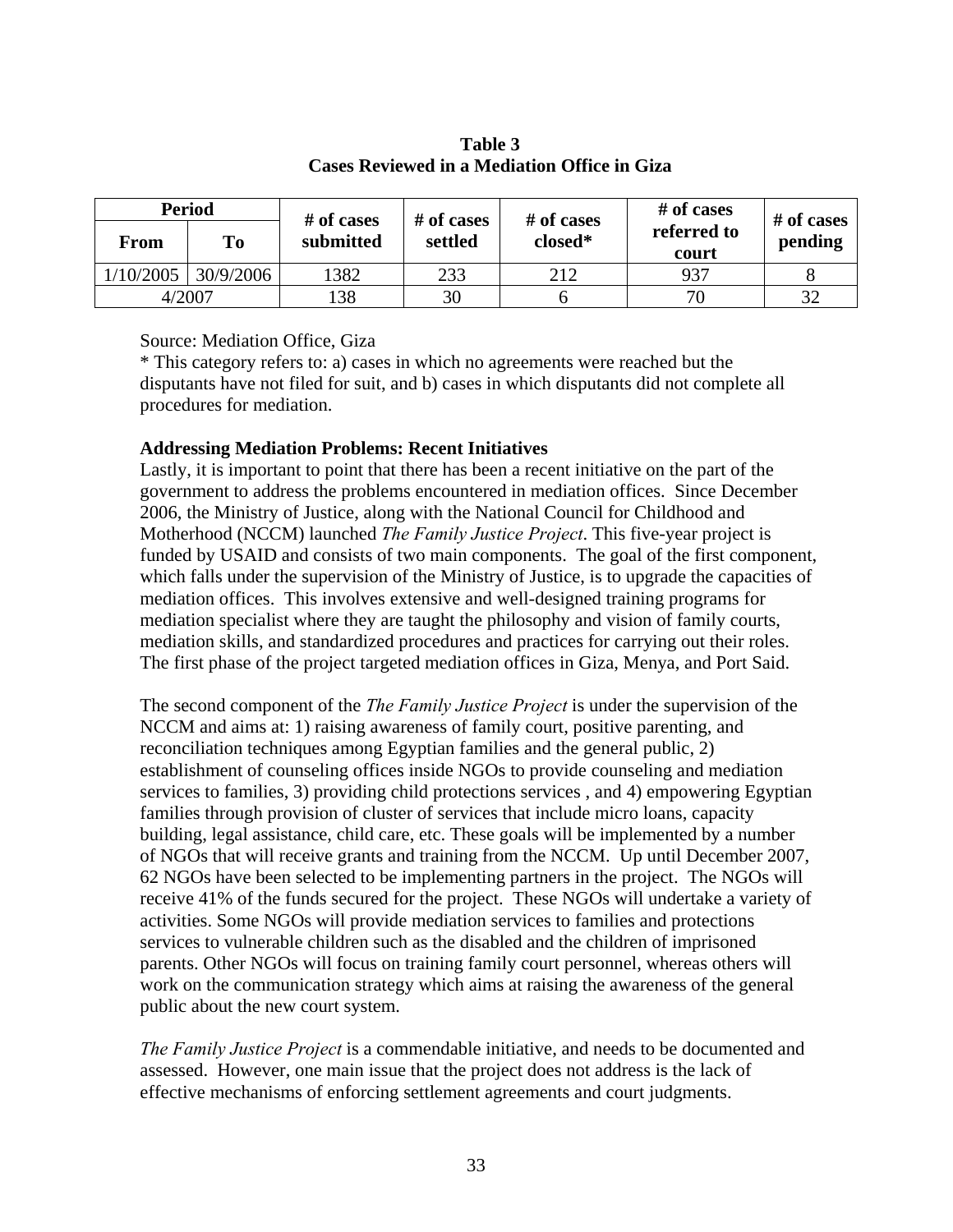Problems at the mediation offices are not the only shortcomings in the new court system. The interviewees (litigants and court personnel) also pointed to other drawbacks that emerged in the implementation. I will analyze these in the subsequent sub-sections.

#### **7.2 Role of Public Prosecutor**

Although a number of new procedures introduced by Law No. 10 were intended by the legislator to make the adjudication process more effective, implementation has shown that these procedures end up being unhelpful steps that merely prolong the legal process. For instance, Law No. 10, Article 4 obligates the public prosecutor to submit a memorandum on each case to the court. However, in reality the public prosecutors do not play any role in collecting and substantiating information for court cases, and therefore they are often unable to provide helpful opinion to the court. All interviewed judges agreed that the memorandums that the prosecutors submit to the court for the most part merely recommend deferring to the court's opinion. Thus, they say the role of the public prosecutor as redundant and merely adding to procedures that prolong the litigation process. One of the judge interviewees argued that the public prosecutor can play a useful and much needed role in investigating husbands' income and financial assess in maintenance cases. This judge suggested that there should be a special unit in each court that carries out these investigations and the public prosecutor in each family court should lead this unit. Other interviewee judges thought that public prosecutors should only focus on cases related to 'guardianship over money' in which they normally play central roles. The three public prosecutors that were interviewed agreed that their role in 'guardianship over self' cases (e.g. divorce, child custody, paternity disputes, and maintenance) was not significant. However, one of these prosecutors pointed out that their attendance of all court sessions and submission of memorandum of opinion was a good way of training those of them who might later on join the judicial bench. One of the interviewed public prosecutors pointed out that since he started working exclusively on PSL cases, he had acquired a lot of legal expertise because he had been doing careful study of the laws and reflecting through the case files before he wrote the memoranda of opinion. The interviewed judges, however, argued that most public prosecutors submitted formulaic memoranda that did not add anything new to the judicial bench. In fact, one of the judge interviewees said in order to cut down on the amount of time spent on new and unnecessary procedures (e.g. submission of public prosecutor's memorandum and reports of court experts), he initiated the practice of having these procedures lumped together and carried out during the period of one court delay.

Lawyers also reported that the role of the public prosecutor in marital dispute cases merely prolonged the litigation process, without serving any meaningful purpose. They said that the memoranda that the public prosecutors had to submit on each case resulted in additional court delays. Yet, these memoranda did not have any impact on the case since the prosecutors almost always deferred to the opinion of the judicial bench. In addition, the lawyers noted that public prosecutors were quiet and passive during court sessions, and their presence seemed to be a mere formality.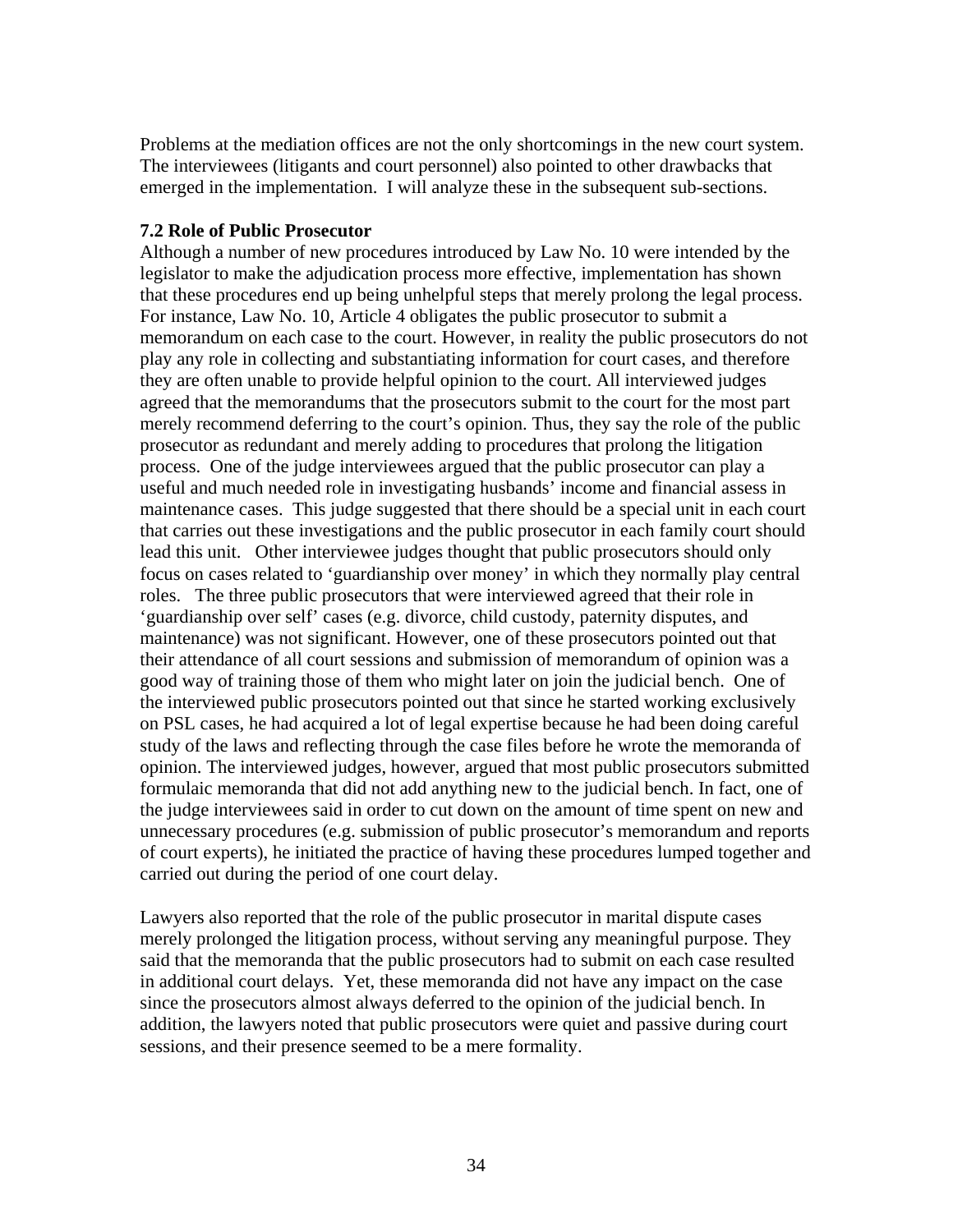The office of the public prosecutor, however, plays an important role in child kidnap cases. This impacted many women who had the legal custody of their children, but their spouses or ex-spouses seized the children. According to PSL procedural laws, if children are seized illegally from the custodial parent, she or he has the right to go directly to the office of public prosecutor in order to reclaim the children.<sup>[45](#page-35-0)</sup> However, this was not always known to female litigants. For instance, while conducting observation in mediation offices, the principal investigator noted that on several occasions a number of women came to the office with a similar child custody problem; the women did not know the role that the public prosecutor played in such cases. One of the female litigants who were interviewed in this study also had a similar problem. She first went to the police station to report that her husband kidnapped her two-year old daughter. Yet, the police was not sure whether they had any legal authority to take action since she and her husband were still married. It was only after she hired an experienced lawyer that she found out that she could reclaim her child through the office of the public prosecutor.

Thus, on the one hand the implementation of the new role assigned to the public prosecutor in Law No. 10 of 2004 shows that it has very limited benefits in terms of facilitating fair and expeditious process. On other hand, the office of the public prosecutor can be very important and useful to female litigants in urgent custody dispute cases that often involve forced seizure of children. Yet, this latter role is not widely utilized due to the lack of adequate legal knowledge and awareness among litigants, some mediation specialists, and law enforcement personnel. Finally, an increasing number of actors involved in the reform process people (in addition to the judges interviewed for this study) have been calling for the active involvement of the public prosecutor in maintenance cases, and particularly in the often difficult task of verifying the income and financial assets of husbands.<sup>[46](#page-35-1)</sup>

#### **7.3 Role of Court Experts**

The usefulness of the role of court experts was another aspect in the new court system that was questioned by lawyers, judges, and even some of the court experts themselves. While the court case is in progress, experts are supposed to meet with the litigants in order to provide another opportunity for mediation as well as to collect information about the dispute that would be helpful for the court. However, litigants are often not interested in mediation since they are not confident of the possibility of enforcing the agreements that are reached with the experts. Sometimes, one of the disputants (usually the husband) does not even come to the meetings with the experts, and there are no legal consequences for their absence. Consequently, the reports that are submitted by the experts to the court often do not add any helpful information to the case file. One of the interviewed judges from Alexandria argued that the contribution that the experts could make in terms of last efforts at mediation was very limited because they were not involved in the pre-litigation mediation. The judge said that the experts merely depended on what he referred to as "superficial" and "general" information about the dispute that was provided by reports of mediation specialists. According to this same judge, when the expert met with the

<span id="page-35-0"></span><sup>45</sup> See Law No. 1 of 2000, Article 70.

<span id="page-35-1"></span><sup>&</sup>lt;sup>46</sup> These actors include women's rights activists, prominent lawyers, and judges. Personal interviews, February 2007, October and November 2007.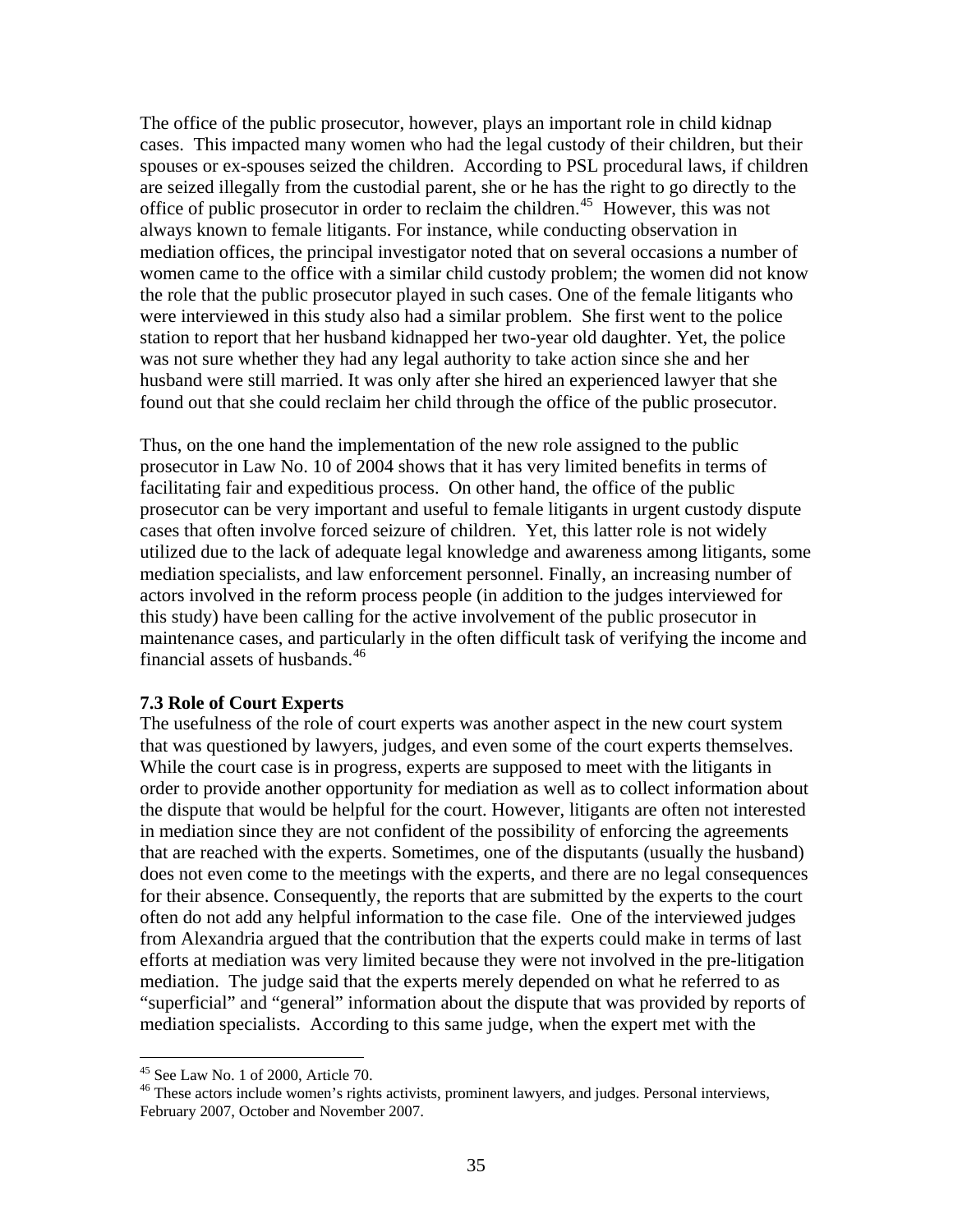disputants (who was often just the female litigant), they only got a recount of the same version of the dispute that they had read in the mediation reports. So the judge's conclusion was that the role of the experts was often futile and a waste of time.

Two of the judges who worked in rural communities disagreed with the above-mentioned argument. They reported that they made very good use of the social and psychological experts in their court. For instance, in maintenance cases these judges relied on the court experts to investigate the income and financial assets of the husbands. This task was facilitated by the small size and the closely-knit nature of the local community where the court was located. Court experts in rural-based family courts, who were interviewed for this study, also pointed out that it was easier for them to meet with both litigants for the purpose of mediation since they had ties with the local community and could persuade both disputants to come. In addition, the familiarity and the links that the experts had with small rural communities helped them to be better informed about the nature and details of the dispute in question and accordingly they were able to submit more in-depth and useful reports to the court. Furthermore, the court experts were able to follow up on cases in which settlements were reached and litigation was discontinued.

Experts in urban and larger geographical areas, on the other hand, were confronted with a number of challenges and the benefits of their work were much more limited. This is illustrated in the case of one the female litigants interviewed in this study. She was in her late twenties with a baby daughter and had filed for prejudicial divorce to end a threeyear old marriage to her husband, a migrant laborer who worked for eight months of the year in Saudi Arabia. During the marriage, she lived in a conjugal home which was below her in-laws apartment. She had a very abusive relationship with her in-laws who denied her autonomy and independence in finances and daily meals. The conflict escalated into physical abuse inflicted by both the in-laws and the husband and depriving her and her daughter from all financial support. During the review of the case, the judge ordered the court experts to sit with the husband and wife and to attempt reconciliation or mediation. The experts sat with the couple and were able to work out an agreement that was satisfactory to the wife. The husband promised that they would rent a place away from his family, the husband would send his wife L.E. 250 while he was gone in Saudi Arabia, and that they would both work things out. The wife was happy with the agreement and agreed to drop the case. In fact, she left the experts office with her husband and her daughter and they all spent the night in her nieces' apartment with the understanding that the next day, the husband would start looking for an apartment. The wife reported that she even consented to having sexual intercourse with her husband that night, although they had been estranged for nine months, because she had decided to salvage the marriage and honor the agreement she reached with the experts. She woke up the next day and found neither the husband nor her baby daughter. The husband left with his daughter and for the following month attempt to blackmail the wife into agreeing to return the *shabka* (jewelry gifted by a husband to a wife at the wedding) and forfeiting her right to deferred dower and compensation money (*mu'ta*), which she would be entitled to if she wins the case in court. The litigant's feeling was that while it was her husband did not honor the agreement, the role of the latter in itself was not very helpful. The experts could not get her husband to come to an earlier scheduled meeting, and it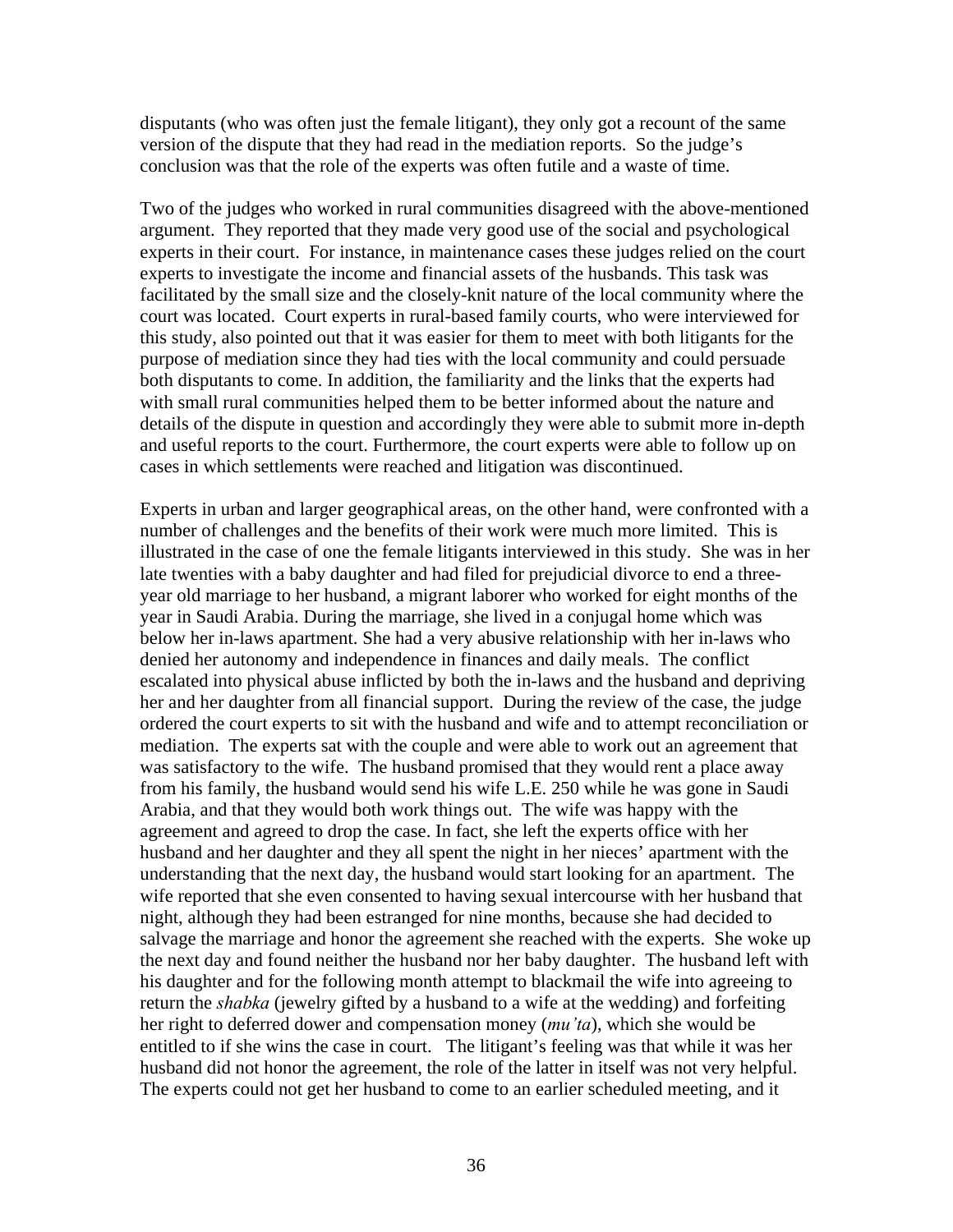was only at a last whim that her husband decided to come to the second meeting. Also, there were no mechanisms of monitoring and enforcing the agreements reached in these meetings. Another factor that hindered the work of the experts was most litigants reported that by the time they had reached the stage of bringing their case to court, they were very skeptical that any attempts at reconciliation or mediation could work. The female interviewees also added that most husbands considered that their wives' resort to court as an affront to their male pride and as a sign of the wives' turning back on their marriages. Subsequently, the husbands were usually very uncooperative, unwilling to mediate, and sometimes hostile. Male litigants and experts also made the same point.

But about the second goal of the experts' work: providing informed opinion and advice through the reports that they submit to the panel of judges? The extent to which this goal was achieved varied greatly from one court to the other. Six of the judge interviewees stated that the reports they received from the experts did not have any additional information and often restated old information already provided in lawyers' briefs and mediation reports. Moreover, the judges added that the experts in their courts were middle-aged women, so they hardly sent them to inspect conjugal homes in obedience award or dispute of custody cases. As mentioned earlier, the two judges who were based in rural communities thought that their court experts were able to provide them with new and relevant information about the cases they were reviewing because of the contacts they had with the local community.

The ten interviewed experts, all of whom worked in large urban areas, reported that their ability to mediate between litigants and provide helpful and informed expert opinion to the court was conditional on a number of factors. The most important of these factors were whether litigants came to the meetings, and if they were willing and cooperative to try mediation. Another factor that impacted the experts' work was the judges' belief and support of their role. Thus, these experts argued that their performance and usefulness varied from case to case and from one panel of judges to another.

## **7.4. Judicial Bench**

 The majority of the interviewed judges had presided on PSL cases in the old legal system before family courts were established (7). Therefore, they were able to compare the old and new systems, and shared some views about the strengths and the shortcomings of the new court system. Most of them thought that the feature of having a panel of three judges review each case was an advantage. Because this new feature allowed for deliberation, it made more possible an adjudication process that was based on a good understanding and implementation of both substantive and procedural laws that govern PSL cases. One of the junior judges from Alexandria, for instance, reported that on several occasions he had pointed out to the senior judge in his court that the latter failed to follow some of the procedures in a number of the cases that they were reviewing. This senior judge had only been working for a year in family courts, while the interviewee had been working exclusively in PSL cases for the past five years. Thus the interviewee naturally had more expertise than the senior judge, and the latter made use of this experience. That is, had there been no structure of a panel of three judges reviewing each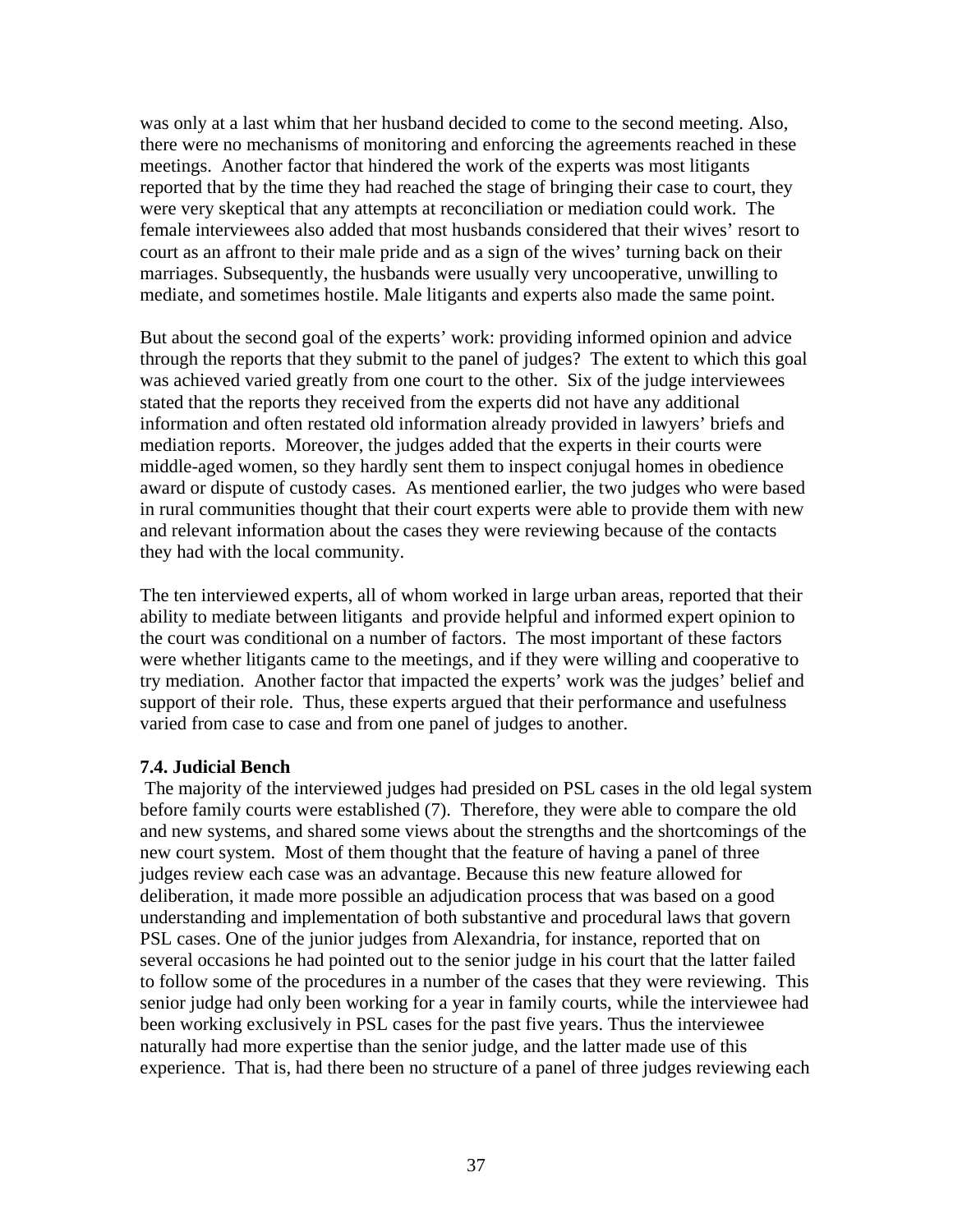PSL case, there would have been more room for errors in the adjudication process, which would normally impact the litigants.

In addition, all eight judge interviewees also commended the idea of specialization on which the new system was based. They believed that this was particularly important in the case of the senior judges. Having a specialized judge, they argued, played an important role in shortening the duration of litigation, ensuring due process if followed, and enhancing the litigants' access to justice. This last point was made by all the interviewees despite the fact that not all of them were personally interested in specializing in family law. However, they all pointed out that in reality many of the family court judges were not specialized. That is, these judges were reviewing different kinds of cases (PSL, civil, and criminal) on different days of the working week. The specialization of family court judges seemed to be slowly increasing in Cairo and Giza, but still many courts in these governorates as well as others still adopted the old system of reviewing different kinds of cases in the same court on alternate days. One of the judge interviewees pointed out that the senior judge in each family court, in particular, had to be well-experienced in PSL cases. He noted that during the five years that he (as a junior judge) had worked on PSL cases, two senior judges were head his court, both of which had no experience in reviewing PSL cases before their appointment.

How do we build a cadre of specialized family court judges? The interviewees argued that this process should start much earlier, i.e. in college. That is, they argued that the courses on *Shari'a* and family law that are taught at faculties of law needed to be redesigned in such a way that they provide law students with good knowledge of the new court system and its laws. In addition, the interviewees thought that judges who were working in family courts needed regular training to help them acquire specific knowledge and skills that were directly beneficial to adjudication process in their courts. For instance, one of the interviewees pointed out that judges hardly ever received any training in the effective ways of mediating and reconciling between the litigants, particularly in divorce cases. Thus, the judges often carried out this procedure in a ritualistic manner or in a way that was offensive to the litigants (often the wife).

All the judges agreed that mediation offices could play an important role in providing an alternative and expeditious mechanism of resolving family disputes; however, they all reported that mediation work was greatly impaired by a number of factors. One of the main challenges they cited was the absence of a legal text that obligated both disputants to come to mediation sessions. Another problem that the judges pointed to was their lack of effective monitoring. Some of the judge interviewees pointed out that in theory the mediation office was under the supervision of the judicial bench that was presiding in the court where the office was located. However, they pointed out that judges did not have time to oversee the work of the mediation office. One of the judge interviewees recommended the establishment of a special unit in each court, which would closely monitor and supervise the work of the mediation offices. He also proposed that this unit fall under the supervision of the public prosecutor. His argument was this suggestion would ensure that the mediation offices received much needed monitoring and guidance, and that the public prosecutor was involved in the cases from their initial stages.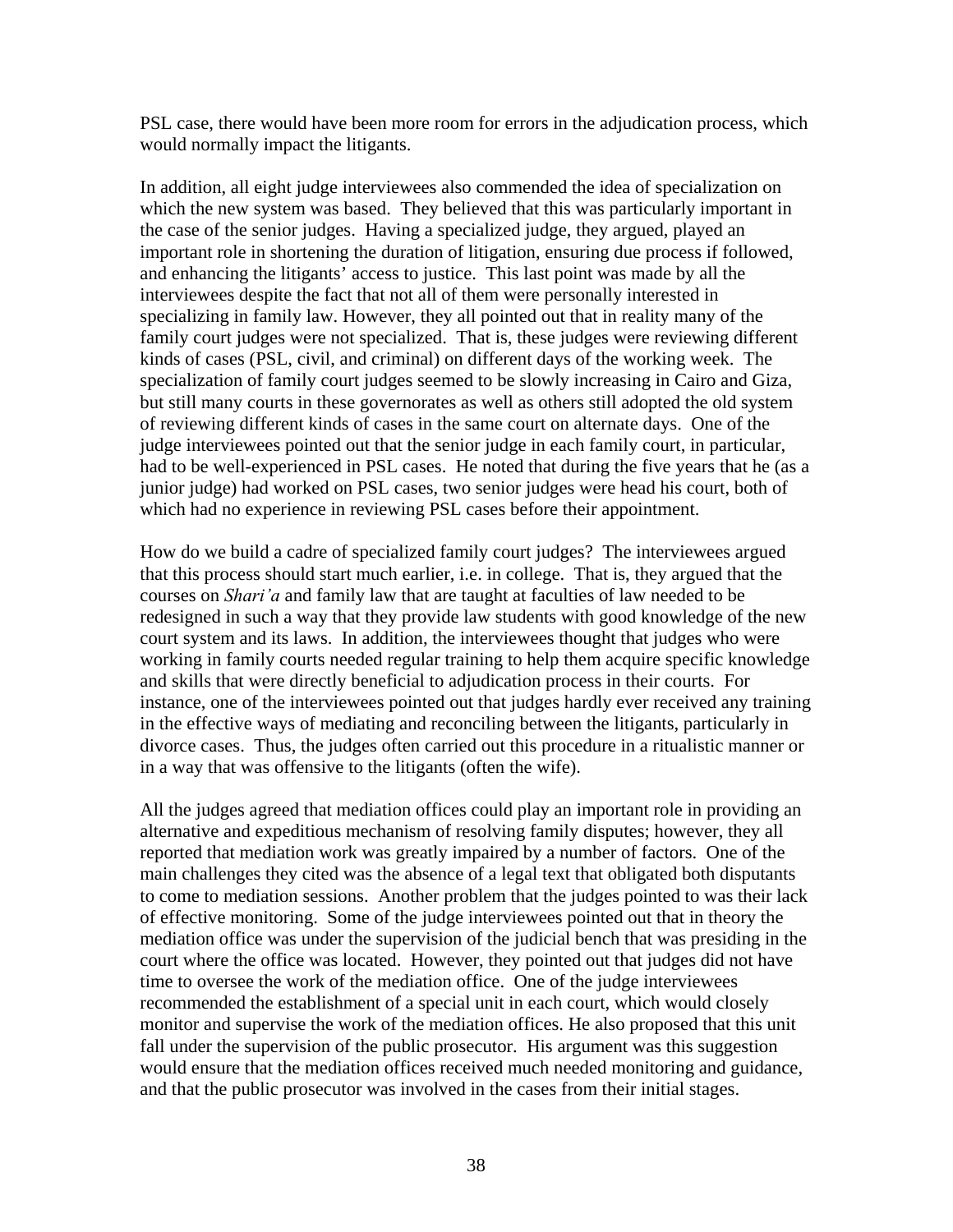Some of the interviewees also pointed to another ambiguity in Law No. 10 of 2004, which also led to implementation challenges: according to Article 12 in the law, all disputes concerned with the same disputing couples are compiled in one family file. When family courts first started operating, some of the interviewees said that judges had problem interpreting the above-mentioned article. Some interpreted it to mean that they had to rule on all interrelated family disputes simultaneously, and thus held off issuing court judgments in an individual case (even if it were ready) until other interconnected cases were also ready for ruling. Other judges interpreted the article to mean that the judges were to make use of the information available in the family file but they did not have to unify the timing of judgment on all the cases pertaining to the family in question.

The interviewed judges concluded that the new court system could work as a good structural and procedural framework for PSL cases, but its effectiveness was impaired by the factors that were previously mentioned. But how does this new system work for or against women in particular? According to some of the judges, the combination of gaps in the substantive PSL laws and the shortcomings in the new court system result in an unjust legal process for some women. For instance, one of the interviewees pointed out that judges are obligated to attempt to reconcile the husband and wife in divorce cases. Yet this procedure is often futile and creates a burden on female litigants. By the time the disputants reach the litigation stage, they are no longer interested in reconciliation. Still the wife (or her legal representative) is obligated to send a written summon to the husband to appear in front of the court for reconciliation efforts. This unnecessarily prolongs the process for the female litigants. The problem (for female plaintiffs) is confounded by other unnecessary procedures that are introduced by the new court system such as submission of public prosecutor's memorandum of opinion and court experts' reports.

The interviewees also added that other gaps in substantive laws that regulate maintenance cases continue to persist in the new court system: it is still very difficult to verify income and financial assets of husbands, and yet the office of public prosecutor is not utilized in order to address this problem.

In short, the majority of the judges concluded that the benefits that the new family court system could offer to female plaintiffs are diminished by a combination of drawbacks in the new system as well as persisting gaps in other substantive PSL laws.

## **7.5** *Khul:* **Procedures and Problems**

Seventeen out of the 53 female interviewees, who participated in this study, filed for *khul*  divorce. Thirteen of these cases were still in review, while four were concluded. The period of litigation in the pending cases ranged between 1 to 2 years. One of the concluded cases lasted a month and a half, while the other three lasted between 1 and 2 years.

Based on observations of court sessions and the reports of the female litigants interviewed, the procedures that are followed in *khul* cases are as follows: As in any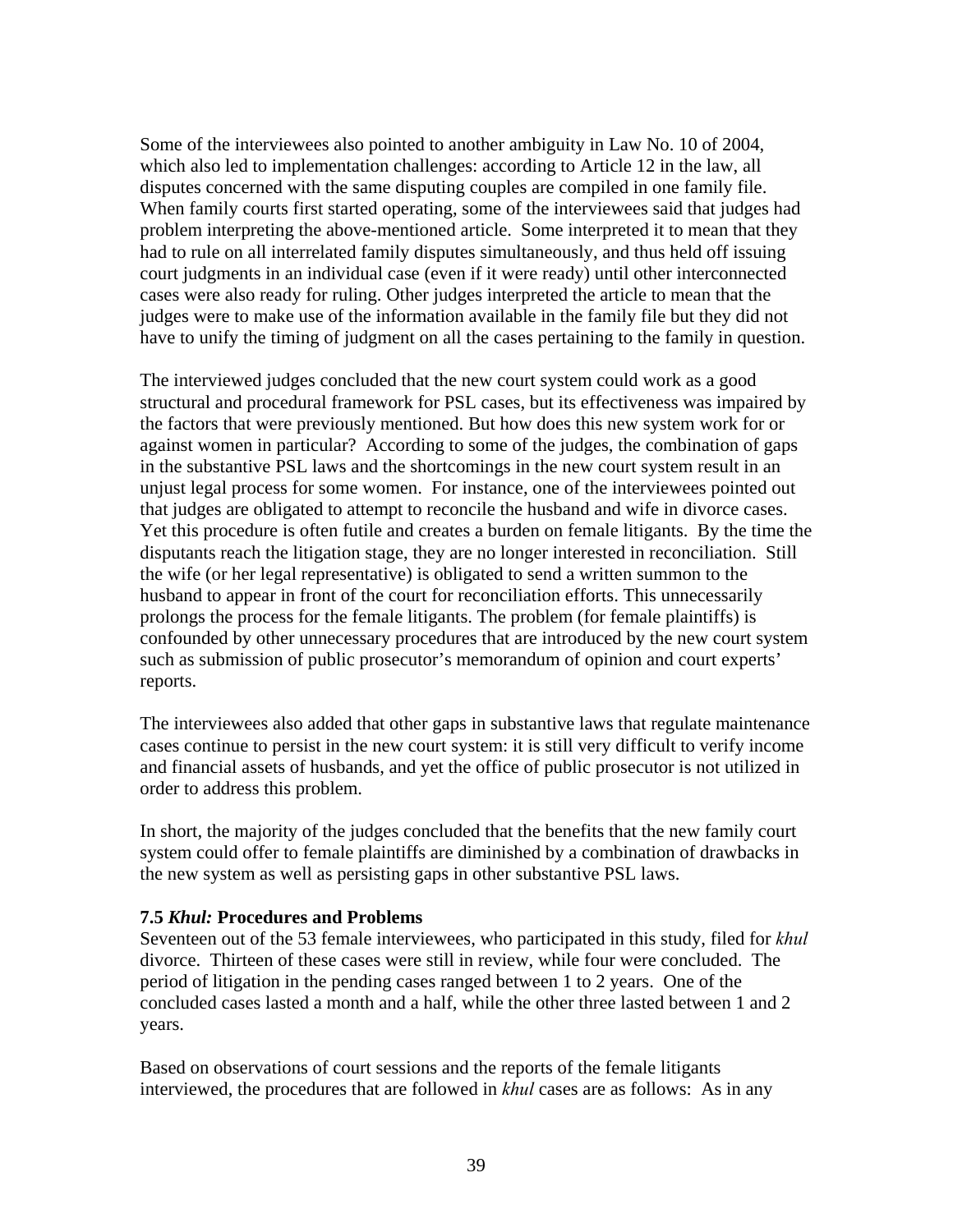other PSL case, the plaintiff first files for mediation. If mediation fails, then the following steps follow:1) The plaintiff brings the case forward to court, 2) A court summon is sent to the husband and normally the plaintiff and her legal representative have to ensure that the husband has received the court summon, 3) The plaintiff gives back the advance dower to the husband, 4) she states to the court that she is resolved to end the marriage, 5) the judge proposes reconciliation between the couple, 6) the court experts meet with the disputants, and 7) arbitration is carried out by either two family relatives (from the wife's and husband's families) or an arbiter appointed by the court.<sup>[47](#page-40-0)</sup>

There are several drawbacks in these procedures that have a negative impact on female litigants in a number of ways: First, reconciliation is often unwanted by female litigants and thus these procedures end up unduly prolonging the process. Second, both the husband and wife often do not trust the spouse's relatives to act as arbiters, and therefore they opt for a court-appointed arbiter. However, the plaintiff (i.e. the woman) is obligated to pay arbitration fees, which is a burden for many women.<sup>[48](#page-40-1)</sup> In addition, sometimes husbands dispute the amount of the advance dower that was written in the marriage contract and claim that they had paid a higher amount.<sup>[49](#page-40-2)</sup> Accordingly, some judges order an investigation. This involves each disputant bringing their witnesses to court so as to be interviewed by one of the members of the judicial bench. This again lengthens the duration of the litigation. Yet, the judge interviewees in this study were divided on this issue. Some thought that disputes about the advance dower should be settled first by the family court that was reviewing the *khul* case, before a divorce judgment is pronounced. Other interviewees thought that the dispute about the advance dower was a civil case that needed to be settled in a civil court after the *khul* case was completed. Yet one of the judge interviewees reported that when he took this action in some of the *khul* cases that he presided over, the civil court sent him back the dispute over the advance dower on the grounds that it emerged from a PSL dispute and thus had to be settled in a family court. This ambiguity and confusion arise because there are no articles in Law No. 1 of 2000 that specify what procedures to be followed in the case of dispute over the amount of the advance dower.

Most of the above-mentioned challenges emerge from both gaps in Article 20 in Law No. 1 of 2000, which regulates the content of *khul* as a substantive right and the procedures that are undertaken in order to claim that right. For instance, the stipulation of undertaking multiple efforts of reconciliation was inserted in the law to calm the fears of the critics of the *khul* law; who warned of the collapse of Egyptian families and the society if women's right to *khul* was not conditioned. However, in the daily realities of many family courts, these procedures that were put in place to meet this stipulation do not accomplish their goal (i.e. reconciliation), but are often mere formalities that prolong the litigation process and sometimes even add to the expenses of the plaintiff.

<span id="page-40-0"></span><sup>&</sup>lt;sup>47</sup> The court appointed arbiter is normally from the Committee of Guidance and Preaching at Al-Azhar  $^{48}$  Female interviewees reported that they had to pay L.E 100 for arbitration.

<span id="page-40-2"></span><span id="page-40-1"></span><sup>&</sup>lt;sup>49</sup> It is very common to find many marriage contracts in which the paid advance dower that is recorded is P.T. 25 or L.E. 1. In some contracts, no amount is specified and instead the term 'the agreed upon' amount.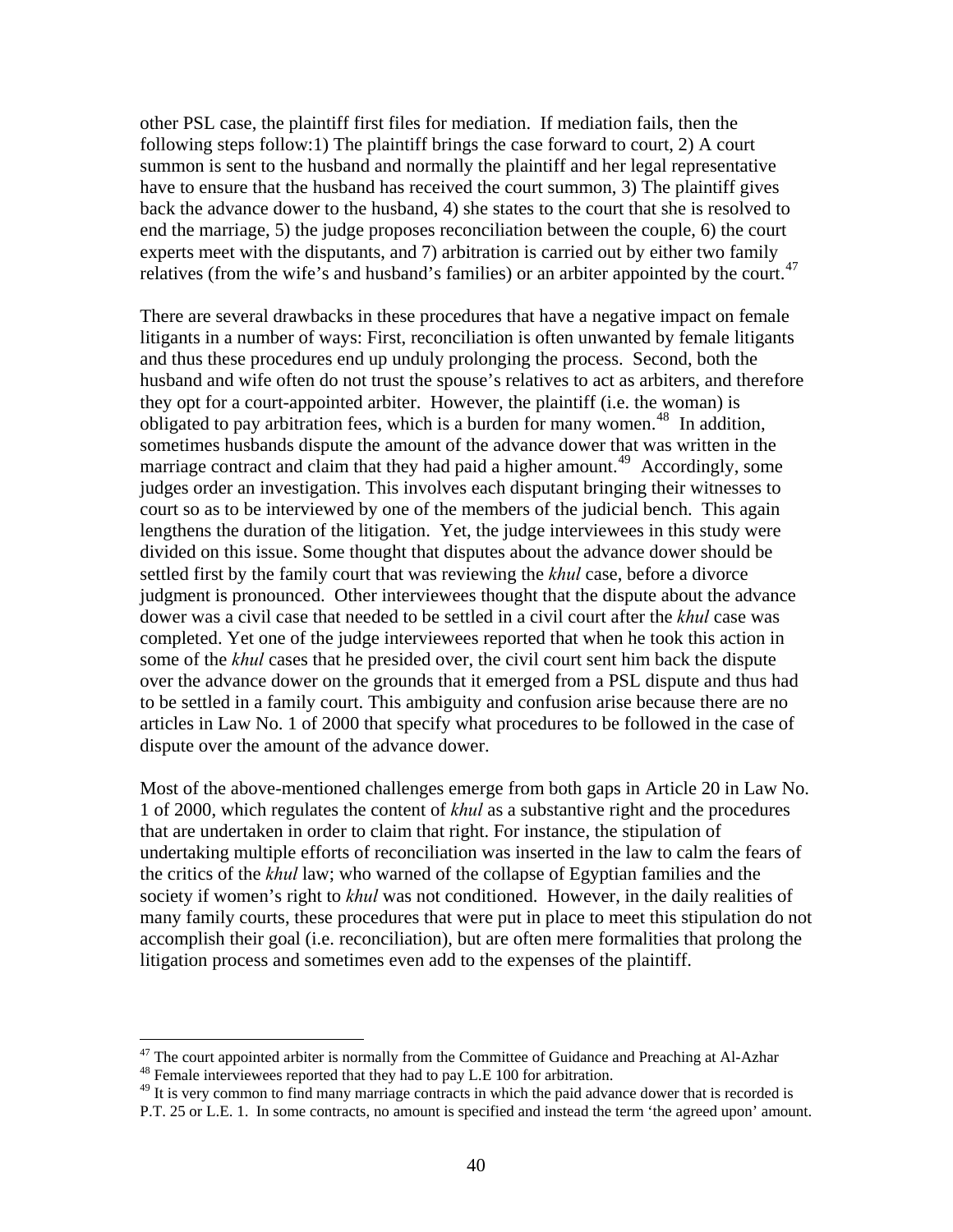But how has the system of family courts impacted the process through which women claim their right to *khul*? Since the prevalent societal attitudes towards *khul* are still very negative, mediation in such cases is very difficult and often unsuccessful.<sup>[50](#page-41-0)</sup> Husbands feel offended and resentful that their wives filed for this particular *type* of divorce. Thus, they are unwilling to come to mediation sessions and when they do, they are not cooperative. Our interviews with some of the mediation specialists also indicated that some of these specialists had negative views about women's use of their right to *khul* as well as the law regulating this kind of divorce. They thought that many women (particularly young plaintiffs) filed for *khul* for fickle reasons, and thus were not rational enough to have this right. For example, one specialist reported that in one of the *khul* cases in which she was mediating, the plaintiff wanted to end the marriage because her husband would not serve her breakfast in the morning. Another specialist reported that in another case, the plaintiff wanted to file for *khul* because her husband interrogated her about her whereabouts. Moreover, some of the specialists thought that the financial rights that the plaintiff forfeited in exchange for *khul* was not just to the husband. For instance, one of the specialists thought that in addition to the advance dower, women should also give up the furniture in the conjugal home.

Yet, the seventeen female interviewees who filed for *khul*, in fact, had grounds for prejudicial divorce, but opted for the former type of divorce because it was thought to be easier and faster to obtain.<sup>[51](#page-41-1)</sup> The reasons that these women wished to end their marriage included: the husband's failure to support the wife and children, physical and emotional abuse inflicted on the wife by the husband and in-laws, sexual abuse inflicted on the wife by the husband, sexual abuse inflicted on one of the children by the husband, and constant problems with live-in- in-laws. Many of the interviewees claimed not only one kind of 'harm' but multiple. Staying married to a husband who was not supporting the family was particularly 'harmful' to the interviewees because as *married women* they were not eligible for government's welfare benefits nor for financial assistance provided by religious and privately-owned charity organizations in their local communities. This is significant since fifteen of the interviewees were economically underprivileged. For instance, in one of the cases the interviewee, a sixty year-old women, had been married for over thirty years and had four children with her husband. For the last twenty years, the husband remarried several times and had not been supporting her and their children. Meanwhile, the wife worked as a maid and as a peddler to support her children. But now she had developed health problems and could no longer support herself with precarious jobs. Therefore, she wanted to end her marriage so that she would be eligible for social

1

<span id="page-41-0"></span><sup>50</sup> These negative attitudes are reflected in the way *khul* cases are routinely covered in the media since 2001 up till now. The coverage routinely depict plaintiffs as fickle and irrational women who file for *khul* for shallow reasons such as having an argument with the husband about the naming of their born child or the color of the furniture to buy for their living room. *Khul* is also depicted as an affront to the husband's manhood. For an analysis of societal attitudes towards *khul* as reflected in the media coverage as well as the parliamentary debate about *khul* in 2001, see Tadros (2002). Halim et al (2005) also report similar attitudes in their comparative study on *khul* and prejudicial divorce. 51 Earlier studies such as Halim et al (2005) also reported that the reasons that women filed for *khul* and

<span id="page-41-1"></span>prejudicial divorce were very similar, which were based on grounds of 'harm.' Yet, an increasing number of women were resorting to *khul* because it took less time and was much more likely to be granted by the court.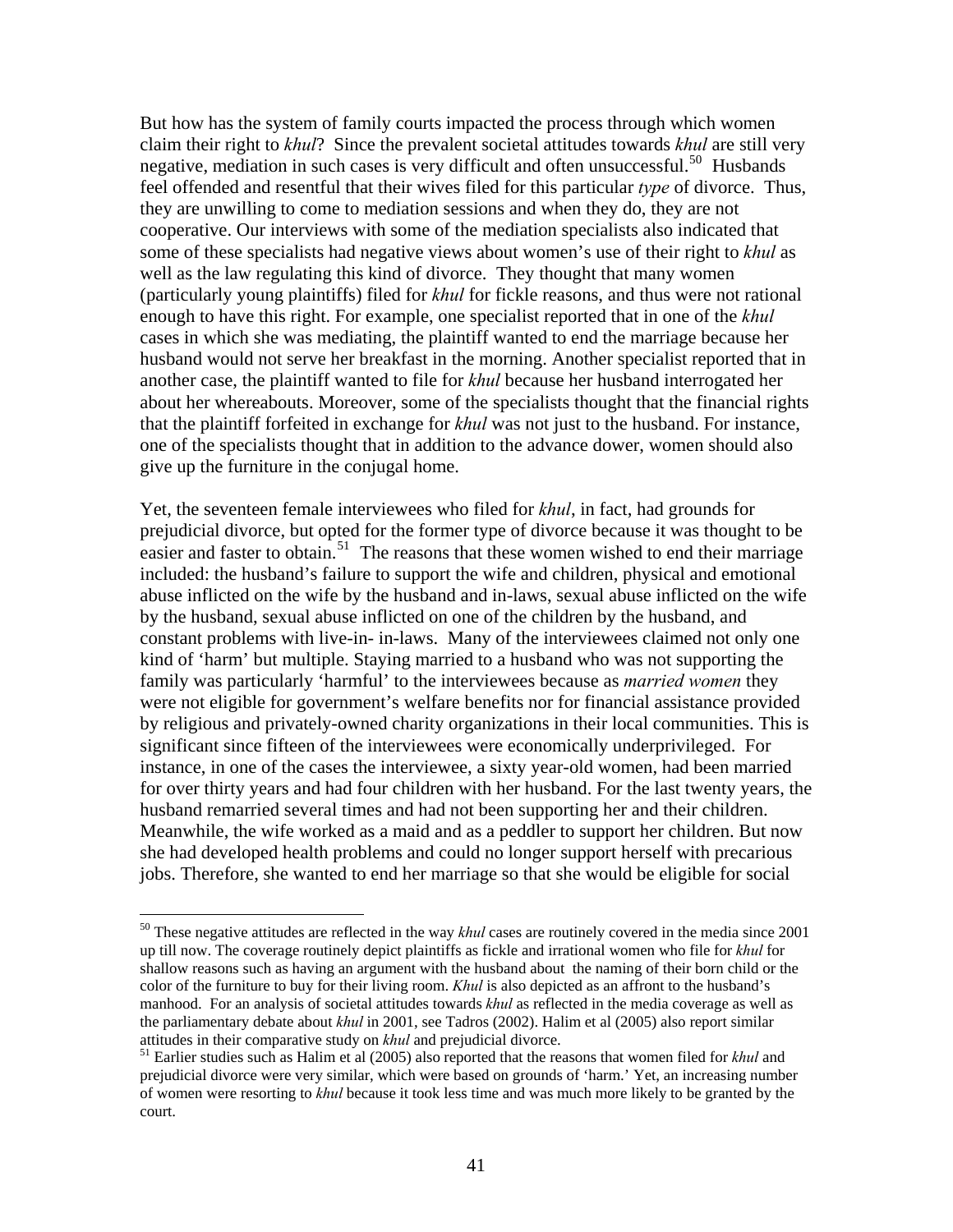assistance (L.E. 80) that was given by the government to unmarried women who had no male relatives to support. According to this interviewee, although her husband had been estranged from the family for twenty years, he still would not agree to *khul* because he thought it was insulting to his manhood that his wife would initiate divorce. He had not shown up for mediation sessions and the case went forward to court. Moreover, the husband had tried to delay court proceedings by evading reception of court summons and not showing up for court sessions. The case had been in progress for over a year.

In another case, the forty-year old plaintiff wanted to end her marriage because her husband had been sexually abusing their teenage daughter. The husband had not been supporting the family on a regular basis, and the wife worked intermittently to support their three children. Yet, the wife did not want to file for prejudicial divorce because the standards of proof of harm that were set by the law in such cases were very difficult to meet. The alleged 'harm' had to be substantiated by testimonies based on visual witnessing of the harm. Moreover, the interviewee in this case did not want to subjugate her daughter to the ordeal of disclosing details of the alleged sexual abuse to mediation specialists, court experts, and the judge. Accordingly this interviewee opted for khul although it was economically detrimental to her and her children. Since she had filed for *khul*, the wife and her three children moved in with her parents and five siblings. At the time of the interview, the *khul* case had been in progress for nine months and the plaintiff was still unable to find a permanent job. In addition, the interviewee was suffering from living as a dependent on her extended family, who was controlling her movements and wanted to have the final say in decisions regarding her case and the future of her immediate family.<sup>[52](#page-42-0)</sup>

To conclude, because of the strong societal opposition to women's right to *khul*, the new family court system, with its incorporation of mediation and arbitration as alternative mechanisms of resolution of conflicts and fulfilling disputants' legal rights, does not necessarily facilitate women's access to *khul*. Our findings suggest that while plaintiffs find it easier and faster to obtain *khul* than prejudicial divorce, the process of filing for *khul* can be difficult and long. Moreover, some plaintiffs who have strong grounds to file for prejudicial divorce do not so and forfeit the financial compensation that they could have obtained had they filed for such divorce. Instead, these women opt for *khul* because filing for prejudicial divorce continues to be lengthy, difficult and highly uncertain process.

#### **7.6. Prejudicial Divorce: Procedures and Problems**

 $\overline{a}$ 

Eight of the female interviewees filed for prejudicial divorce. One of the cases was concluded at the time of the interviews, while the remaining seven were still pending. The period of litigation in the concluded case was a year and a half. The period of litigation in the pending cases ranged between 1 and 3 years. The reasons for filing for prejudicial divorce included: husband's failure to support and maltreatment, husband's

<span id="page-42-0"></span> $52$  The interviewee's eighteen year- old brother insisted on accompanying her whenever she went to ADEW office to follow up on her case. On one occasion, the interviewee came to the office alone. While she was discussing her case with the ADEW lawyer, her brother called her repeatedly on the cell phone to inquire about her whereabouts and to insist that she stay in the office until he came to fetch her.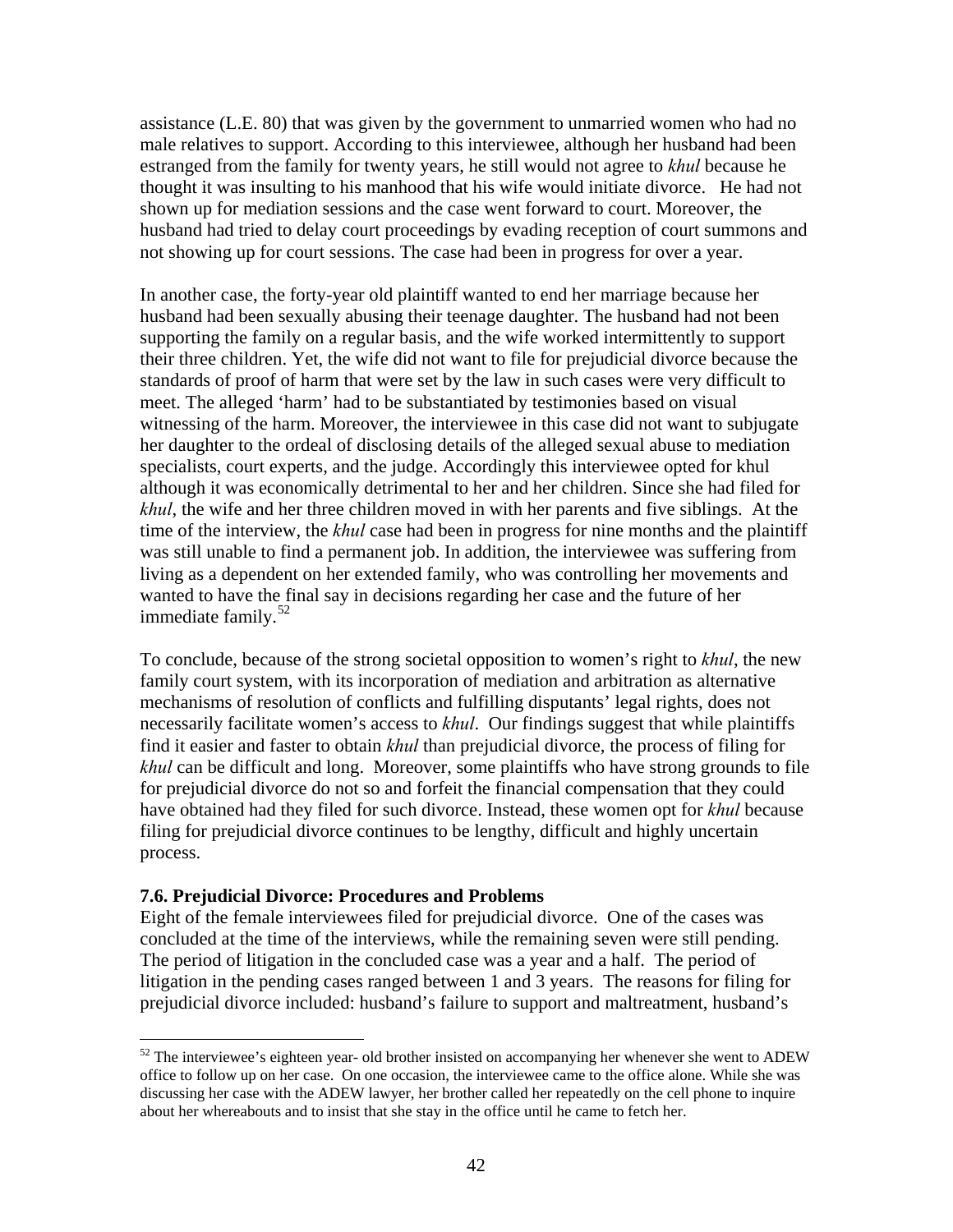travel and failure to support, sexual abuse, the imprisonment of husband, husband's polgyny. The plaintiffs filed for prejudicial divorce rather than *khul* because they did not want to forfeit their right to spousal alimony during waiting-period (after divorce) and compensation money for spousal harm inflicted on them (*mut'a*). The main difference between interviewees who filed for *khul* and those who filed for prejudicial divorce was that the latter had better means (financial and familial) to go through lengthy legal process. That is, most of these interviewees had complete financial and emotional support of their extended family. In addition, some of the interviewees earned an income and/or had some savings acquired during marriage.

The biggest legal challenge that the interviewees faced was proving the 'harm' that was inflicted on them. As mentioned in the first chapter, granting divorce on the grounds of 'harm' was introduced in Egyptian PSL on the basis of the pronouncements of the *Malaki* School of Jurisprudence. Nevertheless, the proof of 'harm' continues to be determined by the rulings of the *Hanafi* School of Jurisprudence, which requires credible eyewitness to the alleged harm. This requirement is often difficult to fulfill since sometimes the abuse (particularly emotional and sexual) that one spouse inflicts on another may not be witnessed by outsiders. In addition, even when there are eyewitnesses, not many of them are willing to go to court to testify. Furthermore, disputants and their lawyers try to get around the challenges of this legal requirement by reporting bogus allegations of assault to the police or actually provoking fights with the other party in order to file for police report charging assault.

But in what ways and to what extent do the structures and the mechanisms of the new court system help or impede female plaintiff's access to a fair and expeditious legal process in prejudicial divorce cases? One could argue that some of the new structures in the new family court system such as pre-litigation mediation and while-litigation meetings with court experts may help provide the panel of judges with adequate and indepth information about the details of the dispute in question. Furthermore, this could be useful in shedding light on the 'harm' that female plaintiffs claim. Our findings suggest two things: First, the numerous problems that undermine the work of mediation specialists (which we discussed previously) also impact their role in prejudicial divorce cases. That is, since many disputants (particularly male) do not come to the mediation sessions, specialists have limited insight into the details of the dispute. Moreover, since judges do not routinely read mediation reports to gather information about the case, whatever information that may be provided by mediation offices is often not used by the court.

Court experts, however, may have a bigger role to play in prejudicial divorce cases. But again the question arises: How effective is that role? When a wife files for prejudicial divorce on the grounds of husband's failure to support, the husband responds by filing for obedience award. The claim for obedience award is based on providing proof of the existence of a conjugal home where the husband is willing to provide for his wife. Then the wife responds by disputing the obedience award within thirty days. This involves proving that the conjugal home is not appropriate or safe for the wife and the children, or that the husband has not protected or provided for her wife. One of the duties that court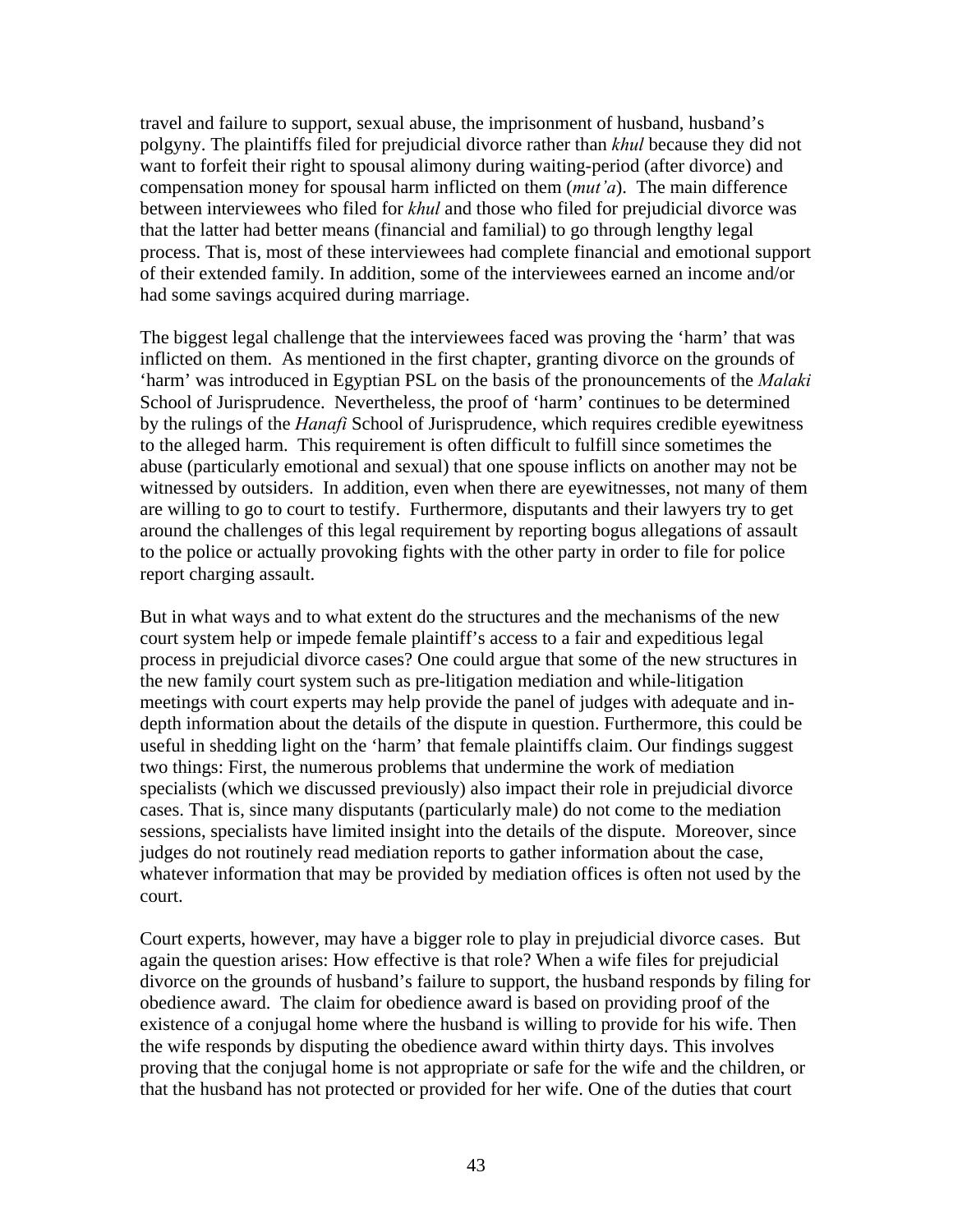experts carry out is to inspect the conjugal home that the husband provides in these cases. The findings of this study show that not all court experts inspected conjugal home in such cases. Some of the judge interviewees reported that since the experts in their court were middle-aged or elderly women, they did not send them out to inspect homes. Instead, other male administrative clerks in the court carried out this task and reported to the experts who then included the gathered information in their reports. But even when court experts inspected conjugal homes, this was not necessarily meaningful or helpful to plaintiffs. For instance, one of the interviewees pointed out that proof of the existence of an existence of an adequate conjugal home should not be the main issue in obedience award cases. In her case, her husband was able to prove to court that he had an adequate conjugal home. Yet for her, his failure to support her and the children for eleven years and his ignorance of the school grades that his children went to were more relevant matters that the court should consider in such case. One of the interviewed judges also expressed similar point of view. He reported that he did not send experts to inspect conjugal homes because he thought that the inspection of conjugal home was not particularly helpful. He pointed out that husbands often resorted to legal tricks and claimed that their parents' or friends' apartments were the conjugal home. The judge argued that even if there were an adequate conjugal home that the husband was providing, this in itself was not sufficient to award him obedience. If the wife was asking for divorce on the grounds of the husband's failure to support, the latter needed to prove to the court that he was able and willing to support his spouse.

But would the court experts be able to gather information that would enable the judges to have insight into the grounds on which a plaintiff is claiming harm and accordingly asking for divorce? Once again, the previously-mentioned problems that we pointed out in regard to the work of experts become an issue. The difficulties that experts may face in meeting with both disputants and establishing cooperative relationship with them impact the kind of information they could gather about the case. Moreover, experts may need to have access to other kinds of information that are not be provided by the involved parties such as husband's financial capabilities, information about spousal abuse, or family conditions that exacerbate the conflict (e.g. abuse inflicted by in-laws on either spouse, disputants' earlier history of inflicting or suffering from abuse, etc). And lastly, even the best-written and most informative reports that are provided by court experts still remain a professional opinion that the judges may consider or disregard. Moreover, the opinions of the experts in themselves do not constitute proof of harm.

Thus, the benefits that female plaintiffs who apply for prejudicial divorce gain from the new family court system remain negligible.

## **7.7. Maintenance: Procedures and Problems**

Thirty-eight female interviewees filed for maintenance, which makes the latter the highest number of filed cases in the study sample. At the time of interviewing, nineteen cases were still pending and nineteen were concluded. The period of litigation in the concluded cases ranged 1-4 years. The period of litigation in the pending cases ranged 1- 2 years. Most of the interviewees filed for multiple cases, maintenance being the first.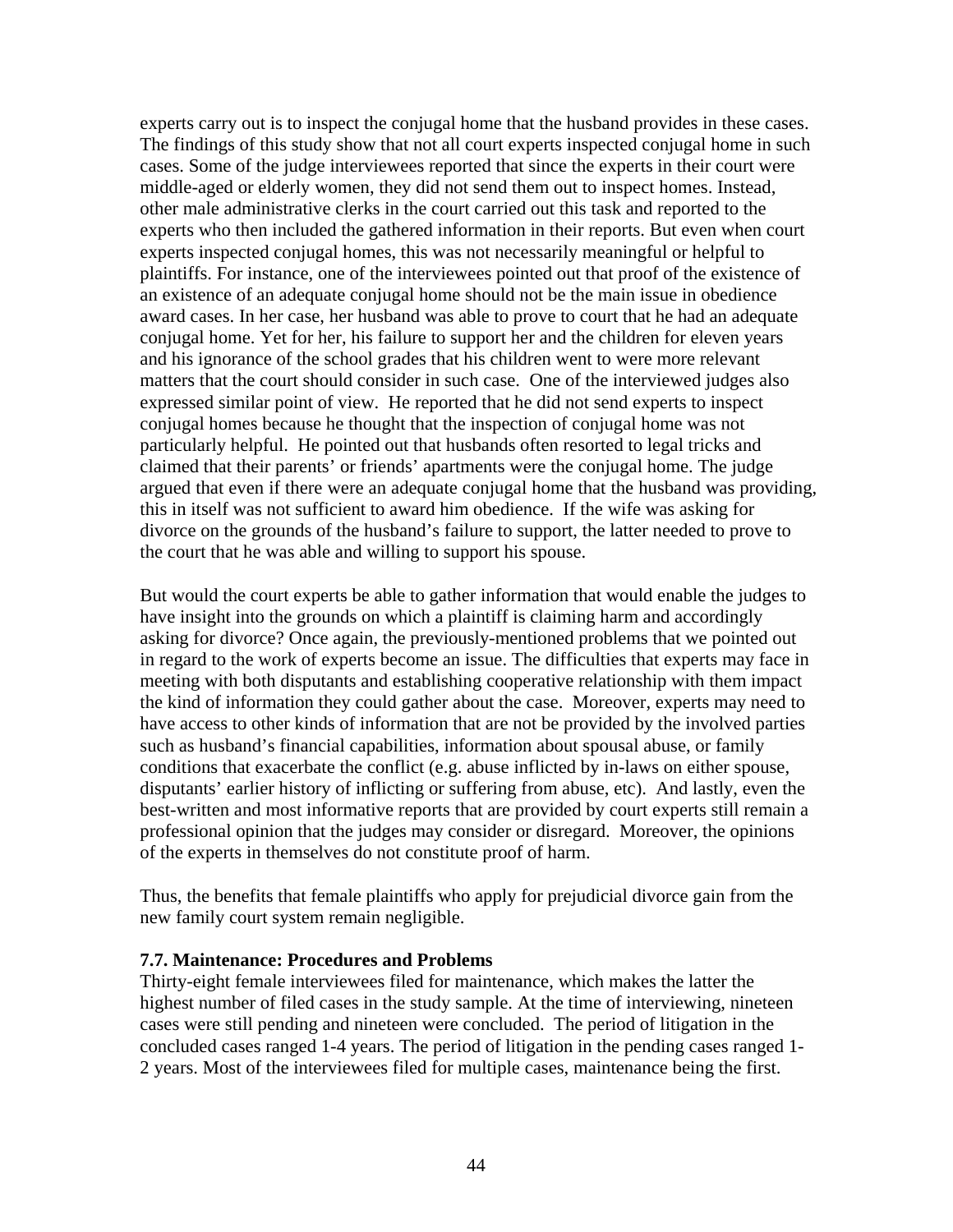As mentioned earlier, mediation is most useful in maintenance cases. When the specialists succeed in working out a settlement between the disputants, the signed agreement is legally binding. In theory, this means that plaintiffs use this signed agreement to collect maintenance. However, as mentioned before, enforcement of these agreements is a major challenge that confronts plaintiffs. This may explain why only two out of the fifty-three interviewees settled their maintenance cases in the pre-litigationmediation stage.

In the litigation stage, plaintiffs are confronted with a host of problems. The biggest challenge is providing proof of husband's financial assets and earning capabilities. When a female plaintiff files for spousal and/or child maintenance, the court orders investigation of husband's earning capabilities. The plaintiff takes the court order for income investigation to the police station in the neighborhood where the husband lives. The police agency then assigns the task of investigation to *Sheikh El Hara*, i.e. the law enforcement official who is in charge of that particular neighborhood. *Sheik El Hara* conducts informal investigation in the area to find out about the earning capabilities of the husband. This mechanism of investigation is informal, unsystematic, and is often abused by litigants. That is, husbands often pay bribes to *Sheikh El Hara* so that the latter would conceal their true income and assets to the court. This was true of female interviewees who used the system of Sheikh El Hara. In the cases when husbands work in the formal sector, plaintiffs take a court order for husbands' salaries to their workplace. Once again, employers in this sector do not always provide accurate information about their employees' salaries to the court, either as a sign of support to the employee in question or because the employer's financial records are not in order. Again, several of the interviewees reported confronting this problem. For instance, the husband of one the interviewees worked for a private tourist office. The husband's job involved driving tourists around and cleaning apartments that were rented out by the office to the tourists. The office did not keep its financial records in accordance with the requirements of the labor law Egyptian labor. In addition, the husband had personal relationship with his employers. Thus, the office provided false records to the court, which underreported the husband's actual income. In another case, the interviewee's husband was a music instructor who was working in private music school. Again, the school provided false records about the husband's income. In such cases, all plaintiffs can do is to dispute the submitted income records and ask for further investigation. Obtaining income records from government-owned businesses and offices, on the other hand, does not involve the same challenges. However, in this study all interviewees except for one were married to men who mostly worked in the informal sector. Few of the husbands also worked in privately-owned businesses.

According to Article No. 6, PSL Law No.100, plaintiffs who are financially in need are entitled to court-ordered temporary maintenance while their case is being reviewed. Such order should issued by the court within two weeks of the start of the litigation process, and the amount of temporary maintenance dispensed to the plaintiff is later deducted from the sum total of maintenance which is ordered by the court in its final judgment. Access to temporary maintenance is very helpful for plaintiffs because it provides the women with an income during the lengthy period of litigation. Yet, only three of the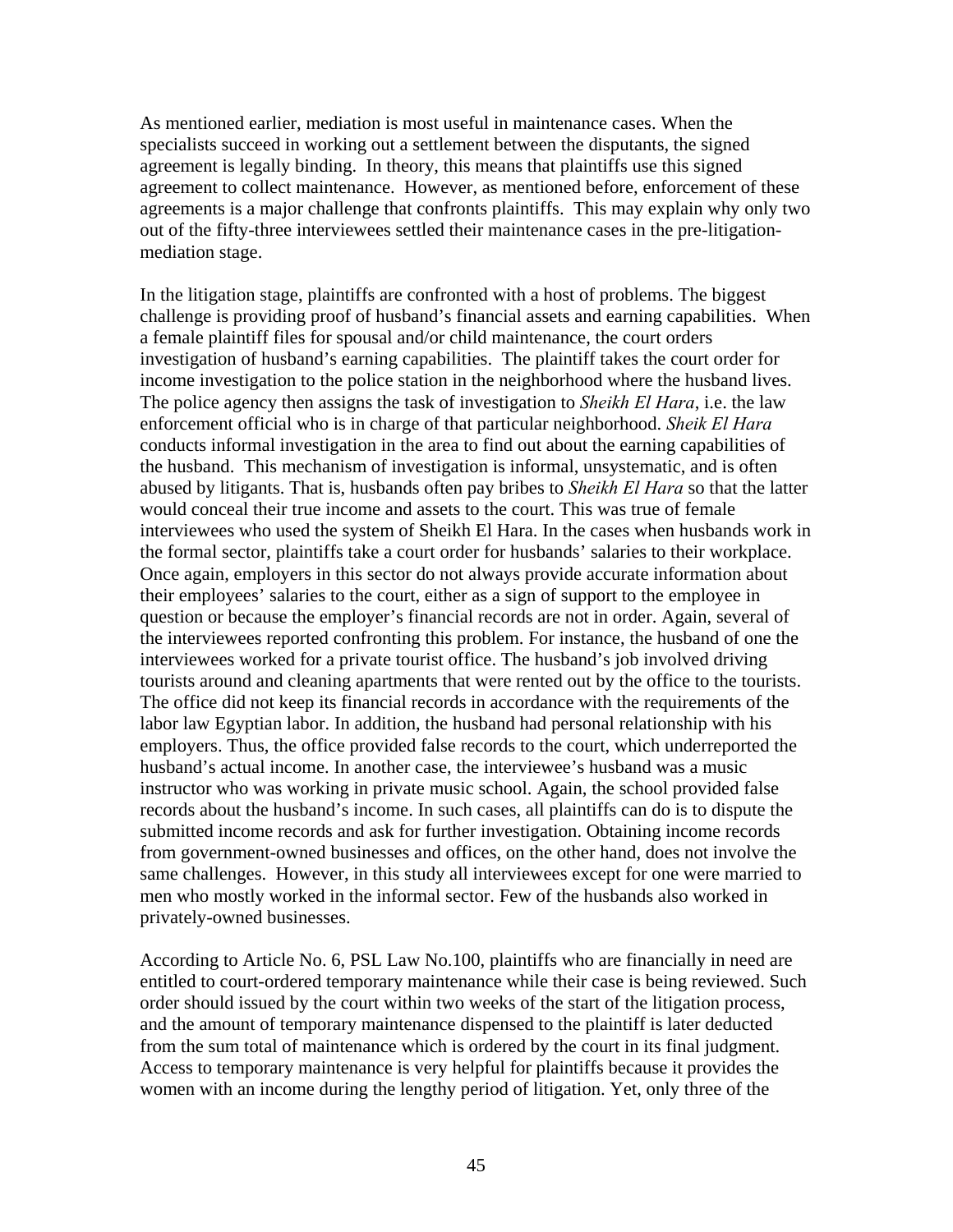interviewees in the study had court orders for temporary maintenance. Also, based on our observations of court sessions, we noted that issuing court orders for temporary maintenance was not always done by judges. The interviewed judges were divided on this issue. Some said that they refrained from giving court orders for temporary maintenance because they noted that when they did so, plaintiff's lawyer tended to become sloppy and drag the case for a long time. Other interviewed judges reported that they issued orders for temporary maintenance if the plaintiff's lawyer proved the financial need of his or her client.

In general, enforcement of court judgments in maintenance cases was much less difficult than agreements reached by mediation offices. Women whose husbands worked in the informal sector collected court-ordered maintenance from Nasser Bank. Plaintiffs whose husbands worked in the formal sector (whether government-owned or private) collected from the husband's workplace. Some plaintiffs made arrangements to collect the maintenance directly from the husband (e.g. through money order or through family members). In the concluded nineteen cases that were sampled in this study, 11 interviewees were collecting court-ordered maintenance from Nasser Bank, 4 from the spouse's work place, and 1 through a relative. The remaining three of the interviewees were unable to enforce the court judgments, and two of them had filed for unpaid maintenance. It was quite common for plaintiffs who failed to implement court orders for maintenance to file for unpaid maintenance. In such cases, if the court ruled that the husband was able but unwilling to pay, he was imprisoned for a month. However, plaintiffs complained that filing for unpaid maintenance involved starting a whole new and often lengthy legal process. That is, plaintiffs once again had to go through mediation. And if mediation failed, they had to bring their case to court. Then the court once again ordered the investigation of husband's financial assets and earning capabilities. Many plaintiffs thought that this whole process was unnecessary since they had already obtained court orders for maintenance. To avoid imprisonment, husbands often agreed to pay the owed amount of maintenance money in installments. But some husbands did not honor the schedule of the payment of the installments, and the wife was forced more to resort to court.

Reaching agreements about payments of owed court-ordered maintenance in the mediation stage was beneficial for the plaintiffs since it saved them the lengthy process of litigation. But once again, these mediated agreements were not always honored by husbands. Furthermore, plaintiffs could not collect unpaid maintenance that the husband owed as well as deferred dower and compensation money (*mut'a*) from Nasser Bank. A legal recourse that these plaintiffs sometimes resorted to in such cases could resort to was to file for the seizure of husband's possessions so that they can be auctioned. But this process was often difficult and unsuccessful since husbands resorted to concealing their possessions. Also, this strategy did not work in the cases when husbands did not have valuable possessions that could be seized and auctioned in order to raise the owed amount of maintenance money. In short, even with court orders, there were many cases when women could not claim their financial rights and were totally dependent on their husband's or ex-husbands good will in order to access these rights.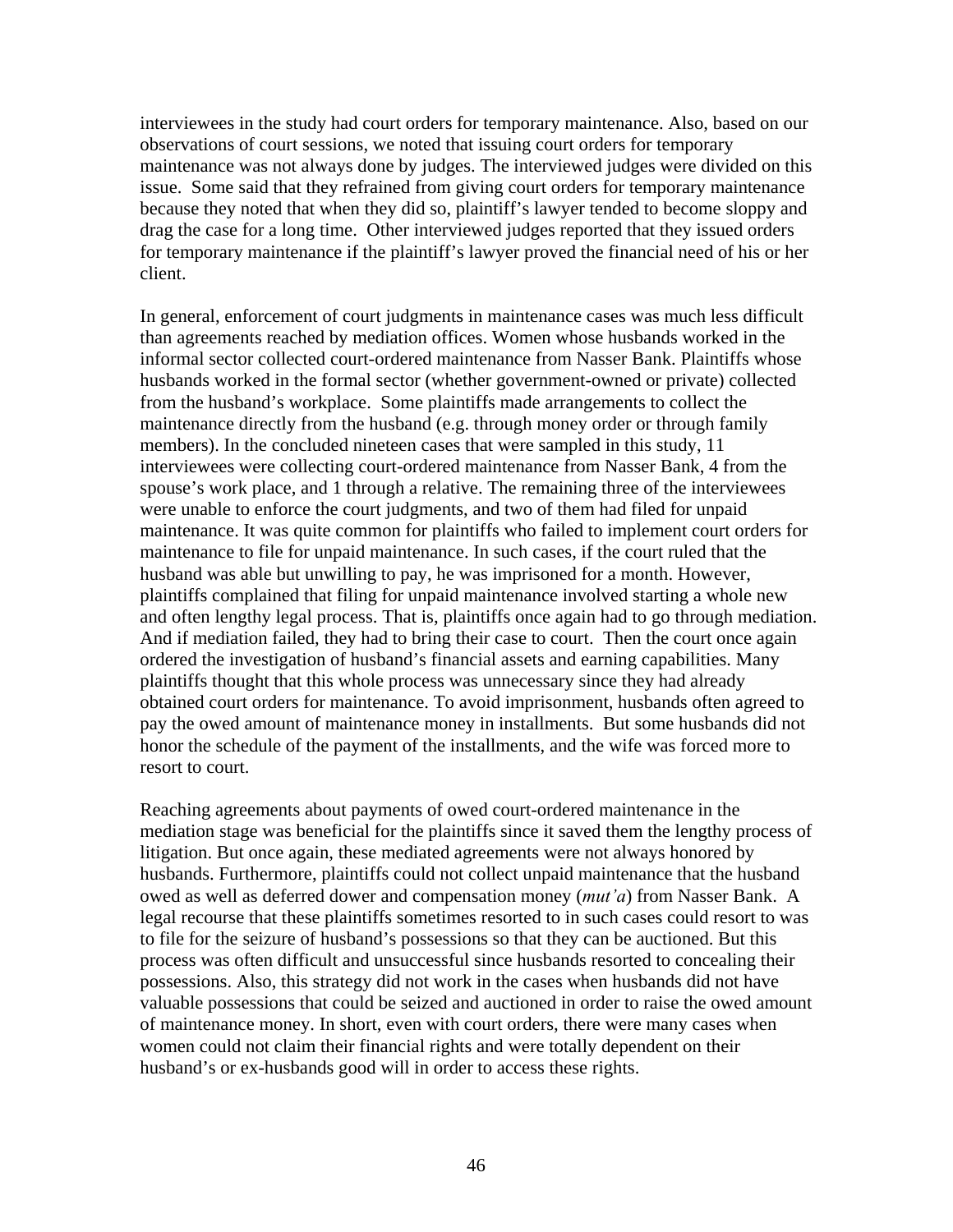To conclude, there are a number of problems that make the legal process in maintenance cases difficult, lengthy, and burdensome to female plaintiffs. These problems arise from procedural drawbacks (e.g. mechanisms of investigating husband's income, separate litigation process for unpaid maintenance, etc). These problems continue to exist within the new family court system. Mediation can function as a faster alternative mechanism of resolving maintenance cases; however, this positive role is diminished by the problem of enforcing mediated agreements as well as other previously mentioned drawbacks in the structure and work of mediation offices. The findings of this study also showed that court experts who worked in rural areas also played a beneficial role in maintenance cases. But this role was the result of creative assignment of tasks on the part of the judges in these courts as well as the small size and closely knit communities in these areas, which enabled the experts to have good knowledge of many the residing families. So it remains to be investigated if it helpful and feasible and helpful to put in place a system through which court experts can facilitate the legal process in all maintenance cases either through gathering information or acting as a monitoring mechanism.

Lastly, it is to be noted that several judge interviewees as well as women's rights activists (with legal background) recommended that the best way to make use of the role of the public prosecutor in the family court was to assign them the task of carrying out the investigations of financial assets and earning capabilities of husbands in maintenance cases, and subsequently the public prosecutor would submit the necessary documents to the court.

## **7.8. Court Documents**

Twenty-five court files were analyzed to examine court personnel's understanding of: substantive PSLs, women's legal rights in PSL cases, gender roles and relations within marriage, and the legal process in the new family court system. These files included court judgments, lawyers' briefs, marriage and divorce certificates, and records of husbands' income. The principal investigator also had the opportunity to examine some of the reports written by mediation specialists during visits to mediation offices. Collected court judgments were compared to judgments that were issued before the new family court was established. There is no change in the way court judgments are written in the new court system. Like before, judgments are written in highly formulaic style that quotes profusely from the personal status laws that are being applied (Law. No 25 of 1929 and Law No. 100 of 1985). But there is little explanation on how a particular law applies to the case in question. In other words, judgments of a particular type of cases read almost the same and the differences are mostly in the names of the disputants. Judges handwrite the judgments and hand them over to court clerks, to be handwritten in a set format. Lawyers often arrange for the handwritten judgments to be typed and then have them signed by the senior judge and sealed by the court clerk.

At the start of a case, lawyers submit a brief (*sahifat El dawa*) in which they state and make the argument for their clients' claims. The document explains the ways in which the plaintiff is wronged and the legal redress that she is claiming. However, these documents tend to be fairly short and do not include many details about the dispute.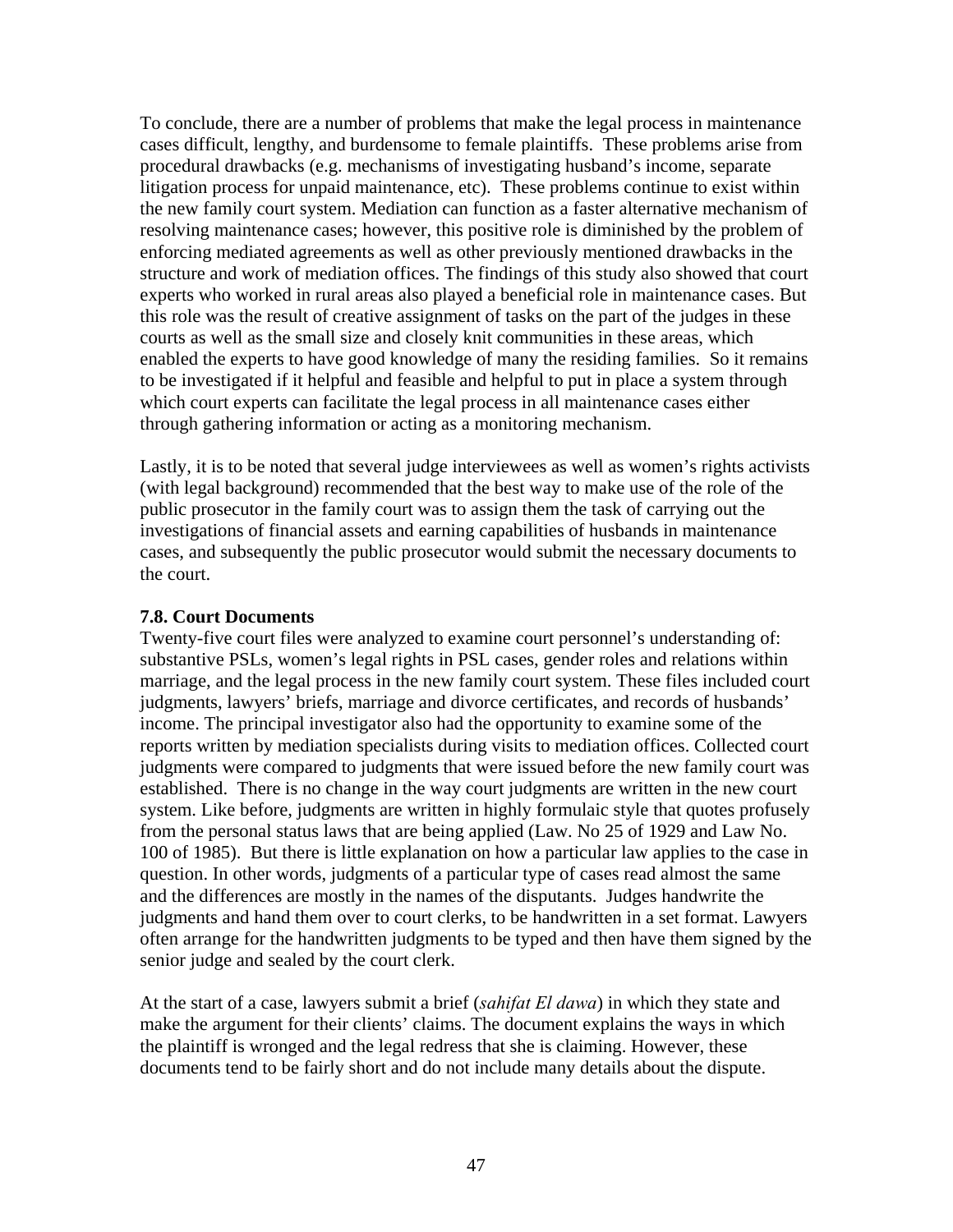Lawyers' briefs, like court judgments, quote copiously the particular articles from Law No. 25 of 1929 (amended by Law. No. 100 of 1985) that apply to the case in question.

The case file that is presented to the court include a document that verifies that the disputants have tried mediation before coming to court, but the file does not often include mediation reports. Documents produced by mediation offices are: a report written by the psychological specialist, one written by the social report, records of mediations sessions, and the agreement reached between disputants. These documents, in general, include more details about the dispute and the disputants than lawyers' documents. But quality of the documents, as noted earlier, varies greatly from one mediation office to another. In some mediation offices, the reports consist of short forms which include the names of the disputants, their residential addresses and jobs, a brief description of the dispute and the claims of the disputants. Then the report may or may not end with the specialist's recommendation. In other offices, reports are lengthier and include more information and analysis about the dispute and the disputants.

The handling of documents constitutes the core of the court proceedings. That is, most of the interactions between the judges, lawyers, and the litigants in the court room revolve around whether required documents have been submitted. Such documents include the power of attorney given by the litigants to their lawyers, summons sent to the husband and proof of receipt, lawyers' briefs, proof of fulfilling the requirement of pre-litigation mediation, marriage and or divorce certificates, records of husband's income, children's birth certificates, etc. In fact, judges devote much less time to hearing from lawyers and litigants and interacting with them than they do to the process of ensuring that all procedures have been fulfilled by reviewing closely the submitted documents. This is understandable considering the number of cases that is reviewed in most court rooms each day. For instance, in the court room where most of the observations for this study took place, the number of cases reviewed per day ranged 150-200. Many of the interviewed judges also reported that they reviewed at least 100 cases per day, while the number was less in court rooms in rural areas (60-70).

What can be concluded from the above is that, the new legal system, perhaps like its predecessor, continues to be heavily reliant on a procedure-oriented approach towards the implementation of the law. This sometimes works against female litigants if their lawyers are not competent enough to submit adequate and necessary documents on time. Moreover, in this kind of procedure-oriented legal process, there is room for abuse and legal tricks, which sometimes husbands and their lawyers resort to. For instance, many of the female disputants (interviewed in this study) pointed out that the lawyers of their husbands (or ex-husbands) submitted false documents that reported a much lower income than what their spouses were actually earning. Thus, there is a dire need to improve the material and human resources of the legal system so that the panel of judges in each court room would review fewer cases and accordingly have more time to communicate with litigants and their lawyers. A much more needed change, though, is for the court not only to rely on procedures but also on other mechanisms that would enable the judges to have a better understanding of the nuanced aspects of the cases being reviewed. Such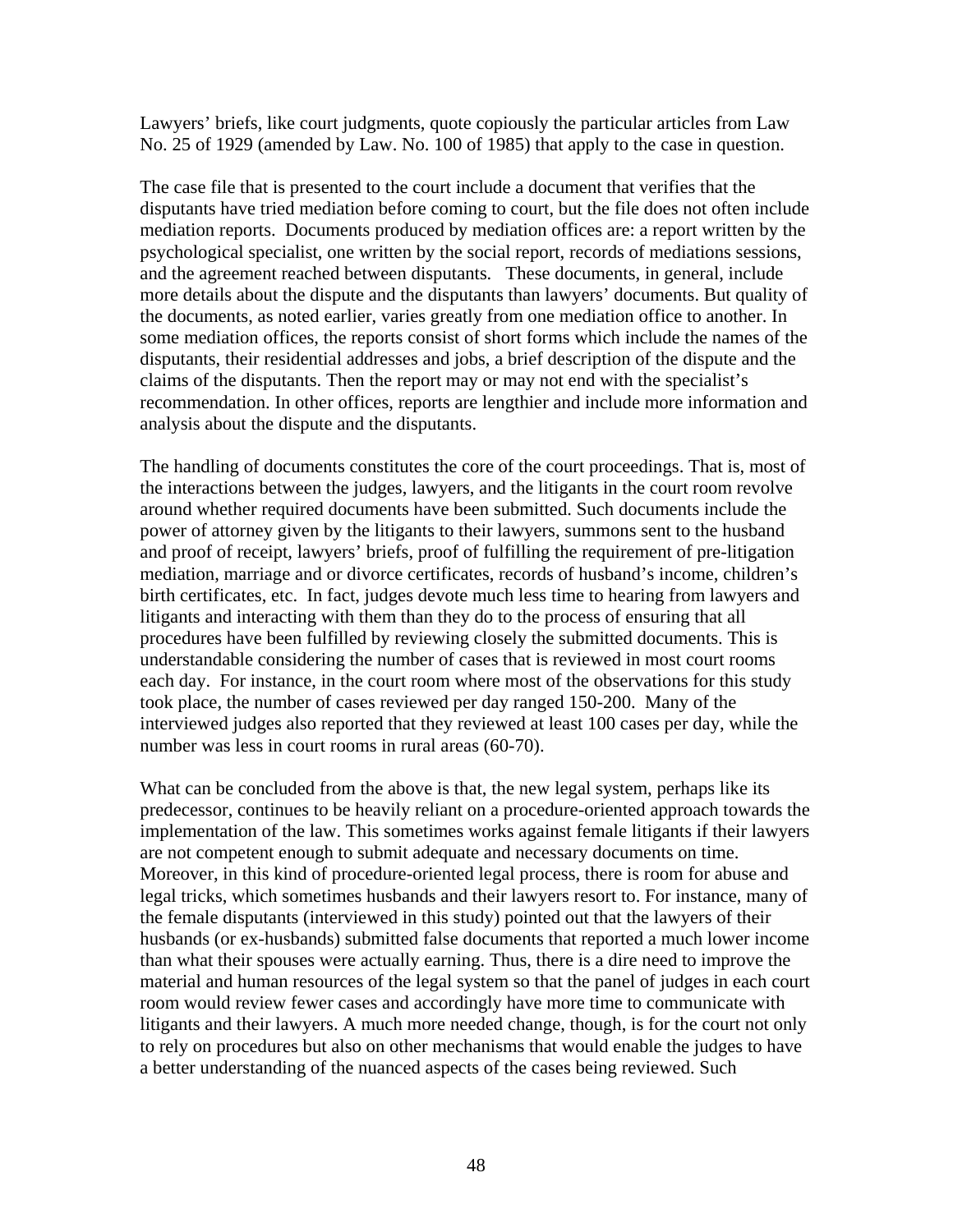mechanisms already exist, namely mediation specialists and court experts. But what is needed is to develop and strengthen the structure of their work and enhance their roles.

# **7.9 Gendered Legal Process**

 $\overline{a}$ 

The legal process in the new court system is gendered in a number of ways: First, the substantive personal status laws that are implemented in family courts do not give husbands and wives equal rights: men have unconditional right to unilateral divorce and polygny; they are entitled to women's obedience and sexual submission in exchange of financial support. Women's right to divorce is conditioned by the fulfillment of numerous procedures and requirements, some of which can be very difficult such as the proof of 'harm' in the case of prejudicial divorce or waiting for a period of a year after the sentencing of an imprisoned husband in order to obtain divorce. Women are entitled to be the custodial parents of their children in the event of divorce until the children reach  $15^{53}$  $15^{53}$  $15^{53}$ ; however, they lose custody if they remarry. In addition, in the case of divorce, women lose claim to the conjugal home, and are instead entitled to housing allowance (often meager and inadequate) only if they are custodial parents. Fathers have full legal guardianship over their minor children; while mothers-even when they are the custodial parents- do not have that right. The point is that the differentiated and unequal legal standing and rights that men and women are granted by the substantive personal status laws *do* impact the work of family courts. The gendered content of the laws are mirrored in court documents and are at play in mediation sessions and court proceedings. Therefore, in so much as some of the substantive family laws are biased against women, the benefits that women can gain from the new court system are diminished.

Another gendered dimension of the legal process is court personnel's views on female rationality, female sexuality, and gender roles in marriage. These views are frequently articulated in court proceedings and mediation sessions. One of these views, for instance, considers women as emotional and hasty, and therefore often incapable of making rational decisions about dissolving their marriage and obtaining divorce. Some of the mediation specialists and court experts pointed out how young women resort to *khul*  hastily over petty reasons such as the husband's refusal to buy them the kind of shampoo they prefer or because of a disagreement over the color of the upholstery for the furniture in the conjugal home. This skepticism about women's rationality, particularly when it comes to decisions about divorce, was also accompanied by questionable strategies that some mediation specialists and judges used when they attempted to reconcile disputants. A common strategy that was used was to warn the female disputant of the difficulties and stigma that awaited her if she became a divorced woman. One judge, for instance, tried to persuade a plaintiff to reconsider her divorce claim by warning her that her young daughter would probably have a difficult life with limited prospects for marriage and respectability if her mother became a divorcee.

<span id="page-49-0"></span><sup>&</sup>lt;sup>53</sup> According to Article 20 in Law No. 25 of 1929 (amended by Law No. 100 of 1985) a mother is entitled to the custody of her children until the son reaches the age of 10 and the daughter the age of 12. At that time, the judge may rule that the daughter stays with her mother until she marries. In 2005, Law No. 4 was issued, which stipulates that the mother maintains custody of both daughter and son until they are 15, at which time the judge finds out the preference of the children in regard to parental custody and takes that into consideration in his ruling.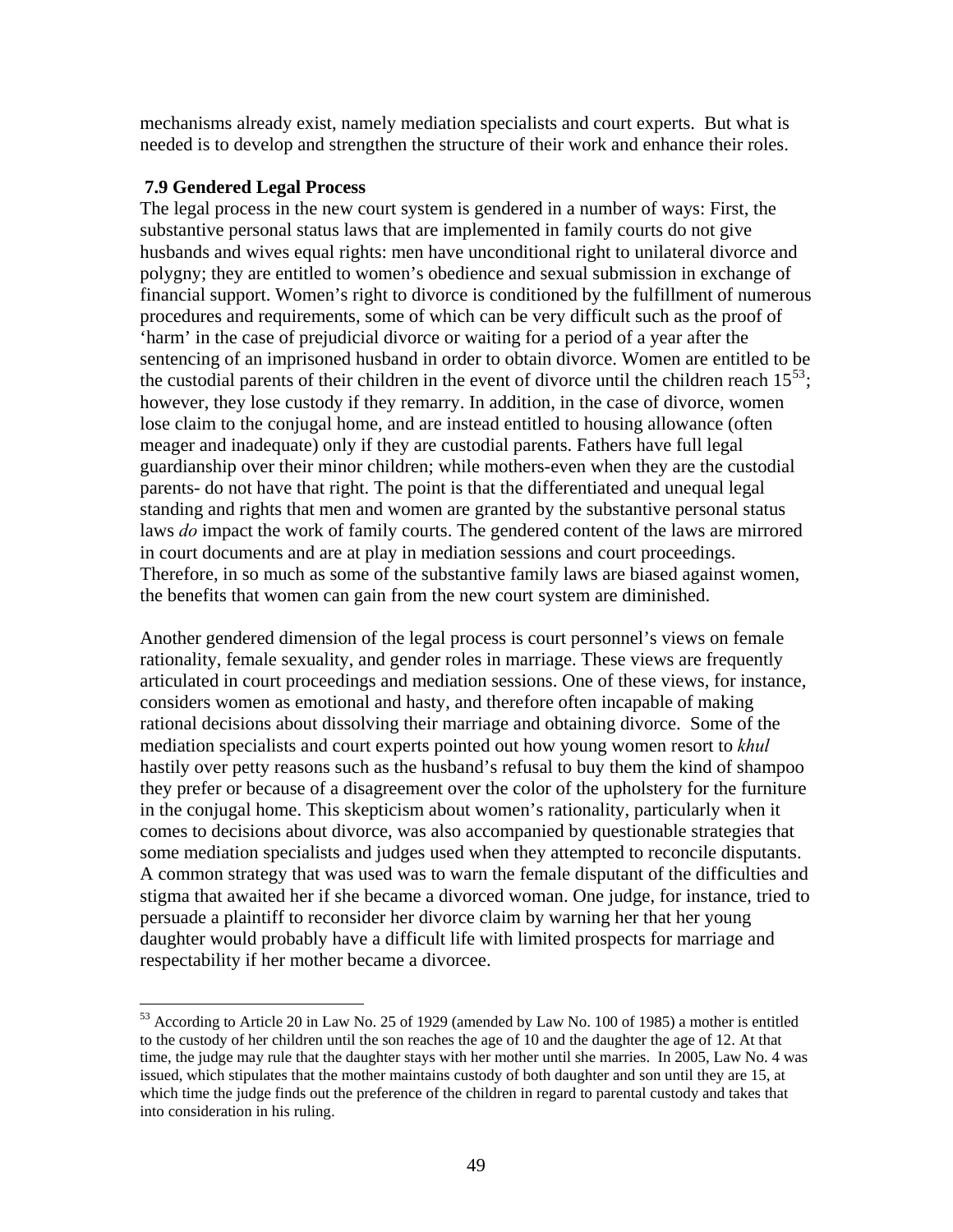Another common view expressed by court personnel is that women's sexuality is to be controlled and guarded by their husbands. According to the court personnel (as well as the disputants), one of a woman's main duties in marriage is to be sexually accessible to her husband. However, a woman's right to have sexual access to her husband, while not disputed by court personnel and disputants, is never mentioned by them as one of her basic rights. Rather, what is stressed is her right to be supported by her husband. Furthermore, female disputants' views on what constitutes violation of their sexual rights were different from those expressed by court personnel. Mediation specialists, court experts, lawyers, and judges often defined spousal sexual abuse in narrow exclusive categories, namely: if husbands had anal sex with their wives or if they abstained from having sexual relations with them for a long period of time. Female disputants who were interviewed for this study, on the other hand, identified forced sexual intercourse and sexual relations that are accompanied by emotional maltreatment as a serious form of a spousal sexual abuse. Furthermore, a considerable number of these women (11) suffered from this abuse and considered it as one of the reasons why they wanted to end their marriage. One of the interviewees, for instance, suffered from severe bleeding because her husband forced her to have sexual intercourse with him not long after she delivered their child in a difficult cesarean operation and against the orders of the obstetrician. However, this interviewee as well as the others who suffered from similar forms of spousal sexual abuse chose not to make their legal claims on these grounds. They thought it was humiliating to recount such experiences to the court personnel; moreover, they did not think it would be helpful to their case. While judges and lawyers agreed that forced sexual relations and emotional abuse were forms of 'harm' against wives, they felt that the boundaries of this form of harm were ambiguous and fluid and thus hard to identify.

It has to be noted; however, that these gendered views on women's sexuality and sexual rights in marriage do not always hinder female plaintiffs' access to the legal redress which they are seeking. For instance, in one of the interviewed prejudicial divorce cases, the wife's lawyer argued that the husband was not fulfilling two of his fundamental duties as a husband, namely supporting his wife and protecting her sexuality. He pointed out the husband did not maintain his wife, and he frequently traveled and left his 'young beautiful' wife alone with his brother who was living with them. The fact that the husband entered into a second marriage and concealed it from the first wife was mentioned in passing in the brief. But the latter reason, unlike the husband's failure to support the wife and guard her sexuality, was not stressed as the main form of 'harm' which justified the plaintiff's right to claim divorce. Again, the court based its judgment to grant divorce on the grounds of the husband's failure to support and guard his wife's sexuality. In other words, this plaintiff was able to access her right to prejudicial divorce by making use of the gendered legal discourse on women's sexuality and the differentiated sexual and financial roles expected of a husband and a wife.

#### **8. Disputants' Strategies of Claiming Redress**

Female plaintiffs used a number of legal and non-legal strategies to resolve their marital conflicts to their benefit. Family was often the first mechanism of redress that women resorted to: the female interviewees sought the assistance of their extended family as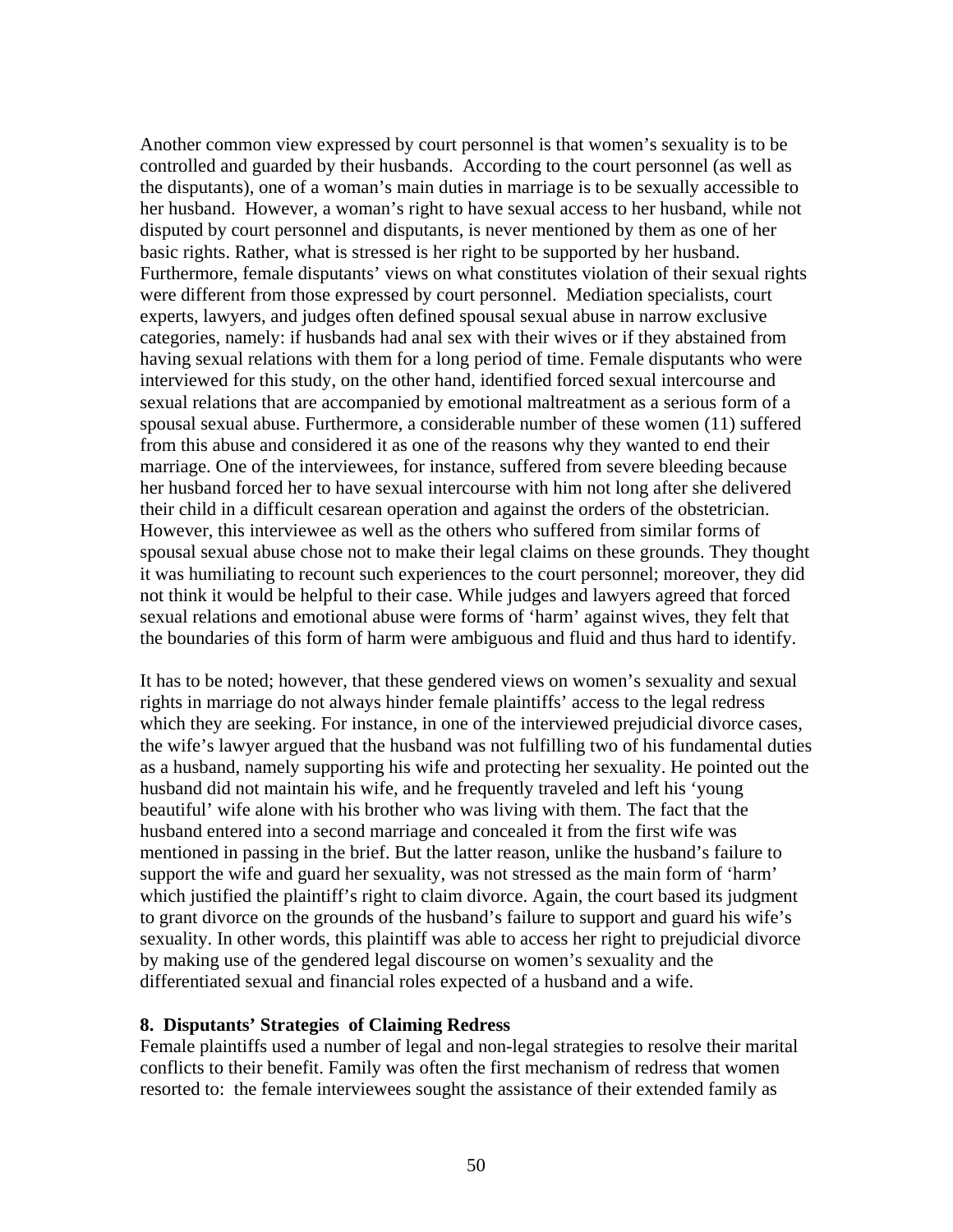well as trustworthy and influential relatives in the husband's family in order to resolve the conflict. But in most cases, this mechanism either did not work or worked for a short time and then the conflict resurfaced.<sup>[54](#page-51-0)</sup> Some of the interviewees continued seeking family-based forms of mediation even during the period of litigation. But in none of the studied cases, did these family-based mediation efforts resulted in agreement and accordingly ended the litigation.

Few interviewees used mediation as a strategy of sending a message to the husband and intensifying efforts to reach a compromise and reconcile. In some of these cases, although the husband did not come to the mediation office, negotiations took place between the couple through family channels, but they were not successful. Subsequently the interviewees decided to proceed with litigation. However, most female interviewees understood mediation to be a stepping stone to litigation. This was partly due to female plaintiffs' lack of understanding of mediation as an alternative mechanism of resolving family disputes in order to avoid or diminish the need for litigation. But other reasons were that husband's absence from mediation sessions and the weak legal power of mediation office persuaded many plaintiffs that mediation was merely a pre-litigation formality.

Female plaintiffs also tried to use the gendered aspects of the legal process to their advantage. Interviewees tended to emphasize to mediation specialists and their lawyers how they fulfilled their sexual duties towards their husbands and how they continued to guard their sexuality even though their spouses were estranged from them and had forfeited their roles as providers and protectors of their wives' chastity. In addition, as mentioned earlier, interviewees did not report spousal sexual abuse which was inflicted on them because they thought that such claims were more difficult to be accepted by the legal system, and instead opted for gendered but more guaranteed claims (e.g. husband's failure to support despite of the wife's obedience and sexual availability.

In short, the findings of the study show that a number of female plaintiffs make use of mediation as an additional strategy (in addition to family-based ones) to negotiate for an expeditious and acceptable resolution of their marital conflicts. But the significance of this strategy remains limited because a number of legislative gaps and implementation problems undermine the work of mediation offices. Furthermore, plaintiffs continue to use family-based forms of mediation during litigation but for the most part the latter is often unsuccessful. Some female litigants succeed in making use of the gender biases in the legal process to their advantage. Yet for the most part, these biases in addition to the previously-mentioned problems in the new family court work against women.

<span id="page-51-0"></span><sup>&</sup>lt;sup>54</sup> What frequently happens is that family-based mediation efforts focus on calming the couple, but fail to resolve the roots of the conflict. For instance, in one of the interviewed cases, the marital conflict was caused by the fact the couple lived with the in-laws and the mother-in-law controlled the money that the husband allocated for living expenses. Family mediators could not push for the option of a separate housing for the couple because it was not acceptable to the mother-in-law. Also the husband was opposed to a separate living arrangement because he wanted his family to "guard" his wife while he was away. Furthermore, since he had to remit money to his parents, he did not want to send additional money to support his wife and child in the event of their living in a separate housing.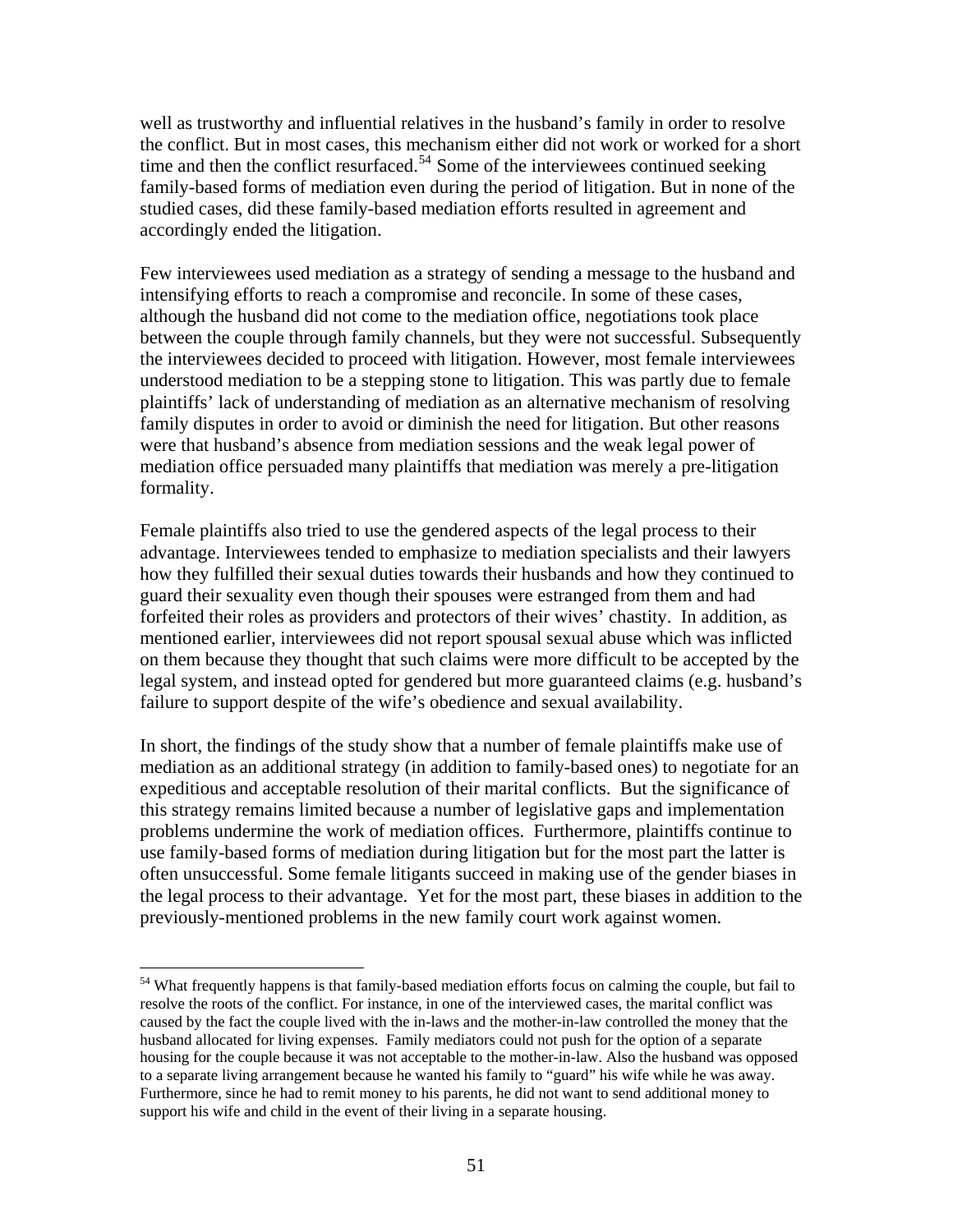#### **9. Non-Legal Obstacles: Politics of Marriage**

 $\overline{a}$ 

I conclude this chapter by discussing briefly some of the politics of marriage, which contributes to marital conflicts that end in litigation and dissolution of marital relations. On the one hand, marriage continues to be an important social institution in which families as well as their sons and daughters invest heavily to seek stability, security, and social acceptability for the children as well as to forge alliances and maximize resources for the family. On the other hand, the costs of marriage have become a monumental economic burden for many young Egyptians and their families. Egypt Labor Market Panel Survey of 2006 show that the nominal national cost of marriage between 1995- 1999 was LE25, 705, and in the subsequent five years, it rose to LE32, 329.[55](#page-52-0)

Young men work for many years, migrate, and solicit the assistance of their families in order to save for the costs of marriage. Women and their families also have to strategize in order to save for their share of the costs of marriage. [56](#page-52-1) Young women, from low and middle classes, work and join savings pool (*gam'iya*) in order to save for the costs of their marriage.[57](#page-52-2) In addition, a husband with financial assets becomes the most desirable marriage partner for daughters. The most important of these assets are a job with a regular source of income, an apartment, and the ability to cover the costs of marriage. This strategy of seeking a husband with adequate financial assets, however, does not always work. In the first place, there are not many men who are able to shoulder the financial responsibilities and costs of marriage without having to work for many years and delay marriage or depend on the assistance of their families. In addition, sometimes when the husband's family contributes to the establishment of the new conjugal home, it makes claim on the resources of the new couple and wants to play a central say in the use and management of these resources.

The economic burden of marriage coupled with the great social need to get married creates a lot of stress and strain on single women and men. Thus, often women and men partake in the process of getting married with a sense of caution and fear and a conscious effort to protect oneself from a unilateral dissolution of marriage by the other partner and the potential losses that they may incur in case this actually happens. However, what is sometimes lost in this process is an effort to create a marital relationship on the basis of mutual respect, trust, and shared ownership of the new conjugal life.

<span id="page-52-0"></span><sup>55</sup> Cited in Diane Singerman. *The Economic Imperatives of Marriage: Emerging Practices and Identities among Youth in the Middle East: A Middle East Youth Initiative Working Paper*, Number 6, September 2007. Washington D.C., U.SA and Dubai, United Arab Emirates: Wolfensohn Center for Development and Dubai School of Government.

<span id="page-52-1"></span><sup>56</sup> According to Egypt Labor Market Panel of 2006, the bride and her family contribute 31% of the costs of marriage, while the groom and his family contribute 69%. Although the bride's side's share is less than the groom's, it is still a considerable percentage, particularly for lower and lower middle classes. Cited in Diane Singerman. *The Economic Imperatives of Marriage: Emerging Practices and Identities among Youth in the Middle East: A Middle East Youth Initiative Working Paper*, Number 6, September 2007. Washington D.C., U.SA and Dubai, United Arab Emirates: Wolfensohn Center for Development and Dubai School of Government

<span id="page-52-2"></span><sup>57</sup> See Amin, Sajeda and Al-Bassusi, Nagah. *Wage Work and Marriage, Perspectives of Egyptian Working Women: Population Council Working Papers*, No. 171, 2003. New York, U.S.A: Population Council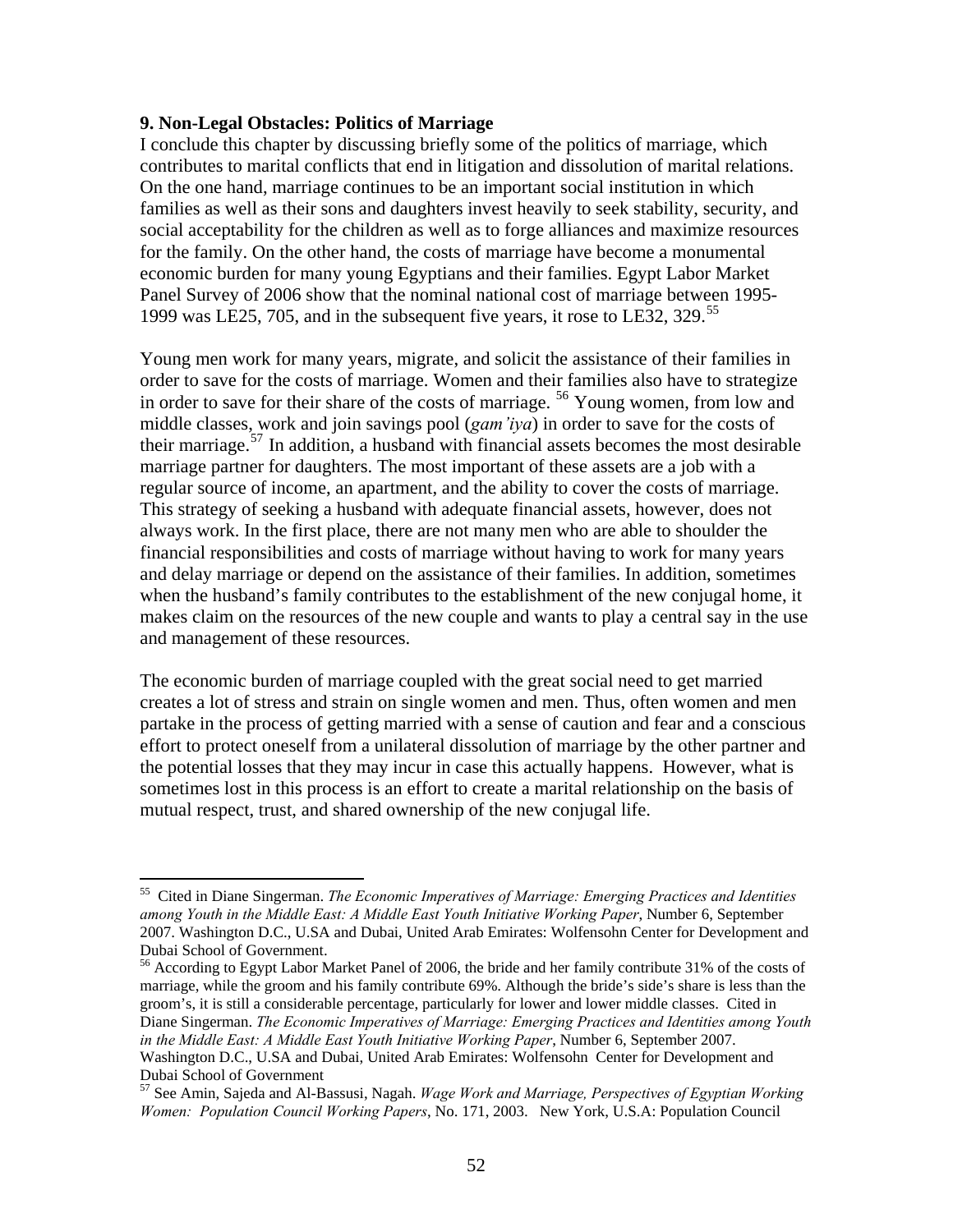The female interviewees in this study sought marriage to seek the social acceptability and sense of personhood that are attached to the role of a wife and a mother. Economic factors also motivated the interviewees' pursuit of marriage. Some got married to escape the life of economic hardships that they led in the household of their extended family, others sought marriage to relieve their families from the responsibility of having to support them, and some of the women felt pressured to get married in order to escape the stigma that their community and the larger society attached to being an older unmarried woman. For many of the women, the process of their getting married was filled with challenges and tensions arising from inhibiting socio-economic factors the shape the politics of marriage. These problems, furthermore, had an impact on their marriages. In what follows, I will elaborate on this point using ethnographic material gathered from a case study conducted with one of the interviewees.

Nadia is a twenty-nine year old woman with a sixteen-month old daughter.<sup>[58](#page-53-0)</sup> She had been married for three years, but had been in a legal conflict with the husband for the past twelve months. She filed for prejudicial divorce and child alimony. Recently, she received a court judgment to collect temporary maintenance of L.E 200 a month for herself and her daughter from Nasser Bank. The source of Nadia's marital conflict was that she had been living with her in-laws in their apartment building. She lived in a separate apartment in the building, but she had to share meals with her in-laws in their apartment where she was expected to do house cleaning and cooking every day. Her inlaws had a key to her apartment and accessed it freely to use the washing machine and the bathroom heater. Her husband, who worked as an air-conditioner repair man in Kuwait, sent monthly allowance to his family, but no separate money for his wife since he expected her to share meals with his family. Nadia suffered from the lack of privacy and independence, in addition to constant fights with her mother-in-law. She asked her husband for a separate apartment, but he and his family refused. Nadia's problems with her in-laws impacted her relationship with her husband. As a result of one of several family-initiated mediations, it was agreed that although Nadia would continue to live in her in-laws' building, her husband would send her L.E. 200 a month so that she would cook her meals separately and manage her daily expenses. But this agreement only lasted for a month: the husband's family objected and put pressure on him because they were concerned that he would cut down on the monthly sum of money which he remitted to them to pay for the annual taxes of the family-owned auto repair shop.

Nadia's own family background and the strategies she used to make decisions about her marriage partner and to cover for the costs of marriage shed a lot of light on the difficulties and contradictions of the politics of marriage. Nadia's father, an illiterate manual laborer, worked in Libya for several years until he saved enough money to purchase a small apartment in a poor urban area in Giza. When he returned, he opened a small candy and soda store in his neighborhood. The father had three daughters from a first marriage before he married Nadia's mother. After giving birth, Nadia's mother had 11 miscarriages before she gave birth to a son ten years ago. Because the family made little money from the store and her father's health was getting frail, Nadia started working since she was sixteen. She worked in summer in a variety of service and

<span id="page-53-0"></span> $58$ The real name of the interviewee has been changed for the purpose of confidentiality.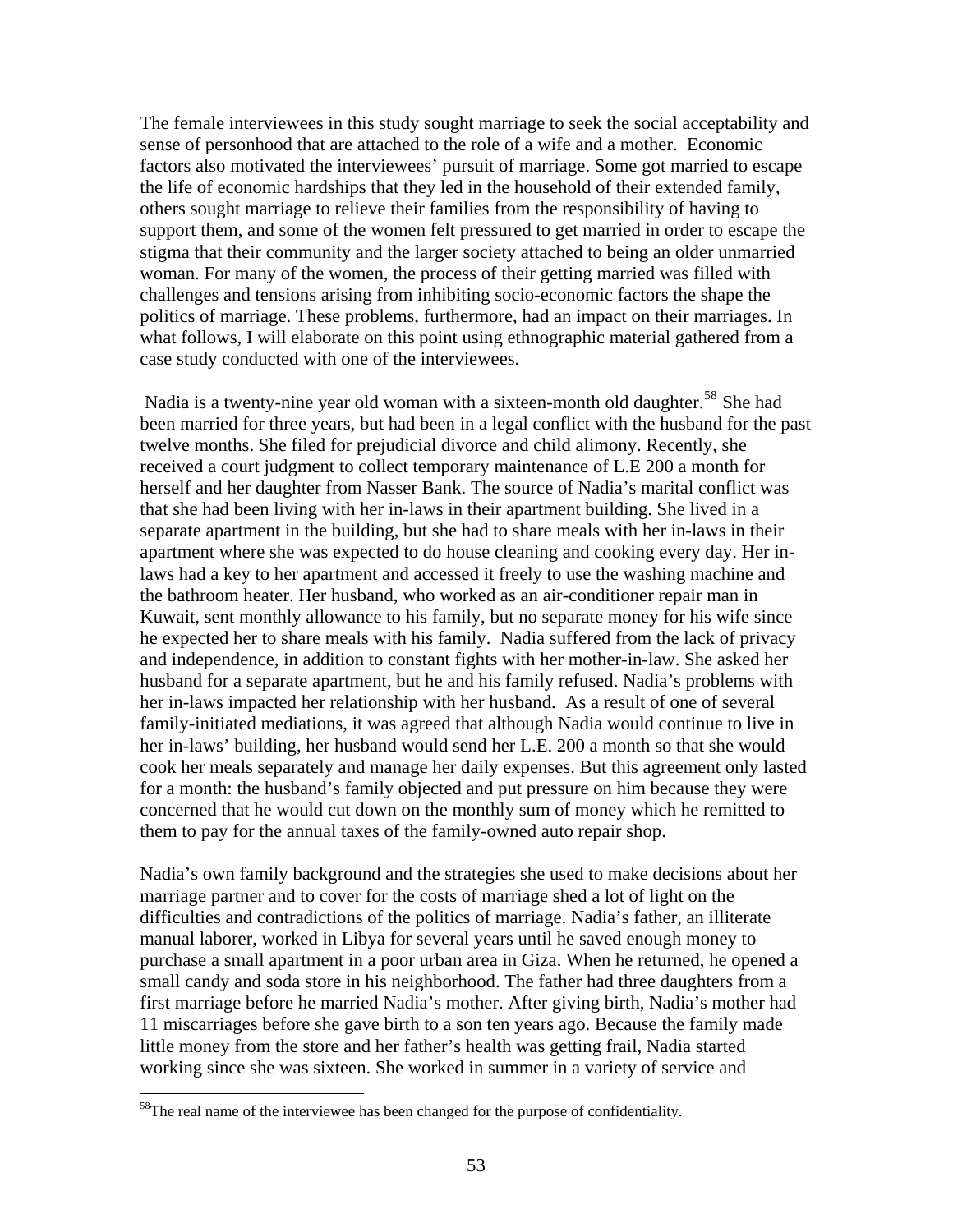cleaning jobs such as a sales assistant in a pet shot and a cleaning worker in a hairdresser's. She used the money she made to cover her own personal expenses. When she joined a two year vocational institute after high school, she got a full time job working as a sales person in an upscale make up and women's lingerie store. She worked twelve hours a day and made L.E 500 a month in addition to L.E 100-150 commission from the sales profits. Nadia focused on her job and stopping going to the vocational institute, but she managed to sit for the final exams in and successfully graduated. During the six years she had worked before getting married, she had two goals: to save enough money to buy her trousseau (*gehaz*), to cover her personal expenses, and to help out her family. She managed to buy the furniture for the living room, the washing machine, the kitchen stove, some chinaware, carpets, bed sheets and kitchen utensils, etc. She also paid for the costs of painting her parents' apartments and changing the upholstery of their living room furniture. In addition, she was able to save L.E 5000.

Nadia sought marriage in order to have an autonomous life in which as she put it, "I have my own place, I can arrange the furniture and cook as I please." But as she approached her mid-twenties, her mother was worried that she was getting too old and pushed to her pursue marriage. Nadia's criteria for choosing a marriage partner are indicative of the economic challenges that shape marriage politics. She wanted to have a partner who was able to provide for her and had enough financial assets to cover his share of the costs of marriage. She turned down a number of suitors since she her late teens because although they had enough cash to cover the costs of marriage, they held precarious forms of informal work (*arzagi*), [59](#page-54-0) so she feared that they might lose their work and would be unable to support her.

Before her present husband, she was engaged to her co-worker's fiancée. He held a government job, had a similar level of education as hers, and had an apartment. Moreover, she liked him and thought that he was good-looking. But the marriage plans fell through because they could not agree on the marriage costs. Her finance wanted her to split the costs of the wedding party with him, but since she had already paid for the engagement party, she and her family thought that they should not contribute to the wedding party. Therefore, they broke the engagement, but her fiancé came back few months later and wanted to pursue the marriage plans. This time, he agreed to pay for the wedding party but said that he would not be able to buy her a jewelry gift (*shabka*). She agreed, but once again the marriage plans failed because they disagreed on what to write in the *qayma*, i.e. record of items and furniture in the conjugal home which the wife claims at the event of the dissolution of marriage. Although Nadia wanted to marry him and was trying hard to make things work, she decided that if she were to compromise on the *qayma* and give up her right to *shabka*, she would enter into the marriage with insufficient financial leverage and protection. Having this kind of financial protection was important for Nadia, particularly since she did not plan to work after marriage. Her reasons for opting out of the labor market after marriage were related to the kind of work she was doing and her expectations about the role of her marriage partner. Although her job as a salesperson in a fancy store was financially lucrative, the working hours were

1

<span id="page-54-0"></span><sup>&</sup>lt;sup>59</sup> Examples of such jobs are street vendors, construction workers, and vocational workers who were employed on temporary basis.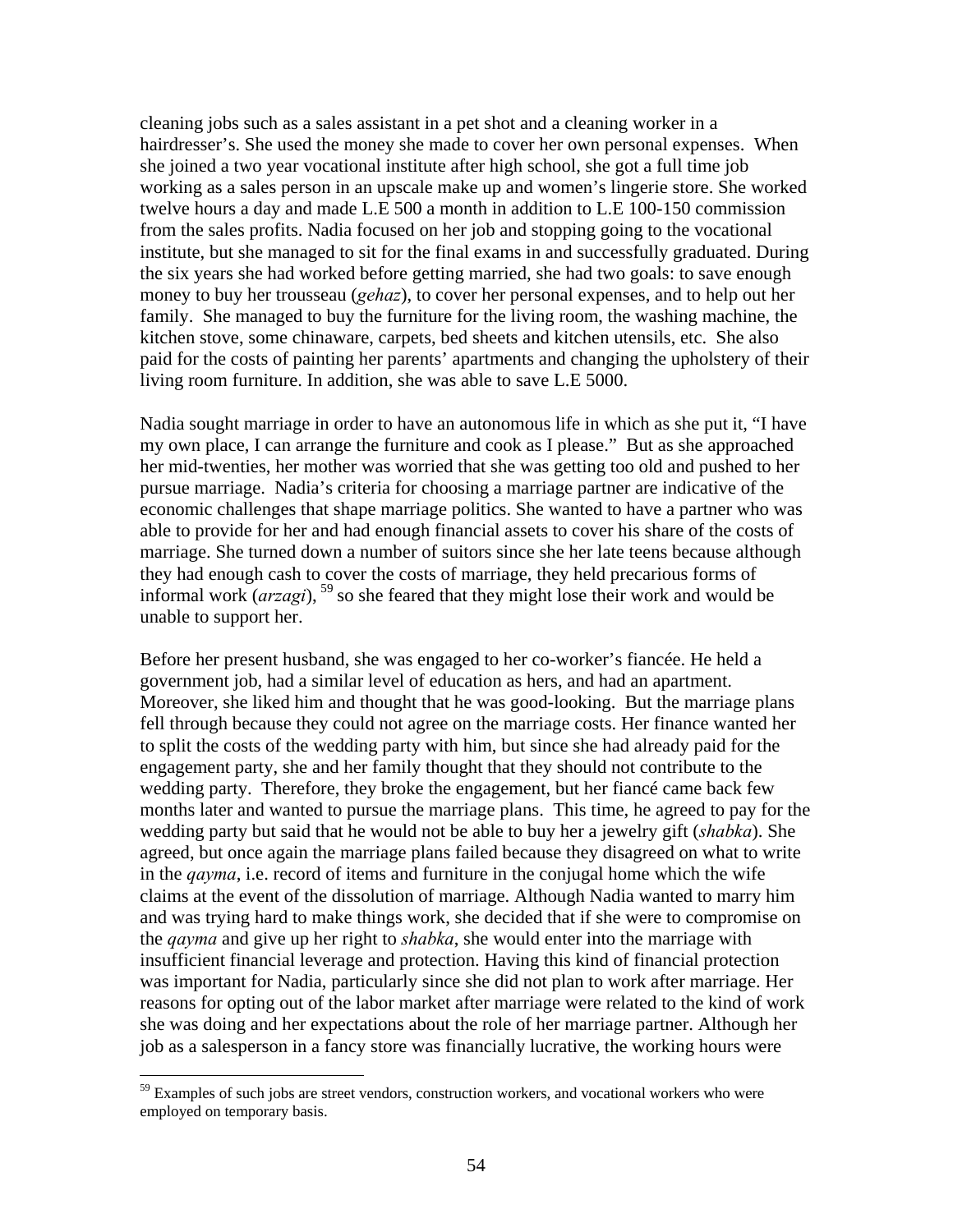very long and it would very difficult to juggle this kind of work with married life and child rearing. Moreover, she was fearful that if she continued working after marriage, her future husband would forfeit his role as the primary provider for the family. She recounted the experiences of several of her friends whose husbands expected them to contribute all their salaries to the household expenses .She pointed that these husbands were fearful that their wives would become defiant because they had their own source of income, and accordingly they put too many financial demands on their wives.

After her first engagement failed, Nadia was even more convinced that the financial assets of a future husband were the crucial criteria for the choice of a partner. Her present husband, whose parents and siblings lived in the same street as her family, proposed. His education level was lower than hers; he was an elementary school drop- out. Also, she did not feel an emotional attachment to him, as she did with her previous fiancé. But the present suitor had an apartment in his family-owned building and held a well-paying job as air-conditioner repair man in Kuwait. In addition, unlike her previous fiancé, he agreed to buy her a L.E. 5000 *shabka* and sign the *qayma* that she and her family proposed.

Nadia felt that she did the best she could considering the inherent difficulties and challenges of pursuing a stable marriage. She said, "From all that I heard from people around me I knew marriage was all financial problems. So all my attention was focused on saving and buying my trousseau so that I would not need anything after marriage. I knew I had to take someone who had steady work and was not doing odd jobs." Her insistence on a receiving a *shabka* served her well when the marriage fell apart. She sold her jewelry and used the money to pay for the costs of the caesarian operation that she had when she was delivering her daughter. In addition, because of her possession of a *qayma*, she filed an additional law suit against her husband to reclaim her possessions in the conjugal home. But she is saddened that she did not fulfill her main goal of living in a stable and secure marriage. She pointed out that in hindsight she might have had a longer engagement period to get to know her fiancé and her in-laws. Also, before the marriage took place, she could have insisted on living separately from her in-laws.

In other words, the process of pursuing marriage entails for many women finding a suitable and compatible partner, negotiating each partner's share of costs of marriage, and entering into marriage with adequate protection against divorce and abandonment. However, these different aspects of the process are not necessarily congruent to one another. Negotiations and compromises have to be made. Some women strategize better than others, but still many enter into marriages which are inherently based on highly precarious foundations. In the case of the interviewees in this study, examples of these weak foundations included reliance meager resources that are shared with in-laws, husband's precarious employment status, discrepancy between husband's and wife's perceptions about their financial roles in the marriage and the realities of their economic needs, pursuit of partners with economic assets at the expense of emotional and educational compatibility.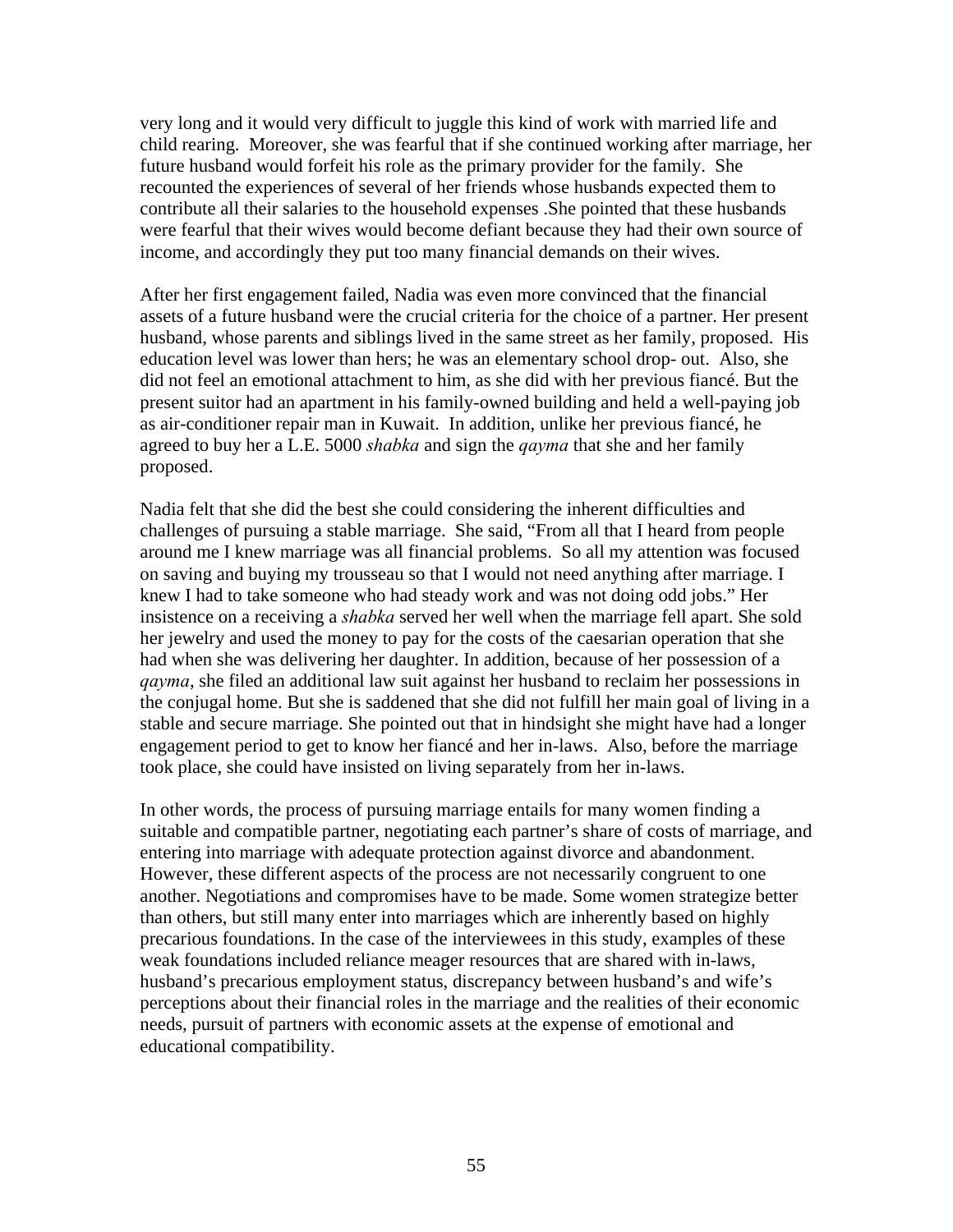To conclude, legal reforms such as the establishment of mediation-oriented family courts have also to be examined within the context of these inherent problems in the politics of marriage in present day Egypt. It can be inferred that for such reforms to be effective there is a need for a supportive and enabling socio-economic environment. For instance, even when specialists succeed in mediating between disputants, such agreements will not be fruitful unless the root causes of the marital conflict have been addressed. This means that there is a need for follow-up mechanisms that could be based in non-legal institutions. One of the main activities that are currently being carried out under *the Family Justice Project* consists of providing a cluster of services to married couples in order to help them overcome problems that lead to marital conflict. This is a commendable and much needed effort. However, what is also needed is to provide diverse services that target single women and women who are pursuing marriage. Such services should, of course, include creating opportunities for adequate employment and economic independence. But equally important is promoting a new model of marriage among young people: one that is based on mutual respect, affection, trust, and shared responsibilities and rights.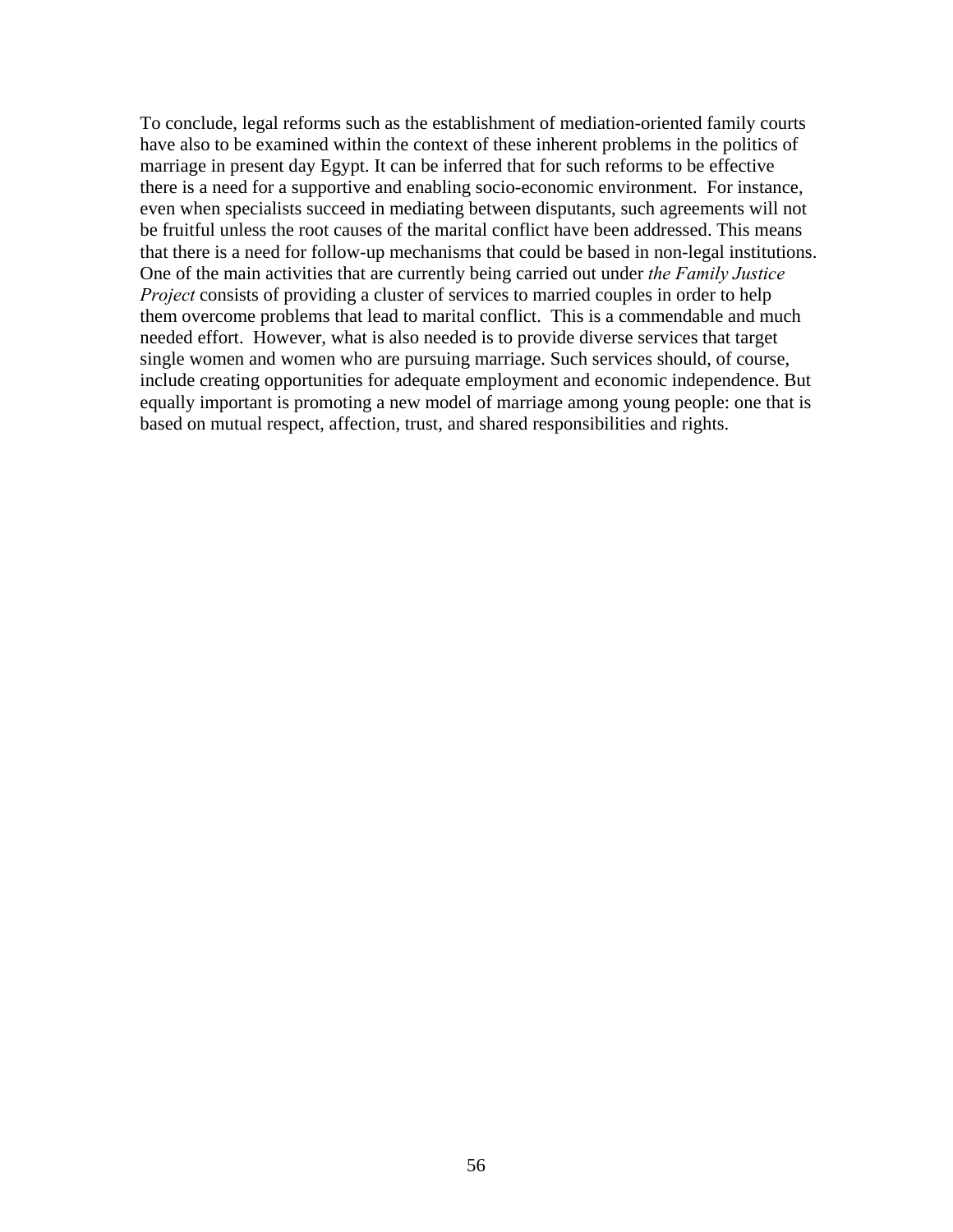# **Chapter 3**

# **Towards a Just and Gender-Sensitive Family Law: Assessing Recent Legal Reforms**

# **Introduction**

 $\overline{a}$ 

This final chapter sums up the main findings of the study. The conclusions drawn from the study are then used to examine how recent reforms in Egyptian family laws can be a pathway to women's legal empowerment. The chapter discusses the different agendas that drove the reform efforts, the strategies used, their benefits and pitfalls, and the changes that are still needed in the reform process in order to bring about just and gendersensitive family laws. Then the chapter concludes with a number of recommendations.

# **Family Courts in Egypt: A Success Story for Women?**

This ethnographic study of the legal process in family courts in Egypt shows that the new legal system suffers from a number of problems. These problems can be summarized as follows: First, the new court's alternative mechanisms of dispute resolution (i.e. mediation offices and court experts) are unable to play an effective role because they lack authoritative legal structure, adequate training and resources, enforcement mechanisms, and a supportive legal and societal environment. Second, the new court, like its predecessor, continues to be heavily reliant on procedure-oriented approach towards the implementation of the law, which sometimes results in abuse of the system on the part of lawyers and disputants. Third, the public prosecutor is not well-utilized and his current role (i.e. submission of memorandum of opinion to the court) does not contribute to the adjudication process and merely prolongs the legal process. Lastly, the current judges in the new courts do not work exclusively on family law cases, and some continue to be transferred from and to different types of courts (civil, criminal, and family). The lack of specialized family court judges hinders the development of adequate judicial expertise and accordingly impacts the quality of the adjudication process. This is particularly problematic when senior judges lack sufficient experience as was shown by some of the ethnographic data reported in the study.

Yet, some of the new structural changes that were introduced by the new system have also shown that they *do* benefit women –albeit in small and uneven ways for now. First, having a panel of three judges review and adjudicate each family case can facilitate a due and fair process. Our court observations and interviews with the judges suggest that members of the judicial panel tend to share with one another their knowledge and expertise in family law and their deliberations can help the court reach more informed interpretations of the laws. However, the key to the success of this process is to have specialized and experienced judges who also have comprehensive and critical understanding of the laws that they are implementing. $60$ 

<span id="page-57-0"></span> $60$  From my court observations and interviews, I noted that judges who had these characteristics played an active and influential role in deliberations with other members of the judicial bench. They also adopted less literal interpretations of the laws, which worked better for women. For instance, one of the interviewed judges, who exhibited such knowledge and skills, thought that the provision of an adequate conjugal home was not the deciding factor in awarding obedience ordinances to husbands, but often was even less important than other factors that may directly relate to the reasons why the wife left the conjugal home such as lack of maintenance, subjugation to spousal abuse, etc.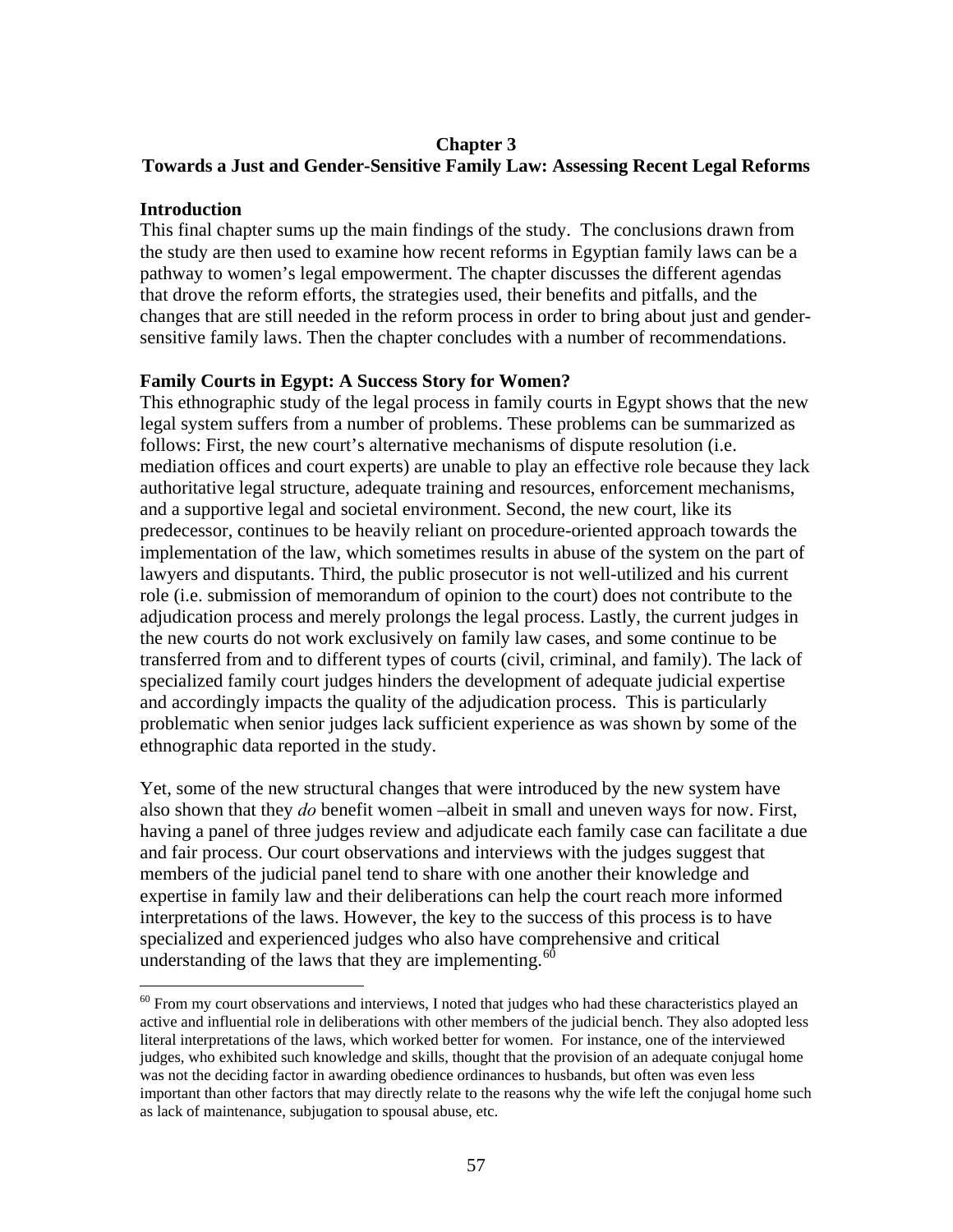Second, agreements reached by mediation offices regarding maintenance provide women with a fast way of accessing the financial support that they are seeking while saving them a lengthy litigation process that would cost them a lot of money. Currently, the enforcement of these agreements is contingent on the goodwill of husbands. Furthermore, the decision of the board of Nasser Bank not to enforce maintenance agreements that are issued by mediation offices has diminished the usefulness of mediation in maintenance cases. But if these enforcement obstacles are overcome, resolving maintenance disputes through mediation will be one of the major benefits that the new court can offer to female plaintiffs.

Furthermore, to enable mediation to function as an effective alternative mechanism of dispute resolution, particularly in divorce cases, two additional issues have to be addressed. The first concerns the need to establish a cadre of professional mediation specialists with excellent mediation skills. These skills should include the ability to communicate with disputing parties, to guide the process of mediation, to be impartial but also cognizant of any differential power relations between the disputing parties, and to ensure that the vulnerable disputant is not disadvantaged by their lack of power vis-à-vis the other party.<sup>[61](#page-58-0)</sup> The second issue relates to the broader point of weighing the advantages and the disadvantages of compulsory mediation. The international literature on mediation in family law cases is divided on this issue.  $62$  On the one hand, there are studies that show that mandatory mediation saves time and effort that would be spent unnecessarily on litigation. On the other hand, some studies show that compulsory mediation can lead to discrimination against the weaker disputant. For instance, the more powerful disputant may deliberately not show up for mediation sessions, or choose to hinder the mediation work by being hostile and uncooperative. In such cases, mediation becomes a mere procedure that prolongs the process for the weaker disputant and an additional obstacle to overcome.

As shown by the ethnographic data presented in this study, some of these problems feature in mediation work in Egyptian family courts. Moreover, since mediation is

<span id="page-58-1"></span><span id="page-58-0"></span> $61$  There is a large body of feminist literature that argues that mediation is not suitable for domestic violence cases since a female disputant may be hindered by her fear of abuse or violence from the other disputing party and thus she is unable to bargain and participate in mediation sessions. This literature also cites other factors that inhibit women's beneficial participation in mediation such as particular patterns of family relations and cultural/societal norms that encourage women to be passive and deferential. See Weingarten, Helen and Douvan, Elizabeth. "Male and Female Visions of Mediation." In*: Negotiation Journal*, 1, 4, 1985: 349-358; Picket, Elizabeth. "Familial Ideology, Family Law, and Mediation: Law Casts More than a 'Shadow'" In: *Critical Criminology*, 3, 1, 1991: 27-45; Strang, Heather and Braithwaite, John. *Restorative Justice and Family Violence*. Cambridge: Cambridge University Press, 2002; Field, Rachel. "A Feminist Model of Mediation: Using Lawyers as Advocates for Participants Who Are Victims of Domestic Violence. Retrieved on January 15, 2008 at <http://www.dvirc.org.au/Publications/ub/Autumn%2005RachelField><sup>62</sup> See Roberts, Simon. "Mediation in Family Disputes." In: *The Modern Law Review*, 46, 5, 1983: 537-557; Coulson, R. *Fighting Fair: Family Mediation Will Work For You*. New York: The Free Press, 1983; Liebmann, Marion. *Mediation in Context*. Great Britain: Jessica Kingsley Publishers, 2000; Robert Emery et al. "Divorce Mediation: Research and Reflections." In: *Family Court Review*, 43, 1, 2005: 22-27; Randall W. LeiteKathleen Clark. "Participants' Evaluations of Aspects of The Legal Child Custody Process and Preferences for Court Services." In: *Family Court Review*, 45, 2, 2007: 260-273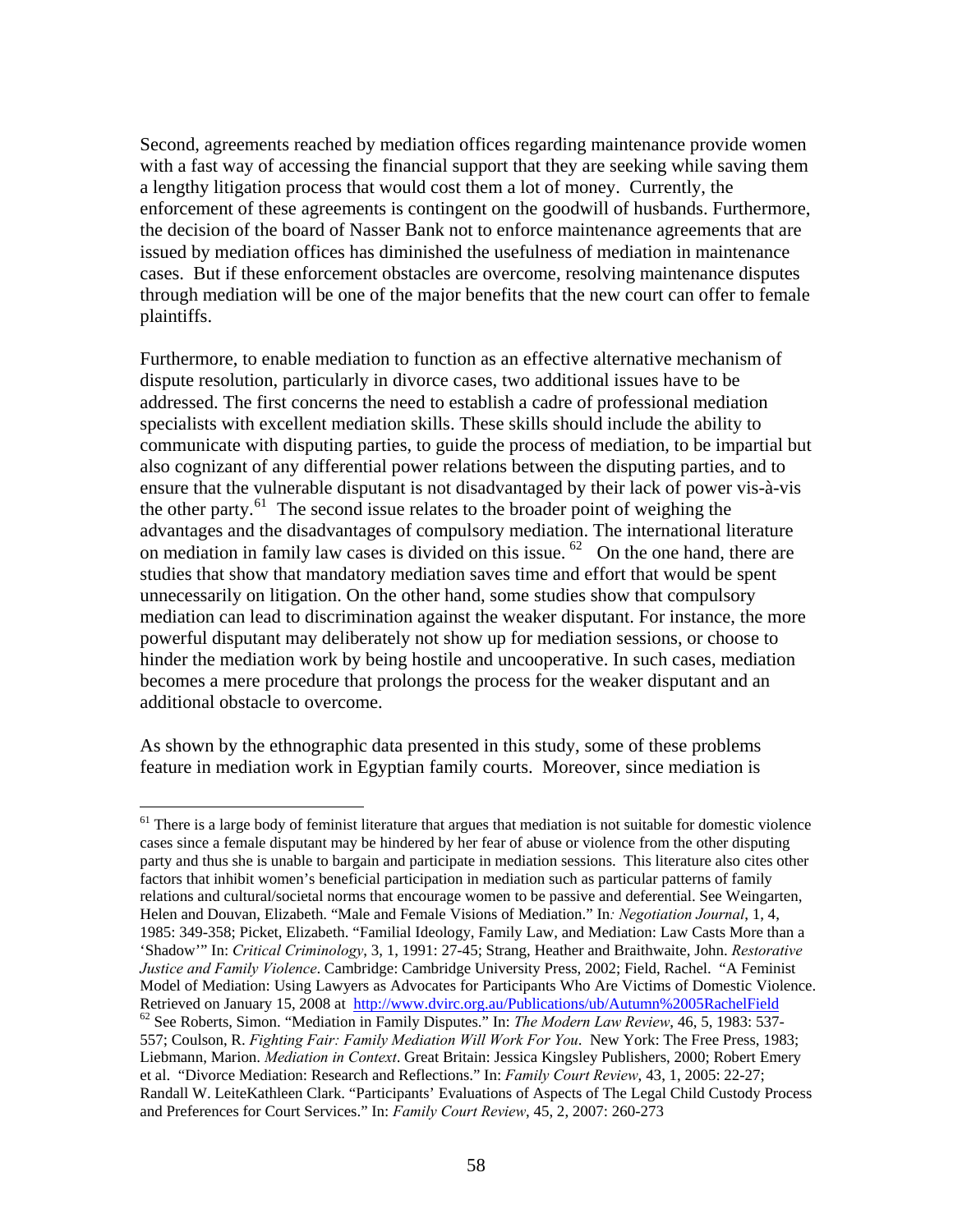mandatory, it becomes essential for the government to put in place all legal and administrative mechanisms that will enable the provision of adequate, effective, accessible, and affordable mediation services. However, these commitments may not be adequately fulfilled (as is the case in Egypt) due to a number of reasons such as lack of resources, policy gaps, implementation problems, etc. In such cases, the purpose of mandatory mediation as an alternative mechanism of dispute resolution becomes even more difficult to achieve.

Finally, the role of court experts, when adequately utilized by the judiciary bench, can be beneficial to women. Court experts in rural areas, as reported by some of the judge interviewees, have been able to assist the court with accessing adequate information about husbands' income. In addition, settlements reached between disputants with the help of court experts shorten the litigation period and provide female plaintiffs with an alternative mechanism of claiming redress. But once again, a number of factors hinder the role of court experts either as mediators or as informants who provide the court with insight and professional advice on the disputes in question. These inhibiting factors include the following: lack of legal instruments that would enforce both disputants to come to meetings with court experts, insufficient and inadequate training and knowledge of mediation skills, absence of well-developed structure for the role and responsibilities of court experts, and lastly the ambivalence of some judges towards the role of court experts and the scope of their power.

To sum up, we can draw three main conclusions from the present study: First, the new court system has the potential to provide speedy legal redress to female plaintiffs through its alternative mechanisms of dispute resolution and new judiciary structure. Second, the benefits that family courts are currently providing to female plaintiffs are diminished due to a number of gaps and shortcomings in the legislation, mechanisms of implementation, resources, and the capacity and the training of court personnel. Third, because some of the substantive family laws that are being implemented in the new courts continue to reflect gender inequality and biases against women, the new legal system is limited in its ability to strengthen the legal rights of women. Thus, men's right to unilateral repudiation and polygny, for instance, continue to be unrestricted. Women still face a great obstacle in proving 'harm' in prejudicial divorces. A swift court judgment in maintenance cases is impaired by the intricate obstacles to providing proof of husband's financial capabilities. Obtaining *khul* divorce is slowed by a number of unhelpful procedures (e.g. compulsory reconciliation efforts) and lack of clear procedures to address issues such as dispute over advance dower. And the legal process is conducted through a gendered discourse on female rationality, female sexuality, and the unequal duties and rights of wives and husbands.

This leads us to ask: in the absence of comprehensive legal changes that eliminate the biases against women in current substantive family codes, to what extent can present procedural reforms, such as family courts, strengthen the legal rights of women? In other words, how is the lack of reforms in substantive family codes impacting the recent accomplishments in procedural laws? And what kinds of changes are needed in order to bring about just and gender-sensitive substantive family laws?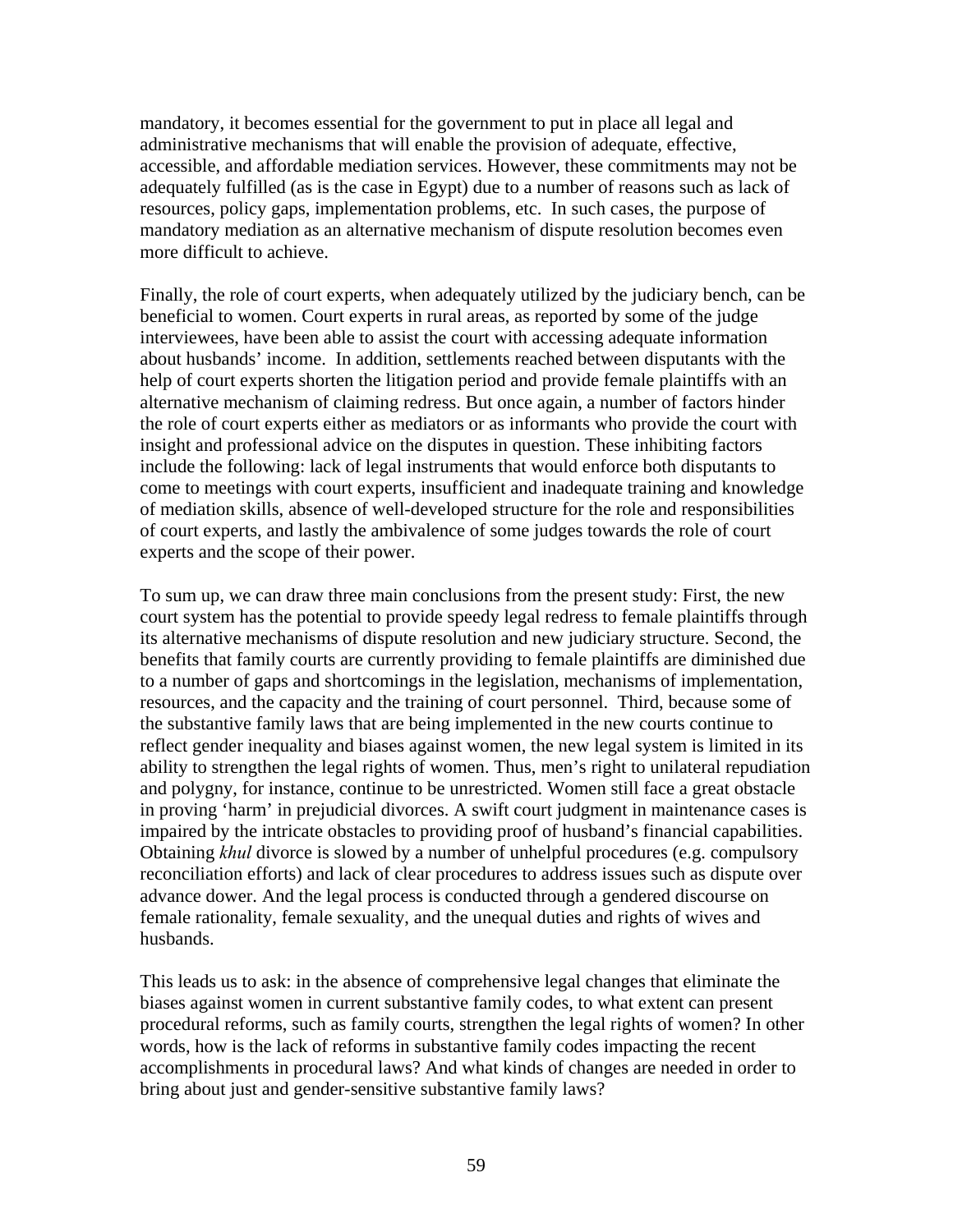In what follows, the role that recent legal reforms in Egyptian family laws can play in the legal empowerment of women will be evaluated through an analysis of the agendas that drove the reform efforts, the strategies that were used, the nature and scope of changes that were made, and those that are still lacking.

# **Reforming Egyptian Family Laws: Assessment of Process and Outcomes**

## **Diverse Agendas**

 $\overline{a}$ 

Recent legal reforms in Egyptian family law were driven by multiple agendas. On the one hand, legislators, the judiciary, and government officials were keen to get rid of the old legal system which was overloaded, inefficient, and taxing to litigants in the amount of time, procedures, and money that were involved in the legal process. The goal was to put in place a specialized and efficient system that offered accessible, affordable, and effective legal services. This goal was sought through: 1) developing a concise and comprehensive body of procedural laws to regulate PSL cases (i.e. Law No. 1of 2000), and 2) the establishment of specialized legal system that handles all PSL cases (i.e. family courts).

But the government's efforts in reforming family law also need to be understood within the context of two competing and sometimes conflicting agendas which it has undertaken. On the one hand, the government is constantly striving to assert its religious legitimacy by partaking in and legitimizing dominant religious discourses that regulate family relations and gender roles. The significance of this goal has increased after the rise of the influence of Islamic groups in the 70s and onwards. On the other hand, the government sees family law reform as a means of modernizing the country, enhancing the development process, and maintaining the support of international organizations that generously fund the country's various development projects.<sup>[63](#page-60-0)</sup> These conflicting goals of the government have often translated into an uneven and mixed process of reform in family law (Lone 1995, Shaham 1999, Ibrahim 2000, Mashhour 2005, Sonneveld 2002, Moors 2003, Singerman 2005).

Women's rights activists who participated in the reform process, on the other hand, used the new procedural legislation as a vehicle through which they successfully pushed for few but significant legal changes that widened women's legal rights in divorce. For instance although Law No. 1 of 2000 is a procedural legislation, it contains two articles that grants women additional substantive rights to obtain judicial divorce (i.e. *khul*  divorce and divorce from *urfi* marriages). Law No. 10 also introduced an important

<span id="page-60-0"></span><sup>&</sup>lt;sup>63</sup> Much of the recent literature on family law in Egypt notes the chronological proximity between various family law reforms that have been adopted by the government and the holding of international conferences on women's issues and rights. For instance, PSL No. 44 of 1979 was passed before the July 1980 United Nations World Conference on Women in Copenhagen; PSL N. 100 of 1985 was enacted before the UN Conference on Women in Nairobi that took place in the same year; the new marriage contract proposal was considered by the government right after the International Conference on Population and Development in Cairo in 1994; and the latest legal reforms, namely, Law No. 1, Law No. 10, and Law No. 11 were passed before the UN Conference on Women in 2005 and the 2005 World Summit. See Shaham 1999 and Sonneveld 2002.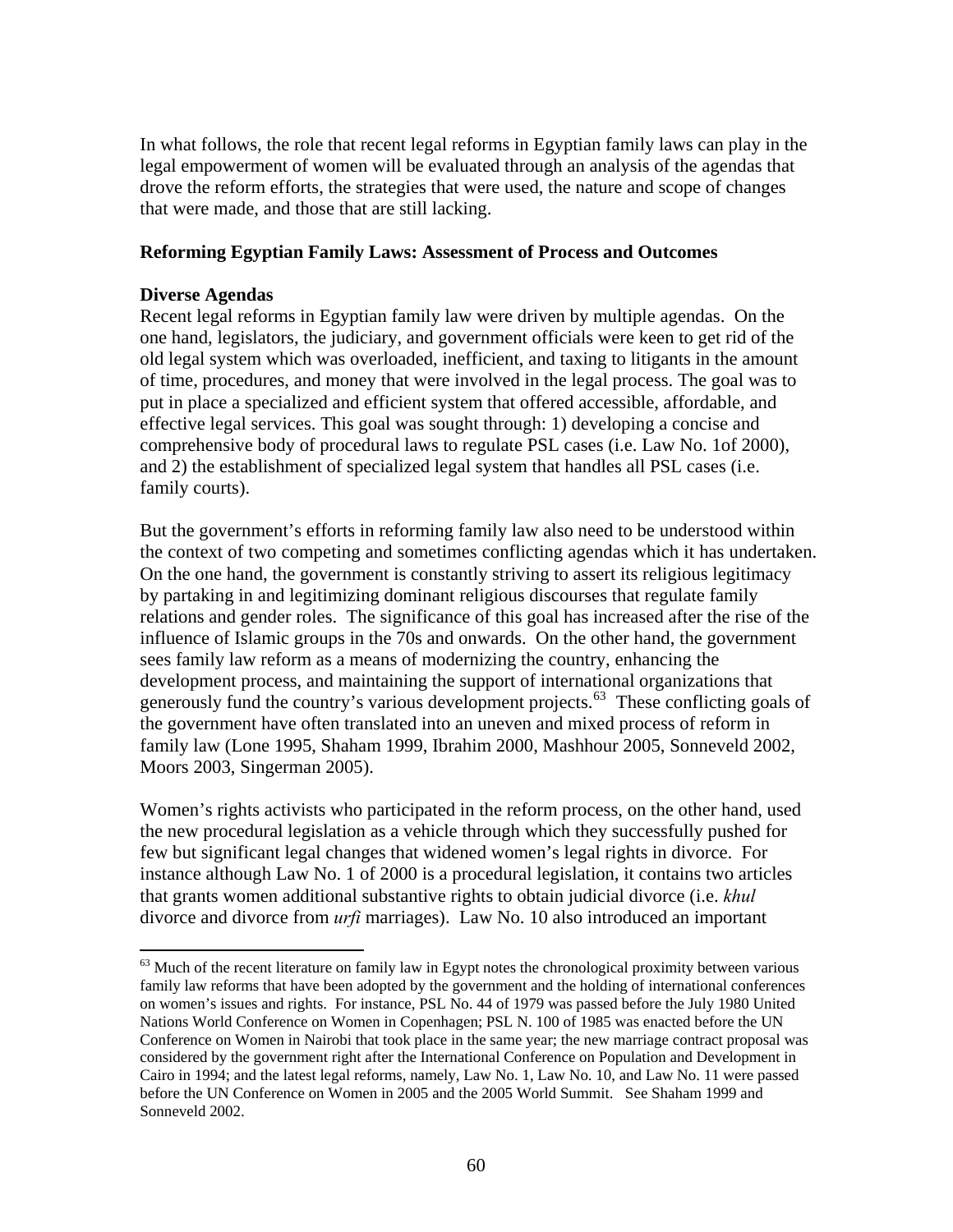stipulation in Article 14, which abolishes appealing PSL cases at the level of the Court of Cessation. While this was opposed by some judges and lawyers, the goal of the new stipulation was mainly to protect women who obtained judicial divorce from the legal maneuvers of husbands who dragged divorce cases through lengthy appeal process.

But the reforms that were introduced through Laws No. 1 and 10 are still perceived by most women's rights groups as inadequate. There is a consensus among these organizations that there is a need for a new and comprehensive family law code that would be based on gender equality, unlike the current substantive laws, which are seen as discriminating against women (Law. No. 25 of 1929 and Law No. 100 of 1985). In fact, as a result of the lobbying of women's rights groups and semi-governmental organizations such as the National Council for Women, the government is currently working on drafting a comprehensive family law code.

The changes that are being pushed for by women's rights groups concern mostly the following: raising the minimum marriage age for women from 16 to 18, restricting husband's right to unilateral divorce and polygyny, shortening the length of time required for spousal abandonment as grounds for prejudicial divorce, setting new and equitable requirements for the evidence of 'harm' in prejudicial divorces, looking into granting women the right to conjugal home in the case of divorce, particularly when there were no children in the marriage, and granting mothers full guardianship over their children. Some of the women's rights activists, moreover, are seeking transformative legal changes that redefine the model of marriage espoused in the current laws. For instance, organizations such as the Center for Egyptian Women's Legal Assistance (CEWLA) proposed a draft for a new family law code that is based on a model of marriage in which husbands and wives have equal rights and duties. <sup>[64](#page-61-0)</sup> Currently, the Network for Women's Rights Organizations (NWRO) is also working on an initiative to contribute to the drafting of a comprehensive family law code through well-coordinated, participatory, and grass-root-based multilevel efforts.<sup>[65](#page-61-1)</sup> These efforts include building the capacity of the staff members of the nine women's rights groups that have so far joined the network since its establishment in April 2006, drafting a position paper that outlines the network's vision and proposals for new family code, and nation-wide campaigns to raise awareness and build grass-root support for the proposed reforms. Similar to the CEWLA, the starting point for NWRO's reform initiatives is a new model for marriage that is based on equal partnership and shared responsibilities between husbands and wives.<sup>[66](#page-61-2)</sup>

#### **Strategies**

The reform strategies that were adopted by Egyptian legislators thus far have been cautious and piecemeal.<sup>[67](#page-61-3)</sup> In an article on legal reforms in Egyptian family law, Lama

<span id="page-61-0"></span><sup>&</sup>lt;sup>64</sup> See Center for Egyptian Women's Legal Assistance (2007). Proposal for Reforming Personal Status Laws.

<sup>&</sup>lt;sup>65</sup> Personal interview with the Senior Consultant for NWRO, October 28, 2007

<span id="page-61-3"></span><span id="page-61-2"></span><span id="page-61-1"></span> $\rm ^{66}$  Ibid.

 $<sup>67</sup>$  One exception was PSL Law No. 44 of 1979, which was decreed by President Sadat but struck down by</sup> the Supreme Constitution Court in 1985 on the grounds of the unconstitutionality of the process through which the law was passed. Although law No. 44 did not introduce comprehensive family law code, it contained a number of revolutionary reforms that increased women's rights. Among these reforms were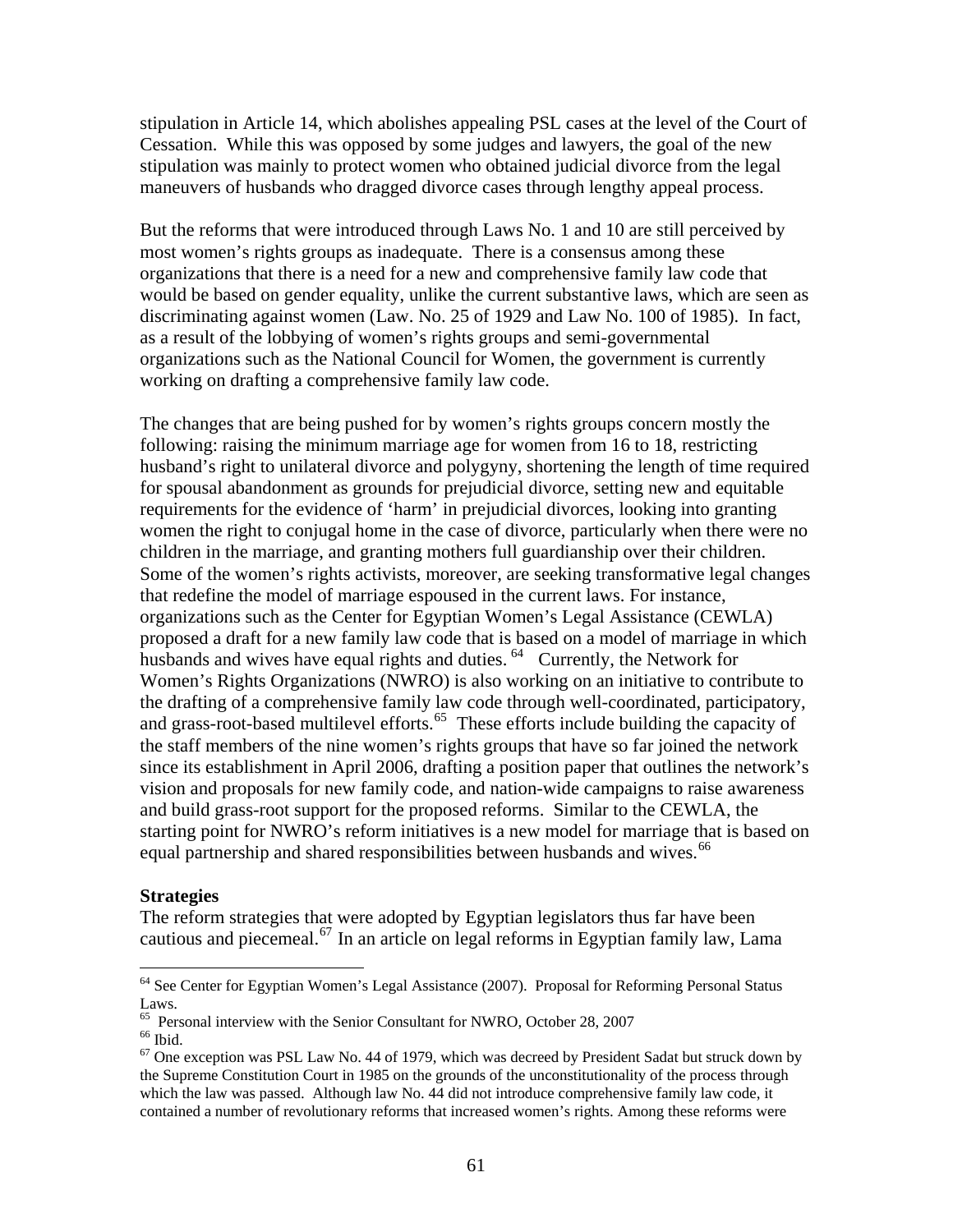Abu Odeh (2004) points out that since the codification of family law Egyptian legislators adopted a partial gradual approach in order to accommodate both the advocates for change and gender equality and the religious establishments. As a result, this approach did not seek to change the gendered and hierarchical model of marriage that is sanctioned by Egyptian PSLs in which the husband provides for his wife and in exchange the former is granted more rights (e.g. claim to wife's obedience, full guardianship over children, unilateral divorce and polygyny). However, Egyptian legislators tried to check the power that was granted to husbands through a number of reforms such as : extending a husband's maintenance duties towards the wife so as to include payment of the wife's medical expenses as well as food, clothes, and shelter; granting the wife the right (albeit restricted one) to judicial divorce; restricting husband's right to unilateral divorce and polygyny through imposing financial deterrence such as payment of maintenance to a divorced wife during the waiting period (*idda*) and payment of indemnity (*mu'ta*) to a wife divorced against her wishes.<sup>[68](#page-62-0)</sup>

Abu Odeh adds that the judiciary, like legislators, also maintained this intermediate position between the religious establishments and women's rights activists. She cites a number of cases that were brought in front of the Supreme Constitution Court (SCC) in the nineties in which some of the reforms introduced in PSLs were challenged on the grounds that it violated Article 2 in the Egyptian Constitution, which states that Islamic *Shari'a* is the main principle of state laws. For example, in one of these cases, a wife's right to file for prejudicial divorce on the grounds of harm inflicted on her by her husband's polygyny was challenged. Abu Odeh points out that in its judgment, the Court affirmed the husband's absolute and universal right to polygyny according to the *Shari'a*, but added that the wife still has a right to claim prejudicial divorce if she can prove that the harm that she suffered, while "occasioned by the marriage," was "real and independent of it."[69](#page-62-1) Abu Odeh gives this example to show how the SCC was trying to maintain the new reforms such as woman's legal right to prejudicial divorce on the grounds of suffering harm from her husband's new marriage, while at the same time asserting the hierarchical model of marriage that is upheld by the personal status laws.

Some of the recent reforms also reflect this piecemeal cautious approach of seeking changes. The *khul* article, for example, was sandwiched in a body of procedural laws so that it would not be perceived as a call for drastic changes in the legally sanctioned model

preserving the right of a woman to spousal maintenance if she left the conjugal home to work; considering polygyny automatic grounds for filing for prejudicial divorce; granting women the right to indemnity *(mu'ta)* if their husbands divorce them against their wishes or inflict harm on them that made it impossible for them to live with them; and the custodial female parent's automatic right to the conjugal home during the period of child custody.

<span id="page-62-0"></span><sup>&</sup>lt;sup>68</sup> One could make the counter-argument that despite the wife's right to *mut'a* when she is divorced by her husband against her wishes or due to harm inflicted by him, she, unlike the husband, still does not have the right to unilateral divorce. She can only seek judicial divorce for which she has to prove to court that she was harmed by the husband or seek *khul* in exchange of forfeiting her financial rights. Furthermore, a wife does not enjoy an automatic right to prejudicial divorce when her husband enters into a new marriage; rather she has to prove first that she suffered from harm that was caused by the new marriage.<br><sup>69</sup> Supreme Constitution Court, Case No. 35, Year 9, 1994 cited in Abu Odeh, Lama. "Modernizing Muslim

<span id="page-62-1"></span>Family Law: the Case of Egypt." In: *Oxford University Comparative Law Forum* 3,2004, retrieved at ouclf.iuscomp.org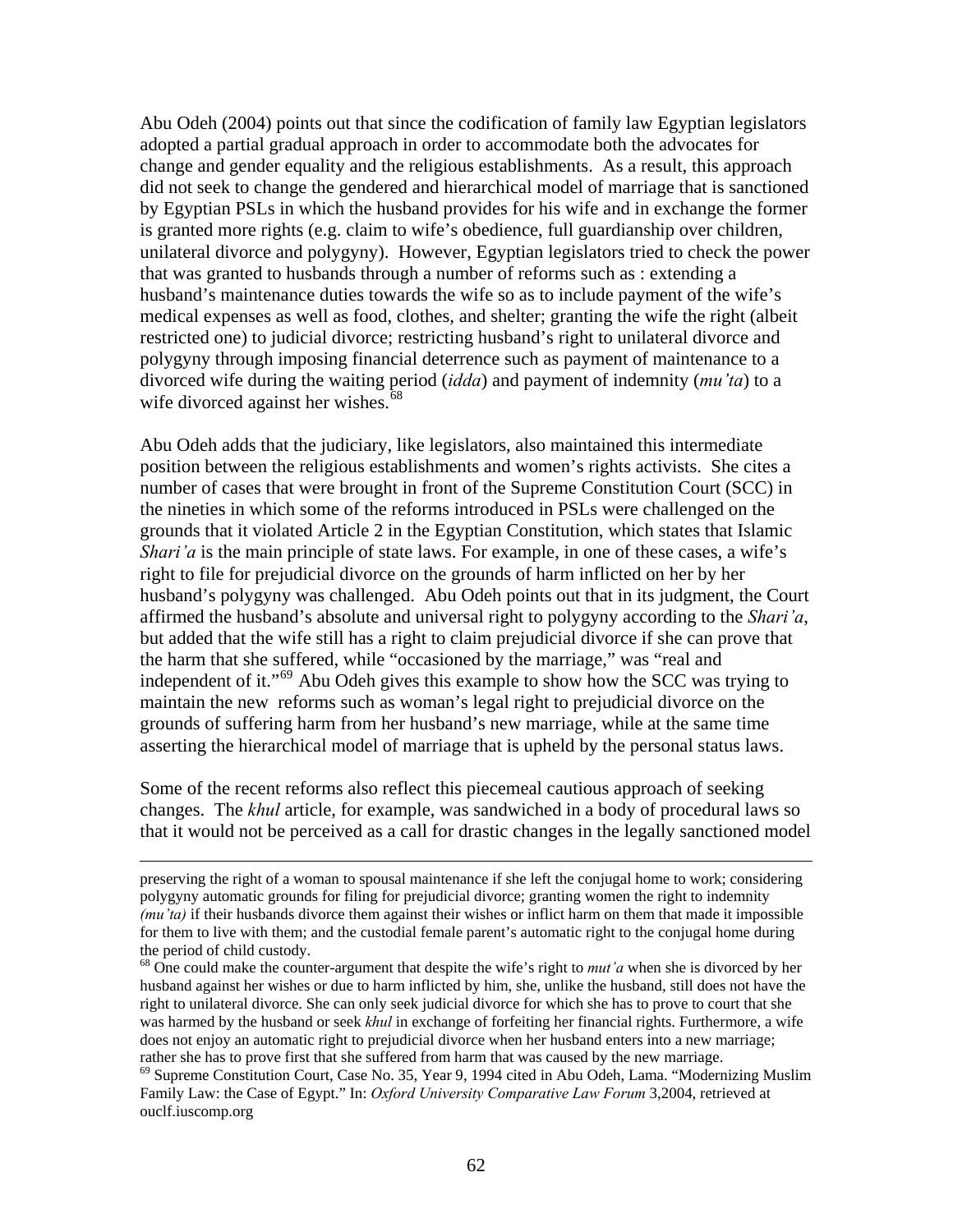of marriage. Moreover, the stipulation of compulsory reconciliation and arbitration efforts between the disputing couple in  $khu$  cases was inserted<sup>[70](#page-63-0)</sup> in order to meet the demands of religious scholars and a large number of members of parliament for restricting women's right to this kind of divorce; a condition which they thought was necessary in order to protect the institution of family from what they believed to be endless demands for divorce from reckless wives. Yet, once Law No. 1 of 2000 was passed, Egyptian women had another legal option of seeking a way out of unwanted marriages. Furthermore, the new kind of divorce was easier to obtain than prejudicial divorce in which female plaintiffs had to prove 'harm.' In fact, the number of women who file for *khul* has been increasing steadily in the past three years. According to the national statistics compiled by the Ministry of Justice, in 2004 two thousand eight hundred and eighty six (2886) *khul* cases were filed. In 2005, the number of *khul* cases increased to three thousand four hundred and ninety- two (3492). Lastly in 2006, the number jumped to eight thousand and forty five *khul* cases (8045). <sup>[71](#page-63-1)</sup> Our ethnographic data also suggests that this kind of divorce is increasingly becoming a popular legal option that more women are resorting to in order to find a quick way out of destructive marriages. But the point remains that the *khul* law that was passed was a much more restrictive one (to female plaintiffs) than the original draft that was proposed by the reformers.

A similar strategy of accommodation was also adopted with the new marriage contract. Unlike the original draft, the marriage contract that was issued at the end of 2000 did not list the stipulations that women could insert but rather included a blank space in which either party could insert the conditions that they agreed upon. As mentioned in chapter 1, the initial draft was changed due to the strong objections that were voiced by the religious establishment towards the kinds of stipulations that the reformers wanted to include in the contract.<sup>[72](#page-63-2)</sup> Unlike the *khul* law, which despite its limitations granted women a new legal right, the new marriage contract did not lead to any benefits to women since the insertion of stipulations remained optional and the kinds of conditions that women could include were not even listed. In other words, in the absence of binding legal instruments, the purpose behind the new marriage contract could not be fulfilled due to prevalent societal norms that frown upon the idea of women entering stipulations into their marriage contracts in order to increase their legal rights during marriage and in the event of divorce.

One could argue that the benefit of adopting a strategy of negotiation and accommodation was that reformers (e.g. legislators, women's rights activists, and the judiciary) were able to push through some legislative changes. But the question remains: Can this approach lead to transformative changes that many women' rights activists believe are needed, i.e. a new model of marriage that is based on equal partnership and responsibilities between

<span id="page-63-0"></span> $70$  According to Article 20 in Law No. 1 of 2000, the court has to attempt reconciliation and arbitration between the disputants in *khul* cases once if they do not have children and twice if they do during a period of time that does not extend ninety days.

<span id="page-63-1"></span><sup>&</sup>lt;sup>71</sup> Ministry of Justice, Department of Judicial Statistics. Statistical Data for Family Court Cases, 2004, 2005, and 2006

<span id="page-63-2"></span><sup>72</sup> Religious scholars at the *Al-Azhar* argued that stipulations such as a wife's right to ask for divorce if her husband takes a new wife violated the *Shari'a* because it forbade what was permitted by the religion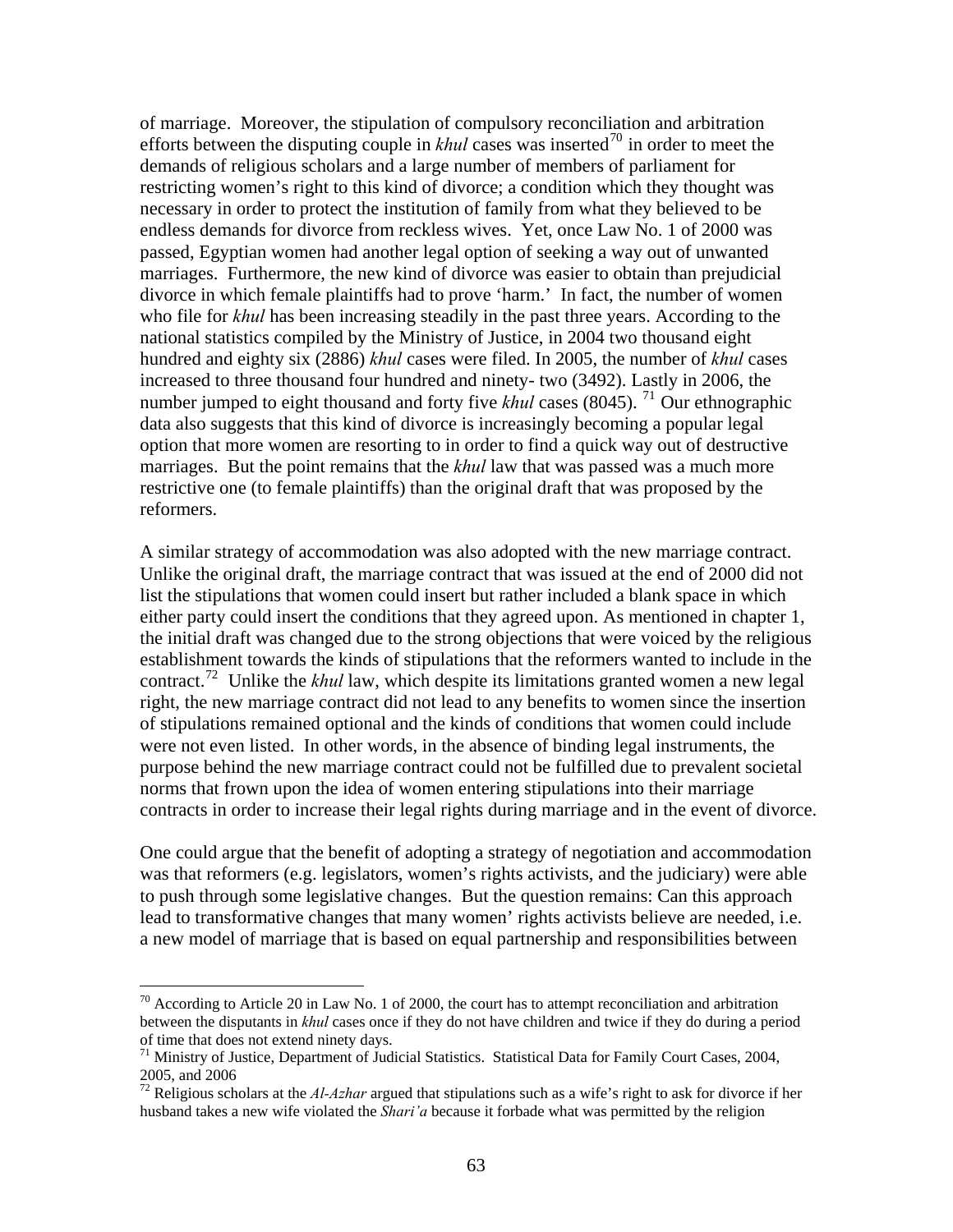spouses? This inevitably leads us to discuss the issue of the *Fiqh*-based model of marriage.

## **Marriage in Islamic** *Fiqh* **and Modern Family Laws**

In all Middle Eastern countries with the exception of Turkey, family laws continue to be based on *Shari'a*-based doctrines, which were compiled and interpreted by the five main Islamic schools of Jurisprudence (*Fiqh).* These schools are *Shafii*, *Hanafi*, *Hanbali*, *Malaki, and Gafari*. Thus, it is inevitable that any reform efforts have to engage with the model of marriage and marital relations that is sanctioned by Islamic legal schools. But is the *Fiqh*-based model of marriage inherently discriminatory against women? Abu Odeh (2004) argues that Islamic schools of jurisprudence share a gendered model of marriage in which the relations between husbands and wives tend to be hierarchical. In this model, Islamic marriage is based on a contractual agreement between a man and a woman in which the husband has the duty to provide for his wife and their offspring and in return the wife avails of herself to him and puts herself under his authority and protection. The husband's exclusive right to his wife's sexual and reproductive labor is earned through and conditioned upon his economic role. This model of marriage does not recognize shared matrimonial resources. Whatever possessions and assets the wife brings to the marriage remain hers. Likewise, apart from maintenance for herself and her children, the wife cannot make claims to resources acquired by the husband during marriage. In addition, the husband has unilateral right to repudiation and polygamy. However, the schools of Islamic *Fiqh* differ to some extent on some of the rights that they grant to wives. For instance, according to the *Hanafi* School, a woman of maturity age can contract her own marriage and does not need a male guardian to represent her. This is not the case in the other schools. On the other hand, the *Malaki* School of *Fiqh* grants women the right to divorce on the grounds of harm, abandonment, and lack of maintenance.

 Ziba Mir-Hosseini (2003) divides Islamic legal discourse on gender into three types: classical, neo-traditional, and reformist. The first, which she traces to classical Islamic legal schools, conceives of gender relations and roles as unequal and women as inferior to men. These gendered notions, the author points out, were shaped by prevalent metaphysical and philosophical views at the time, which thought of women as "sexual beings" who "are made of and for men."(Mir-Hosseini 2003: 10). This discourse promoted a model of marriage that could be traced to a Pre-Islamic form of marriage called "marriage of dominion." In this type of marriage, women were considered the property of their husbands. Similarly, the model of marriage that was espoused by the classical *Fiqh* was one based on the notion of sale. That is, marriage was conceived as a contract in which women exchanged their sexual and reproductive labor for the husband's financial support. Mir-Hosseini argues that it is important to understand Classical *Fiqh* as a contextualized human endeavor on the part of learned religious scholars to interpret the rules of the sacred texts on how Muslims should live their lives in accordance with the teachings of their faith. That is, the religious knowledge that was produced by these schools was shaped by the historical and social contexts of the time.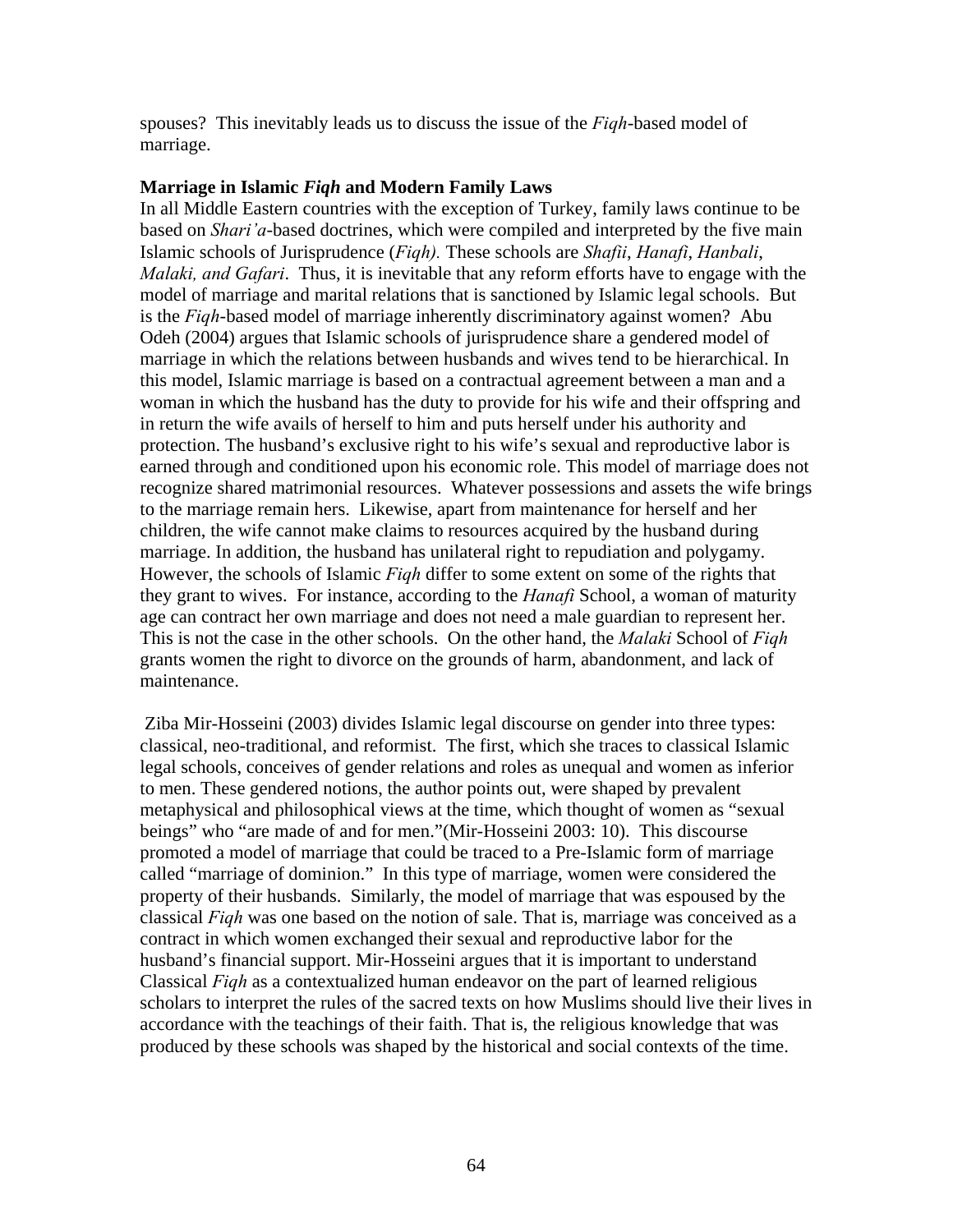With the establishment of modern nation-states in Muslim countries in the  $19<sup>th</sup>$  century, family laws were codified. In most of the countries in the region, these modern laws continue to be based on the doctrines of Islamic *Fiqh*. Thus the *Fiqh*-driven hierarchical gendered model of marriage was maintained, but was further strengthened through state institutions and governing practices. Mir-Hosseini calls the gender discourse that was reflected in those modern personal status laws as neo-traditional. This discourse introduced some reforms but continued to maintain and justify unequal rights of husbands and wives through the idea of complementarity of gender roles.

Towards the end of the twentieth century, the author adds a third discourse emerged, which she calls the reformist. This new discourse revisits the gender inequalities inherent in the classical *Fiqh*-based model of marriage and tries to illuminate the contradictions between the gendered interpretations of the sacred texts that were produced by Classical *Fiqh* and its subsequent scholarship, and the universal values of the Islamic faith (i.e. equality, justice, and freedom).

It is important to stress that historically the *Fiqh*-based model of marriage has been interpreted and put into practice with a lot of fluidity and diversity which did not necessarily assert male dominance or negate women's rights (Sonbol 1996, Brown 1996, Tucker 1998, Moors 1999, Esposito and DeLong-Bas 2001). For instance, through the practice of inserting stipulations in their marriage contracts, women in different Islamic eras were able to restrict their husband's right to polygamy and repudiation; they were able to negotiate a wide range of rights such as adequate maintenance for themselves and their children, maintaining their economic activities after marriage, choosing their place of residence, pursuing education, etc (Hanna 1996, Sonbol 2005).

Some of the historians who studied the development of Islamic legal schools and modern Muslim family laws also point out that gender inequality and biases against women that are found in present day family codes are not simply due to their religious foundations. Historians like Abdel Rahim and Sonbol have also traced the discrimination against women that is embedded in modern family laws to modernist notions of building cohesive nuclear families that could be disciplined and controlled by modern-nation states (Abdel-Rehim 1996, Sonbol 1996, Sonbol 2005). Sonbol (2005) argues that the process of codification of Muslim family laws was not only based on the doctrines of one or several Islamic legal schools but also on borrowings from colonial European laws.<sup>[73](#page-65-0)</sup>

<span id="page-65-0"></span><sup>&</sup>lt;sup>73</sup> Scholars like Mayer (1996) also shows how the model of marriage that is based on the husband's financial and protective role versus the wife's obedience was adopted in the Napoleon Code of 1804, English Victorian laws and the German legislation in the  $19<sup>th</sup>$  century. Then the author traces this gendered notion of marriage in the Tunisian Family Code of 1956, the Moroccan Family Code of 1958 and the Algerian Family Code of 1984. The central point that scholars like Mayer and Sonbol are making is that it is misleading to attribute the gender inequalities that are found in Modern Muslim family laws to a *Shari'a*  -based model of marriage. See Mayer, Ann Elizabeth. "Reform of Personal Status Laws in North Africa: A Problem of Islamic or Mediterranean Laws" In: *Women Living under Muslim Laws Occasional Paper,* 8, 1996: 1-20; Sonbol, Amira Al-Azhary. "History of Marriage Contracts in Egypt." In: *Hawwa*, 3, 2, 2005: 159-196. See also Wright, Danaya C. "Legal Rights and Women's Autonomy: Can Family Law Reform in Muslim Countries Avoid the Contradictions of Victorian Domesticity." In: *Hawwa*, 5, 1, 2007: 33-54; El Sadda Hoda. "Gendered Citizenship: Discourses on Domesticity in the Second Half of the Nineteenth Century." In: *Hawwa*, 4, 1, 2006: 1-28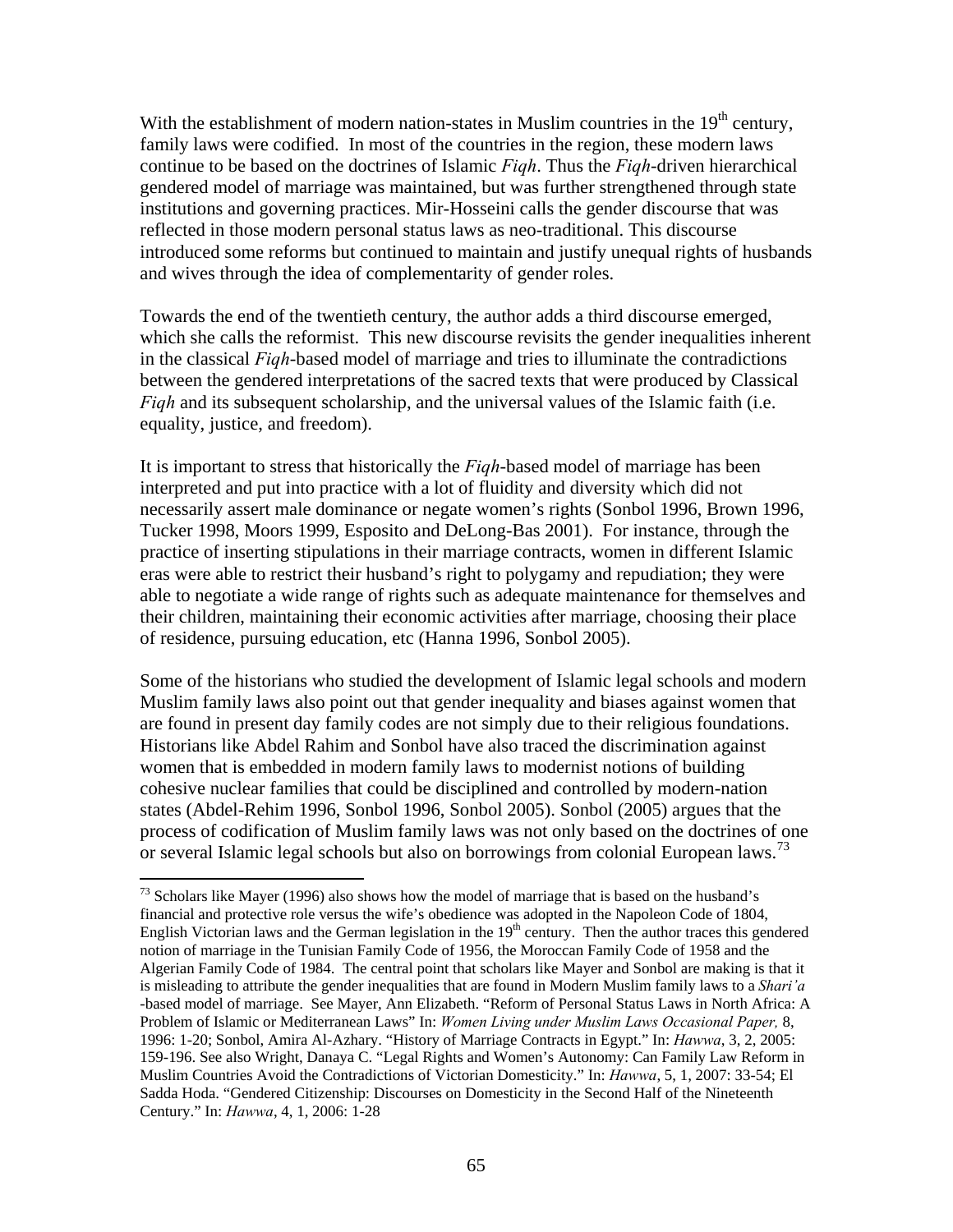She shows that the project of subject making and nation-building that was undertaken by modern Muslim nation-states in the  $20<sup>th</sup>$  century incorporated modernist European notions that perceived nuclear families as the essential blocks for progressive and wellgoverned societies. This discourse shifted the purpose of marriage from regulating a contractual relationship between a man and woman to creating nuclear families and maintaining their cohesiveness. Modern nation-states saw the nuclear patriarchal family as the institution in which individuals were reproduced as citizens and dutiful members of the nation. To enable families to fulfill their roles in the process of subject making, these states devised family laws that regulated the rights and duties of family members. Husbands were bestowed with the responsibility of heading the family and providing for its family members. In return for the protection and financial support that women and children received from the husband/father, they owed him obedience and submission.

In short, there is a wide perception among legislators, religious establishments, and the general public in Muslim societies that there is a uniform model of marriage that is sanctioned by the *Shari'a.* However*,* this perception is negated by the contradictions between the universal principles of the sacred texts that regulate all Muslim relations and practices including marriage, and the *Fiqh-*model of marriage. While the *Shari'a,* as exemplified in the *Quran* and the *Hadith* calls for values such as equality, justice, and freedom to govern human activities and relations, classical *Fiqh* schools promotes a model of marriage that is based on unequal and hierarchical relations between husband and wives. This *Fiqh*-based notion of marriage was shaped by the philosophical and social outlook of the times of the early Islamic jurists who established these mains schools. Modern family laws in most Muslim countries continue to espouse the *Fiqh*based model of marriage. Moreover, the biases against women in these laws are also reinforced by a codification process, which borrowed from colonial European laws that were filled with modernist notions such as building strong governable modern societies through the creation of state- disciplined patriarchal nuclear families.

## **Lessons from Regional Initiatives: Towards A Just Family Law**

This study demonstrates that the recent changes in Egyptian family law have had mixed impact on the legal empowerment of women. But it is certain that these procedural reforms have created a momentum for change and started a journey towards a new and comprehensive substantive family code. It remains to be seen what kind of changes the new substantive PSL that is being drafted would bring and more importantly what kind of marriage model it will sanction. As Egyptian reformers push for a new kind of legal marriage in which husbands and wives share equal duties and rights, there are a number of lessons to be learned from the Moroccan and Tunisian family law reforms.

In both cases, the legal changes were based on a new model of marriage that promoted equal duties and rights for husbands and wives. In the recent Moroccan *Mudawwana*, which was introduced in 2004, the family is the joint responsibility of both husband and wife. Thus, the wife is no longer legally perceived as a dependent on her husband. The legal consequences of this new model of marriage are substantial and significant. For instance, a woman of maturity age does not need a male guardian to represent her when contracting a marriage. The husband's right to unilateral divorce is restricted: he has to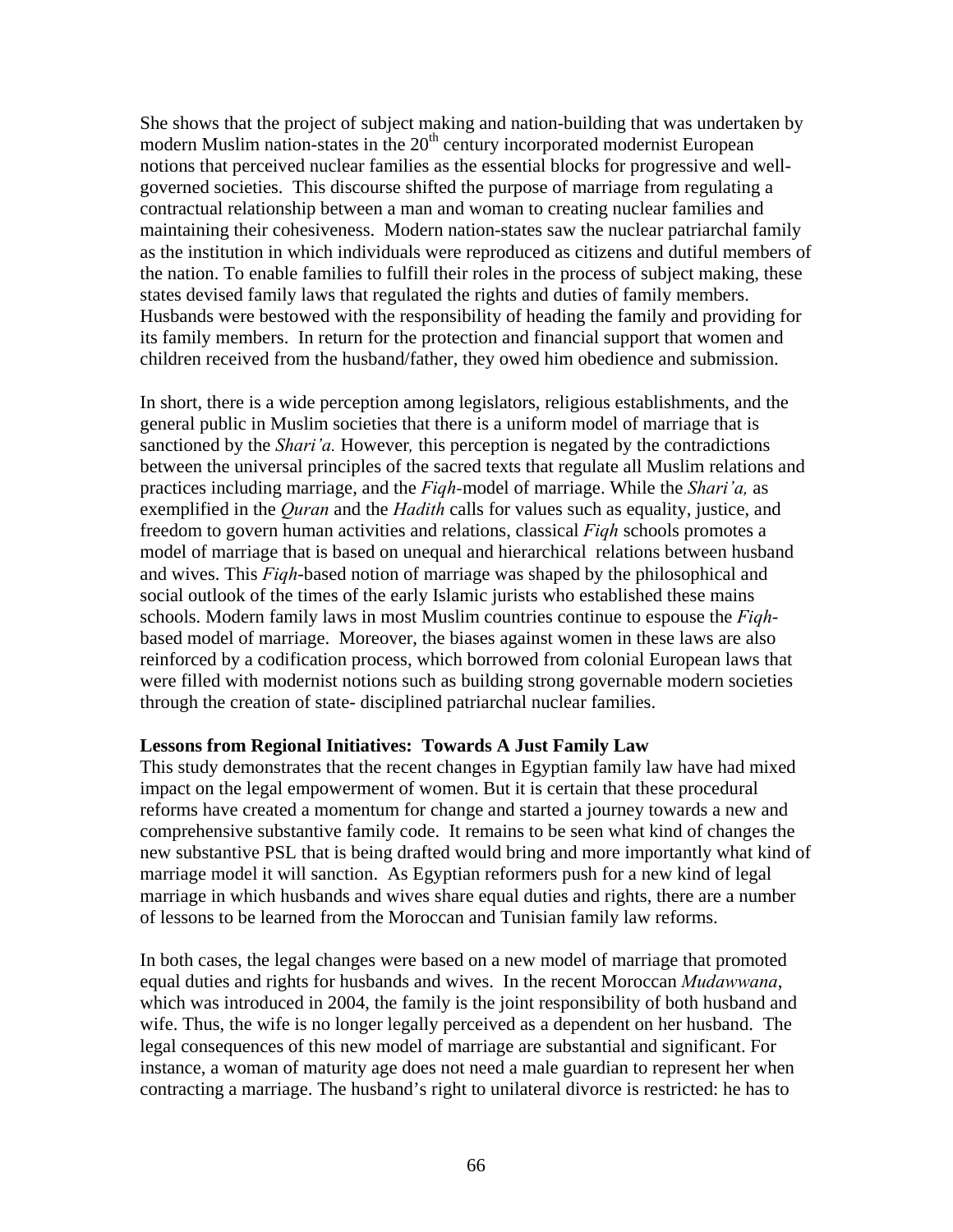file for a court's permission before he can divorce his wife and the court orders arbitration efforts between the couple and if the efforts fail, the wife is compensated for the harm inflicted on her. A husband's right to polygny is also curtailed: he has to file for a court's permission before he can remarry and he has to establish strong reasons for his request to remarry and guarantees that he will treat both wives equally. Also, the wife is notified of her husband's request and is involved in the court proceedings. Moreover, in order to facilitate the wife's access to divorce, the grounds on which she could prove 'harm' are expanded. In addition, a husband's failure to honor the stipulations that are entered in the marriage contract by the wife is considered as automatic grounds for divorce. Also, the law allows mothers in certain circumstances to retain the custody of their children if they remarry or travel to a different location than where the father lives. Another advantage of the new *Mudawwana* is that its language is purposefully free of any terms that refer to women as inferior or dependent. Other benefits that the new Moroccan family law offer to women is a higher minimum age for marriage (18), a set time period in which divorce cases have to be litigated and adjudicated (6 months), and the legal right to register children who were born in unregistered marriages.<sup>[74](#page-67-0)</sup>

The Tunisian family law of 1993, the *Majallah*, is also premised on a model of marriage in which husbands and wives share familial responsibilities. Like the Moroccan *Mudawwana*, the *Majallah* does not obligate a wife to be obedient to her husband. But she is required to contribute to the support of the family if she has the means. Also, the legislation outlaws polygny on the grounds that it is not mandatory in Islam and that it is not humanly possible for a husband to treat his wives equally. Accordingly, polygyny is considered a form of 'harm' to individuals and to the public welfare. The *Majallah* also makes judicial divorce as the only form of legally sanctioned divorce that is equally accessible to husbands and wives. In addition, in divorce cases, the court makes decisions about child custody on the basis of the best interest of the child.<sup>[75](#page-67-1)</sup>

<span id="page-67-0"></span><sup>74</sup> See Wuerth, Orlana. "The Reform of the *Mudawwana*: The Role of Women's Civil Society Organizations in Changing the Personal Status Code in Morocco." In: *Hawwa*, 3, 3, 2005:309-333; Oulé-Jansen, Yakaré. "Muslim Brides and the Ghost of *Shari'a*: Have the Recent Law Reforms in Egypt, Tunisia, and Morocco Improved Women's Position in Marriage and Divorce and Can Religious Moderates Bring Reform and Make it Stick?" In: *Northwestern Journal of International Human Rights*, 5, 2, Spring 2007: 181-212; Buskens, Léon. "Recent Debates on Family Law Reform in Morocco: Islamic Law as Politics in an Emerging Public Sphere." In: *Islamic Law and Society*, 10, 1, 2003: 71-131

<span id="page-67-1"></span><sup>&</sup>lt;sup>75</sup> Lama Abu-Odeh argues that despite the transformative reforms that were introduced in the Tunisian *Majallah* of 1993, it is still not free from some gendered notions that are biased against women. For instance, the *Majallah* still defines the husband as the head of the family and the wife's role as a provider for the family is considered secondary to that of the husband. Also, the wife assumes guardianship over children in the event of the absence or death of the husband. According to the author, this means that the law does not grant mothers and fathers equal rights to guardianship over children in all events. See Lama Abu-Odeh. "Modernizing Muslim Family Law: the Case of Egypt." In: *Oxford Comparative Forum* 3, 2004, retrieved at ouclf.iuscomp.org. For analyses of Tunisian reforms in family law, see also Mashhour, Amira. "Islamic Law and Gender Equality-Can There be a Common Ground? A Study of Divorce and Polygamy in *Shari'a* Law and Contemporary Legislation in Tunisia and Egypt." In: *Human Rights Quarterly*, 27, 2005: 562-596; Oulé-Jansen, Yakaré. "Muslim Brides and the Ghost of *Shari'a*: Have the Recent Law Reforms in Egypt, Tunisia, and Morocco Improved Women's Position in Marriage and Divorce and Can Religious Moderates Bring Reform and Make it Stick?" In: *Northwestern Journal of International Human Rights*, 5, 2, Spring 2007: 181-212; Charrad, Mounira. M. "Contexts, Concepts and Contentions: Gender Legislation as Politics in the Middle East." In: *Hawwa*, 5, 1, 2003: 55-72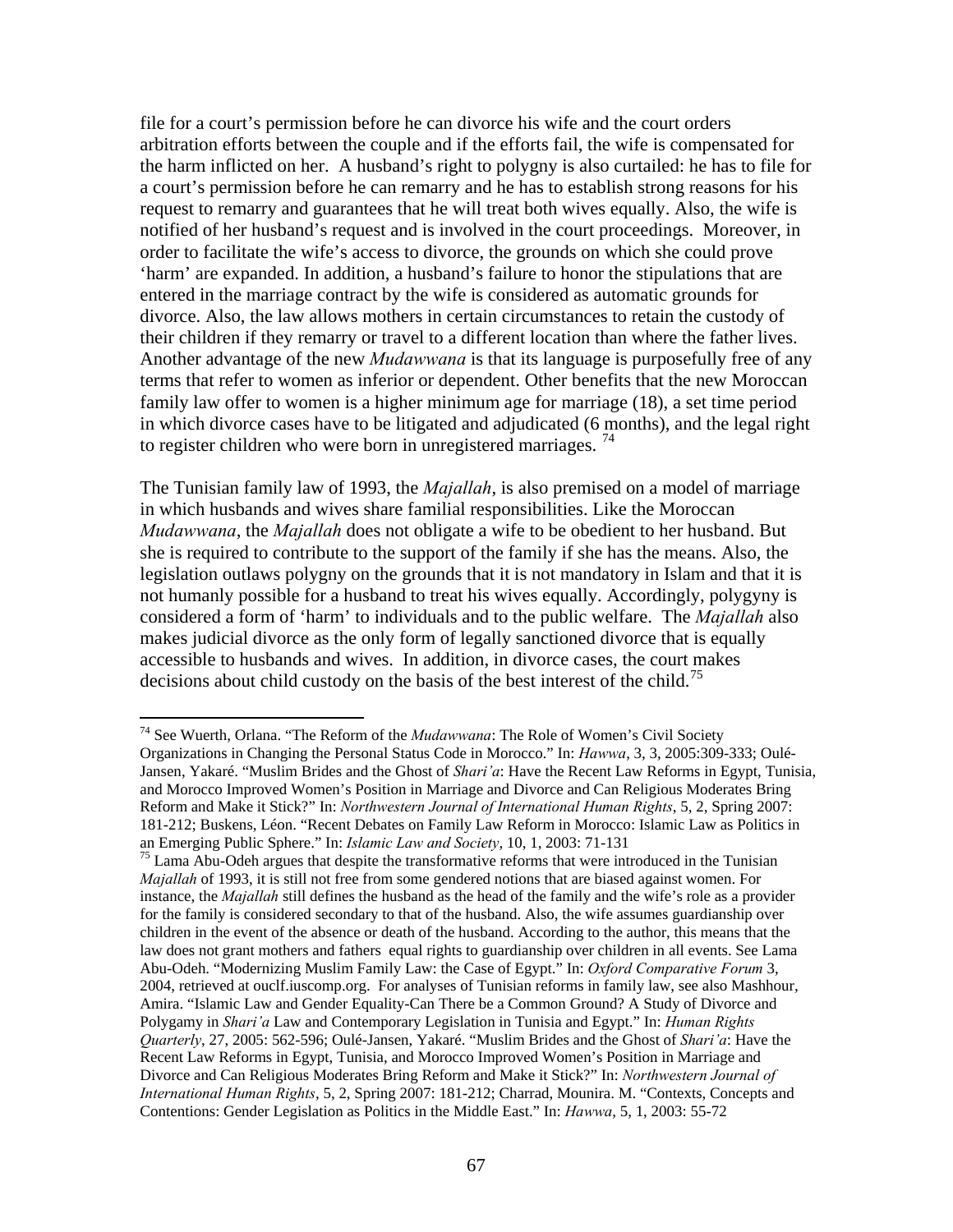I think that the most significant lesson that we can learn from the Moroccan and Tunisian reform initiatives is that a central component of transformative legal changes is a new model of marriage that is free of the notion of exchanging the wife's obedience and sexual access for the husband's financial support. Instead, this new legal marriage is based on shared rights and responsibilities between husband and wives. But a marriage that is based on equal partnership and responsibility may entail a number of things that will affect women differently. For instance, in this kind of marriage, the wife may no longer enjoy the exclusive right to her own financial assets, which she may be obligated to contribute to the family if there is need. Moreover, it may follow that she will not be able to file for divorce on the grounds of lack of maintenance, if she is financially able. Will this model of marriage be fair to all Egyptian women? On the one hand, the realities of many Egyptian marriages show that women contribute significantly to the financial support of the family. Yet, unlike their husbands, they do not acquire any legal rights from their financial role. The ethnographic data presented in this study also supports this observation. But some women may be ambivalent or even opposed to being legally obligated to contribute to the conjugal household and to give up their claim to the financial support of the husband in exchange for equal marital and parental rights. What about the cases when women are not generating income and do not wish to be employed? In other words, there needs to be a debate about what the bases for gender equality in the new model of marriage should be, and what the implications of these new foundations would be for the legal duties and rights of both spouses.

In Morocco and Tunisia, the new model of marriage was justified on the basis of religious arguments as well as modern factors such as human rights and the socioeconomic needs of Muslim families. Reformers in Morocco, including the King, appealed to the principle of adhering to the underlying purposes of *Shari'a* doctrines (*maqaasid*) as well as upholding the Islamic value of justice (*adl)*. Also, in the Tunisian case, the principle of justice (*adl*) was used to justify abolishment of polygny. But often the religious discourse that is used by reformers in many Muslim countries (including the above-mentioned) is not based on well-thought out and developed religious arguments. Reforms are introduced because of successful lobbying of the government on the part of women's rights groups as well as their usefulness to the government's agenda. However, these reforms do not necessarily enjoy support among religious groups and large sectors of the general public. My point is that the religious arguments that are used to justify and call for legal reforms should go beyond being a mere strategic tactic. There is a growing body of literature that shows how gender equality in both the private and public domain is not only compatible with the teachings of Muslim sacred texts but also essential in order to fulfill Islamic principles of justice (*adl*), doing good (*ihsan)*, and monotheism (*tawhiid*). This literature calls for the use of a systematic and hermeneutical methodology of reading and interpreting the *Quran* and the *Hadith*. [76](#page-68-0) However, this scholarship

<span id="page-68-0"></span><sup>76</sup> See An-Na'im, Abdullahi Ahmed. "Islam and Women's Rights: A Case Study." In: *Women Living under Muslim Laws Dossier*, 14-15 September 1996: 1-9; Wadud, Amina. "Quran, Gender and Interpretative Possibilities." In: *Hawwa*, 2, 3, 2004: 316-335; Mir-Hosseini, Ziba. "The Construction of Gender in Islamic Legal Thought and Strategies for Reform." In: *Hawwa*, 1, 1, 2003: 1-28; Masud, Muhammad Khalid.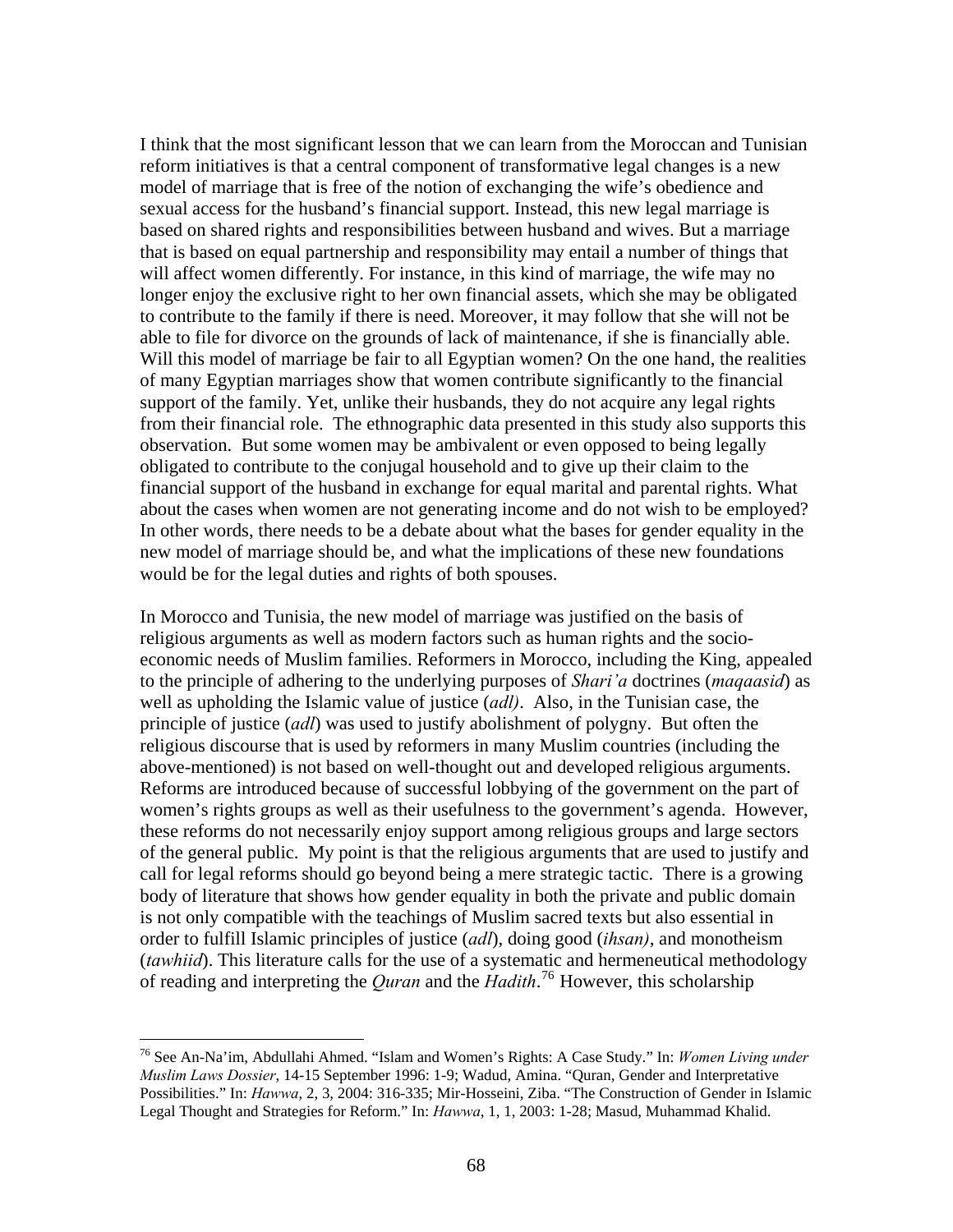remains confined to academic circles, and in my opinion, is not adequately accessible to legislators and reform actors.

I think it is particularly important for Egyptian reform efforts to include the development of a body of religious scholarship that provides new theories and methods for the interpretation of sacred religious texts and Islamic legal knowledge. This necessity emerges from three issues: a growing public support for the importance of religion in regulating the private and public lives of the citizens; the contestation of religious knowledge as it is increasingly being produced and consumed by diverse actors and through multiple channels; and the government's contradictory practices of legitimizing and appropriating the religious establishment and particular religious discourses on the one hand, and diminishing the role of the religious establishment in the cultural and social reproduction of Egyptian families on the other hand.

It has been argued that the recent reform processes in Egypt, Morocco, and Tunisia lacked grass-root support and participation.<sup>[77](#page-69-0)</sup> In Morocco, the women's rights groups that pushed for the reforms were affiliated with political parties and came mostly from the upper class. The reform agenda of these women was hotly contested by other sectors of the civil society such as the Islamic group *Al Adl wa Il Ihsan.* In addition, it was the support of the king that was instrumental to the passing of the *Mudawwana*. But the support of the Moroccan king and government was also partly motivated by the goals of curtailing the growing influence of Islamist groups after the Casablanca bombings in 2003 and presenting to international bodies such as the EU and Western countries an image of a liberal Moroccan state that respects human rights.<sup>[78](#page-69-1)</sup> In Tunisia, the reforms that were introduced first in 1956 served the state's agenda to build a modern Tunisian society and a strong state that did not derive its power from kin-based groups.<sup>[79](#page-69-2)</sup> While the 1993 reforms were lobbied by women's, they were also part of the government's agenda to solidify its power in the face of growing influence of Islamic groups. The recent reforms in Egypt were also driven by both the agenda of women's rights groups and that of the government which was interested in modernizing and developing its overloaded and ineffective legal system. In other words, to what extent can reforms that

<span id="page-69-0"></span>See Oulé-Jansen, Yakaré. "Muslim Brides and the Ghost of *Shari'a*: Have the Recent Law Reforms in Egypt, Tunisia, and Morocco Improved Women's Position in Marriage and Divorce and Can Religious Moderates Bring Reform and Make it Stick?" In: *Northwestern Journal of International Human Rights*, 5, 2, Spring 2007: 181-212; Buskens, Léon. "Recent Debates on Family Law Reform in Morocco: Islamic Law as Politics in an Emerging Public Sphere." In: *Islamic Law and Society*, 10, 1, 2003: 71-131; Zuhur, Sherifa. "The Mixed Impact of Feminist Struggles in Egypt during the 1990s." In: Middle East Review of International Affairs, 5, 1, March 2001. Electronic version:<br>http://meria.idc.ac.il/journal/2001/issue1/jv5n1a6.html visited May 24, 2007

 <sup>&</sup>quot;Muslim Jurists' Quest for the Normative Basis of *Shari'a*: Inaugural Lecture. Leiden: ISIM. Retrieved at [http://www.isim.nl/files/inaugural\\_masud.pdf](http://www.isim.nl/files/inaugural_masud.pdf), January 15, 2007<br>
The Oulé January 15, 2007

<span id="page-69-1"></span> $\frac{1}{78}$  $\frac{1}{78}$  $\frac{1}{78}$  See Wuerth, Orlana. "The Reform of the Moudawana: The Role of Women's Civil Society Organizations in Changing the Personal Status Code in Morocco." In: *Hawwa*, 3, 3, 2005:309-333<br><sup>79</sup> See Charrad, Mounira. M. "Contexts, Concepts and Contentions: Gender Legislation as Politics in the

<span id="page-69-2"></span>Middle East." In: *Hawwa*, 5, 1, 2003: 55-72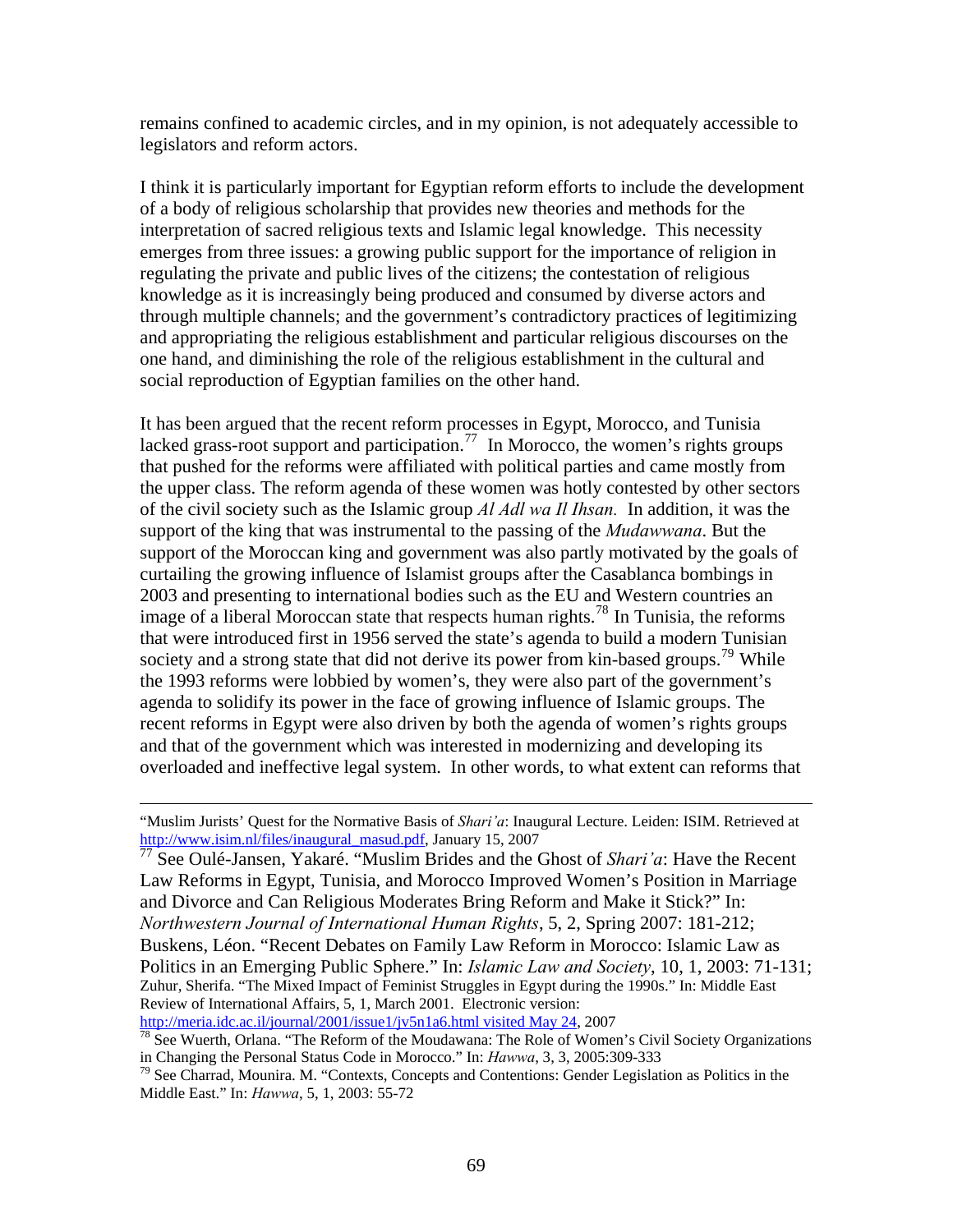are introduced through a top-down approach (as was the case in the three countries) impact the daily realities of people?

Legal reforms (even the most emancipating ones) are not the end result. These reforms are only meaningful in so far as they actually lead to positive and substantive changes in the lives of disputants, particularly the underprivileged ones such as women. This requires adequate and effective mechanisms of implementation and enforcement on the one hand, and supportive environment on the other hand. The establishment of the latter takes time but is more possible if the reform process is participatory and takes place on the grass-root level. In other words, reform strategies need to go beyond lobbying the government. What is lacking in the reform efforts are to build support among different sectors of the society (religious scholars, Islamic NGOs, legislators, families and communities) through dialogue and awareness raising, and to partake in the process of imparting to new generations of children and young people enlightened religious knowledge and sensibilities that are appreciative of justice, equality, and acceptance and respect for others.

# **Recommendations**

In conclusion, this study proposes the following recommendations to bring about legal reforms that will lead to equality and justice to Egyptian women in the family domain:

1. Draft a new and comprehensive family law that is based on a new model of marriage reflecting gender equality.

2. Draft the new law through a participatory grass-root process of debate with different sectors of the society (different women's rights groups, other members of civil society, religious establishment and scholars, the media, the government, the general public) 3. Strengthen the role(s) of mediation offices and court experts through the following: capacity building and training in mediation skills and gender sensitivity; adequate and sufficient workplace resources; the empowerment of mediation specialists and court experts through legislative amendments that obligate disputants to come to mediation sessions and enforce the reached agreements.

4. Enforce the specialization of family courts judges and provide them with regular capacity building and training.

5- Assign the public prosecutor the task of investigating and submitting to the court evidence of husband's income in maintenance cases.

6. Eliminate the current role of the public prosecutor (submission of memorandum of opinion to the court), or enhance this role by enabling the office public prosecutor to be involved in preparing the cases (e.g. investigating and gathering information about the dispute).

7. Evaluate the *Family Justice Project* and mainstream the services and support which NGOs (through this project) provide to families who are prone to marital conflicts (e.g. couples who are economically underprivileged, unemployed, living with their extended families, or have sick and/or disabled children).

8. Create projects similar to the *Family Justice Project* to provide multiple forms of support to single men and women who are in the process of seeking a marriage partner. These services would include opportunities for economic independence, training in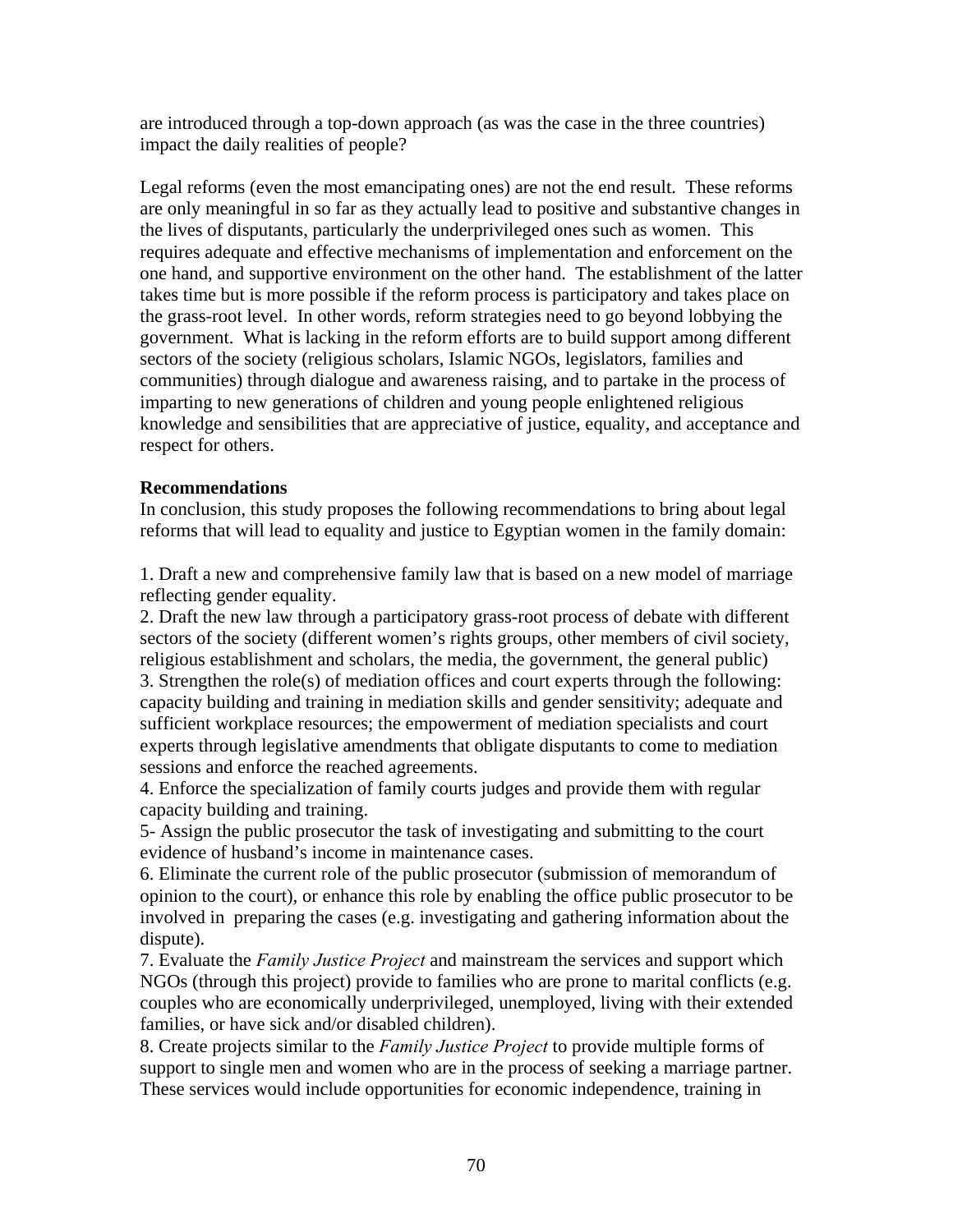communication and conflict resolution skills, legal awareness, and sensitivity to gender rights.

9. Promote public awareness of the purpose, structures, and procedures of family courts through well-planned and diversified media campaigns. These campaigns could include newsletters, TV and radio advertisement, and talk shows.

10. Raise the legal awareness and gender sensitivity of people working in the media through training and awareness raising workshops organized by women's rights groups and the Ministry of Justice.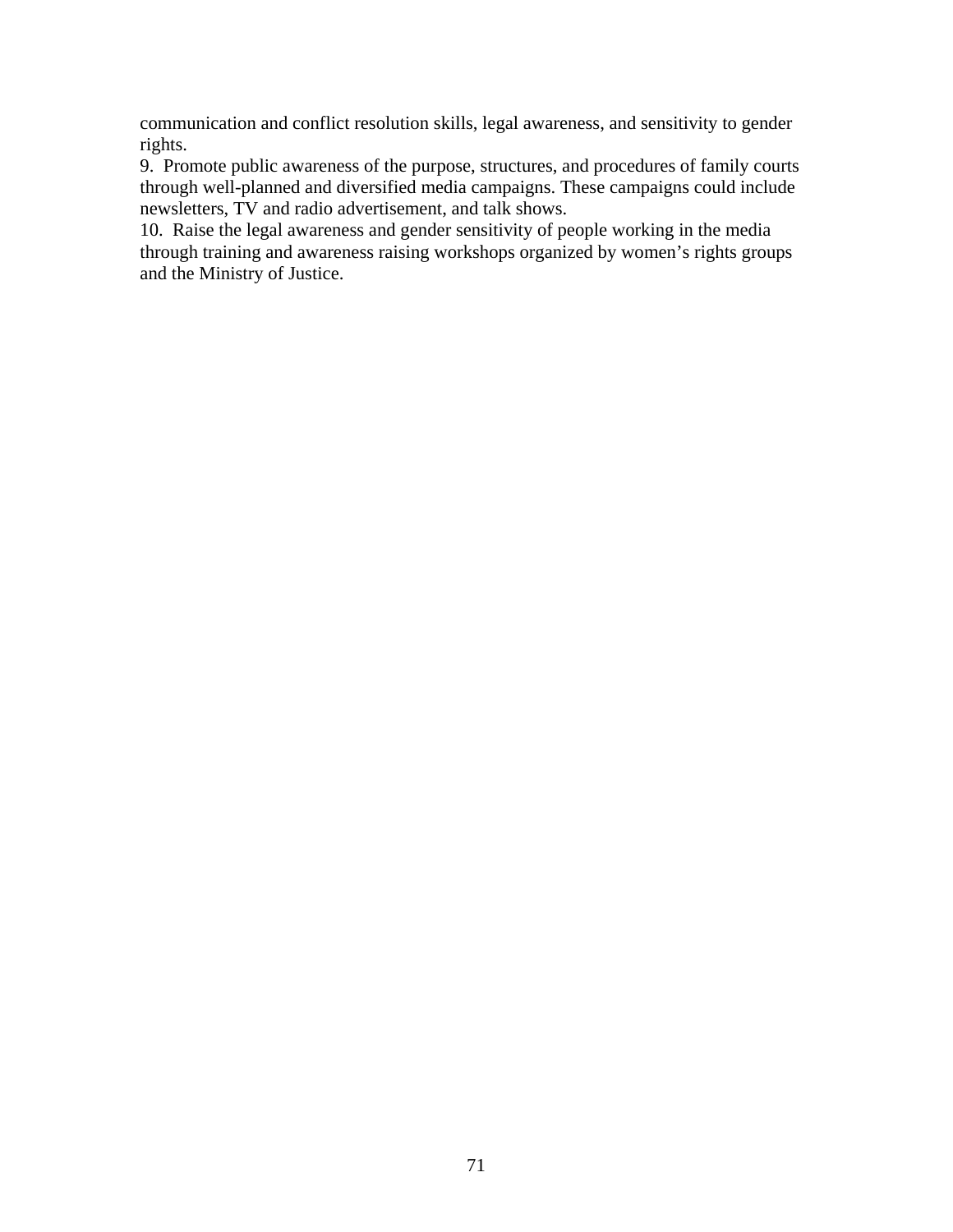## **Bibliography**

Abdel Kader, Hala. "Strengthening the Role of Family Courts through the Institutions of Civil Society." A paper presented at the Workshop on The Civil Society's View of Family Court: Family Court, an Achievement that Has been Achieved, 2004 (in Arabic)

Abdel-Rehim, Abdel Rahman Abdel Rehim. "The Family and Gender Laws in Egypt during the Ottoman Period." In: Sonbol, Amira El Azhary. (ed.). *Women, the Family and Divorce Laws in Islamic History*. Syracuse, N.Y.: Syracuse University Press, 1996

Abdel-Sattar, Fawzia. "Family Court: A Law for Elimination of the Suffering of the Egyptian." A paper presented at the Workshop on The Civil Society's View of Family Court: Family Court, an Achievement that Has been Achieved, 2004 (in Arabic)

Abu Odeh, Lama. "Modernizing Muslim Family Law: the Case of Egypt." In: *Oxford University Comparative Law Forum* 3,2004, retrieved at ouclf.iuscomp.org

Al-Bakri, Mohamed. *Commentary on Family Court Law*. Cairo, Egypt: Dar Mahmoud, 2004 (n Arabic)

Al Dakhr, Mohamed Abdallah. "Family Courts: A Call for an Open Dialogue" In: *Al-Ahram*, November 13, 2003l (in Arabic)

Al-Lamsawy, Fayez and Al-Lamsawy, Ashraf. *The Scientific Problems and the Judicial Applications of the Family Court Law*. Cairo, Egypt: Dar El Emad, 2006 (in Arabic)

Al-Menshawy, Nahed. "The Role of Egyptian Media in Achieving the Goals of Family Courts for Egyptian Women." A paper presented at the Workshop on The Civil Society's View of Family Court: Family Court, an Achievement that Has been Achieved, 2004 (in Arabic)

Al-Samaluti, Iqbal. "A Report on Family Courts: A Critical Analysis of the Legislation and the Implementation." Unpublished Paper, 2007 (in Arabic)

Al-Sayed, Shawky. "The Regulations for the Implementation of the Family Court Law." A paper presented at the Workshop on The Civil Society's View of Family Court: Family Court, an Achievement that Has been Achieved, 2004 (in Arabic)

"A Manifesto by High Ranking *Ulama* from Al-Azhar: The Law Does Not Comply with Shari'a and We Ask President Mubarak to Postpone its Issuing." In: *Al Usbu*, 17, 2000 (in Arabic)

An-Na'im, Abdullahi Ahmed. "Islam and Women's Rights: A Case Study." In: *Women Living under Muslim Laws Dossier*, 14-15 September 1996: 1-9.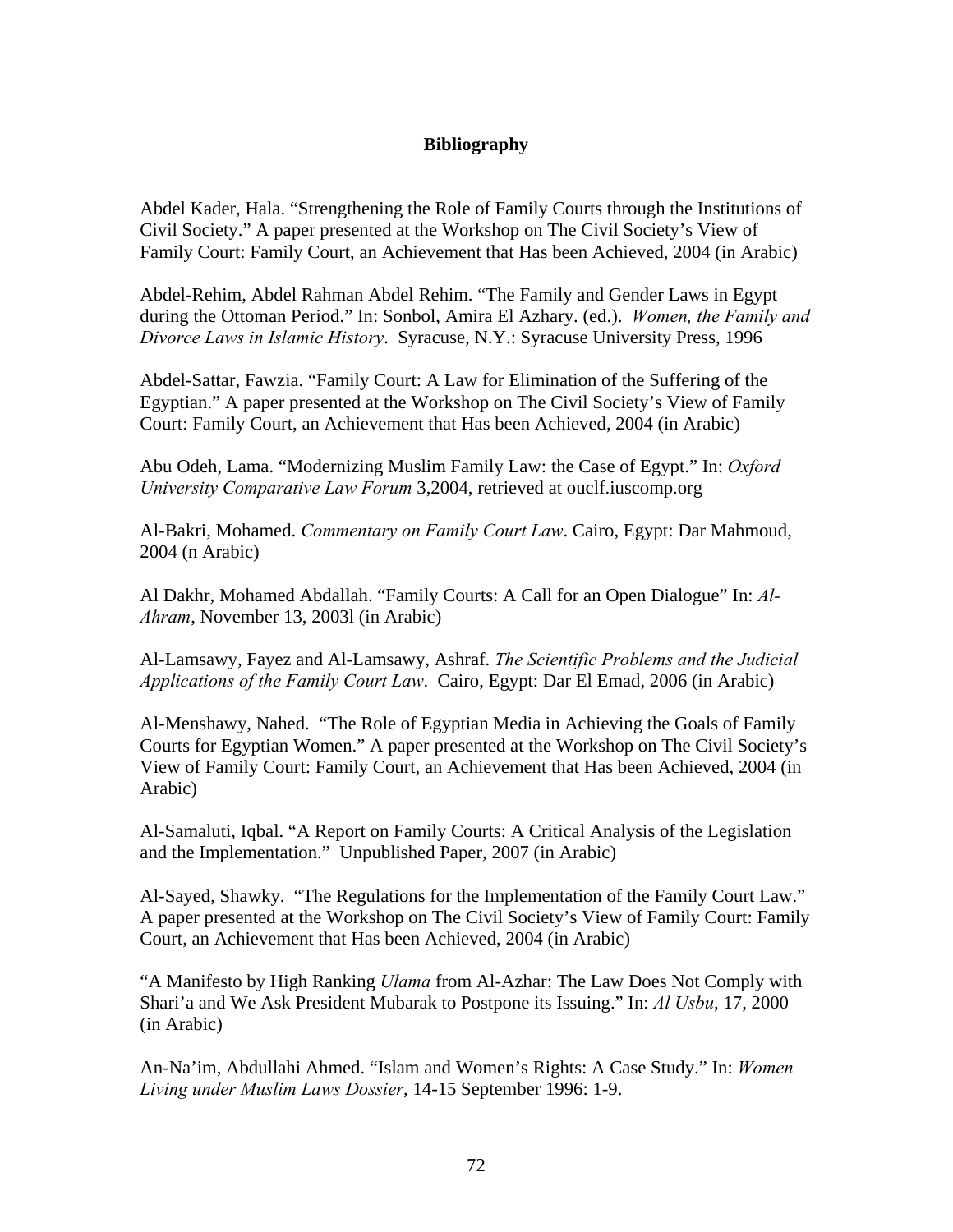Association of Development and Enhancement of Women. *A Legal Study of Women's Issues: Women without Shelter, Maintenance, and Khul*. Cairo, Egypt: ADEW, 2006 (in Arabic)

Badr El Din Al Sayed. "Family Courts: The Goals and National Requirements." In: *Al-Ahram*, December 12, 2002 (in Arabic)

Bibars, Iman. Women's Political Interest Groups in Egypt: An Analysis of Women's Political Interest Groups in Egypt and an Evaluation of their Effectiveness in the Establishment of Personal Status Law, No. Law of 1985. MA thesis. Cairo, Egypt: The American University in Cairo, 1988

------------. "A Paper on Family Courts." Cairo, Egypt: ADEW. Unpublished paper, 2007 (in Arabic)

Brown, Nathan. The Rule of Law in the Arab World. (Middle East Studies, Number 6). New York: Cambridge University Press, 1997

--------------------. "Women and Law in the Arab World.*"* Electronic version. [www.geocities.com/nathanbrown1/WomenLaw.htm. Visited June 1](http://www.geocities.com/nathanbrown1/WomenLaw.htm.%20Visited%20June%201), 2007

Buskens, Léon. "Recent Debates on Family Law Reform in Morocco: Islamic Law as Politics in an Emerging Public Sphere." In: *Islamic Law and Society*, 10, 1, 2003: 71-131

Charrad, Mounira. M. "Contexts, Concepts and Contentions: Gender Legislation as Politics in the Middle East." In: *Hawwa*, 5, 1, 2003: 55-72

Chowdhur, Jamila Ahmed. "Family Courts: A.D.R in Egypt and Some Exemplary Provisions for Other Muslim Countries." In: *Studies in Islam and the Middle East*, 3, 2, 2006: 1-23

Coulson, R. *Fighting Fair: Family Mediation Will Work For You*. New York: The Free Press, 1983

Egyptian Women's Legal Assistance (2007). Proposal for Reforming Personal Status Laws. (in Arabic)

El Sadda, Hoda."Gendered Citizenship: Discourses on Domesticity in the Second Half of Nineteenth Century." In: *Hawwa*, 4, 1, 2006:1-28

Esposito, John and DeLong-Bas, Natana. *Women in Muslim Family Law*. Syracuse, N.Y.: Syracuse University Press, 2001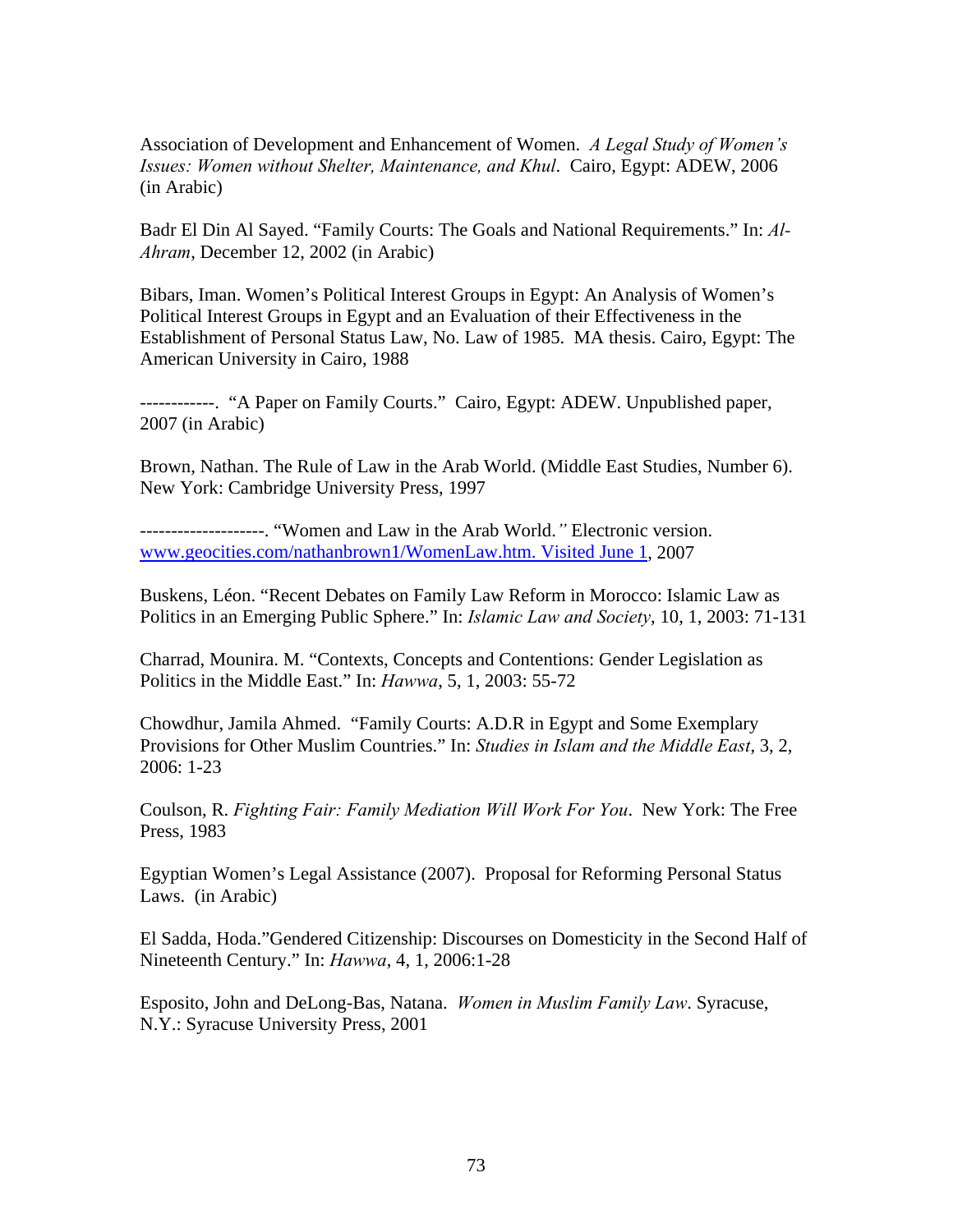Fawzy, Essam. "Muslim Personal Status Law in Egypt: The Current Situation and Possibilities of Reform through Internal Initiatives." In: Welchman, Lynn. *Women's Rights and Islamic Law*. New Your and London: Zed Book, 2004. Pp. 15-111

Field, Rachel. "A Feminist Model of Mediation: Using Lawyers as Advocates for Participants Who Are Victims of Domestic Violence. Retrieved on January 15, 2008 at <http://www.dvirc.org.au/Publications/ub/Autumn%2005RachelField>

Halim, Nadia et al. "The Social Effects of *Khul*: A Comparative Study of *Khul* and Judicial Divorce Cases." Cairo, Egypt: Center for Egyptian Women's Legal Assistance, 2005. Electronic version (in Arabic)

Hammond, Andrew. "Personal Status Law: Not a Personal Choice." In: Middle East Times, January 21, 2000. Electronic version: [http://metimes.com/2k/issue2000-](http://metimes.com/2k/issue2000-3/eg/personal_statuslaw.htm) [3/eg/personal\\_statuslaw.htm](http://metimes.com/2k/issue2000-3/eg/personal_statuslaw.htm) Retrieved April 24, 2007

Hanna, Nelly. "Marriage among Merchant Families in Seventieth Century Egypt." In: Sonbol, Amira El Azhary. (ed.). *Women, the Family and Divorce Laws in Islamic History*. Syracuse, N.Y.: Syracuse University Press, 1996

Hoodfar, Homa. "Circumventing Legal Limitations: *Mahr* and Marriage Negotiations in Egyptian Low-Income Communities." In: Hoodfar, Homa (ed.). *Shifting Boundaries in Marriage and Divorce in Muslim Communities*. Montpellier, France: Women Living under Muslim Laws, 1996

Ibrahim, Saad Eddin. "The Masculine Mentality in the Personal Status Law." In: *Civil Society: Democratization in the Arab World*, 9, February, 2000

Karam, Azza. "An Apostate: A Proposed New Marriage Contract and Egyptian Women, Where to Now?" In: *Women against Fundamentalism* (WAF), 8, 1996: 29-32. Electronic version: [http://waf.gn.apc.org/journal8p29.htm,](http://waf.gn.apc.org/journal8p29.htm) visited May 24, 2007

Liebmann, Marion. *Mediation in Context*. Great Britain: Jessica Kingsley Publishers, 2000; Robert Emery et al. "Divorce Mediation: Research and Reflections." In: *Family Court Review*, 43, 1, 2005: 22-27

Lone, Saahir. "Women's Groups Press for Rights." In: *Civil Society*, 17, March, 1995: 4- 39

Mansour, Hassan. *An Explanation of Family Court Procedures*. Maadi, Cairo, 2006 (in Arabic)

Mashhour, Amira. "Islamic Law and Gender Equality-Could There be a Common Ground? A Study of Divorce and Polygamy in *Shari'a* Law and Contemporary Legislation in Tunisia and Egypt." In: *Human Rights Quarterly*, 27, 2005: 562-596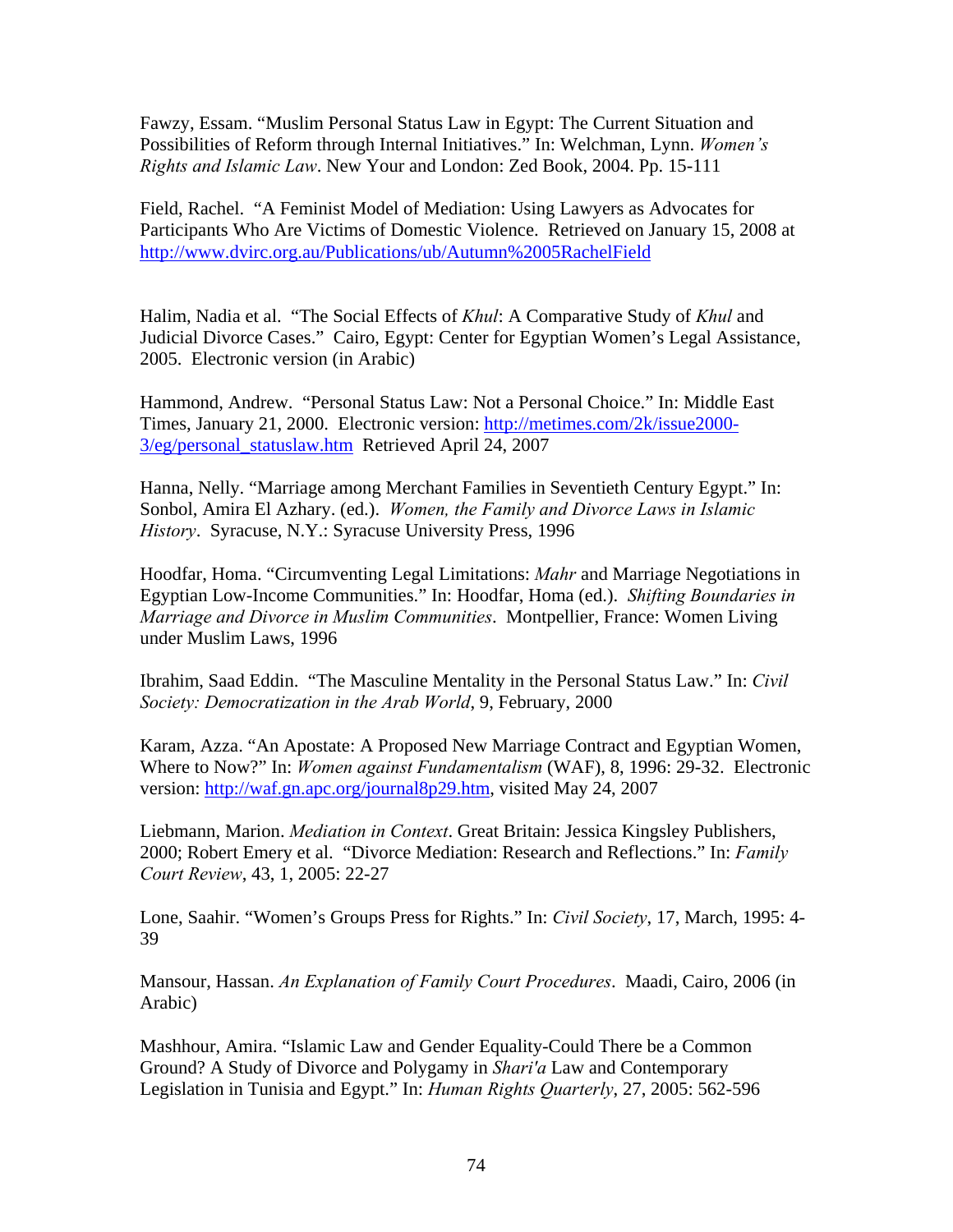Masud, Muhammad Khalid. "Muslim Jurists' Quest for the Normative Basis of *Shari'a*: Inaugural Lecture. Leiden: ISIM. Pp. 2-19 Electronic version: [http://www.isim.nl/files/inaugural\\_masud.pdf.](http://www.isim.nl/files/inaugural_masud.pdf) Retrieved January 15, 2008

Mayer, Ann Elizabeth. "Reform of Personal Status Laws in North Africa: A Problem of Islamic or Mediterranean Laws?" In: *Women Living Under Muslim Laws Occasional Paper*, 8, 1996: 1-20

Mehanna, Magda Mahna. "Family Court." In: *Al-Ahram*, 15 April, 2003 (in Arabic)

Mir-Hosseini, Ziba. *Marriage on Trial*: *A Study of Islamic Family Law, Iran and* Morocco *Compared*. London and New York: I.B. Tauris and Co., 1993

------------------. "The Construction of Gender in Islamic Legal Thought and Strategies for Reform." In: *Hawwa*, 1, 1, 2003: 1-25

Moors, Annelies. "Debating Islamic Family Law: Legal Texts and Social Practices." In: Merithwether, Margaret and Tucker, Judith. (eds.). *Social History of Women and Gender in the Modern Middle East*. Boulder, CO: Westview Press, 1999

-------------------. "Public Debates on Family Law Reform: Participants, Positions, and Styles of Argumentation in 1990s." In: *Islamic Law and Society*, 10, 1, 2003: 1-11

Rugh, Andrea. *Family in Contemporary Egypt*. Syracuse: Syracuse University Press, 1984

------------------. "Reshaping Personal Relations in Egypt." In: *Fundamentalism and Society: Reclaiming the Sciences, the Family, and Education*, 2, 1993. Chicago, IL: University of Chicago Press

Ombudsman's Office (National Council for Women). *A Report on Women's Problems in Family Courts*. Cairo, Egypt: National Council for Women, Ombudsman's Office, 2007 (in Arabic)

Oulé-Jansen, Yakaré. "Muslim Brides and the Ghost of *Shari'a*: Have the Recent Law Reforms in Egypt, Tunisia, and Morocco Improved Women's Position in Marriage and Divorce and Can Religious Moderates Bring Reform and Make it Stick?" In: *Northwestern Journal of International Human Rights*, 5, 2, Spring 2007: 181-212

Picket, Elizabeth. "Familial Ideology, Family Law, and Mediation: Law Casts More than a 'Shadow'" In: *Critical Criminology*, 3, 1, 1991: 27-45

Randall W. LeiteKathleen Clark. "Participants' Evaluations of Aspects of The Legal Child Custody Process and Preferences for Court Services." In: *Family Court Review*, 45, 2, 2007: 260-273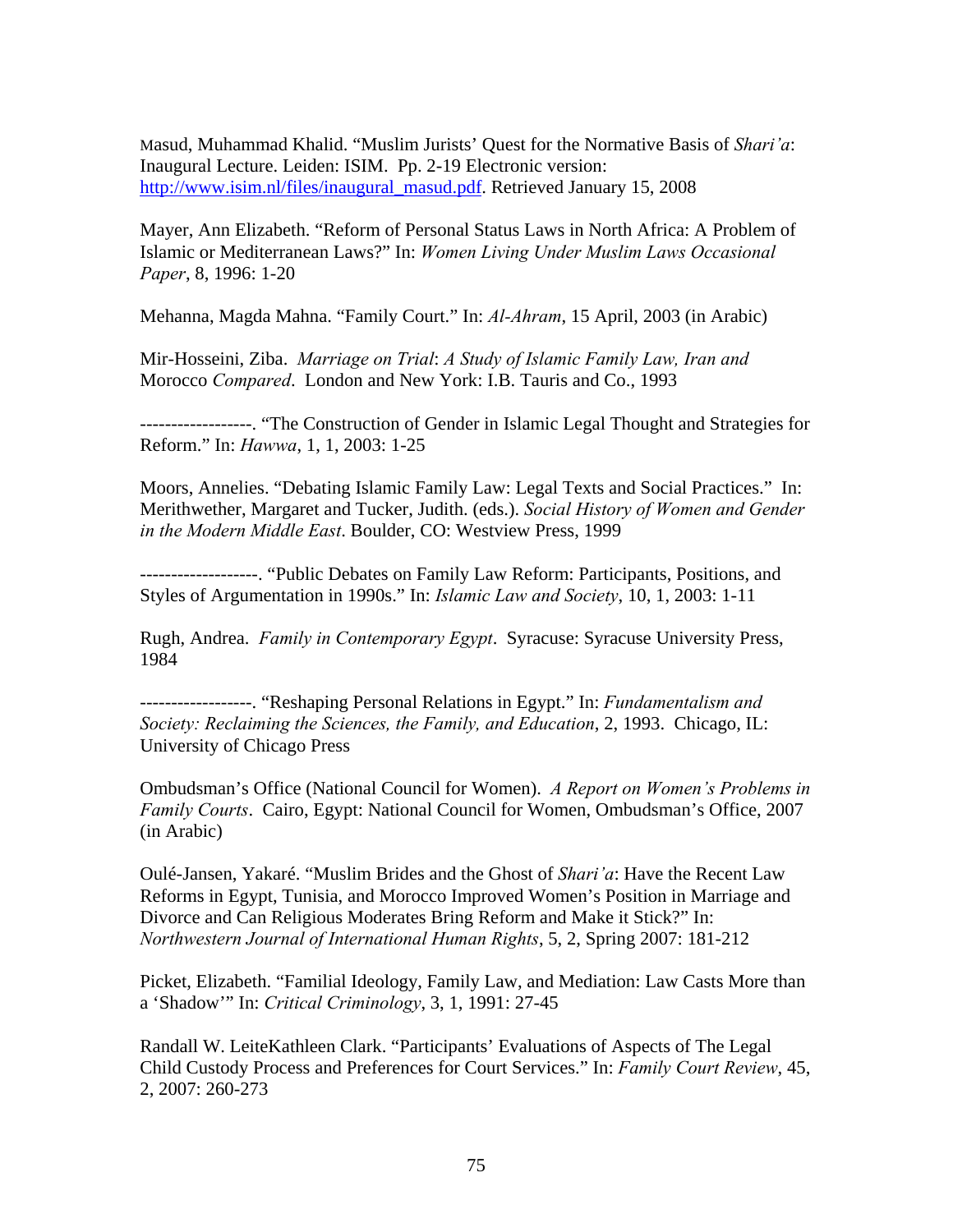Roberts, Simon. "Mediation in Family Disputes." In: *The Modern Law Review*, 46, 5, 1983: 537-557

Sakr, Hala and Hakim, Muhamed. "One Law for All." In: *Al-Ahram Weekly* 523, 1-7 March, 2001. Electronic Version: [http://www.ahram.org.eg/weekly/2001/523/sc1k.htm](http://www.ahram.org.eg/weekly/2001/523/sc1k.htm%20Retrieved%20April%2027)  [Retrieved April 27](http://www.ahram.org.eg/weekly/2001/523/sc1k.htm%20Retrieved%20April%2027), 2007

See Said, Amal. "The Court of 'Bringing the Family Together'." In: *Al-Ahram*, March 15, 2003 (in Arabic)

Shah, Hosn. "Si Sayed……Objects to the New Law!" In: *Akbar Al-Yom*, 9, January 9, 2000 (in Arabic)

Shaham, Ron. *Family and the Courts in Modern Egypt: A Study Based on Decisions the Shari'a Courts*, 1900-1955. Leiden, the Netherlands: E.J. Brill, 1997

-----------------. "State, Feminists and Islamists: The Debate over Stipulations in Marriage Contracts in Egypt." In: *Bulletin of the School of Oriental and African Studies*, University of London, 62, 3, 1999: 462-483

Sherif, Bahira. "Gender Contradictions in Families: Official versus Practical Presentations among Upper-Middle Class Muslim Egyptians." In: *Anthropology Today*, 15, 4, 1999: 9-13

Singerman, Diane. "Rewriting Divorce in Egypt: Reclaiming Islam, Legal Activism and Coalition Politics." In: Robert W. Hefner. (ed.). *Remaking Muslim Politics: Pluralism*, *Contestation, and Democratization*. Princeton and Oxford: Princeton University Press, 2005. Pp. 161-188

Singerman, Diane and Hoodfar, Homa. (eds.). *Development, Change, and Gender in Cairo: A View from the Household*. Bloomington, IN: Indiana University Press, 1996

Sheta, Mohamed. *Commentary on Family Court Law and Its Implementing Procedures*. Alexandria, 2006 (in Arabic)

Soliman, Azza and Salah El Din, Azza. "*Khul*: The Law and the Implementation." In: El Sawi, Ahmed. (ed.). *Reaping What You Sow: Two Years after the Khul*. Cairo, Egypt: Center for Egyptian Women's Legal Assistance, 2003. Pp. 13-37 (in Arabic)

Sonbol, Amira El Azhary. "Law and Gender Violations in Ottoman and Modern Egypt." In: Sonbol, Amira El Azhary. (ed.). *Women, the Family and Divorce Laws in Islamic History*. Syracuse, N.Y.: Syracuse University Press, 1996

---------------. "History of Marriage Contracts in Egypt." In: *Hawwa*, 3, 2, 2005:159-196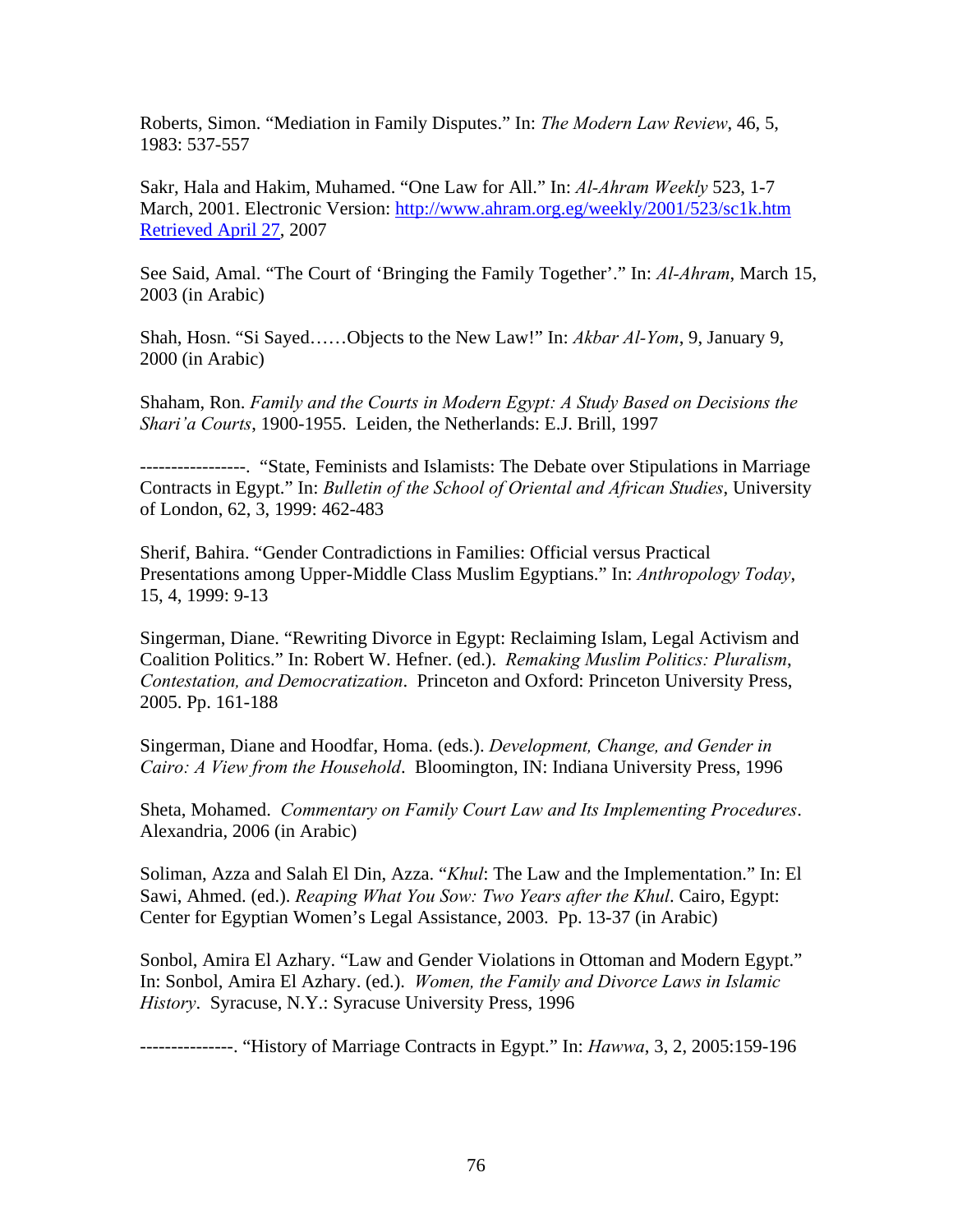Sonneveld, Nadia. The *Khul* Law of 2000. MA thesis. ISIM, Leiden, the Netherlands, 2000.

-----------------------. The *Khul* Law of 2000: the Public Debate. Doctorate Dissertation Manuscript. ISIM, Leiden, the Netherlands, 2007

Strang, Heather and Braithwaite, John. *Restorative Justice and Family Violence*. Cambridge: Cambridge University Press, 2002

Tadros, Maris. "One Step Forward, a Hundred to Go." In: *Al-Ahram Weekly*, 464, 13-19 January, 2000. Electronic version: [http://www.ahram.org.eg/weekly/2000/464/spec1.htm](http://www.ahram.org.eg/weekly/2000/464/spec1.htm%20Visited%20April%2027)  [Visited April 27](http://www.ahram.org.eg/weekly/2000/464/spec1.htm%20Visited%20April%2027), 2007

-----------------. "Khul Law in Egyptian Press." In: El Sawi, Ahmed. (ed.). *Reaping What You Sow: Two Years after the Khul*. Cairo, Egypt: Center for Egyptian Women's Legal Assistance, 2003. Pp. 83-104 (in Arabic)

Takla, Leila. *Issues that Preoccupied Me: Family Courts*. Cairo, Egypt: Higher Council for Culture (in Arabic), 2004

------------------.'Do We Have Family Courts?" In: *Al-Ahram*, April 1, 2003

------------------."For the Sake of Egyptian Family," In: *Al-Ahram*, May 6, 2003

---------------------. "Family Court: Characteristics and Foundations." In: Al-*Ahram*, April 15, 2003

-------------------. "They Want a Solution." In: *Al-Ahram,* May 13*,* 2003

Tosson, Nefertiti. Women in Personal Status Courts: A Field Study. Cairo, Egypt: Arab Alliance for Women. (in Arabic)

Tucker, Judith. *In the House of the Law: Gender and Islamic Law in Ottoman Syria and Palestine*. Berkeley, CA: University of California Press, 1998

Wadud, Amina. "Quran, Gender and Interpretative Possibilities." In: *Hawwa*, 2, 3, 2004: 316-335

Weingarten, Helen and Douvan, Elizabeth. "Male and Female Visions of Mediation." In*: Negotiation Journal*, 1, 4, 1985: 349-358

Wright, Danaya C. "Legal Rights and Women's Autonomy: Can Family Law Reform in Muslim Countries Avoid the Contradictions of Victorian Domesticity." In: *Hawwa*, 5, 1, 2007: 33-54